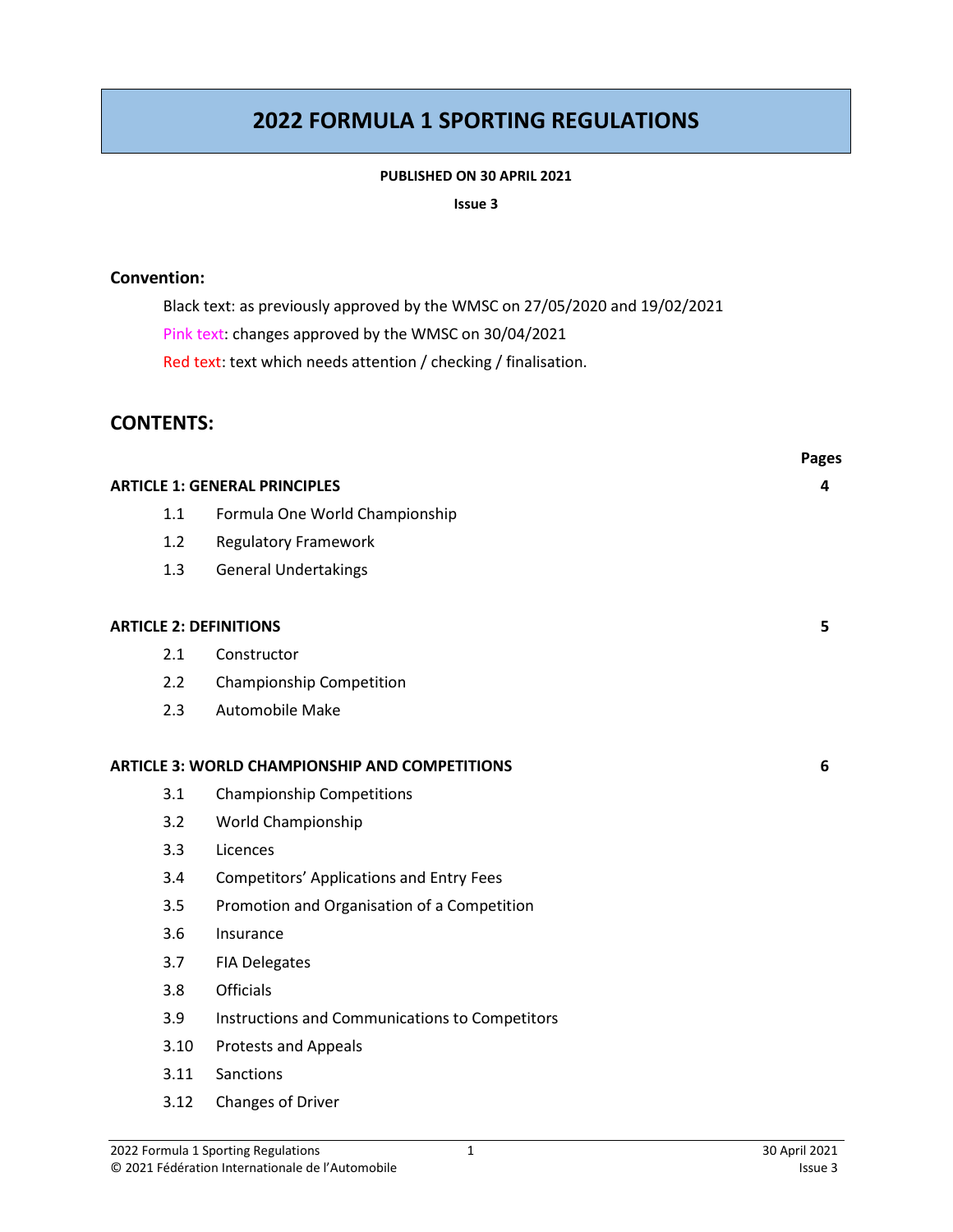3.13 Passes

#### **ARTICLE 4: SESSIONS AND TRACK RUNNING DURING A COMPETITION 13**

- 4.1 General Requirements
- 4.2 Driving
- 4.3 Pit Entry, Pit Lane and Pit Exit
- 4.4 Practice Sessions
- 4.5 Free Practice
- 4.6 Qualifying Practice
- 4.7 The Grid
- 4.8 Starting Procedure
- 4.9 The Race
- 4.10 Devices to facilitate overtaking
- 4.11 Incidents During the Race
- 4.12 Safety Car
- 4.13 Virtual Safety Car (VSC)
- 4.14 Suspending a Race
- 4.15 Resuming a Race
- 4.16 Finish
- 4.17 Classification

#### **ARTICLE 5: OPERATIONAL PROCEDURES AND LIMITATIONS DURING A COMPETITION 31**

- 5.1 Scrutineering
- 5.2 Weighing
- 5.3 Refuelling
- 5.4 Pre-Race Parc Fermé
- 5.5 Post-Race Parc Fermé
- 5.6 Spare Cars
- 5.7 Power Unit usage
- 5.8 Usage of Restricted-Number Components (RNC)
- 5.9 Covers of components during a Competition
- 5.10 Operational personnel during a Competition
- 5.11 Additional safety provisions during a Competition

#### **ARTICLE 6: TYRE LIMITATIONS 40**

- 6.1 Supply of tyres
- 6.2 Quantity, selection and specification of tyres during a Competition
- 6.3 Control of tyres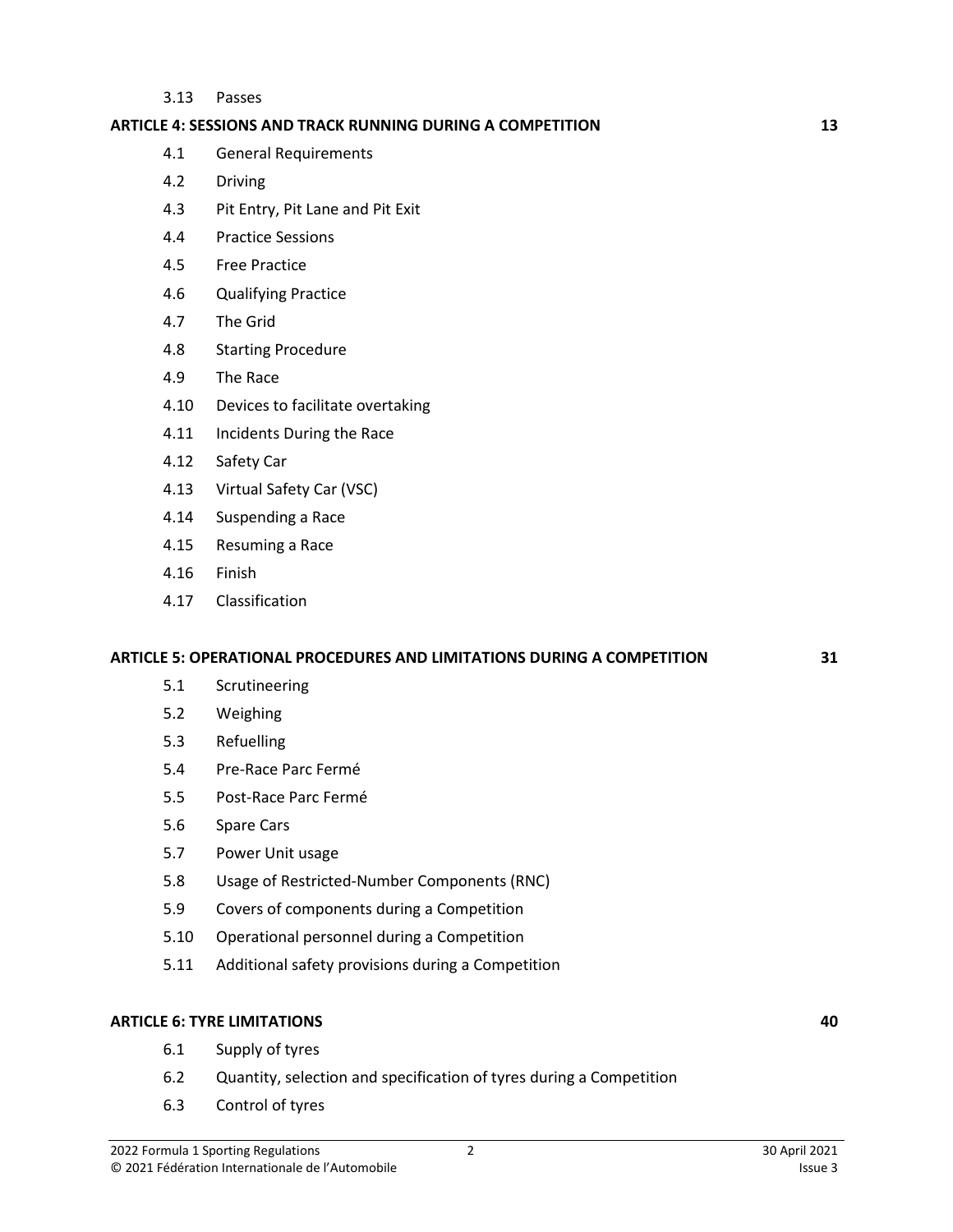- 6.4 Use of tyres
- 6.5 Testing of tyres

| 7.1                     | Media Activities, Drivers' Parade and National Anthem                           |    |
|-------------------------|---------------------------------------------------------------------------------|----|
| 7.2                     | Podium Ceremony and Post-Race Media Activities                                  |    |
| 7.3                     | Meetings                                                                        |    |
| 7.4                     | Car livery                                                                      |    |
|                         | <b>ARTICLE 8: TRACK RUNNING OUTSIDE A COMPETITION</b>                           | 49 |
| 8.1                     | Testing of Current Cars (TCC), Promotional and Demonstration Events (PE and DE) |    |
| 8.2                     | <b>Testing of Previous Cars (TPC)</b>                                           |    |
| 8.3                     | Testing of Historic Cars (THC)                                                  |    |
| 8.4                     | Safety requirements during TCC, TPC or PE                                       |    |
| 8.5                     | Available opportunities for TCC                                                 |    |
| 8.6                     | <b>Specific Requirements for TCC</b>                                            |    |
|                         | <b>ARTICLE 9: OPERATIONAL REGULATIONS</b>                                       | 53 |
| 9.1                     | Purpose of this Article                                                         |    |
| 9.2                     | Summer Factory Shutdown                                                         |    |
| 9.3                     | Aerodynamic Testing Restrictions (ATR)                                          |    |
| 9.4                     | Power Unit Bench Testing Restrictions                                           |    |
|                         | <b>ARTICLE 10: APPROVED CHANGES FOR SUBSEQUENT YEARS</b>                        | 71 |
| 10.1                    | Changes for 2023                                                                |    |
| 10.2                    | Changes for 2024                                                                |    |
| 10.3                    | Changes for 2025                                                                |    |
|                         | <b>APPENDIX 1: REGULATIONS OF THE DRIVER CONTRACT RECOGNITION BOARD</b>         | 72 |
|                         | <b>APPENDIX 2: ENTRY FORM FOR THE FIA FORMULA ONE WORLD CHAMPIONSHIP</b>        | 73 |
|                         | APPENDIX 3: INFORMATION REQUIRED BY THE FIA 90 DAYS BEFORE A COMPETITION        | 77 |
| <b>APPENDIX 4: VOID</b> |                                                                                 |    |
|                         | <b>APPENDIX 5: COMPETITOR'S STAFF REGISTRATION FORM</b>                         | 79 |
|                         | APPENDIX 6: SUPPLY OF POWER UNITS FOR THE 2021-2025 CHAMPIONSHIP SEASONS        | 83 |

**ARTICLE 7: MEDIA ACTIVITIES, PROTOCOL AND MEETINGS 44**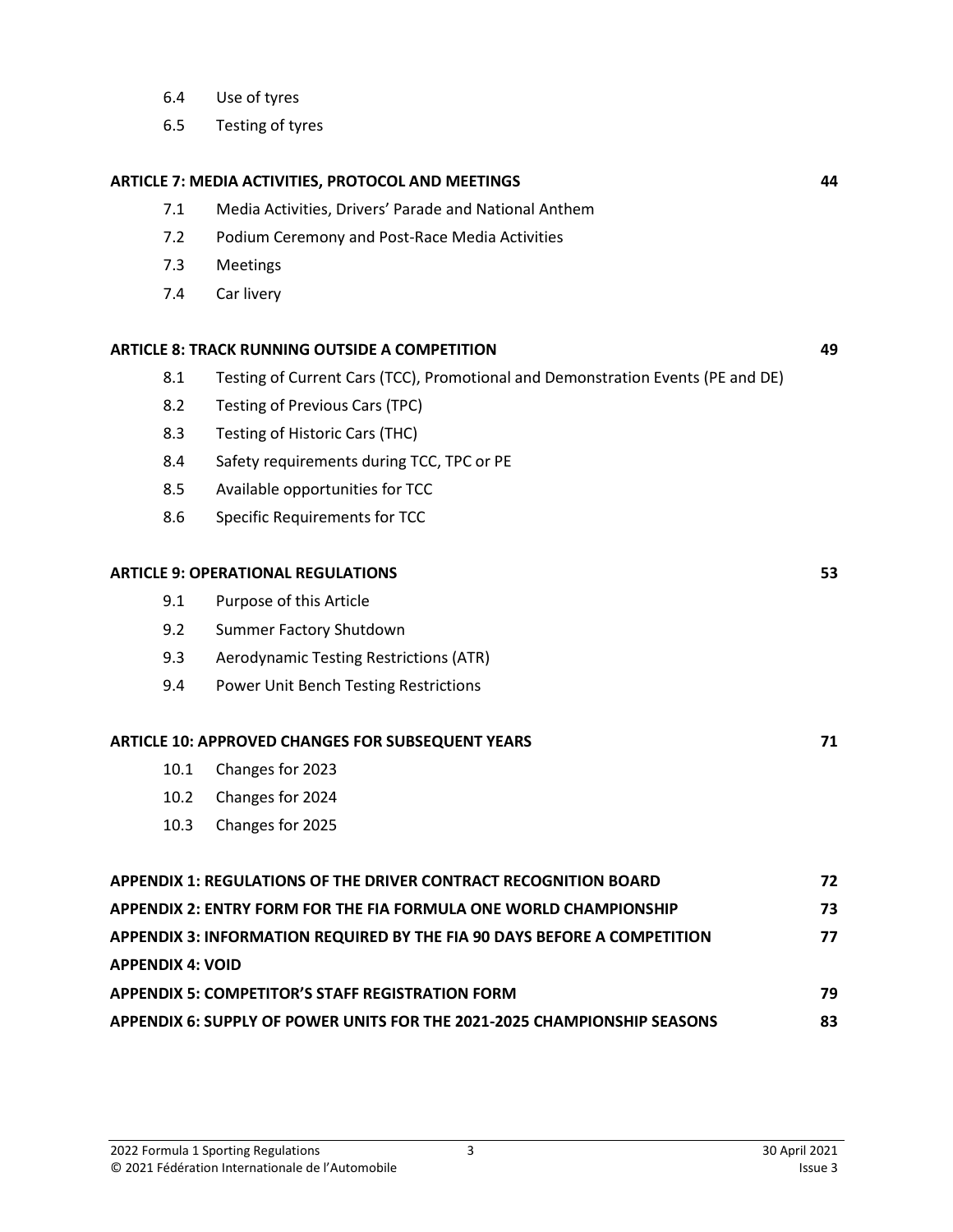# **ARTICLE 1: GENERAL PRINCIPLES**

# **1.1 Formula One World Championship**

- **1.1.1** The FIA will organise the FIA Formula One World Championship (the Championship) which is the property of the FIA and comprises two titles of World Champion, one for drivers and one for constructors. It consists of the Formula One Grand Prix races which are included in the Formula One calendar and in respect of which the ASNs and organisers have signed organisation agreements with the FIA. All the participating parties (FIA, ASNs, organisers, competitors and circuits) undertake to apply as well as observe the rules governing the Championship and must hold FIA Super Licences which are issued to drivers, competitors, officials, organisers and circuits.
- **1.1.2** The Championship and each of its Competitions is governed by the FIA in accordance with the Regulations.
- **1.1.3** In the sense of the Regulations, terms referring to natural persons are applicable to any gender.

# **1.2 Regulatory Framework**

- **1.2.1** The regulations applicable to the Championship are the International Sporting Code (the "Code"), the Formula One Technical Regulations (the "Technical Regulations"), the Formula One Sporting Regulations (the "Sporting Regulations"), the Formula One Financial Regulations (the "Financial Regulations") and any other regulations applicable to the Championship as issued by the FIA from time to time, together referred to as the "Regulations".
- **1.2.2** The Sporting Regulations are issued by the FIA and apply to the Championship taking place in the calendar year referred to in the title. Any changes made by the FIA for safety reasons may come into effect without notice or delay.
- **1.2.3** The definitive text of the Sporting Regulations shall be the English version which will be used should any dispute arise as to their interpretation. Headings in this document are for ease of reference only and do not affect the meaning of the Sporting Regulations.

# **1.3 General Undertakings**

- **1.3.1** All drivers, competitors and officials participating in the Championship undertake, on behalf of themselves, their employees, agents and suppliers, to observe all the provisions (including supplemented or amended) of the Regulations.
- **1.3.2** It is the competitor's responsibility to ensure that all persons concerned by his entry observe all the requirements of the Regulations. If a competitor is unable to be present in person at the Competition he must nominate his representative in writing. The person having charge of an entered car during any part of a Competition is responsible jointly and severally with the competitor for ensuring that the requirements are observed.
- **1.3.3** Competitors must ensure that their cars comply with the conditions of eligibility and safety throughout practice and the race.
- **1.3.4** The presentation of a car for initial scrutineering (see Article 5.1 below) will be deemed an implicit statement of conformity.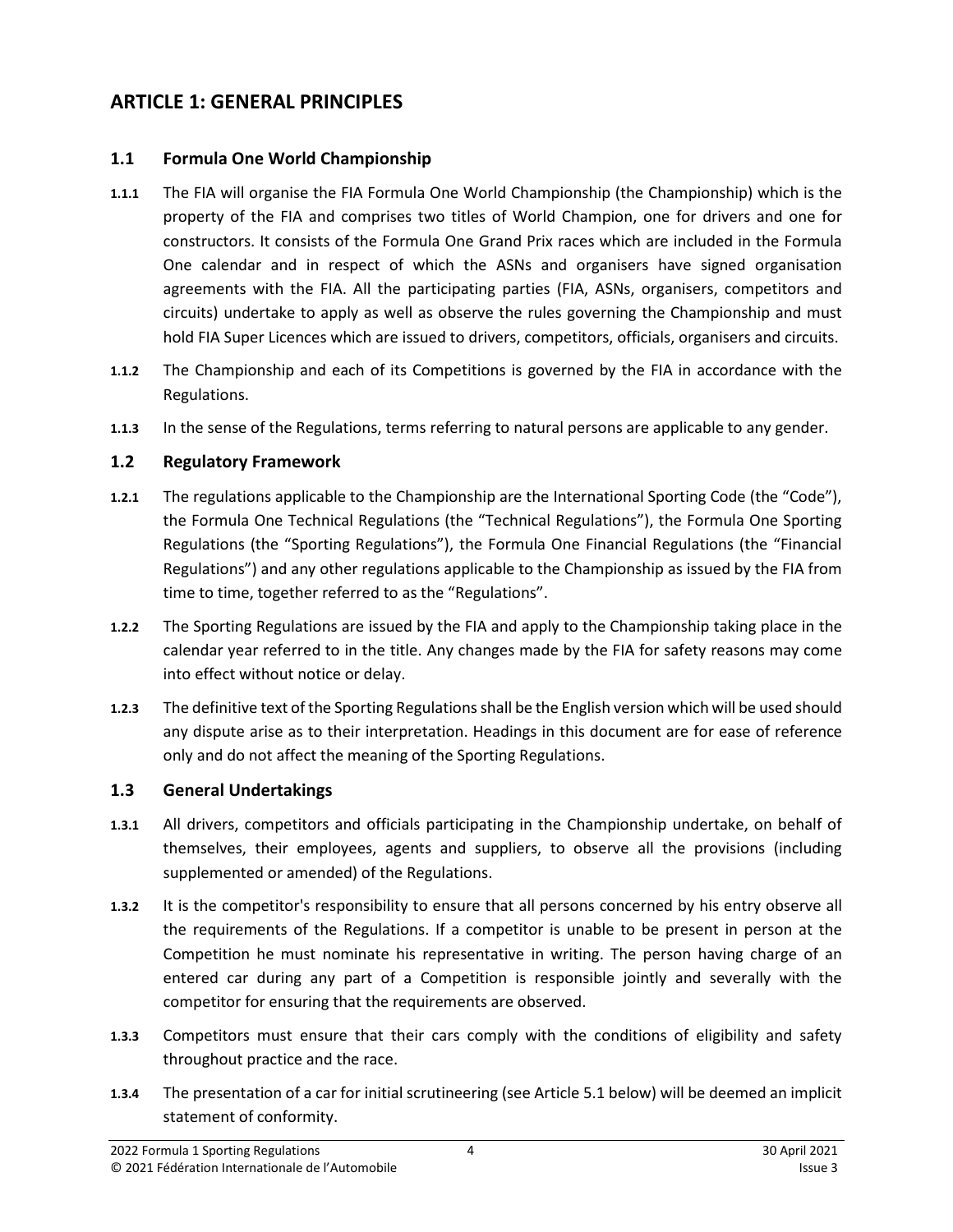# **ARTICLE 2: DEFINITIONS**

### **2.1 Constructor**

A constructor is the person (including any corporate or unincorporated body) which holds the intellectual property of the Listed Team Components (LTC) set out in Article 17 of the Technical Regulations. The make of an engine or chassis is the name attributed to it by its constructor.

The obligation to design and use Listed Components shall not prevent a constructor from outsourcing the design and/or manufacture of any Listed Components to a third party in accordance with the provisions of Article 17 of the Technical Regulations.

If the make of the chassis is not the same as that of the engine, the title will be awarded to the former which shall always precede the latter in the name of the car.

### **2.2 Championship Competition**

Any Competition entered into the FIA F1 Championship Calendar for any year commencing five hours before P1 is scheduled to take place and including all practice and the race itself and ending at the later of the time for the lodging of a protest under the terms of the International Sporting Code or the time when a technical or sporting verification has been carried out under the terms of the International Sporting Code, whichever is the later.

#### **2.3 Automobile Make**

In the case of Formula racing cars, an automobile make is a complete car. When the car manufacturer fits an engine which it does not manufacture, the car name shall be the combination of the car manufacturer's name and the engine manufacture's name, with the former always preceding the latter. Should such a car win a Championship Title, Cup or Trophy, this will be awarded to the manufacturer of the car.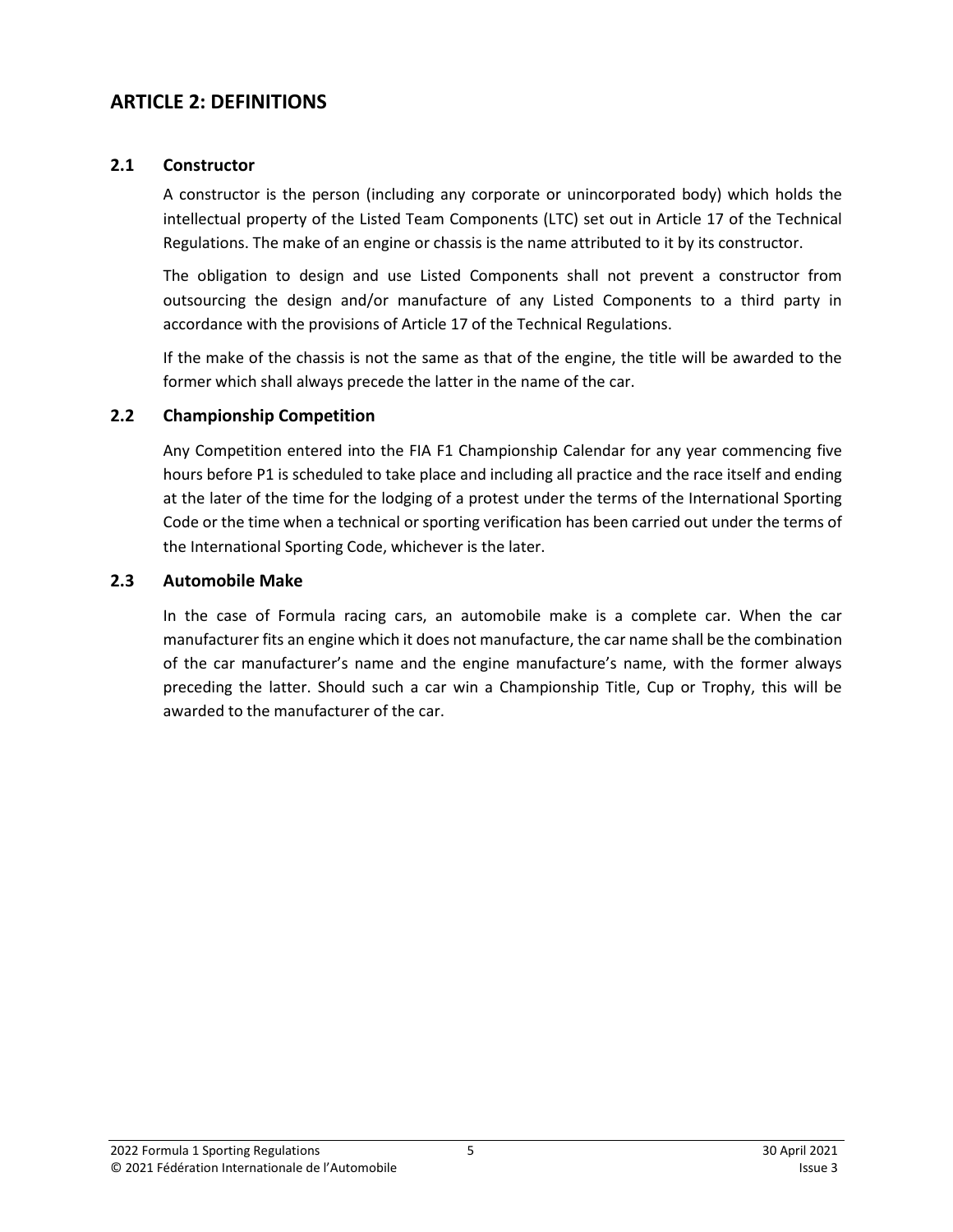# **ARTICLE 3: WORLD CHAMPIONSHIP AND COMPETITIONS**

### **3.1 Championship Competitions**

- **3.1.1** Competitions are reserved for Formula One cars as defined in the Technical Regulations.
- **3.1.2** Each Competition will have the status of an international restricted competition.
- **3.1.3** The distance of all races, from the start signal referred to in Article 4.8.9 to the end-of-race signal referred to in Article 4.16.1, shall be equal to the least number of complete laps which exceed a distance of 305km. However, should two hours' elapse before the scheduled race distance is completed, the leader will be shown the end-of-race signal when he crosses the control line (the Line) at the end of the lap following the lap during which the two hour period ended, provided this does not result in the scheduled number of laps being exceeded. Only under the circumstances below will any exception be made to the above:
	- a. The distance of the race in Monaco shall be equal to the least number of complete laps which exceed a distance of 260km.
	- b. Should the race be suspended (see Article 4.14) the length of the suspension will be added to this period up to a maximum total race time of four hours.
	- c. If the formation lap is started behind the safety car (see Article  $4.8.14(c)$ ) the number of race laps will be reduced by the number of laps carried out by the safety car minus one.
- **3.1.4** The maximum number of Competitions in the Championship is 25, the minimum is 10.
- **3.1.5** The final list of Competitions is published by the FIA before 1 January each year.
- **3.1.6** A Competition which is cancelled with less than three months' written notice to the FIA will not be considered for inclusion in the following year's Championship unless the FIA judges the cancellation to have been due to force majeure.
- **3.1.7** A Competition may be cancelled if fewer than 12 cars are available for it.

#### **3.2 World Championship**

- **3.2.1** The Formula One World Championship driver's title will be awarded to the driver who has scored the highest number of points, taking into consideration all the results obtained during the Competitions which have actually taken place.
- **3.2.2** The title of Formula One World Champion Constructor will be awarded to the competitor which has scored the highest number of points, results from both cars (see Article 3.4.7) being taken into account.
- **3.2.3** Points for both titles will be awarded at each Competition according to the following scale:

| 1st |                      | 25 points |
|-----|----------------------|-----------|
| 2nd |                      | 18 points |
| 3rd | $\ddot{\phantom{a}}$ | 15 points |
| 4th | $\ddot{\cdot}$       | 12 points |
| 5th | :                    | 10 points |
| 6th | :                    | 8 points  |
| 7th |                      | 6 points  |
| 8th |                      | 4 points  |
| 9th |                      | 2 points  |
|     |                      |           |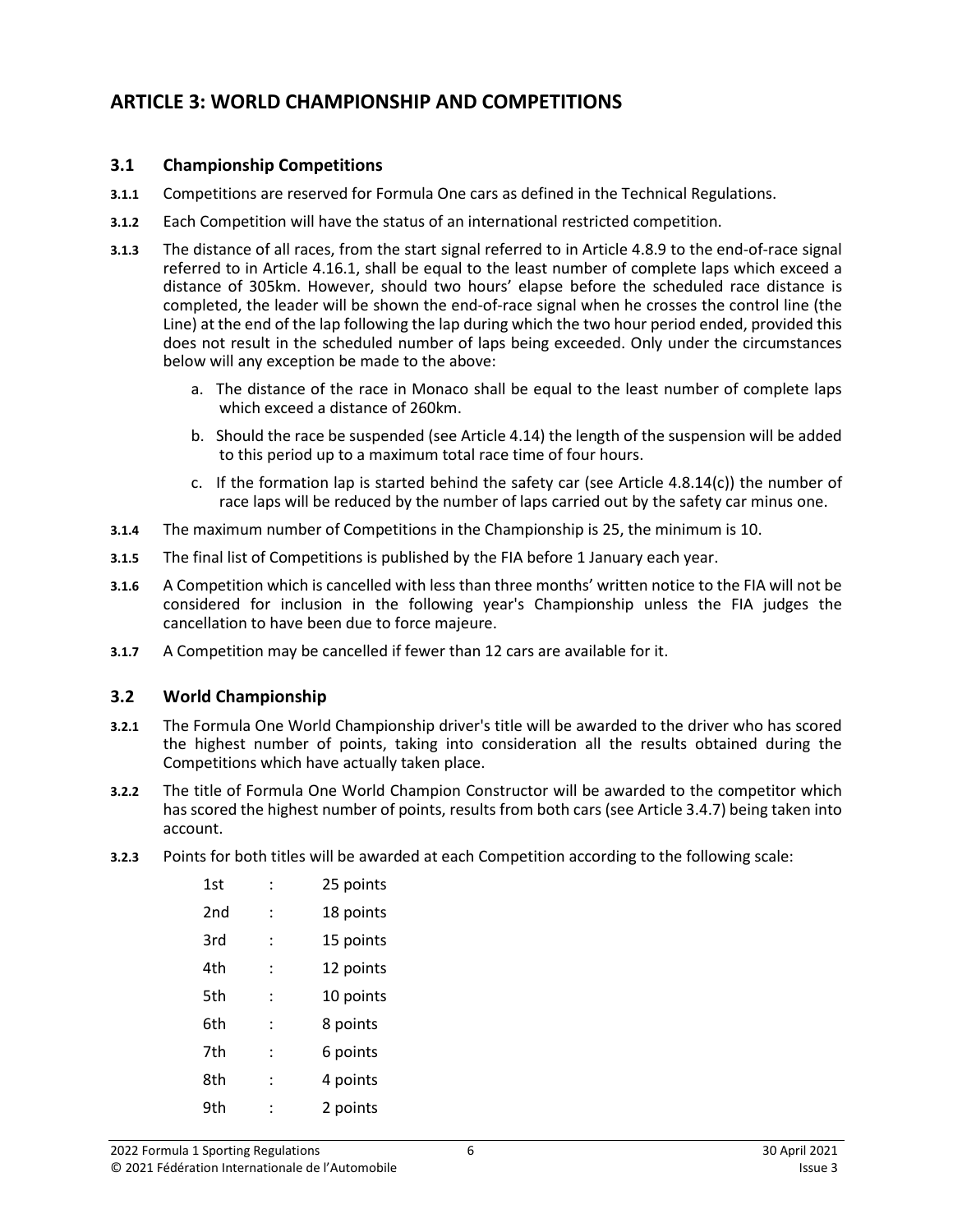10th : 1 point

In addition to the above, one point will be awarded to the driver who achieved the fastest valid lap time of the race and to the constructor whose car he was driving, subject to the following conditions:

- a. Only the lap achieved without incurring a penalty will be taken into account for each driver.
- b. He was in the top ten positions of the final race classification (see Article 4.17.1).

For the avoidance of doubt, no point will be awarded if the fastest lap time, determined in compliance with the above, is achieved by a driver who was classified outside the top ten positions.

**3.2.4** If a race is suspended under Article 4.14, and cannot be resumed, no points will be awarded if the leader has completed two laps or less, half points will be awarded if the leader has completed more than two laps but less than 75% of the original race distance and full points will be awarded if the leader has completed 75% or more of the original race distance.

If the formation lap is started behind the safety car (see Article  $4.8.14(c)$ ), the original race distance will be deemed to be the distance calculated in accordance with Article 3.1.3(c). However, the maximum race time of four hours (see Article 3.1.3(b) will commence at the scheduled race start time.

- **3.2.5** Prizes and points awarded for all the positions of competitors who tie, will be added together and shared equally.
- **3.2.6** If two or more constructors or drivers finish the season with the same number of points, the higher place in the Championship (in either case) shall be awarded to:
	- a. The holder of the greatest number of first places.
	- b. If the number of first places is the same, the holder of the greatest number of second places.
	- c. If the number of second places is the same, the holder of the greatest number of third places and so on until a winner emerges.
	- d. If this procedure fails to produce a result, the FIA will nominate the winner according to such criteria as it thinks fit.
- **3.2.7** The drivers finishing first, second and third in the Championship must be present at the annual FIA Prize Giving ceremony.

# **3.3 Licences**

- **3.3.1** All drivers, competitors and officials participating in the Championship must hold a FIA Super Licence. Applications for Super Licences must be made annually to the FIA through the applicant's ASN.
- **3.3.2** With the exception of a reprimand or fine, when a penalty is applied under the International Sporting Code or Article 4.11.3 the stewards may impose penalty points on a driver's Super Licence. If a driver accrues 12 penalty points his licence will be suspended for the following Competition, following which 12 points will be removed from the licence.

Penalty points will remain on a driver's Super Licence for a period of 12 months after which they will be respectively removed on the 12 month anniversary of their imposition.

# **3.4 Competitors' Applications and Entry Fees**

**3.4.1** Applications to compete in the Championship may be submitted to the FIA during the period 21 October to 1 November inclusive of the year prior to the year to which the application relates on an entry form as set out in Appendix 2 hereto accompanied by an undertaking to pay the entry fee, calculated in accordance with Article 3.4.2, and by a duly completed and signed staff registration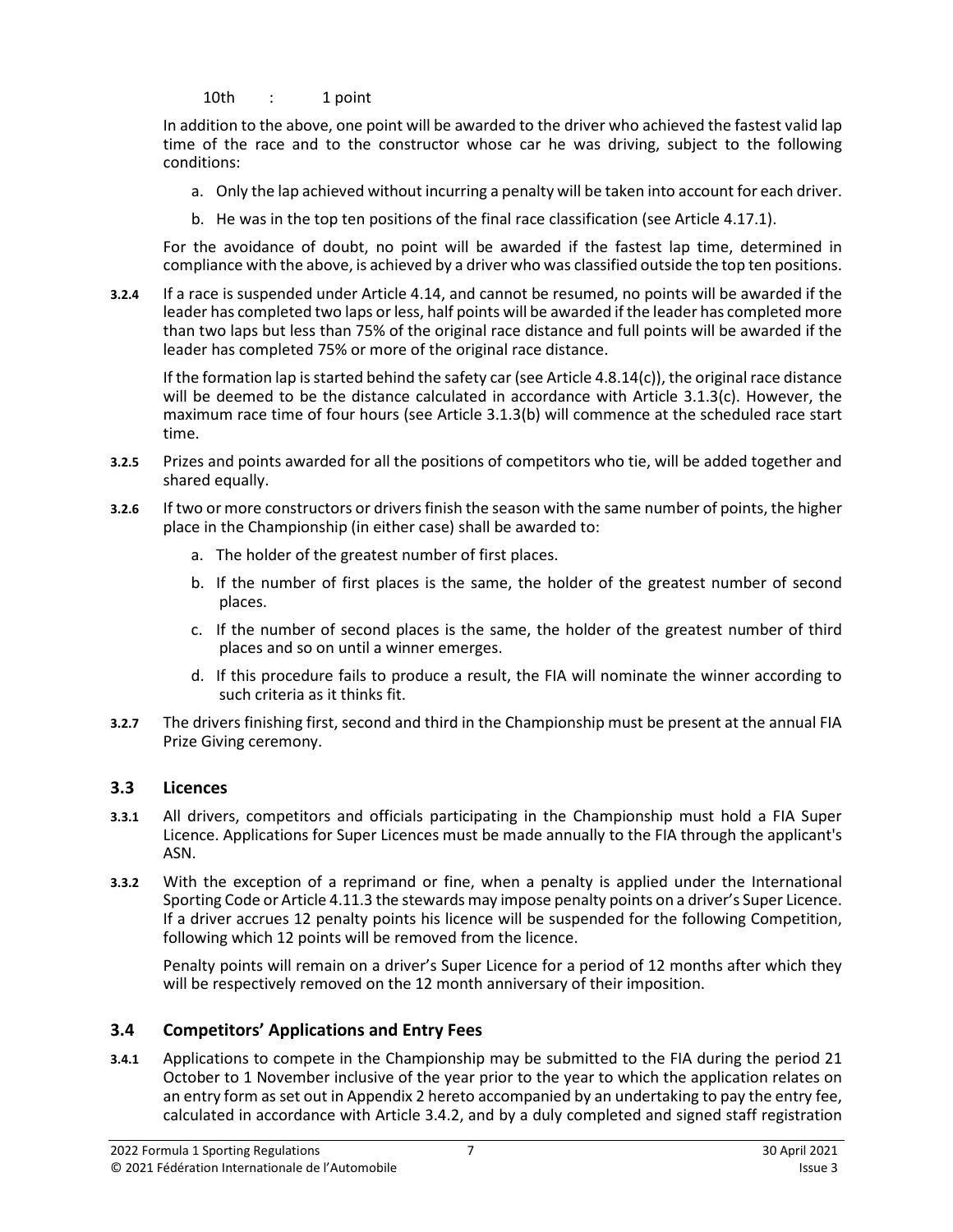form as set out in Appendix 5 hereto, to the FIA no later than 10 December of the year prior to the year to which the application relates. Applications at other times will only be considered if a place is available and on payment of a late entry fee to be fixed by the FIA. Entry forms will be made available by the FIA who will notify the applicant of the result of the application within thirty days of its receipt.

Successful applicants are automatically entered in all Competitions of the Championship and will be the only competitors at Competitions.

- **3.4.2** The entry fees for the competitor are set as follows:
	- a. The winner of the World Championship for Constructors of the year prior to the year to which the application relates. will be required to pay a basic fee of US\$556,509 plus US\$6,677 for each point gained in the World Championship for Constructors of the year prior to the year to which the application relates
	- b. Every other competitor will be required to pay a basic fee of US\$556,509 plus US\$5,563 for each point that competitor gained in the World Championship for Constructors of the year prior to the year to which the application relates.

In both cases the basic fee is due at the time of the application and the remainder within 10 days after the final Competition of the year prior to the year to which this application relates.

The above figures will be adjusted annually by the US CPI Index and announced by the FIA General Assembly by the end of the year prior to the year to which this application relates. For information only, the figures shown in this Article refer to the values for the 2020 World Championship.

- **3.4.3** Applications shall include:
	- a. Confirmation that the applicant has read and understood the Regulations and agrees, on its own behalf and on behalf of everyone associated with its participation in the Championship, to observe them.
	- b. The name of the team (which must include the name of the chassis).
	- c. The make of the competing car.
	- d. The make of the engine.
	- e. The names of the drivers. A driver may be nominated subsequent to the application upon payment of a fee fixed by the FIA.
	- f. An undertaking by the applicant to participate in every Competition with the number of cars and drivers entered.
- **3.4.4** A competitor may change the make of engine at any time during the Championship. All points scored with an engine of different make to that which was first entered in the Championship may count (and will be aggregated) for the assessment of a commercial benefit, however such points will not count towards (nor be aggregated for) the FIA Formula One Constructors Championship. A major car manufacturer may not directly or indirectly supply engines for more than three teams of two cars each without the consent of the FIA. For the purposes of this Article 3.4.4, a major car manufacturer is a company whose shares are quoted on a recognised stock exchange or the subsidiary of such a company.
- **3.4.5** With the exception of those whose cars have scored points in the Championship of the previous year, applicants must supply information about the size of their company, their financial position and their ability to meet their prescribed obligations.
- **3.4.6** All applications will be studied by the FIA and accepted or rejected at its absolute discretion. The FIA will publish the list of cars and drivers accepted together with their race numbers on or before 15 December of the year prior to the year to which the applications relate, having first notified unsuccessful applicants as set out in Article 3.4.1. Out-of-time applications will be considered separately.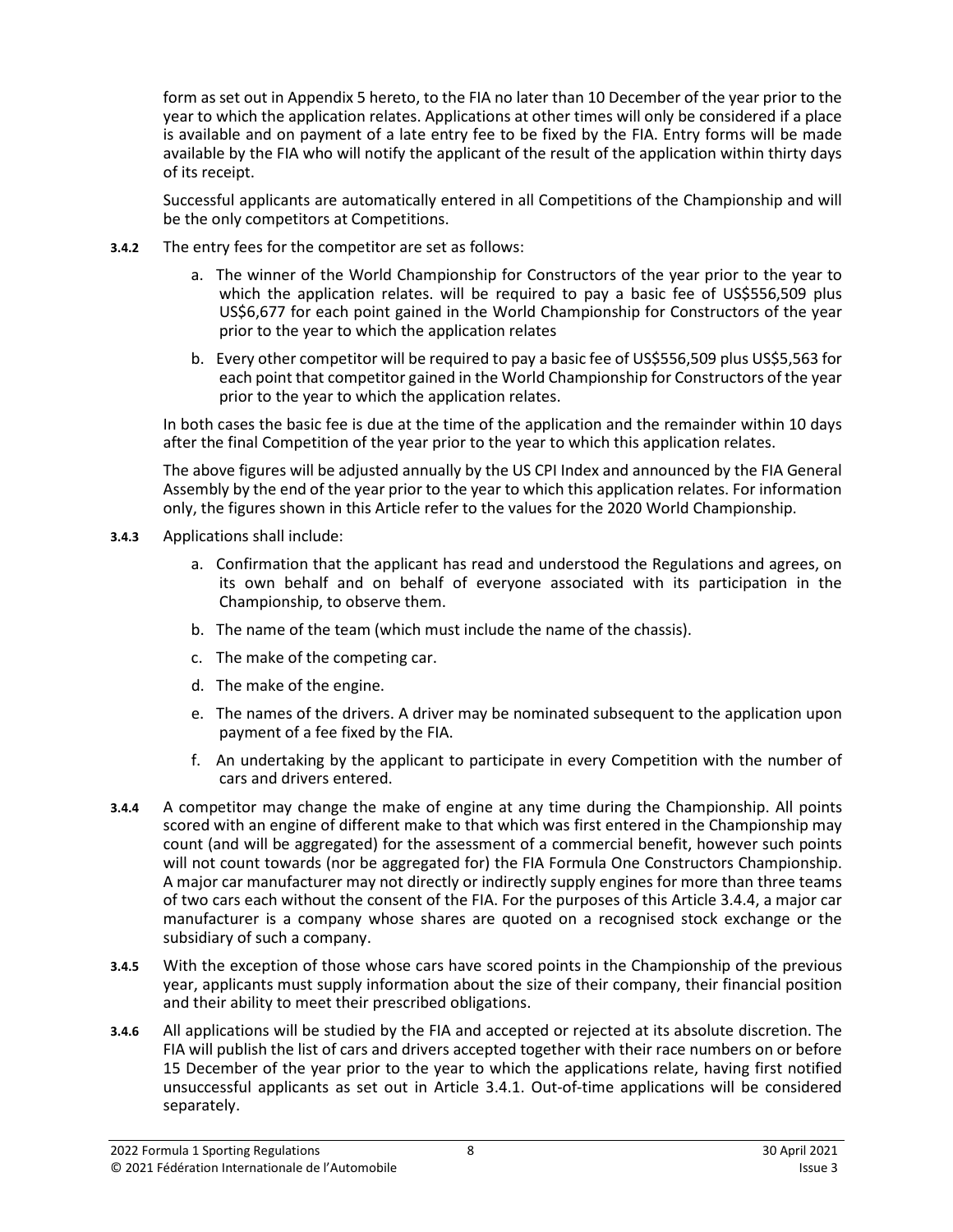- **3.4.7** No more than 26 cars will be admitted to the Championship, two being entered by each competitor.
- **3.4.8** If in the opinion of the F1 Commission a competitor fails to operate his team in a manner compatible with the standards of the Championship or in any way brings the Championship into disrepute, the FIA may exclude such competitor from the Championship forthwith.

#### **3.5 Promotion and Organisation of a Competition**

- **3.5.1** An application to promote a Competition must be made to the ASN of the country in which the Competition is to take place, which will apply to the FIA. It must be accompanied by written evidence that the promoter has made arrangements to secure the participation of competitors, which arrangements are conditional only upon the FIA entering the Competition on the Championship calendar.
- **3.5.2** Any special national regulations must be submitted to the FIA with the original application for inclusion of a Competition on the international calendar. Only with the approval of the FIA can such special regulations come into force for a Competition.
- **3.5.3** An organiser is a body nominated by the ASN and appointed by the FIA. Upon deciding to grant an application to hold a Competition, the FIA will invite the relevant ASN to organise it or to nominate an organiser. If the ASN is not in a position to do so, the FIA may itself appoint an organiser. The organiser must be a club or body acceptable to the FIA and must enter into an organisation agreement with the FIA when it applies to organise the Competition.

#### **3.6 Insurance**

- **3.6.1** The promoter of a Competition must procure that all competitors, their personnel and drivers are covered by third party insurance in accordance with the FIA requirements.
- **3.6.2** Ninety days before the Competition, the promoter must send the FIA details of the risks covered by the insurance policy which must comply with the national laws in force as well as the FIA requirements. Sight of the policy must be available to the competitors on demand.
- **3.6.3** Third party insurance arranged by the promoter shall be in addition and without prejudice to any personal insurance policy held by a competitor or any other participant in the Competition.
- **3.6.4** Drivers taking part in the Competition are not third parties with respect to one another.

#### **3.7 FIA Delegates**

- **3.7.1** For each Competition the FIA will nominate the following delegates:
	- a. Safety delegate.
	- b. Medical delegate.
	- c. Technical delegate.
	- d. Media delegate.

And may nominate:

- e. A representative of the President of the FIA.
- f. A deputy race director
- g. An observer.
- h. A safety car driver.
- i. A medical car driver.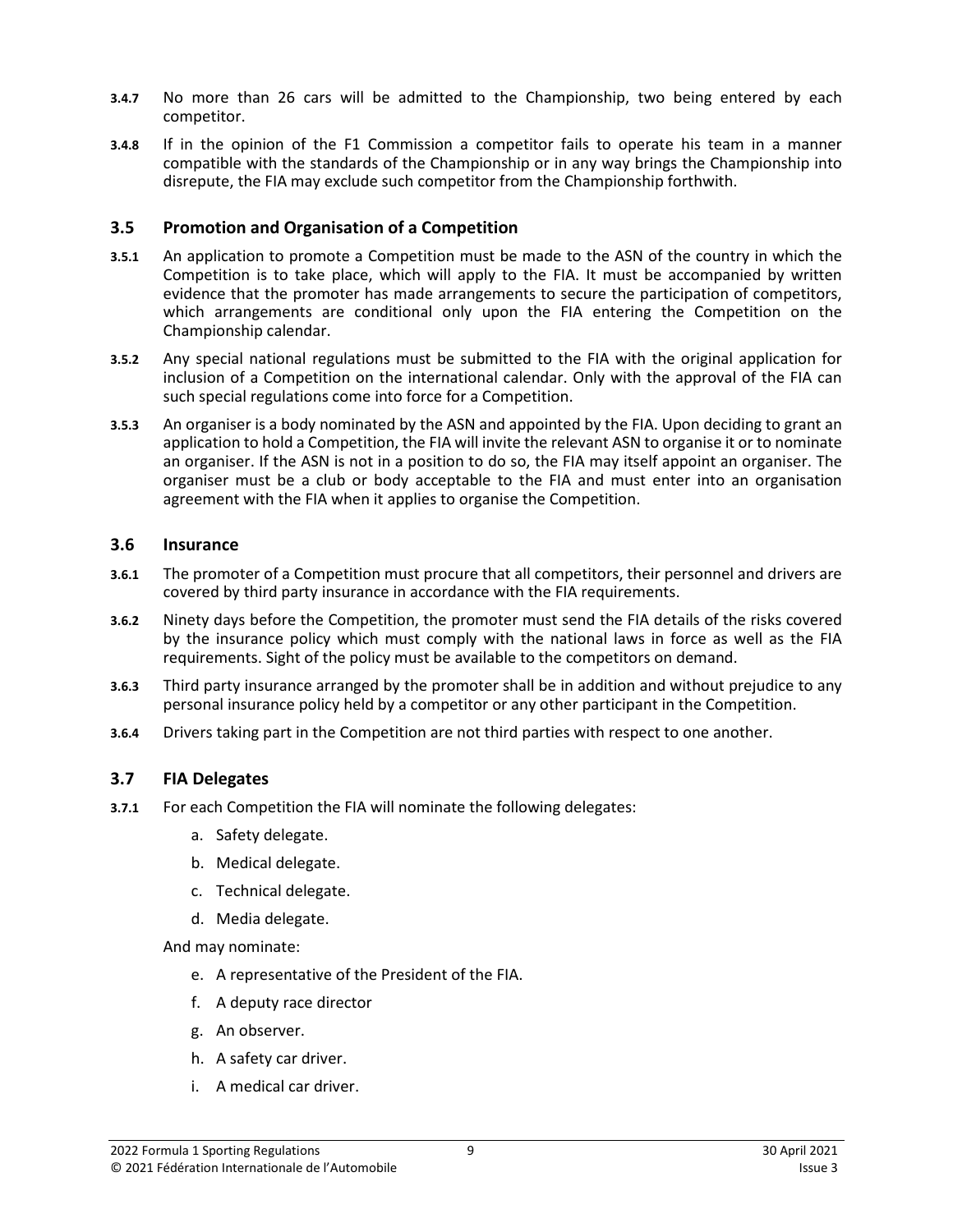- **3.7.2** The role of the FIA delegates is to help the officials of the Competition in their duties, to see within their fields of competence that all the regulations governing the Championship are respected, to make any comments they judge necessary and to draw up any necessary reports concerning the Competition.
- **3.7.3** The technical delegate nominated by the FIA is responsible for scrutineering. In this respect he may carry out, or have carried out by scrutineers, at his discretion, any checks to verify the compliance of the cars entered in the Competition, at any time until the end of the Competition, without prior request from the stewards or clerk of the course. The FIA technical delegate has full authority over the national scrutineers.

### **3.8 Officials**

- **3.8.1** From among holders of an FIA Super Licence the following officials will be nominated by the FIA:
	- a. Three stewards one of whom will be appointed chairman.
	- b. A race director.
	- c. A permanent starter.
- **3.8.2** From among holders of an FIA Super Licence the following officials will be nominated by the ASN and their names sent to the FIA at the same time as the application to organise the Competition:
	- a. One steward from among the ASNs nationals.
	- b. The clerk of the course.
- **3.8.3** The clerk of the course shall work in permanent consultation with the race director. The race director shall have overriding authority in the following matters and the clerk of the course may give orders in respect of them only with his express agreement:
	- a. The control of practice and the race, adherence to the timetable and, if he deems it necessary, the making of any proposal to the stewards to modify the timetable in accordance with the International Sporting Code or Sporting Regulations.
	- b. The stopping of any car in accordance with the International Sporting Code or Sporting Regulations.
	- c. The stopping of practice or suspension of the race in accordance with the Sporting Regulations if he deems it unsafe to continue and ensuring that the correct restart procedure is carried out.
	- d. The starting procedure.
	- e. The use of the safety car.
- **3.8.4** The stewards, the race director, the clerk of the course and the technical delegate must be present at the start of the Competition.
- **3.8.5** The race director must be in radio contact with the clerk of the course and the chairman of the stewards at all times when cars are permitted to run on the track. Additionally, the clerk of the course must be in race control and in radio contact with all marshal's posts during these times.
- **3.8.6** The stewards may use any video or electronic means to assist them in reaching a decision. The stewards may overrule judges of fact.

#### **3.9 Instructions and Communications to Competitors**

**3.9.1** The stewards or race director may give instructions to competitors by means of special circulars in accordance with the International Sporting Code. These circulars will be distributed to all competitors via the FIA document and messaging system.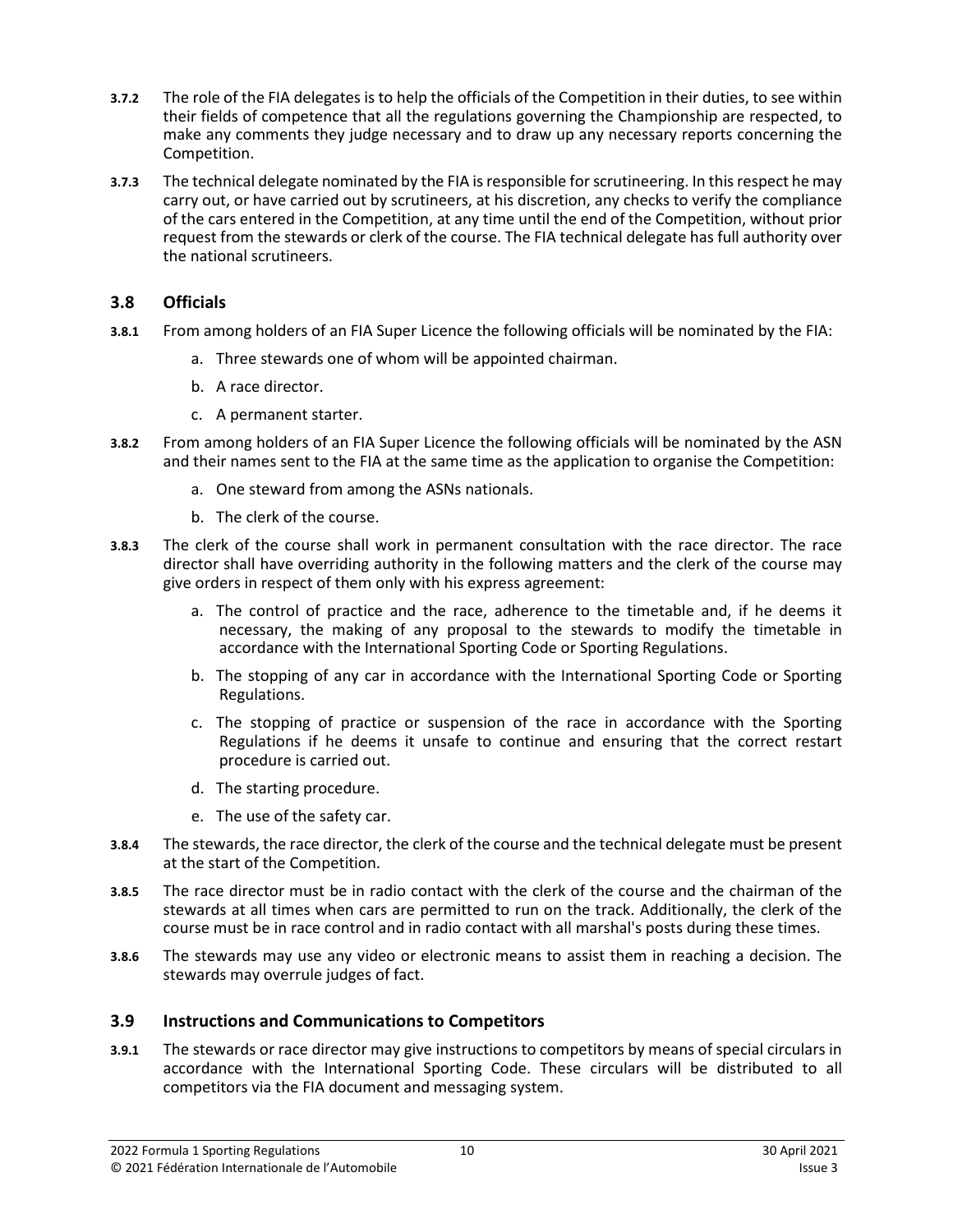- **3.9.2** All classifications and results of practice and the race, as well as all decisions issued by the officials, will be published via the FIA document and messaging system.
- **3.9.3** Any decision or communication concerning a particular competitor should be given to him within twenty five minutes of such decision via the FIA document and messaging system.

#### **3.10 Protests and Appeals**

- **3.10.1** Protests shall be made in accordance with the International Sporting Code and accompanied by a fee of €2000.
- **3.10.2** Appeals may not be made against decision concerning the following:
	- a. Penalties imposed under Articles 4.11.3(a), (b), (c), (d), (e), (f) or (g), including those imposed during the last three laps or after the end of a race.
	- b. Any drop of grid positions imposed under Article 5.7 or 5.8.
	- c. Any penalty imposed under Article 4.4.4.
	- d. Any decision taken by the stewards in relation to Article 4.7.1.
	- e. Any penalty imposed under Articles 4.8.4 or 4.15.3.
	- f. Any decision taken by the stewards under Article 3.3.2.

#### **3.11 Sanctions**

- **3.11.1** The stewards may inflict the penalties specifically set out in the Sporting Regulations in addition to or instead of any other penalties available to them under the International Sporting Code.
- **3.11.2** Any driver who receives three reprimands in the same Championship season will, upon the imposition of the third, be given a ten grid place penalty at that Competition. If the third reprimand is imposed following an Incident during a race the ten grid place penalty will be applied at the driver's next Competition.

The ten grid place penalty will only be imposed if at least two of the reprimands were imposed for a driving infringement.

#### **3.12 Changes of Driver**

**3.12.1** During a season each team will be permitted to use four drivers. Changes may be made at any time before the start of the qualifying practice session provided any change proposed after the end of initial scrutineering receives the consent of the stewards.

Additional changes for reasons of force majeure will be considered separately.

Any new driver may score points in the Championship.

- **3.12.2** In addition to the above each team will be permitted to run additional drivers during P1 and P2 provided that:
	- a. The stewards are informed which cars and drivers each team intends to use in each session no less than 18 hours before the scheduled start of P1, changes after this time may only be made with the consent of the stewards.
	- b. No more than four drivers are used in any one session.
	- c. They carry the race number that has been allocated to them.
	- d. They use the engine and tyres which are allocated to the nominated driver.
	- e. They are in possession of a Super Licence or Friday Super Licence.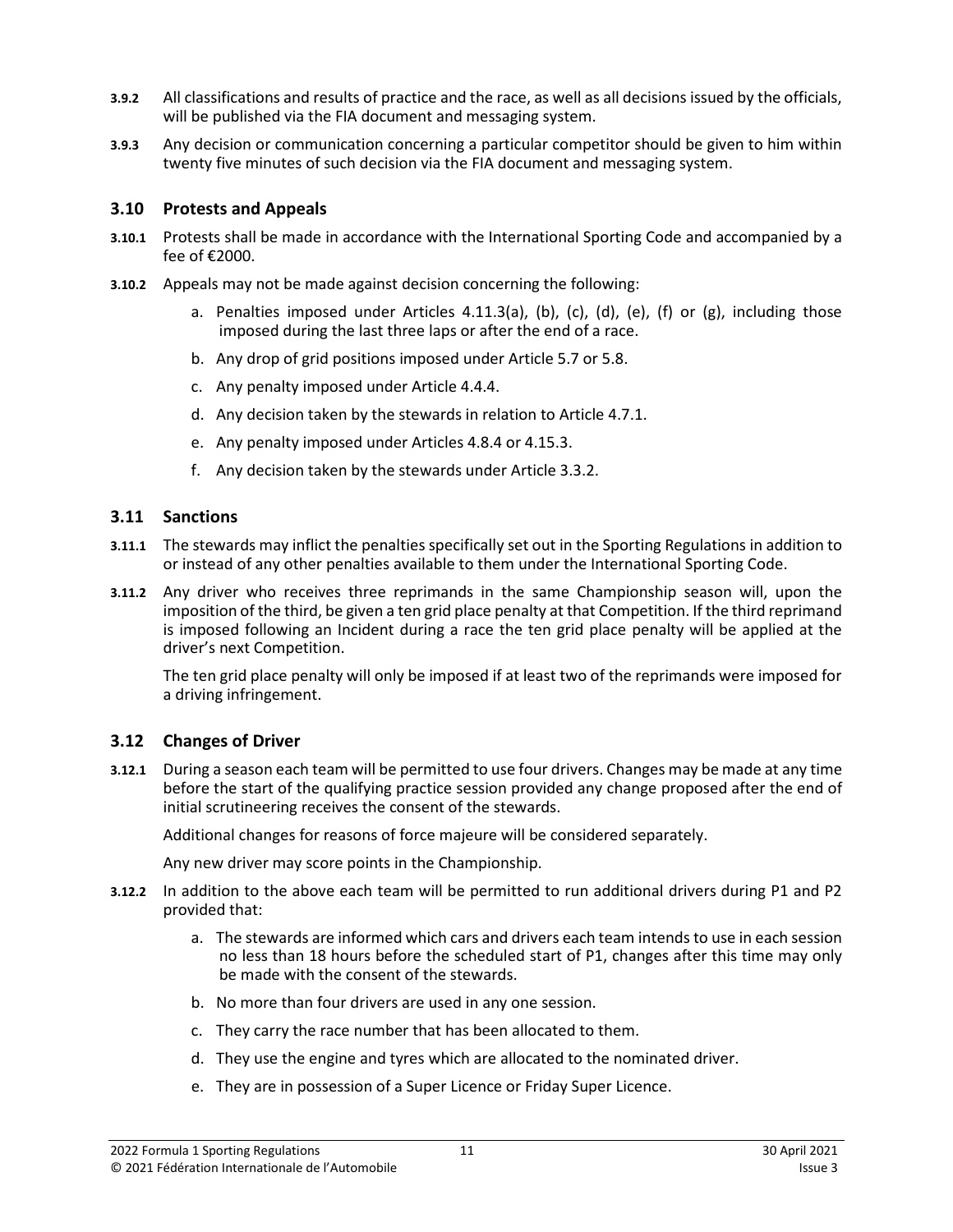Only for P1, two of these occasions per Championship Season are mandatory, and in those cases the participating driver may not have participated in more than two F1 World Championship Races during their career.

**3.12.3** If one of the team's nominated drivers is unable to drive at some stage after the end of initial scrutineering (1.5 hours before the scheduled start of P1), and the stewards consent to a change of driver, the replacement driver must use the engine, gearbox and tyres which were allocated to the original driver (see Articles 5.7, 5.8 and 6.4).

### **3.13 Passes**

- **3.13.1** All persons concerned in any way with an entered car or present in any other capacity whatsoever in the paddock, pit lane, or track must wear an appropriate pass at all times.
- **3.13.2** No pass may be issued or used other than with the agreement of the FIA. A pass may be used only by the person and for the purpose for which it was issued.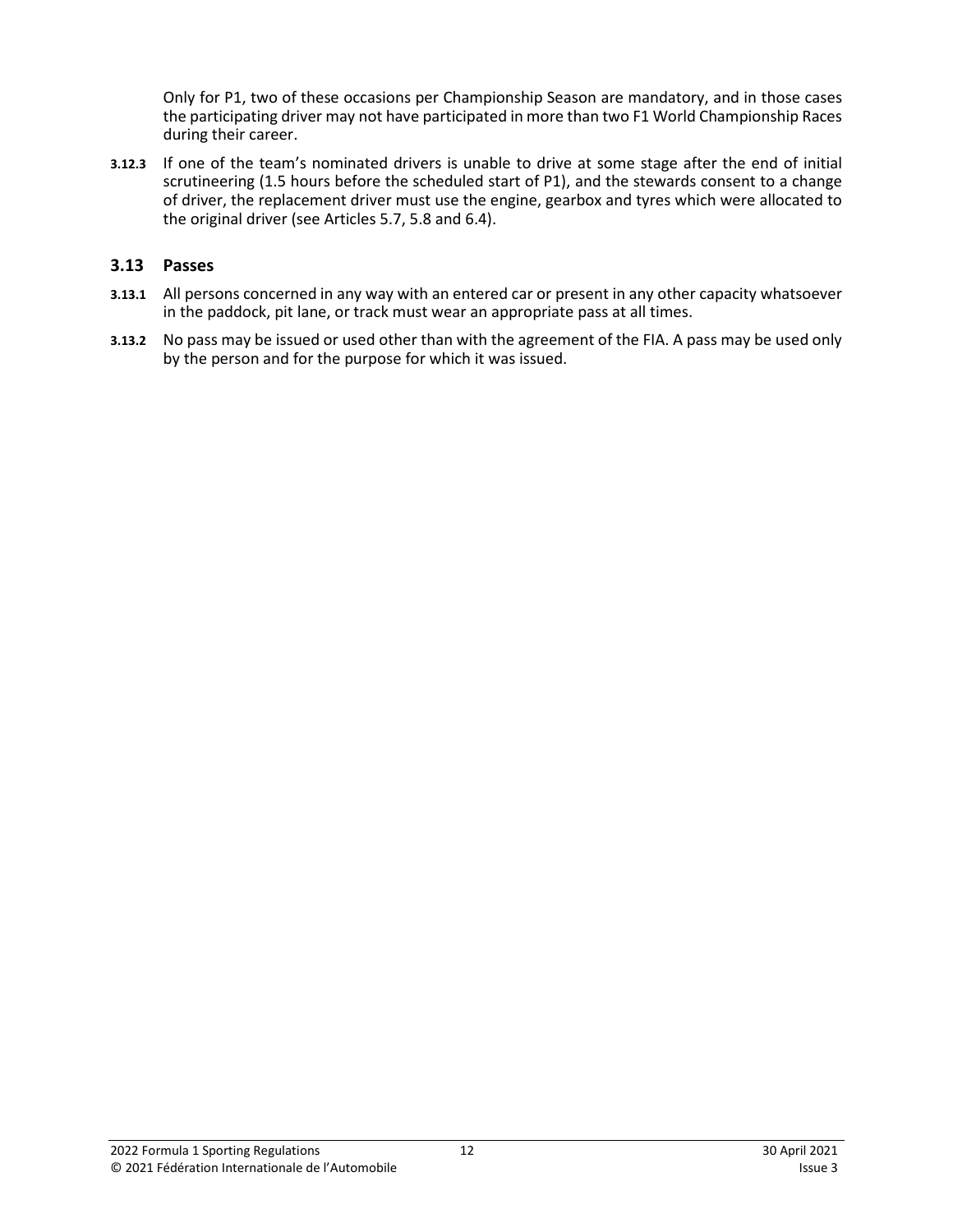# **ARTICLE 4: SESSIONS AND TRACK RUNNING DURING A COMPETITION**

### **4.1 General Requirements**

- **4.1.1** Official instructions will be given to drivers by means of the signals laid out in the International Sporting Code. Competitors must not use flags or lights similar to these.
- **4.1.2** Save where the Sporting Regulations require otherwise, pit lane and track discipline and safety measures will be the same for all practice sessions as for the race.
- **4.1.3** Other than by driving on the track, Competitors are not permitted to attempt to alter the grip of any part of the track surface.
- **4.1.4** If a car stops on the track it shall be the duty of the marshals to remove it as quickly as possible so that its presence does not constitute a danger or hinder other competitors. Under no circumstances may a driver stop his car on the track without justifiable reason.

If any mechanical assistance received during the race results in the car re-joining the stewards may disqualify him from the race (other than under Article 4.1.7(d).

- **4.1.5** A driver who abandons a car must leave it in neutral or with the clutch disengaged, with the ERS shut down and with the steering wheel in place.
- **4.1.6** Save as specifically authorised by the International Sporting Code or the Sporting Regulations, no one except the driver may touch a stopped car unless it is in the paddock, the team's designated garage area, the pit lane or on the starting grid.
- **4.1.7** During the period commencing fifteen minutes prior to and ending five minutes after every practice session and the period between the commencement of the formation lap which immediately precedes the race and the time when the last car enters the parc fermé, no one is allowed on the track, the pit entry or the pit exit with the exception of:
	- a. Marshals or other authorised personnel in the execution of their duty.
	- b. Drivers when driving or on foot, having first received permission to do so from a marshal.
	- c. Team personnel when either pushing a car or clearing equipment from the grid after all cars able to do so have left the grid on the formation lap.
	- d. Team personnel when assisting marshals to remove a car from the grid after the start of the race.
- **4.1.8** During a race, the engine may only be started with the starter except in the pit lane or the team's designated garage area where the use of an external starting device is allowed.
- **4.1.9** Drivers taking part in practice and the race must always wear the clothes, helmets and head and neck supports specified in the International Sporting Code.
- **4.1.10** A speed limit of 80km/h will be imposed in the pit lane during the whole Competition. However, this limit may be amended:
	- a. By the FIA F1 safety delegate at any time during a Competition.
	- b. By the FIA, should it be deemed that the total time in the pit lane is too short in comparison with the time on the track between the pit entry and pit exit. Any changes in this case should in any case be communicated to the Teams and to the Tyre Supplier at the latest one week before the deadline set out in Article 6.2 (b).

Any team whose driver exceeds the limit during any practice session will be fined €100 for each km/h above the limit, up to a maximum of €1000.

However, in accordance with Article 3.11.1 the stewards may inflict an additional penalty if they suspect a driver was speeding in order to gain any sort of advantage.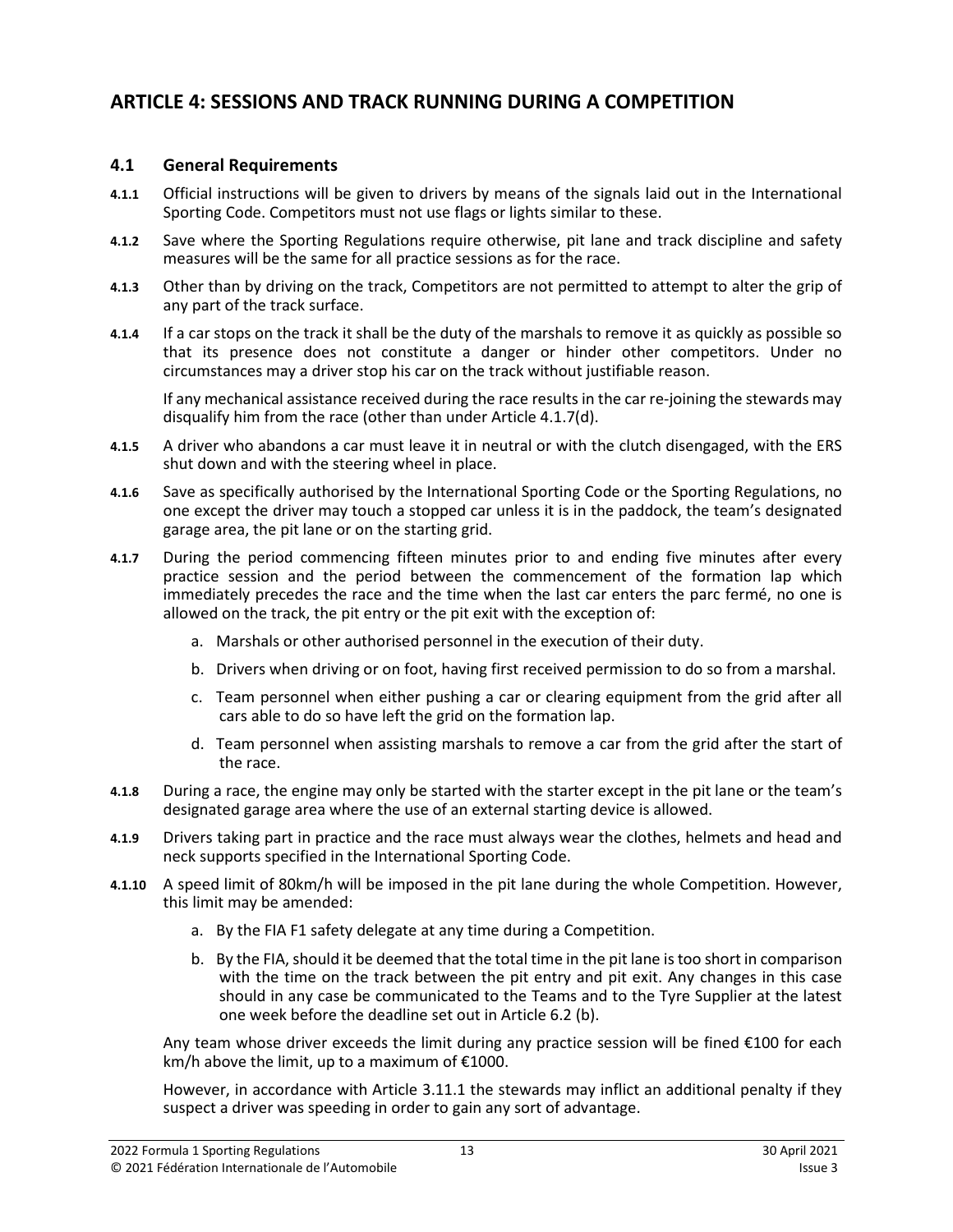During the race the stewards may impose either of the penalties under Article 4.11.3(a), (b), (c) or (d) on any driver who exceeds the limit.

- **4.1.11** If a driver has serious mechanical difficulties he must leave the track as soon as it is safe to do so.
- **4.1.12** The lights described in Article 14.3 of the Technical Regulations must be illuminated at all times when using intermediate or wet-weather tyres. It shall be at the discretion of the race director to decide whether or not a driver should be stopped if no rear light is working. Should a car be stopped in this way the driver may re-join when the fault has been remedied.

#### **4.2 Driving**

- **4.2.1** The driver must drive the car alone and unaided.
- **4.2.2** Drivers must observe the provisions of the International Sporting Code relating to driving behaviour on circuits at all times.
- **4.2.3** Drivers must make every reasonable effort to use the track at all times and may not deliberately leave the track without a justifiable reason.

Drivers will be judged to have left the track if no part of the car remains in contact with it and, for the avoidance of doubt, any white lines defining the track edges are considered to be part of the track but the kerbs are not.

Should a car leave the track the driver may re-join, however, this may only be done when it is safe to do so and without gaining any lasting advantage. At the absolute discretion of the race director a driver may be given the opportunity to give back the whole of any advantage he gained by leaving the track.

**4.2.4** At no time may a car be driven unnecessarily slowly, erratically or in a manner which could be deemed potentially dangerous to other drivers or any other person.

#### **4.3 Pit Entry, Pit Lane and Pit Exit**

- **4.3.1** The section of track between the first safety car line and the beginning of the pit lane will be designated the "pit entry".
- **4.3.2** The section of track between the end of the pit lane and the second safety car line will be designated the "pit exit".
- **4.3.3** At no time may a car be reversed in the pit lane under its own power.
- **4.3.4** The pit lane will be divided into two lanes, the lane closest to the pit wall will be designated the "fast lane" and may be no more than 3.5 metres wide, the lane closest to the garages will be designated the "inner lane".

Other than when cars are at the end of the pit lane under Articles 4.8.2 and 4.14, the inner lane is the only area where any work can be carried out on a car. However, no work may be carried out in the fast lane if it is likely to hinder other cars attempting to leave the pit lane.

- **4.3.5** The FIA will allocate garages and an area in the pit lane on a strictly equal basis where each team may work and, within each of these designated garage areas, one position where pit stops during both practice and the race may be carried out.
- **4.3.6** No powered device may be used to lift any part of a car in the pit lane during a race.
- **4.3.7** Unless a car is pushed from the grid at any time during the start procedure, cars may only be driven from the team's designated garage area to the end of the pit lane.

Any car(s) driven to the end of the pit lane prior to the start or re-start of a practice session must form up in a line in the fast lane and leave in the order they got there unless another car is unduly delayed.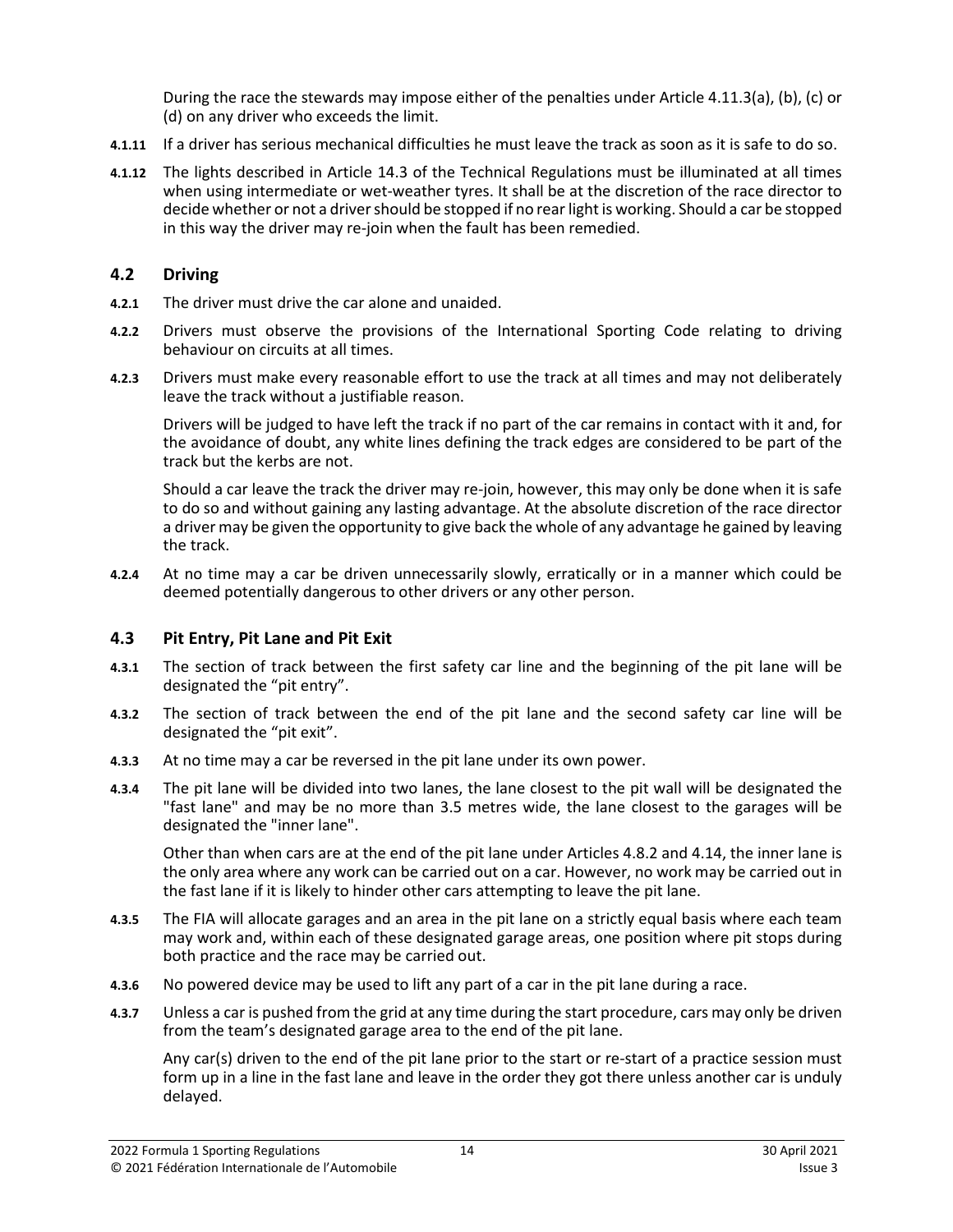**4.3.8** With the exception of the reconnaissance laps permitted by Article 4.8.1, any driver that is required to start the race from the pit lane may not drive his car from his team's designated garage area until 30 minutes before the scheduled start of the formation lap and must stop in a line in the fast lane.

Under these circumstances working in the fast lane will be permitted but any such work is restricted to:

- a. Starting the engine and any directly associated preparation.
- b. The fitting or removal of permitted cooling and heating devices.
- c. Changes made for driver comfort.
- d. Changing wheels and tyres.

When cars are permitted to leave the pit lane they must do so in the order that was established under Article 4.8.2 unless another car is unduly delayed. At all times drivers must follow the directions of the marshals.

- **4.3.9** Other than by drying or sweeping, or by laying tyre rubber when cars leave their pit stop position, competitors may not attempt to enhance the grip of the surface in the pit lane unless a problem has been clearly identified and a solution agreed to by the FIA safety delegate.
- **4.3.10** Competitors must not paint lines on any part of the pit lane.
- **4.3.11** Other than under 4.3.8 above no equipment may be left in the fast lane.
- **4.3.12** Team personnel are only allowed in the pit lane immediately before they are required to work on a car and must withdraw as soon as the work is complete.

All team personnel carrying out any work on a car in the pit lane when the car is in its pit stop position during the qualifying practice session, or during a race pit stop, must be wearing helmets which meet or exceed the requirements of ECE 22.05 - European motorcycle road helmet, DOT - USA motorcycle road helmet or JIS T8133-2015, class 2 – JPN protective helmets for motor vehicle users. The use of appropriate eye protection is compulsory.

- **4.3.13** When releasing the car from a pit stop the following conditions must apply:
	- a. Cars must not be released from a garage or pit stop position in way that could endanger pit lane personnel or another driver.

Competitors must provide a means of clearly establishing, when being viewed from both above and in the front of the car, when a car was released.

- b. If a car is deemed to have been released in an unsafe condition during any practice session, the stewards may drop the driver such number of grid positions as they consider appropriate.
- c. If a car is deemed to have been released in an unsafe condition during a race a penalty under Article 4.11.3(d) will be imposed on the driver concerned. However, if the driver retires from the race as a result of the car being released in an unsafe condition a fine may be imposed upon the team.
- d. An additional penalty will be imposed on any driver who, in the opinion of the stewards, continues to drive a car knowing it to have been released in an unsafe condition.

In all of the above cases, a car will be deemed to have been released either when it has been driven out of its designated garage area (when leaving from the garage) or after it has completely cleared its pit stop position following a pit stop.

**4.3.14** Under exceptional circumstances the race director may ask for the pit entry to be closed during the race for safety reasons. At such times drivers may only enter the pit lane in order for essential and entirely evident repairs to be carried out to the car. A penalty under Article 4.11.3(d) will be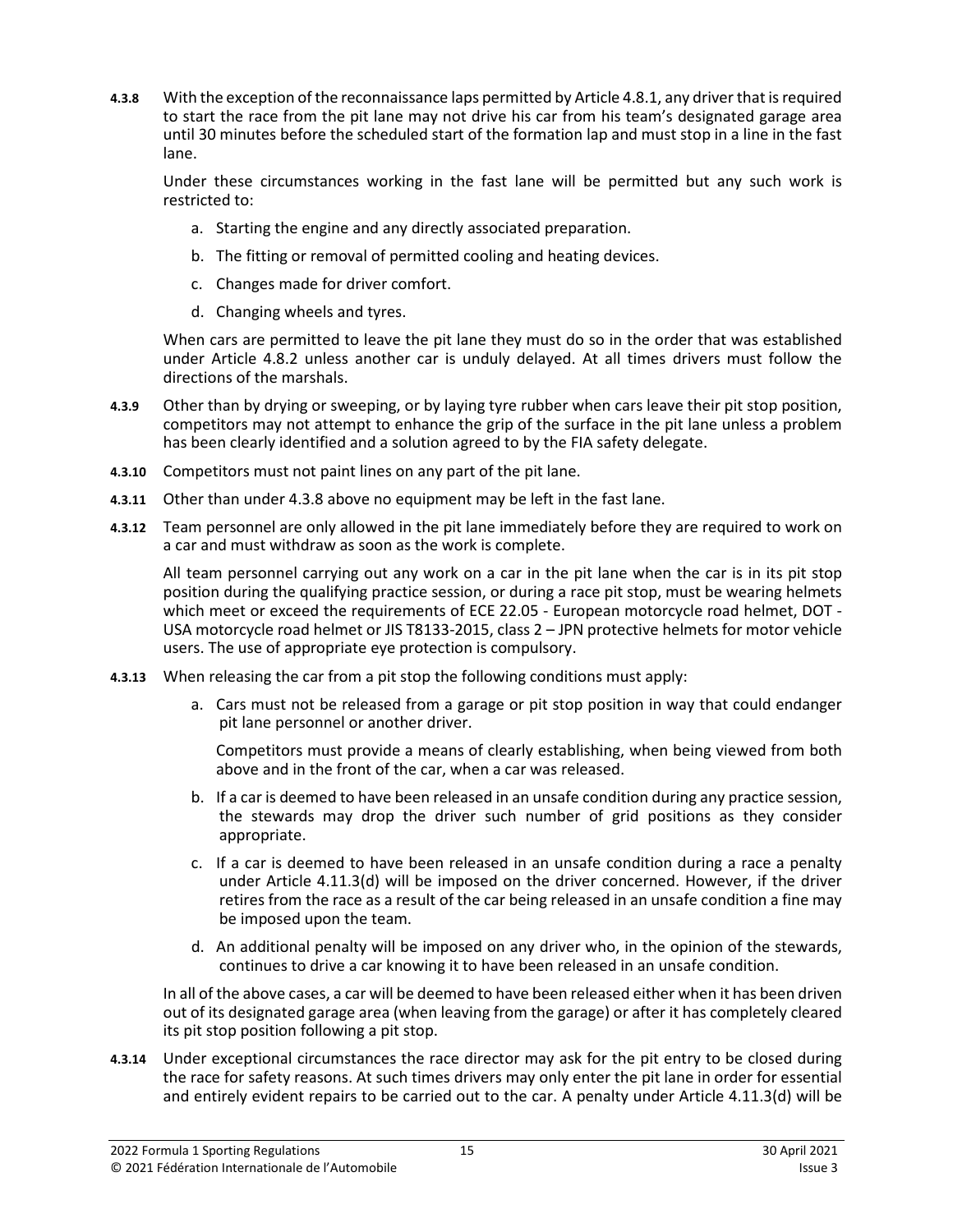imposed on any driver who, in the opinion of the stewards, entered the pit lane for any other reason whilst it was closed.

#### **4.4 Practice Sessions**

- **4.4.1** No driver may start in the race without taking part in at least one practice session.
- **4.4.2** During all practices there will be a green and a red light at the end of the pit lane. Cars may only leave the pit lane when the green light is on. Additionally, a blue flag and/or a flashing blue light will be shown in the pit exit to warn drivers leaving the pit lane if cars are approaching on the track.
- **4.4.3** Unless written permission has been given by the FIA to do otherwise, the circuit may only be used for purposes other than the Competition after the last practice session on each day of practice and on the day of the race no less than one hour before the end of the pit lane is opened to allow cars to cover a reconnaissance lap.
- **4.4.4** In the event of a driving infringement during any practice session the Stewards may delete a driver's lap time (or lap times) or drop the driver such number of grid positions as they consider appropriate. Unless it is completely clear that a driver committed a driving infringement any such incident will normally be investigated after the relevant session.

Where appropriate, regard will also be given to the provisions of Article 3.11.1.

- **4.4.5** Any driver who, in the opinion of the stewards, stops unnecessarily on the circuit or unnecessarily impedes another driver shall be subject to the penalties referred to in Article 4.4.4.
- **4.4.6** Should it become necessary to stop any practice session because the circuit is blocked by an accident or because weather or other conditions make it dangerous to continue, the clerk of the course will order red flags to be shown at all marshal posts and the abort lights to be shown at the Line.

When the signal is given to stop all cars must immediately reduce speed and proceed slowly back to the pit lane. In order to ensure that drivers reduce speed sufficiently, from the time at which the "RED FLAG" message appears on the official messaging system until the time that each car crosses the first safety car line when entering the pit lane, drivers must stay above the minimum time set by the FIA ECU at least once in each marshalling sector (a marshalling sector is defined as the section of track between each of the FIA light panels).

All cars abandoned on the track will be removed to a safe place.

At the end of each practice session no driver may cross the Line more than once.

**4.4.7** The clerk of the course may interrupt practice as often and for as long as he thinks necessary to clear the track or to allow the recovery of a car. However, only during qualifying practice will the session be extended as a result.

Should one or more sessions be thus interrupted, no protest can be accepted as to the possible effects of the interruption on the qualification of drivers admitted to start.

# **4.5 Free Practice**

Two free practice sessions (P1 and P2), each lasting one and a half hours and separated by at least two hours, will take place on the first day of the Competition.

A further free practice session (P3), lasting one hour and starting no less than seventeen and a half hours after the end of P2, will take place the day before the race.

#### **4.6 Qualifying Practice**

**4.6.1** The qualifying practice session will take place on the day before the race and will start no less than two hours after the end of P3.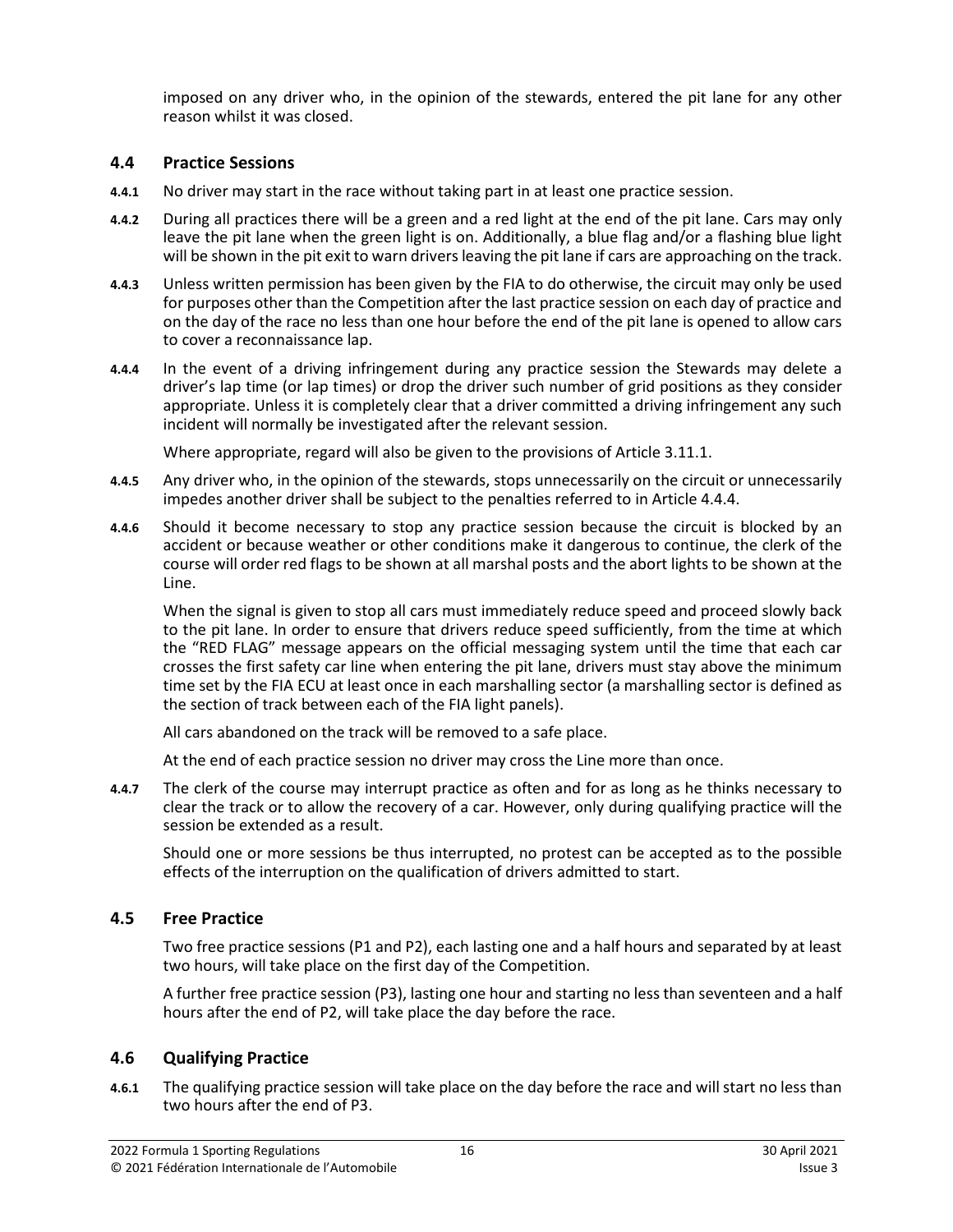The session will be run as follows:

a. For the first eighteen minutes of the session (Q1) all cars will be permitted on the track and at the end of this period the slowest five cars will be prohibited from taking any further part in the session.

Lap times achieved by the fifteen remaining cars will then be deleted.

b. After a seven-minute break the session will resume for fifteen minutes (Q2) and the fifteen remaining cars will be permitted on the track. At the end of this period the slowest five cars will be prohibited from taking any further part in the session.

Lap times achieved by the ten remaining cars will then be deleted.

c. After an eight-minute break the session will resume for twelve minutes (Q3) and the ten remaining cars will be permitted on the track.

The above procedure is based upon 20 cars being officially eligible to take part in the Competition. If 22 cars are eligible six will be eliminated after Q1 and Q2, if 24 cars are eligible seven cars will be eliminated after Q1 and Q2, and so on if more cars are eligible.

- **4.6.2** Any driver whose car stops on the circuit during the qualifying session will not be permitted to take any further part in the session.
- **4.6.3** At the end of qualifying practice the times achieved by each driver will be officially published.
- **4.6.4** An AOT, as defined in F1 Technical Regulations, must be empty during the complete qualifying practice session.

### **4.7 The Grid**

**4.7.1** Unless the track was declared wet by the race director, any driver eliminated during Q1 whose best qualifying lap exceeds 107% of the fastest time set during that session, or who fails to set a time, will not be allowed to take part in the race. Under exceptional circumstances however, which may include setting a suitable lap time in a free practice session, the stewards may permit the car to start the race.

Any driver accepted in this manner will be placed at the back of the starting grid after any other penalties have been applied, and behind any driver penalised under Article 5.7 or 5.8.

Should there be more than one driver accepted in this manner they will be arranged on the grid in the order they were classified in P3.

- **4.7.2** The grid will be drawn up as follows:
	- a. The last five positions will be occupied by the cars eliminated during Q1, the fastest in 16th position.
	- b. The next five positions will be occupied by the cars eliminated during Q2, the fastest in 11th position.
	- c. The top ten positions will be occupied by the cars which took part in Q3, the fastest from the position on the grid which was the pole position in the previous year or, on a new circuit, has been designated as such by the FIA safety delegate.

If two or more drivers set identical times during Q1, Q2 or Q3 priority will be given to the one who set it first.

If more than 20 cars are entered in the Championship appropriate amendments will be made to the above in accordance with Article 4.6.1.

- d. If more than one driver fails to set a time during Q2 or Q3 they will be arranged in the following order:
	- i. Any driver who attempted to set a qualifying time by starting a flying lap.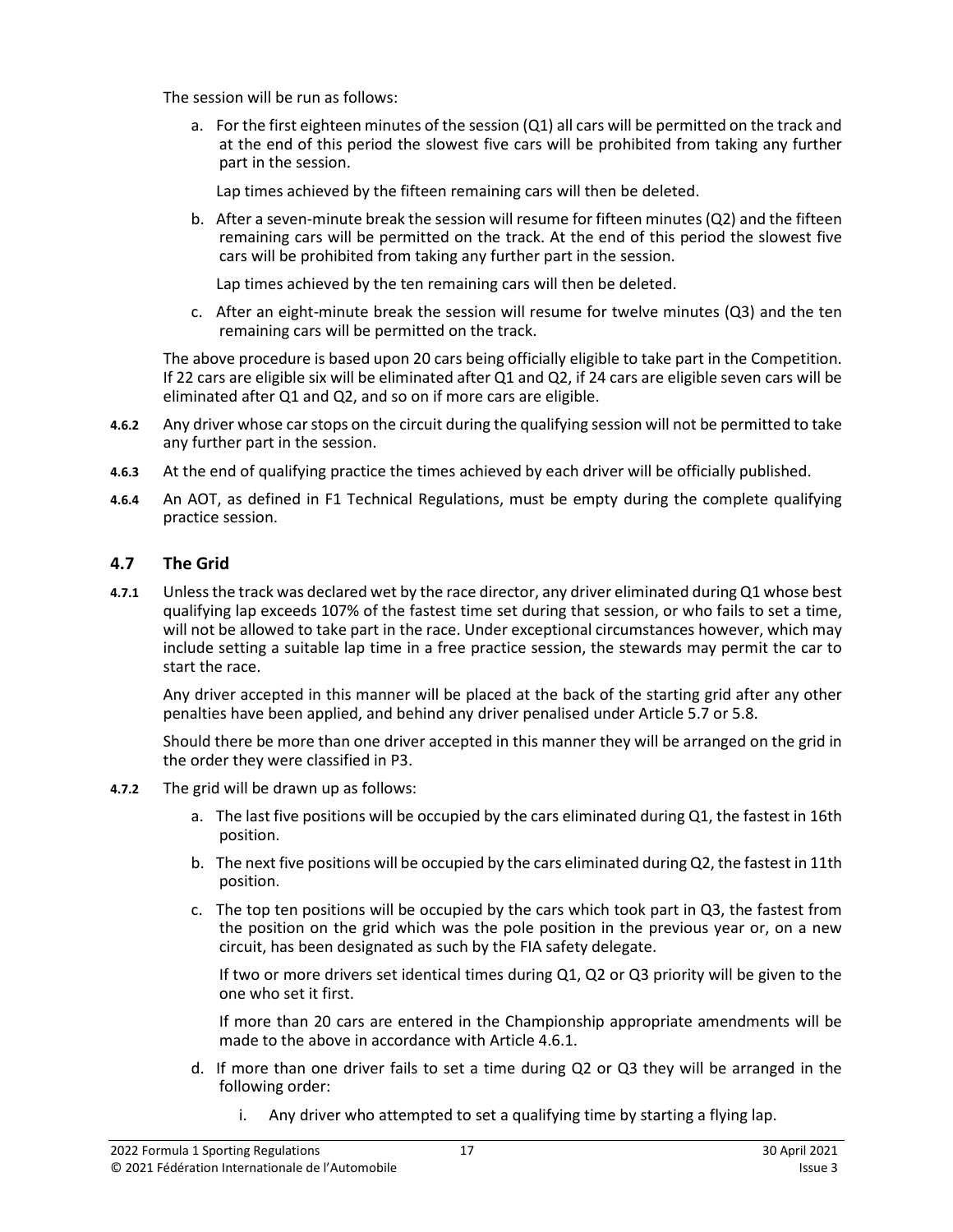- ii. Any driver who failed to start a flying lap.
- iii. Any driver who failed to leave the pits during the period.
- e. Once the grid has been established in accordance with (a) and (b) above, grid position penalties will be applied to the drivers in question in the order the offences were committed. If, following qualifying, more than one driver incurs a penalty under Article 5.7 or 5.8 preference will be given to the driver whose team first informed the technical delegate that a power unit or gearbox change will be carried out.
- f. Any driver required to start the race from the back of the grid after incurring a penalty under Article 5.7.3 will be arranged on the grid behind any driver penalised under (e) above.

If more than one driver is required to start the race from the back of the grid they will be arranged in qualifying order.

g. Any driver who incurs a penalty under Article 5.7 or 5.8 will take precedence over any driver whose qualifying times have been deleted for any reason.

If more than one driver falls into a single category in b) or e) above they will be arranged on the grid in the order they were classified in the previous period of qualifying or, in the case of Q1, the order they were classified in P3.

- **4.7.3** The starting grid will be published no less than four hours before the start of the formation lap. Any competitor whose car(s) is (are) unable to start for any reason whatsoever (or who has good reason to believe that their car(s) will not be ready to start) must inform the stewards accordingly at the earliest opportunity and, in any event, no later than one hour and fifteen minutes before the start of the formation lap. If one or more cars are withdrawn the grid will be closed up accordingly. The final starting grid will be published one hour before the start of the formation lap.
- **4.7.4** The grid will be in a staggered 1 x 1 formation and the rows on the grid will be separated by 16 metres.

#### **4.8 Starting Procedure**

**4.8.1** 40 minutes before the start of the formation lap the pit exit will be opened and all cars, including any that are required to start the race from the pit lane, will be permitted to leave the pit lane to cover a reconnaissance lap. Should any driver wish to cover more than one reconnaissance lap, this must be done by driving down the pit lane at greatly reduced speed between each of the laps. If a driver stops in his pit between reconnaissance laps the car may only re-join the track by being driven from the driver's garage and not from his pit stop position.

At the end of these laps all cars starting the race from the grid should stop on the grid in starting order with their engines stopped.

All drivers going to the pit exit at this time must do so at a constant speed and with constant throttle. This applies over the whole of the pit lane whether a driver is going to the pit exit from his garage or travelling through the pit lane between reconnaissance laps.

Any car which does not complete a reconnaissance lap and reach the grid under its own power will not be permitted to start the race from the grid.

**4.8.2** 32 minutes before the scheduled start of the formation lap, a warning signal will be given indicating that the end of the pit lane will be closed in two minutes.

30 minutes before the scheduled start of the formation lap the end of the pit lane will be closed and a second warning signal will be given. Any car which is still in the pit lane can start from the end of the pit lane provided it got there under its own power. If more than one car is affected they must line up in the order in which they qualified. However, any car reaching the end of the pit lane after the five minute signal must start behind any car already at the pit exit.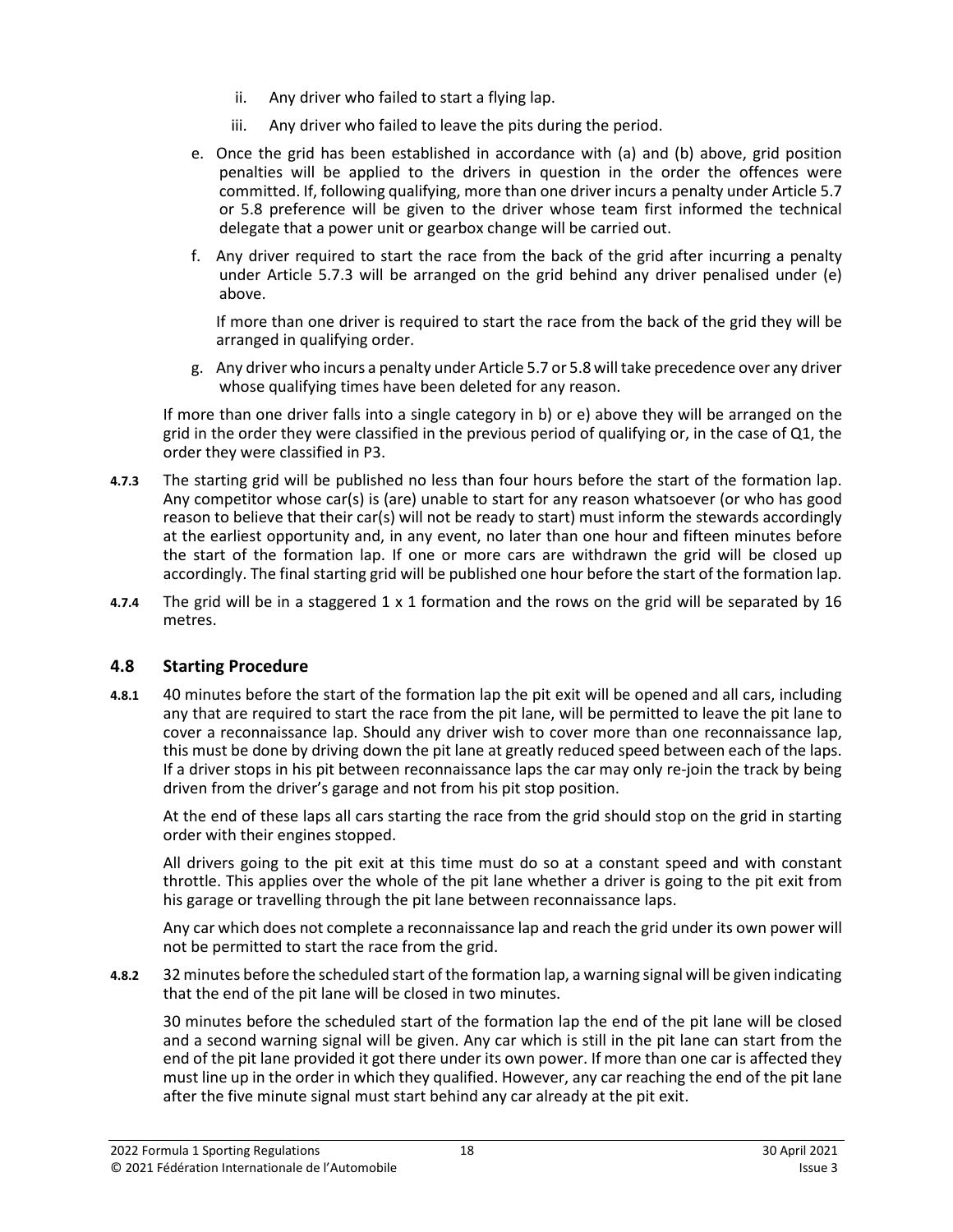All such cars may then join the race once the whole field has passed the end of the pit lane for the first time after the start.

**4.8.3** The approach of the start will be announced by signals shown ten minutes, five minutes, three minutes, one-minute and fifteen seconds before the start of the formation lap, each of which will be accompanied by an audible warning.

When the ten minute signal is shown, everybody except drivers, officials and team technical staff must leave the grid.

**4.8.4** When the three minute signal is shown all cars on the grid must have their wheels fitted, after this signal wheels may only be removed in the pit lane.

A penalty under Article 4.11.3(d) will be imposed on any driver whose car did not have all its wheels fully fitted at the three minute signal.

**4.8.5** When the one minute signal is shown, engines should be started and all team personnel must leave the grid by the time the 15 second signal is given taking all equipment with them.

If any team personnel or team equipment remain on the grid after the 15 second signal has been shown the driver of the car concerned must start the race from the pit lane as specified in Article 4.8.2. A penalty under Article 4.11.3(d) will be imposed on any driver who fails to start the race from the pit lane.

If any driver needs assistance after the 15 second signal he must raise his arm and, when the remainder of the cars able to do so have left the grid, marshals will be instructed to push the car into the pit lane.

In either of the above cases, marshals with yellow flags will stand beside any car (or cars) concerned to warn drivers behind.

**4.8.6** When the green lights are illuminated, all cars on the grid should begin the formation lap with the pole position driver leading.

When leaving the grid all drivers must respect the pit lane speed limit until they pass pole position.

Marshals will be instructed to push any car (or cars) which remain on the grid into the pit lane by the fastest route immediately after cars able to do so have left the grid. Any driver being pushed from the grid may not attempt to start the car and must follow the instructions of the marshals.

- **4.8.7** During the formation lap practice starts are forbidden and the formation must be kept as tight as possible.
- **4.8.8** Overtaking during the formation lap is only permitted if a car is delayed and cars behind cannot avoid passing it without unduly delaying the remainder of the field. In this case, drivers may only overtake to re-establish the original starting order. Any driver delayed in this way, and who is unable to re-establish the original starting order before he reaches the first safety car line, must enter the pit lane and start from the end of the pit lane as specified in Article 4.8.2.

A penalty under Article 4.11.3(d) will be imposed on any driver who fails to enter the pit lane if he has not re-established the original starting order before he reaches the first safety car line.

**4.8.9** When the cars come back to the grid at the end of the formation lap (or laps, see Articles 4.8.14(c) and 4.15.5), they must stop within their respective starting grid positions, keeping their engines running.

There will be a standing start, the signal being given by means of lights activated by the permanent starter.

Once all the cars have come to a halt the five second light will appear followed by the four, three, two and one second lights. At any time after the one-second light appears, the race will be started by extinguishing all red lights.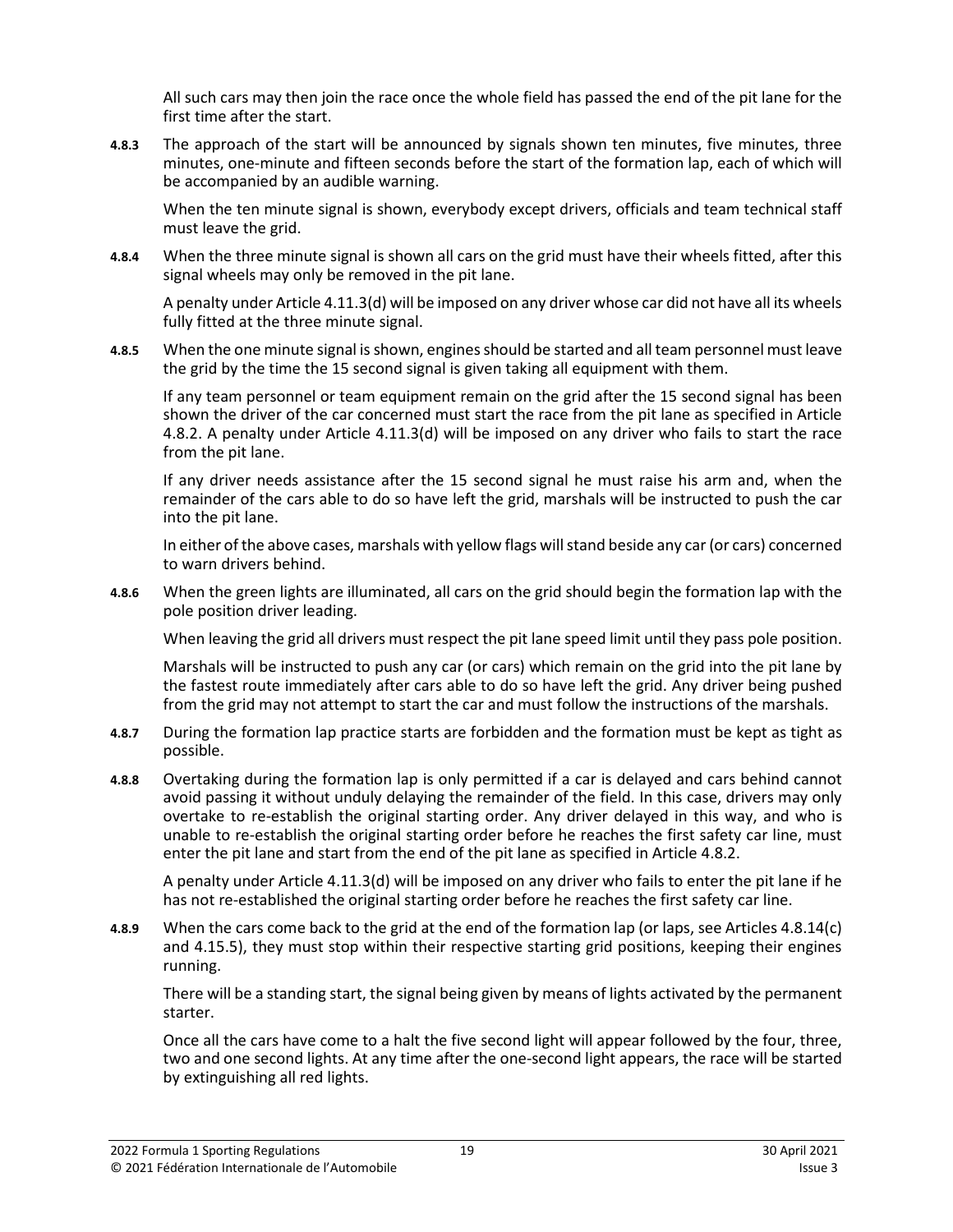If, after the start, a car is immobilised on the starting grid marshals alongside the grid will wave their yellow flags to inform the drivers that a car is stationary on the grid. It shall be the duty of the marshals to push it into the pit lane by the fastest route. Any driver being pushed from the grid may not attempt to start the car.

Once the car is in the pit lane his mechanics may attempt to start it, if successful the driver may rejoin the race. The driver and mechanics must follow the instructions of the track marshals at all times during such a procedure.

- **4.8.10** Unless specifically authorised by the FIA safety delegate, during the start of a race the pit wall must be kept free of all persons with the exception of the team personnel permitted under Article 5.10.3, officials and fire marshals.
- **4.8.11** If, after returning to the starting grid at the end of the formation lap a problem arises, the following procedures shall apply:
	- a. If a car develops a problem that could endanger the start the driver must immediately raise his hands above his head and the marshal responsible for that row must immediately wave a yellow flag. If the race director decides the start should be aborted the green lights will be illuminated two seconds after the abort lights are switched on, a board saying "EXTRA FORMATION LAP" will be displayed and all cars able to do so must complete a further formation lap whilst the car which developed the problem is moved into the pit lane.

When leaving the grid to complete the extra formation lap all drivers must respect the pit lane speed limit until they pass pole position.

The team may then attempt to rectify the problem and, if successful, the car may then start from the end of the pit lane. Should there be more than one car involved their starting order will be determined by the order in which they reached the end of the pit lane.

Every time this happens the race will be shortened by one lap.

- b. If another problem arises which does not necessitate a delay to the start (see c) below), drivers will be asked to carry out an extra formation lap as set out in a) above. Any driver who caused the start to be aborted, and is then able to start the extra formation lap must enter the pit lane at the end of the lap and start the race as specified in Article 4.8.2. A penalty under Article 4.11.3(d) will be imposed on any driver who fails to start the race from the pit lane.
- c. If any other problem arises, and if the race director decides the start should be delayed, the following procedures shall apply:
	- i. If the race has not been started, the abort lights will be switched on, a board saying "DELAYED START" will be displayed, engines should be stopped and all teams will be informed of the likely delay via the official messaging system. Once the start time is known at least five minutes warning will be given.

Tyre changing on the grid is not permitted during such a delay.

Every time this happens the race will be shortened by one lap.

- ii. If the race has been started the marshals alongside the grid will wave their yellow flags to inform the drivers that a car is stationary on the grid.
- **4.8.12** Should Article 4.8.11 apply, the race will nevertheless count for the Championship no matter how often the procedure is repeated, or how much the race is shortened as a result.
- **4.8.13** Either of the penalties under Articles 4.11.3(c) or d) will be imposed on any driver who is judged to have:
	- a. Moved before the start signal is given, such judgement being made by an FIA approved and supplied transponder fitted to each car, or ;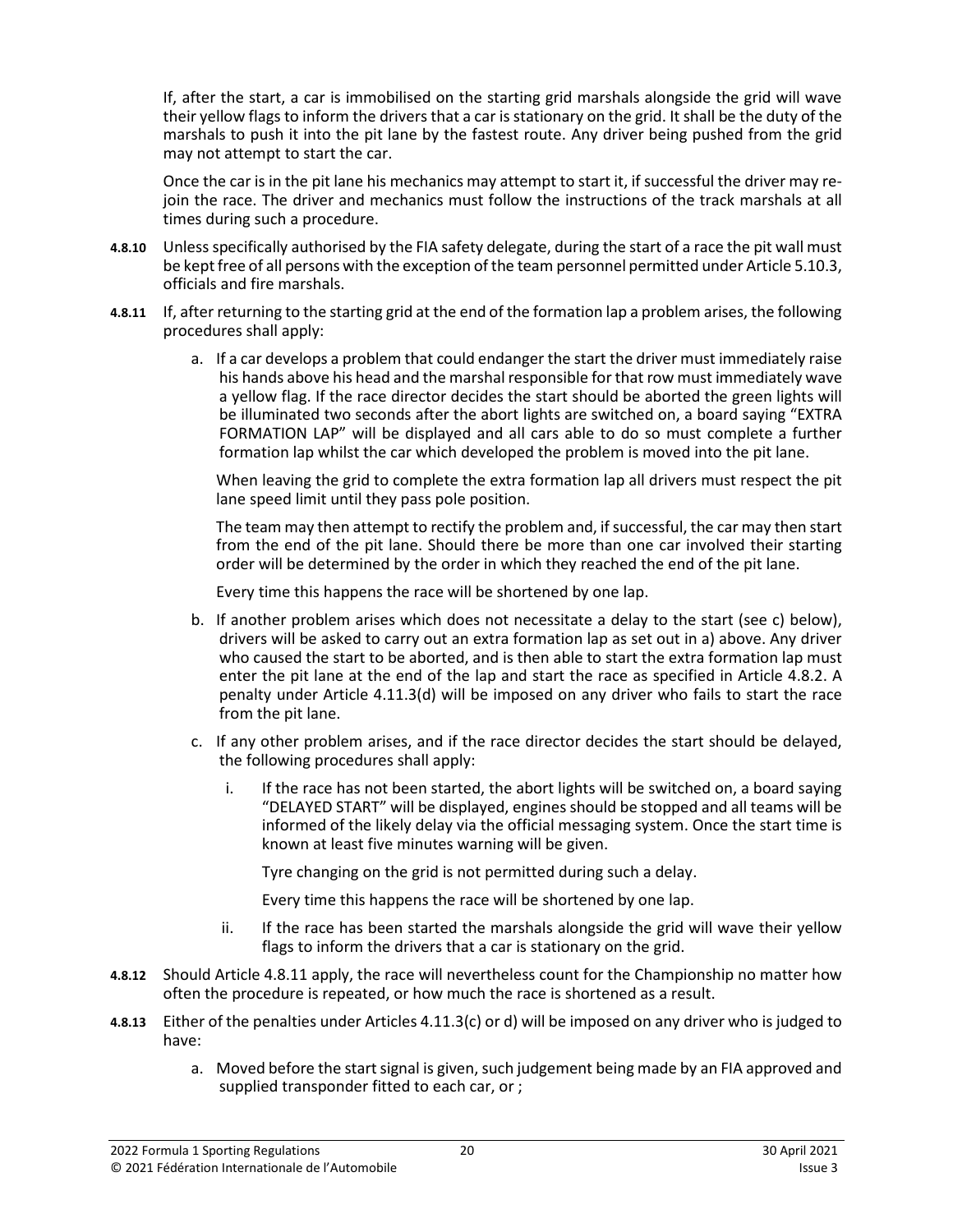- b. Positioned his car on the starting grid in such a way that the transponder is unable to detect the moment at which the car first moved from its grid position after the start signal is given.
- **4.8.14** Only in the following cases will any variation in the start procedure be allowed:
	- a. If it starts to rain after the five minute signal but before the race is started and, in the opinion of the race director teams should be given the opportunity to change tyres, the abort lights will be shown on the Line and the starting procedure will begin again at the ten minute point.
	- b. If the start of the race is imminent and, in the opinion of the race director, the volume of water on the track is such that it cannot be negotiated safely even on wet-weather tyres, the abort lights will be shown on the Line and all teams will be informed of the likely delay via the official messaging system. Once the start time is known at least ten minutes warning will be given.
	- c. If track conditions are considered unsuitable to start the race at the scheduled time the start of the formation lap may take place behind the safety car. If this is the case, at the ten minute signal its orange lights will be illuminated, this being the signal to the drivers that the formation lap will be started behind the safety car. At the same time this will be confirmed to all teams via the official messaging system.

When the green lights are illuminated the safety car will leave the grid and all drivers must follow in grid order, no more than ten car lengths apart, and must respect the pit lane speed limit until they pass pole position. The safety car will continue until conditions are considered suitable for racing.

Any cars that were starting the race from the pit lane may join the formation lap once the whole field has passed the end of the pit lane for the first time. Any such cars may complete all formation laps but must enter the pit lane after the safety car returns to the pits and start the race from the end of the pit lane in the order they get there.

Any other car entering the pit lane during the formation laps may re-join the track but must enter the pit lane after the safety car returns to the pits and start the race from the end of the pit lane in the order they get there.

A penalty under Article 4.11.3(d) will be imposed on any driver whose tyre(s) are changed for a different specification before the start of the race.

Overtaking during the lap(s) behind the safety car is only permitted under the following circumstances:

- i. If a car is delayed when leaving the grid and cars behind cannot avoid passing it without unduly delaying the remainder of the field, or
- ii. If there is more than one car starting from the pit lane and one of them is unduly delayed.

In either case drivers may only overtake to re-establish the original starting order or the order the cars at the pit exit were in when the formation lap was started.

Any driver delayed in either way, and who is unable to re-establish the original starting order before he reaches the first safety car line on the lap the safety car returns to the pits, must enter the pit lane and may only join the race once the whole field has passed the end of the pit lane after the start of the race.

A penalty under Article 4.11.3(d) will be imposed on any driver who fails to enter the pit lane if he has not re-established the original starting order before he reaches the first safety car line on the lap the safety car returns to the pits.

When the clerk of the course decides it is safe to call in the safety car a message "STANDING START" will be sent to all teams via the official messaging system, all FIA light panels will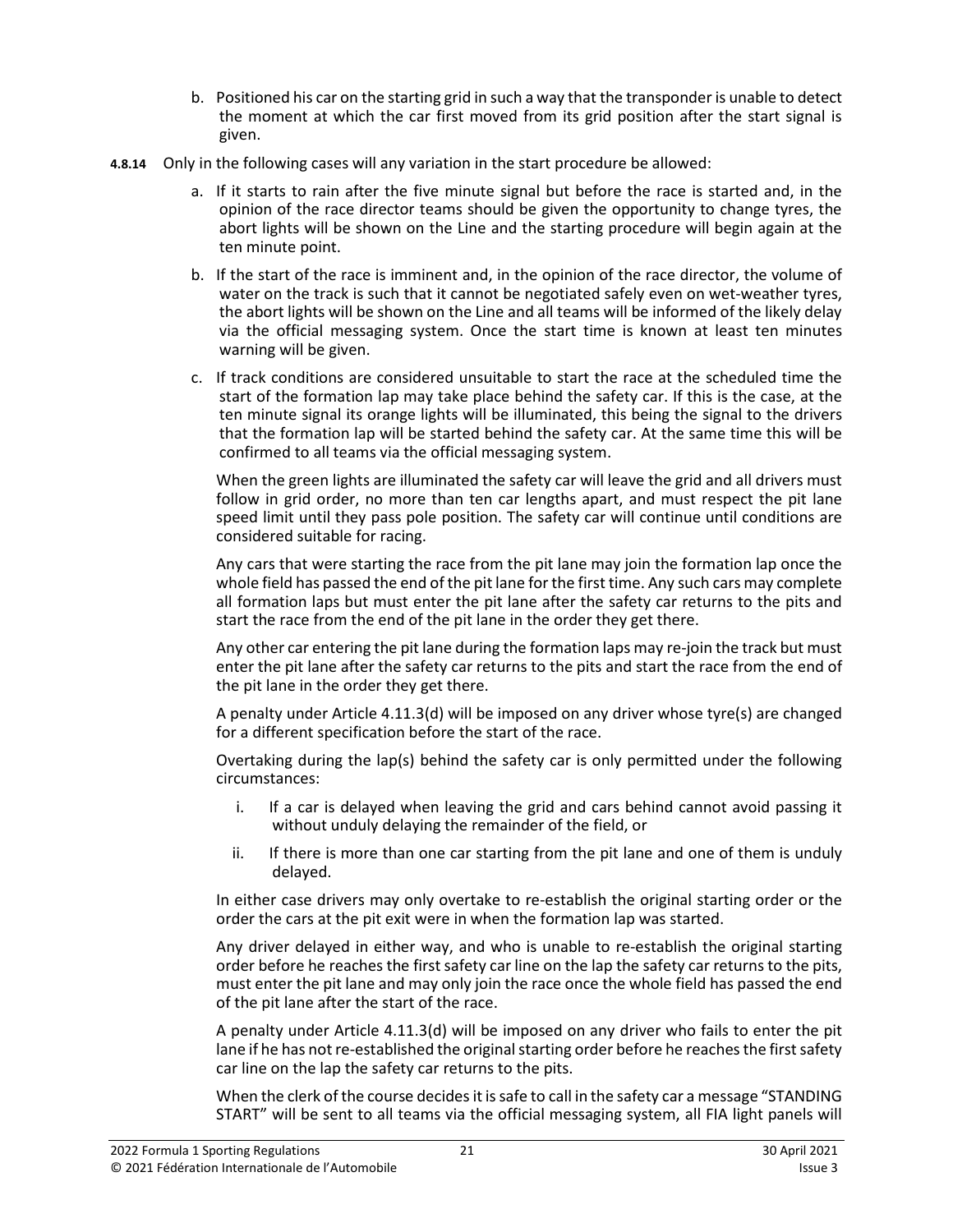display "SS" and the car's orange lights will be extinguished. This will be the signal to the teams and drivers that it will be entering the pit lane at the end of that lap.

At this point the first car in line behind the safety car may dictate the pace and, if necessary, fall more than ten car lengths behind it.

Once the safety car has entered the pit lane all cars, with the exception of those required to start from the pit lane, must return to the grid, take up their grid positions and follow the procedures set out in Article 4.8.9 to 4.8.13.

If, after several formation laps behind the safety car, track conditions are considered unsuitable to start the race from a standing start, the message "ROLLING START" will be sent to all teams via the official messaging system, all FIA light panels will display "RS" and the car's orange lights will be extinguished. This will be the signal to the teams and drivers that it will be entering the pit lane at the end of that lap.

At this point the first car in line behind the safety car may dictate the pace and, if necessary, fall more than ten car lengths behind it.

As the safety car is approaching the pit entry the FIA light panels will be extinguished and replaced by waved green flags with green lights at the Line.

No driver may overtake another car on the track until he passes the Line (see Article 3.1.3) for the first time after the safety car has returned to the pits. The race will be deemed to have started when the leading car crosses the Line after the safety car has returned to the pits.

If, after several formation laps behind the safety car, track conditions are considered unsuitable to start the race, the message "START PROCEDURE SUSPENDED" will be sent to all teams via the official messaging system and all cars must enter the pit lane behind the safety car. The procedures described in Articles 4.14 and 4.15 must then be followed and there will be no standing start.

#### **4.9 The Race**

During the race, drivers leaving the pit lane may only do so when the light at the end of the pit lane is green and on their own responsibility. A marshal with a blue flag and/or a flashing blue light, will also warn the driver if cars are approaching on the track.

#### **4.10 Devices to facilitate overtaking**

#### **4.10.1 Driver adjustable bodywork permitted by Article 3.10.10 of the Technical Regulations:**

a. The adjustable bodywork may only be activated by the driver in any of the pre-determined activation zones around each circuit. In conditions of poor visibility however the race director may, at his absolute discretion, disable all such systems until conditions improve.

If the adjustable bodywork is disabled in this way at any time during any of the three periods of the qualifying practice session (Q1, Q2 or Q3) it will remain disabled for the remainder of the relevant period.

b. For the sole purpose of improving overtaking opportunities during the race the adjustable bodywork may be activated by the driver after he has completed two laps after the race start or following a safety car period.

The driver may only activate the adjustable bodywork in the race when he has been notified via the control electronics (see Article 8.2 of the F1 Technical Regulations) that it is enabled. It will be enabled, and may only be used by the driver, if he is less than one second behind another at any of the pre-determined detection points around each circuit.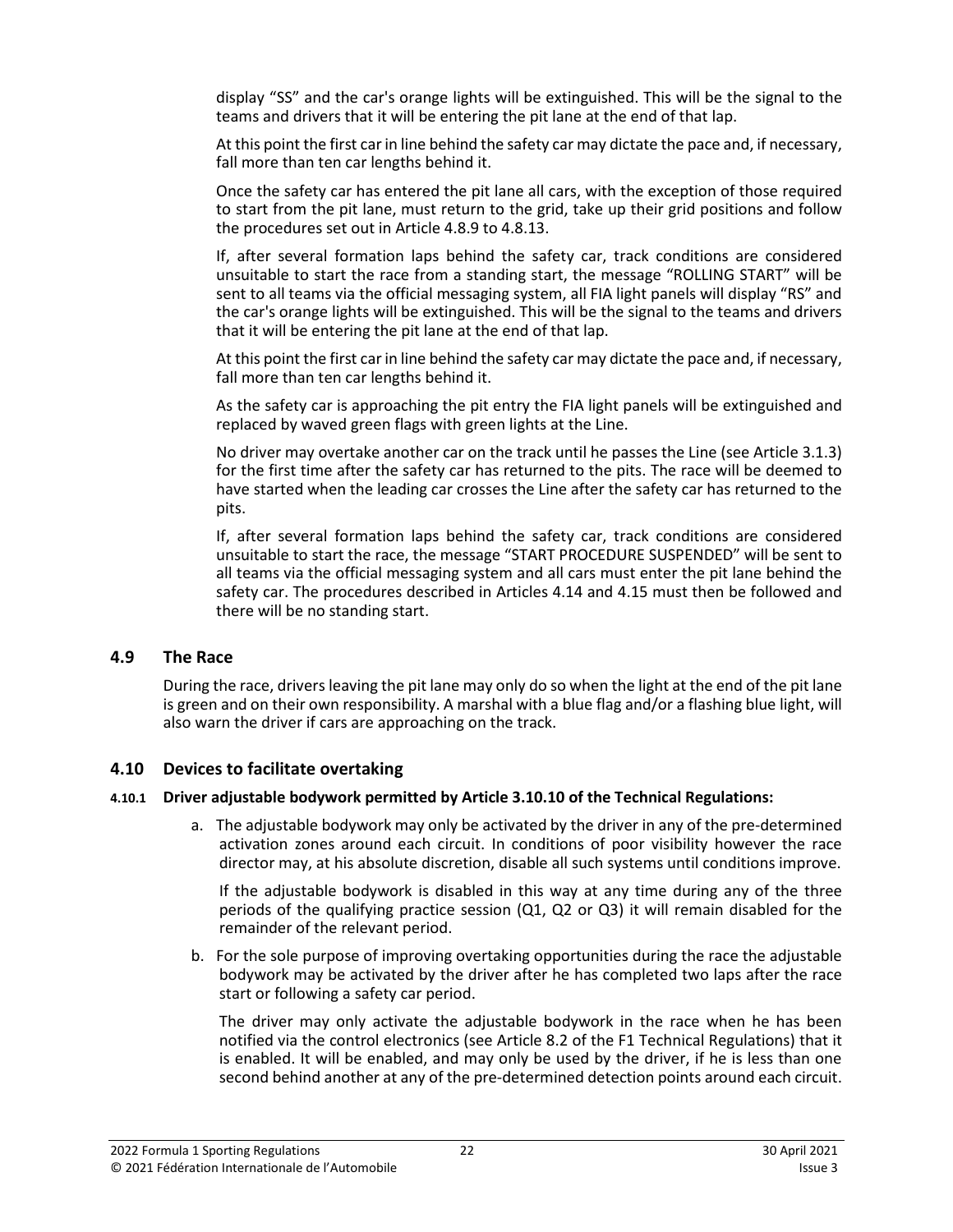The system will be disabled by the control electronics the first time the driver uses the brakes after he has activated the system. In conditions of poor visibility, or if yellow flags are being shown in the activation zone, the race director may, at his absolute discretion, disable all such systems until conditions improve or yellow flags are withdrawn.

The FIA may, after consulting all competitors, adjust the above time proximity in order to ensure the stated purpose of the adjustable bodywork is met.

c. In the event of a failure in the system which notifies the driver that he was within one second of the car in front, and is hence authorised to use the adjustable bodywork, the team concerned may ask the race director for permission to override the system. If permission is given in this way the onus will be upon the team concerned to ensure that their driver only uses the adjustable bodywork if he is within one second of the car in front of him.

If the failure in the system is rectified the driver may no longer use this override, the race director will notify the team if and when the fault has been remedied.

#### **4.11 Incidents During the Race**

**4.11.1** The race director may report any on-track incident or suspected breach of the Sporting Regulations or the International Sporting Code (an "Incident") to the stewards. After review it shall be at the discretion of the stewards to decide whether or not to proceed with an investigation.

The stewards may also investigate an Incident noted by themselves.

**4.11.2** It shall be at the discretion of the stewards to decide if any driver involved in an Incident should be penalised. Unless it is clear to the stewards that a driver or drivers were wholly or predominantly to blame for an Incident no penalty will be imposed.

If an Incident is under investigation by the stewards a message informing all teams which driver or drivers are involved will be sent via the official messaging system.

Provided that such a message is displayed no later than 60 minutes after the race has finished the driver or drivers concerned may not leave the circuit without the consent of the stewards.

- **4.11.3** The stewards may impose any one of the penalties below on any driver involved in an Incident:
	- a. A five second time penalty. The driver must enter the pit lane, stop in his pit stop position for at least five seconds and then re-join the race. The relevant driver may however elect not to stop, provided he carries out no further pit stop before the end of the race. In such cases five seconds will be added to the elapsed race time of the driver concerned.
	- b. A ten second time penalty. The driver must enter the pit lane, stop in his pit stop position for at least ten seconds and then re-join the race. The relevant driver may however elect not to stop, provided he carries out no further pit stop before the end of the race. In such cases ten seconds will be added to the elapsed race time of the driver concerned.

In both of the above cases the driver concerned must carry out the penalty the next time he enters the pit lane and, for the avoidance of doubt, this includes any stop the driver makes whilst a VSC or safety car procedure is in use.

- c. A drive-through penalty. The driver must enter the pit lane and re-join the race without stopping.
- d. A ten second stop-and-go time penalty. The driver must enter the pit lane, stop in his pit stop position for at least ten seconds and then re-join the race.

If any of the four penalties above are imposed upon a driver, and that driver is unable to serve the penalty due to retirement from the race, the stewards may impose a grid place penalty on the driver at his next Competition.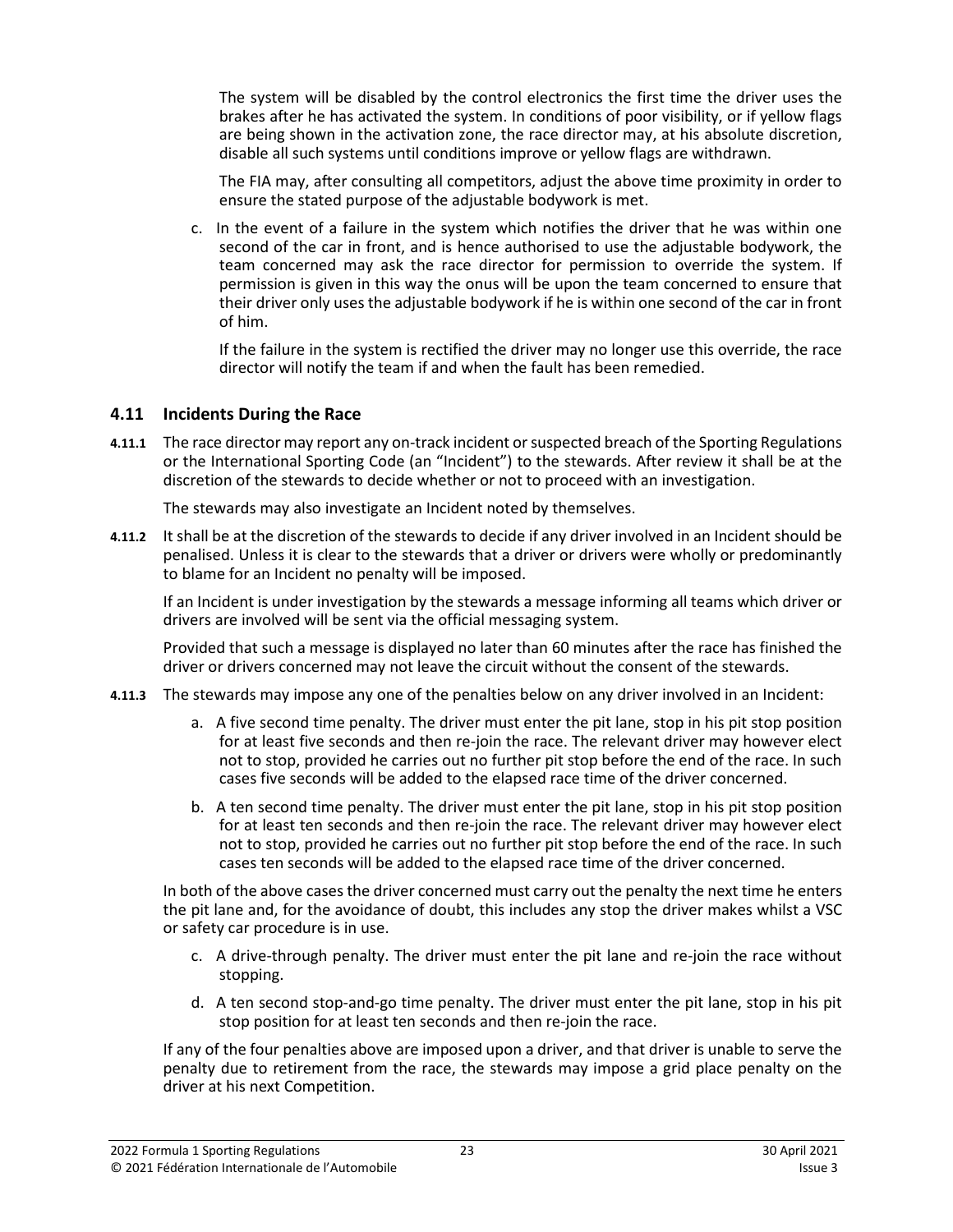If any of the four penalties above are imposed during the last three laps, or after the end of a race, Article 4.11.4(b) below will not apply and five seconds will be added to the elapsed race time of the driver concerned in the case of (a) above, 10 seconds in the case of (b), 20 seconds in the case of (c) and 30 seconds in the case of (d).

- e. A time penalty.
- f. A reprimand.
- g. A drop of any number of grid positions at the driver's next Competition.

If any of the seven penalties above are imposed they shall not be subject to appeal.

- h. Disqualification from the results.
- i. Suspension from the driver's next Competition.
- **4.11.4** Should the stewards decide to impose either of the penalties under Article 4.11.3(a), (b), (c) or (d), the following procedure will be followed:
	- a. The stewards will give written notification of the penalty which has been imposed to the competitor concerned and will inform all teams via the official messaging system.
	- b. With the exception of Articles 4.11.3(a) and (b) above, from the time the team concerned is notified of the stewards' decision via the official messaging system the relevant driver may cross the Line on the track no more than twice before entering the pit lane and, in the case of a penalty under Article 4.11.3(d), proceeding to his pit stop position where he shall remain for the period of the time penalty.

However, unless the driver was already in the pit entry for the purpose of serving his penalty, he may not carry out the penalty if the VSC procedure is in use or after the safety car has been deployed. The number of times the driver crosses the Line behind the safety car or during the VSC procedure will be added to the maximum number of times he may cross the Line on the track.

- c. Whilst a car is stationary in the pit lane as a result of incurring a penalty under Articles 4.11.3(a) or (b) above it may not be worked on until the car has been stationary for the duration of the penalty.
- d. Whilst a car is stationary in the pit lane as a result of incurring a time penalty under Article 4.11.3(d) above it may not be worked on. However, if the engine stops any work necessary to re-start it may be carried out after the time penalty period has elapsed. If the team is unable to start the engine the car may then only be worked on in the driver's garage.
- e. Any breach or failure to comply with Articles 4.11.4 (b), (c) or (d) may result in the car being disqualified.

#### **4.12 Safety Car**

- **4.12.1** The FIA safety car will be driven by an FIA appointed driver and will carry an FIA observer capable of recognising all the competing cars who is in permanent radio contact with race control.
- **4.12.2** Fifty minutes before the start of the formation lap the safety car will leave the pit lane and take up position at the front of the grid and remain there until the five minute signal is given. At this point (except under Article 4.8.14(c)) it will cover a whole lap of the circuit and take up position.
- **4.12.3** The safety car may be brought into operation to neutralise a race upon the order of the clerk of the course.

It will be used only if competitors or officials are in immediate physical danger on or near the track but the circumstances are not such as to necessitate suspending the race.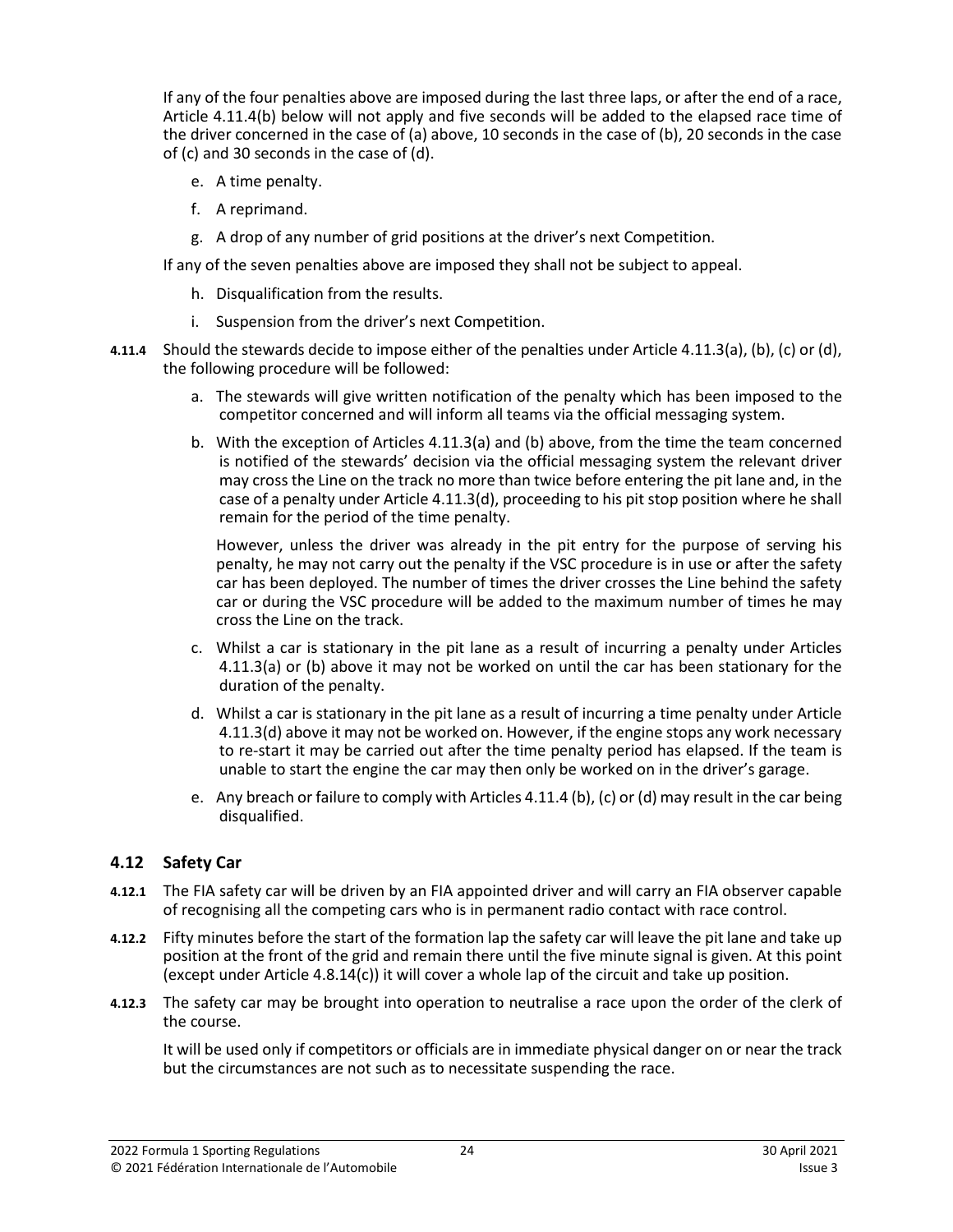- **4.12.4** When the order is given to deploy the safety car the message "SAFETY CAR DEPLOYED" will be sent to all teams via the official messaging system, all FIA light panels will display "SC" and all marshal's posts will display waved yellow flags and "SC" boards for the duration of the intervention.
- **4.12.5** No car may be driven unnecessarily slowly, erratically or in a manner which could be deemed potentially dangerous to other drivers or any other person at any time whilst the safety car is deployed. This will apply whether any such car is being driven on the track, the pit entry or the pit lane.
- **4.12.6** The safety car will join the track with its orange lights illuminated and will do so regardless of where the race leader is.
- **4.12.7** All competing cars must reduce speed and form up in line behind the safety car no more than ten car lengths apart. In order to ensure that drivers reduce speed sufficiently, from the time at which all teams have been sent the "SAFETY CAR DEPLOYED" message via the official messaging system until the time that each car crosses the first safety car line for the second time, drivers must stay above the minimum time set by the FIA ECU at least once in each marshalling sector and at both the first and second safety car lines (a marshalling sector is defined as the section of track between each of the FIA light panels).

The stewards may impose either of the penalties under Article 4.11.3(a), (b), (c) or (d) on any driver who fails to stay above the minimum time as required by the above.

**4.12.8** With the exception of the cases listed under (a) to (h) below, no driver may overtake another car on the track, including the safety car, until he passes the Line (see Article 3.1.3) for the first time after the safety car has returned to the pits.

The exceptions are:

- a. If a driver is signalled to do so from the safety car.
- b. Under 4.8.14(c) or 4.12.12 below.
- c. When entering the pits a driver may pass another car remaining on the track, including the safety car, after he has reached the first safety car line.
- d. When leaving the pits a driver may overtake, or be overtaken by, another car on the track before he reaches the second safety car line.
- e. When the safety car is returning to the pits it may be overtaken by cars on the track once it has reached the first safety car line.
- f. Whilst in the pit entry, pit lane or pit exit a driver may overtake another car which is also in one of these three areas.
- g. Any car stopping in its designated garage area whilst the safety car is using the pit lane (see 4.12.11 below) may be overtaken.
- h. If any car slows with an obvious problem.
- **4.12.9** When ordered to do so by the clerk of the course the observer in the car will use a green light to signal to any cars between it and the race leader that they should pass. These cars will continue at reduced speed and without overtaking until they reach the line of cars behind the safety car.
- **4.12.10** Except under 4.12.12 below, the safety car shall be used at least until the leader is behind it and all remaining cars are lined up behind him.

Once behind the safety car, the race leader must keep within ten car lengths of it (except under 4.12.13 below).

**4.12.11** Under certain circumstances the clerk of the course may ask the cars and the safety car to use the pit lane. In these cases, a signal to use the pit lane will be displayed before the start of the pit entry and all teams will be informed via the official messaging system, all cars must then enter the pit lane, drive through it and re-join the track. Any car entering the pit lane under these circumstances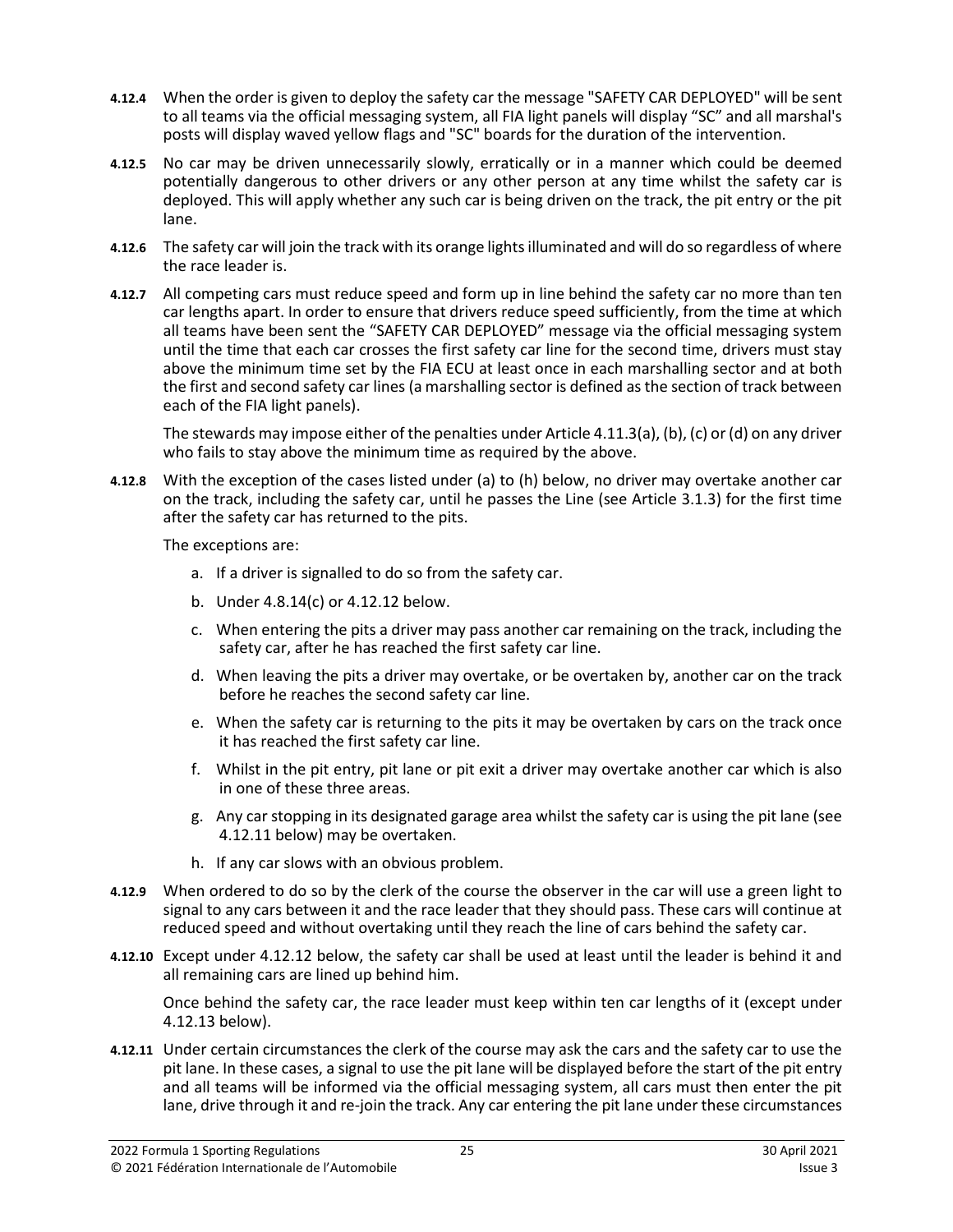may however stop at its designated garage area. A penalty under Article 4.11.3(c) will be imposed on any driver who fails to enter the pit lane when required to do so.

Other than when the cars and the safety car are required to use the pit lane, no car may enter the pits whilst the safety car is deployed unless it is for the purpose of changing tyres.

**4.12.12** If the clerk of the course considers it safe to do so, and the message "LAPPED CARS MAY NOW OVERTAKE" has been sent to all teams via the official messaging system, any cars that have been lapped by the leader will be required to pass the cars on the lead lap and the safety car.

This will only apply to cars that were lapped at the time they crossed the Line at the end of the lap during which they crossed the first Safety Car line for the second time after the safety car was deployed.

Having overtaken the cars on the lead lap and the safety car these cars should then proceed around the track at an appropriate speed, without overtaking, and make every effort to take up position at the back of the line of cars behind the safety car. Whilst they are overtaking, and in order to ensure this may be carried out safely, the cars on the lead lap must always stay on the racing line unless deviating from it is unavoidable. Unless the clerk of the course considers the presence of the safety car is still necessary, once the last lapped car has passed the leader the safety car will return to the pits at the end of the following lap.

If the clerk of the course considers track conditions are unsuitable for overtaking the message "OVERTAKING WILL NOT BE PERMITTED" will be sent to all teams via the official messaging system.

**4.12.13** When the clerk of the course decides it is safe to call in the safety car the message "SAFETY CAR IN THIS LAP" will be sent to all teams via the official messaging system and the car's orange lights will be extinguished. This will be the signal to the teams and drivers that it will be entering the pit lane at the end of that lap.

At this point the first car in line behind the safety car may dictate the pace and, if necessary, fall more than ten car lengths behind it.

In order to avoid the likelihood of accidents before the safety car returns to the pits, from the point at which the lights on the car are turned out drivers must proceed at a pace which involves no erratic acceleration or braking nor any other manoeuvre which is likely to endanger other drivers or impede the restart.

As the safety car is approaching the pit entry the SC boards will be withdrawn and, other than on the last lap of the race, as the leader approaches the Line the yellow flags will be withdrawn and a green flag will be displayed at the Line.

- **4.12.14** Each lap completed while the safety car is deployed will be counted as a race lap. However, if the procedure set out in Article 4.8.14(c) is followed Article 3.1.3(c) will apply.
- **4.12.15** If the safety car is still deployed at the beginning of the last lap, or is deployed during the last lap, it will enter the pit lane at the end of the lap and the cars will take the end-of-race signal as normal without overtaking.

# **4.13 Virtual Safety Car (VSC)**

**4.13.1** The VSC procedure may be initiated to neutralise a practice session or a race upon the order of the clerk of the course.

It will normally be used when double waved yellow flags are needed on any section of track and competitors or officials may be in danger, but the circumstances are not such as to warrant use of the safety car itself.

**4.13.2** When the order is given to initiate the VSC procedure a message "VSC DEPLOYED" will be sent to all teams via the official messaging system and all FIA light panels will display "VSC".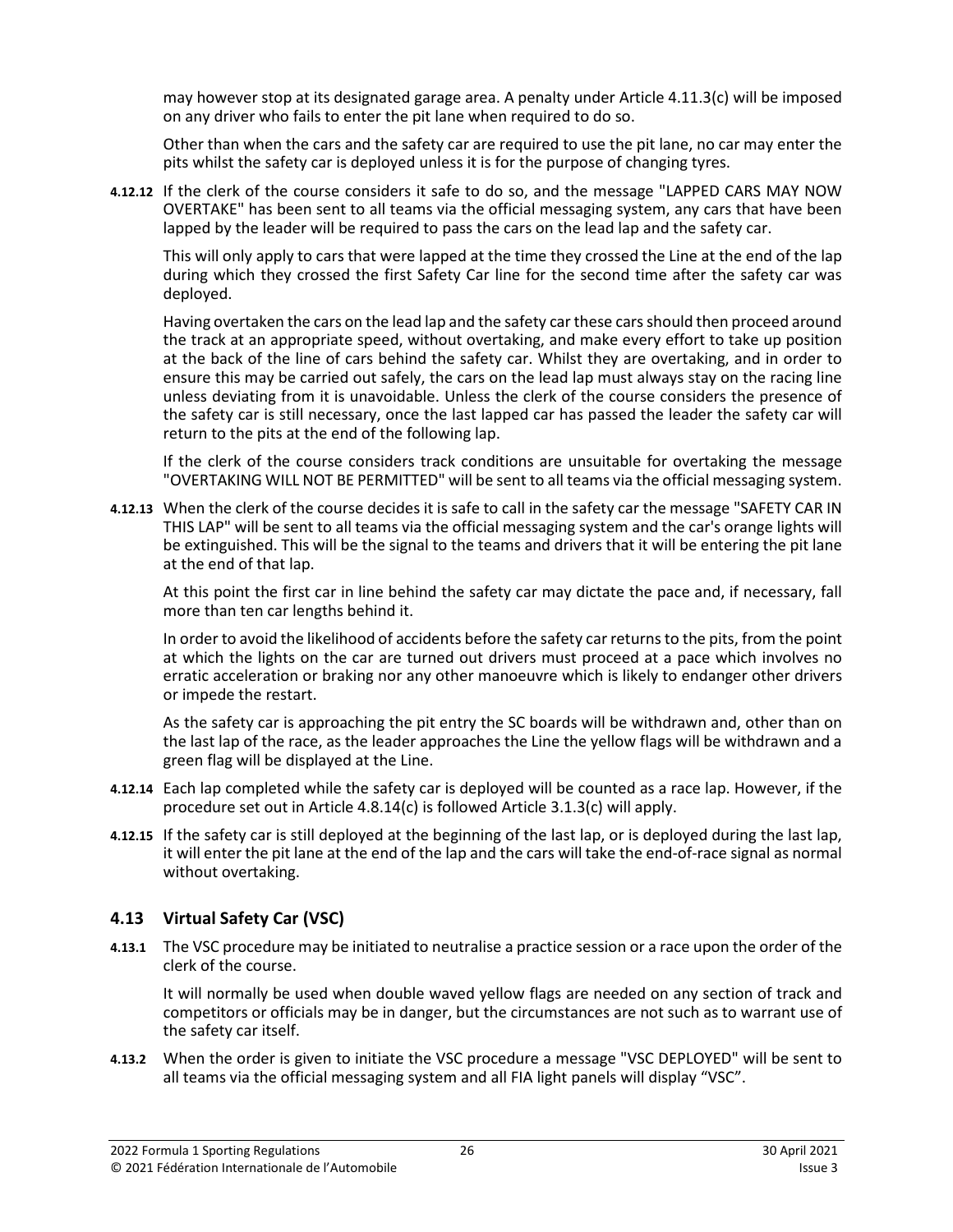- **4.13.3** No car may be driven unnecessarily slowly, erratically or in a manner which could be deemed potentially dangerous to other drivers or any other person at any time whilst the VSC procedure is in use. This will apply whether any such car is being driven on the track, the pit entry or the pit lane.
- **4.13.4** When initiated during a race, no car may enter the pits whilst the VSC procedure is in use unless it is for the purpose of changing tyres.
- **4.13.5** All competing cars must reduce speed and stay above the minimum time set by the FIA ECU at least once in each marshalling sector and at both the first and second safety car lines (a marshalling sector is defined as the section of track between each of the FIA light panels).

All cars must also be above this minimum time when the FIA light panels change to green (see 4.13.7 below).

When initiated during a race, the stewards may impose either of the penalties under Article 4.11.3(a), (b), (c) or (d) on any driver who fails to stay above the minimum time as required by the above.

**4.13.6** With the exception of the cases listed under a) to d) below, no driver may overtake another car on the track whilst the VSC procedure is in use.

The exceptions are:

- a. When entering the pits a driver may pass another car remaining on the track after he has reached the first safety car line.
- b. When leaving the pits a driver may overtake, or be overtaken by, another car on the track before he reaches the second safety car line.
- c. Whilst in the pit entry, pit lane or pit exit a driver may overtake another car which is also in one of these three areas.
- d. If any car slows with an obvious problem.
- **4.13.7** When the clerk of the course decides it is safe to end the VSC procedure the message "VSC ENDING" will be sent to all teams via the official messaging system and, at any time between 10 and 15 seconds later, "VSC" on the FIA light panels will change to green and drivers may continue the session or continue racing immediately. After 30 seconds the green lights will be extinguished.
- **4.13.8** Each lap completed whist the VSC procedure is in use during a race will be counted as a race lap.

#### **4.14 Suspending a Race**

**4.14.1** If competitors or officials are placed in immediate physical danger by cars running on the track, and the clerk of the course deems circumstances are such that the track cannot be negotiated safely, even behind the safety car, the race will be suspended.

Should it become necessary to suspend the race, the clerk of the course will order red flags to be shown at all marshal posts and the abort lights to be shown at the Line.

- **4.14.2** When the signal is given overtaking is forbidden, the pit exit will be closed and all cars must proceed slowly into the pit lane. The first car to arrive in the pit lane should proceed directly to the pit exit staying in the fast lane, all the other cars should form up in a line behind the first car.
- **4.14.3** Any cars unable to return to the pit lane as a result of the track being blocked will be brought back when the track is cleared and will be arranged in the order they occupied before the race was suspended.

Additionally, any cars in the pit lane or pit entry at the time the race was suspended will be arranged in the order they occupied before the race was suspended. Any cars in their garage at the time the race was suspended will be arranged at the back of the line of cars in the fast lane in the order they got there. Any such cars will be permitted to leave the pit lane when the race is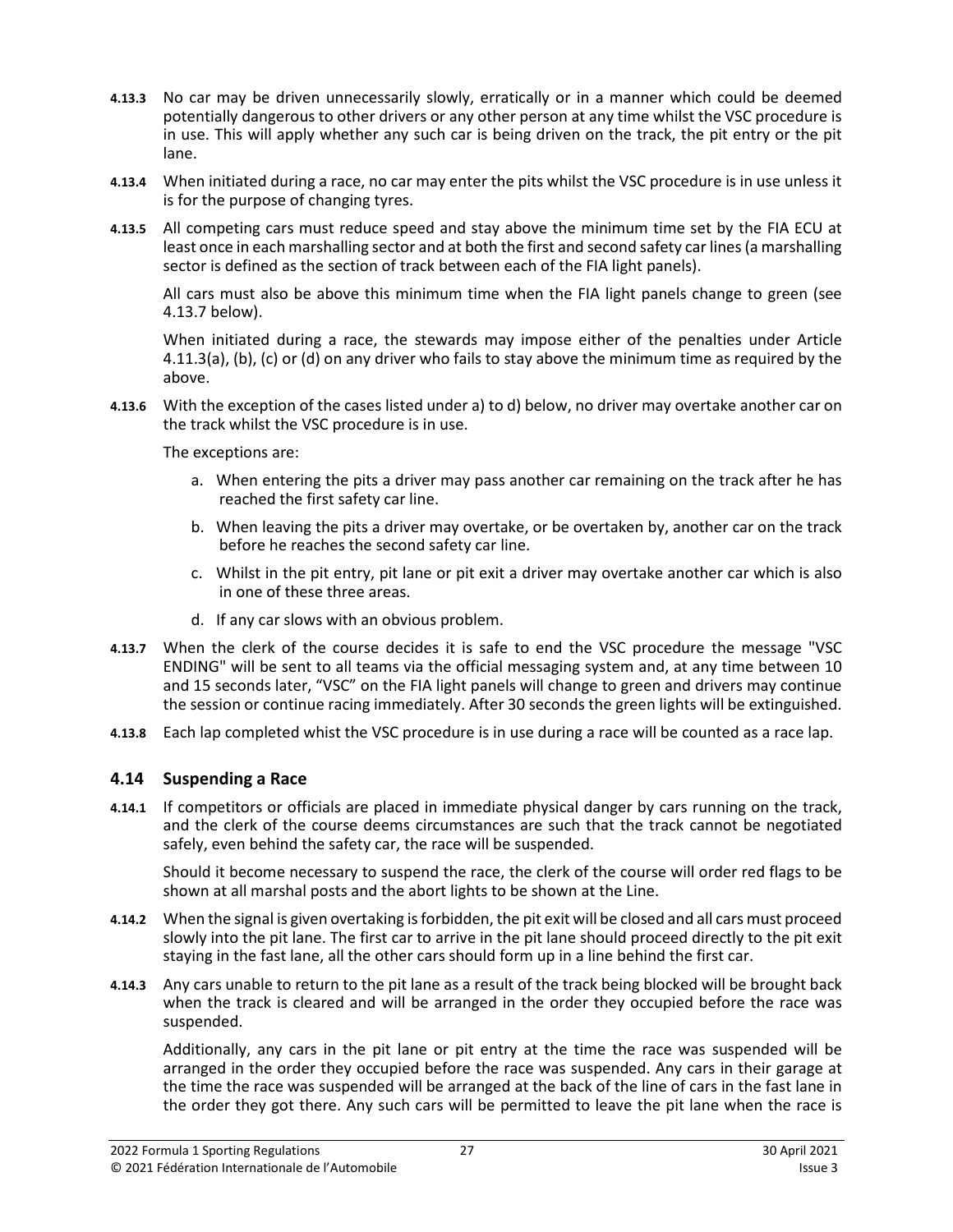resumed but must re-enter the pit lane when the safety car returns and may join the race once the last car has passed the pit exit after the re-start (also see Article 4.15.8).

In all cases the order will be taken at the last point at which it was possible to determine the position of all cars. All such cars will then be permitted to resume the race.

The Safety Car will then be driven to the front of the line of cars in the fast lane.

- **4.14.4** Whilst the race is suspended:
	- a. Neither the race nor the timekeeping system will stop, however, in accordance with Article 3.1.3 the length of the race suspension will be added to the maximum two hour period.
	- b. Cars may be worked on once they have stopped in the fast lane but any such work is restricted to that listed in i) to ix) below and must not impede the resumption of the race.
		- i. Starting the engine and any directly associated preparation.
		- ii. The addition of compressed gases (see Article 4.5 of the F1 Technical Regulations).
		- iii. The fitting or removal of permitted cooling and heating devices.
		- iv. Changes to the air ducts around the front and rear brakes.
		- v. Changes to the radiator ducts.
		- vi. Changes made for driver comfort.
		- vii. Changing wheels and tyres.
		- viii. Repair of genuine accident damage, including the replacement of assemblies containing such damaged parts.
		- ix. The aerodynamic set up of the front wing may be adjusted using the existing parts. No parts may be added, removed or replaced.
	- c. Only team members, officials and duly accredited television cameramen will be permitted in the pit lane.
- **4.14.5** Unless asked to do so by the FIA, cars may not be moved from the fast lane whilst the race is suspended. A penalty under Article 4.11.3(c) will be imposed on any driver whose car is moved from the fast lane to any other part of the pit lane.

At all times drivers must follow the directions of the marshals.

#### **4.15 Resuming a Race**

- **4.15.1** The delay will be kept as short as possible and as soon as a resumption time is known all teams will be informed via the official messaging system, in all cases at least ten minutes warning will be given.
- **4.15.2** Signals will be shown ten minutes, five minutes, three minutes, one minute and fifteen seconds before the resumption and each of these will be accompanied by an audible warning.
- **4.15.3** When the three minute signal is shown all cars must have their wheels fitted, after this signal wheels may only be removed if the car has been moved out of the fast lane or during a further race suspension.

A penalty under Article 4.11.3(d) will be imposed on any driver whose car did not have all its wheels fully fitted at the three minute signal or has any of its wheels changed before it leaves the pit lane after the race has been resumed.

At the two minute point any cars between the safety car and the leader, in addition to any cars that had been lapped by the leader at the time the race was suspended, will be allowed to leave the pit lane and complete a further lap, without overtaking, and join the line of cars behind the safety car which left the pit lane when the race was resumed.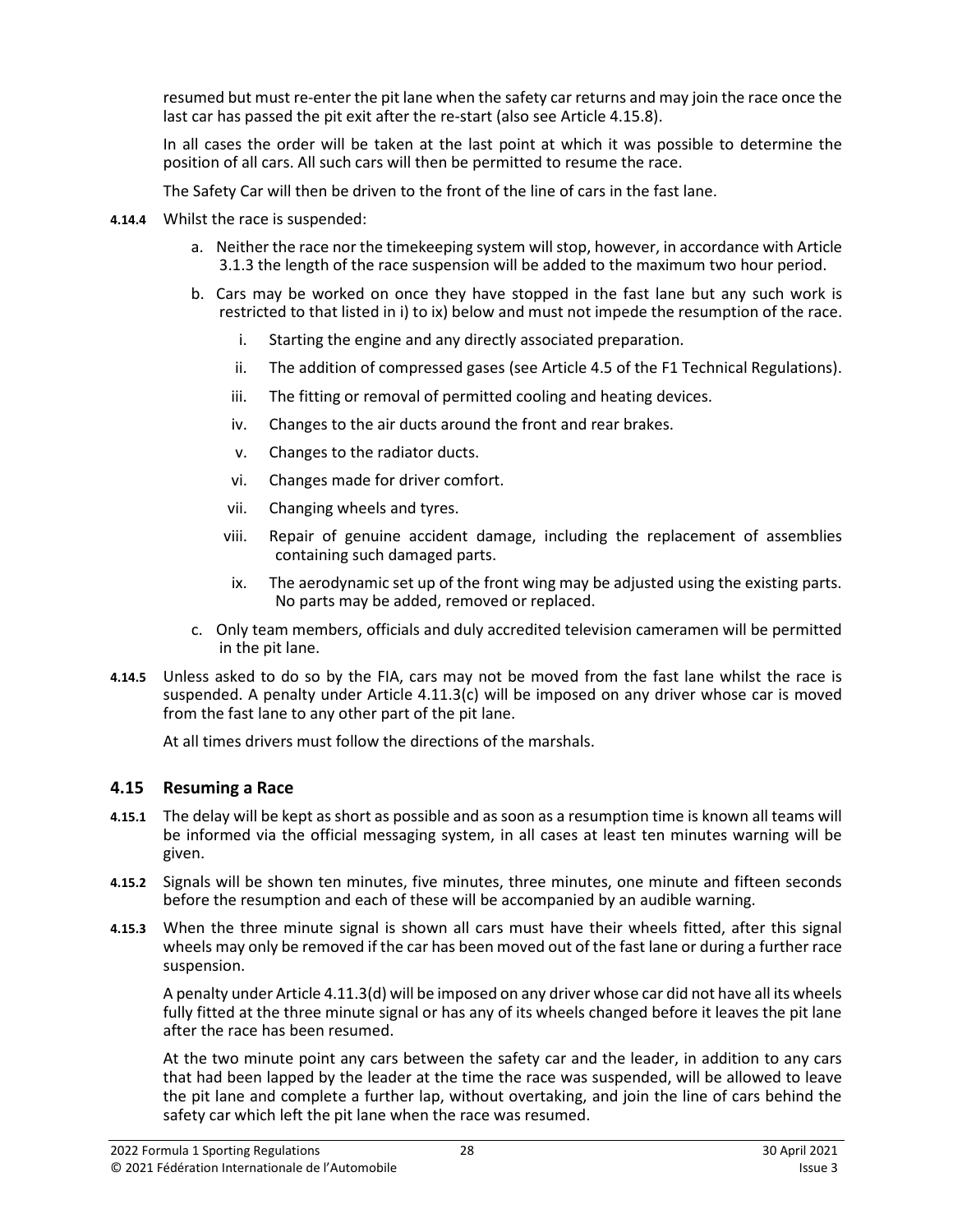- **4.15.4** When the one minute signal is shown, engines should be started and all team personnel must leave the fast lane by the time the 15 second signal is given taking all equipment with them. If any driver needs assistance after the 15 second signal he must raise his arm and, when the remainder of the cars able to do so have left the pit lane, marshals will be instructed to push the car into the slow lane. In this case, marshals with yellow flags will stand beside any car (or cars) concerned to warn drivers behind. Drivers may leave the fast lane in order to pass any car unable to leave the pit lane.
- **4.15.5** The race will be resumed behind the safety car when the green lights are illuminated. The safety car will enter the pits after one lap unless:
	- a. The race is being resumed in wet conditions and the race director deems more than one lap necessary, in which case see Article 6.4(l).
	- b. All cars are not yet in a line behind the safety car.
	- c. A further incident occurs necessitating another intervention.

When the green lights are illuminated the safety car will leave the pit lane and all drivers must follow, no more than ten car lengths apart.

- **4.15.6** Overtaking behind the safety car is only permitted in the following cases:
	- a. Any driver who is delayed when leaving his position in the fast lane or during the lap(s) behind the safety car may overtake to re-establish his original starting position provided he does so before he crosses the first safety car line on the lap the safety car returns to the pits. Should he fail to do so he must re-enter the pit lane and may only re-join the race once the whole field has passed the end of the pit lane after the race has been resumed.

A penalty under Article 4.11.3(d) will be imposed on any driver who fails to re-enter the pit lane if he has not re-established the original starting order before he reaches the first safety car line on the lap the safety car returns to the pits.

b. Drivers may leave the fast lane in order to overtake any car delayed when leaving its position in the fast lane.

Any driver whose car has been pushed from the fast lane, in accordance with Article 4.15.4 above, may not overtake in order to re-establish the order before the race was suspended.

- **4.15.7** Either of the penalties under Article 4.11.3(c) or (d) will be imposed on any driver who, in the opinion of the stewards, unnecessarily overtook another car during the lap (or laps).
- **4.15.8** When the clerk of the course decides it is safe to call in the safety car a message "STANDING START" will be sent to all teams via the official messaging system, all FIA light panels will display "SS" and the car's orange lights will be extinguished. This will be the signal to the teams and drivers that it will be entering the pit lane at the end of that lap.

At this point the first car in line behind the safety car may dictate the pace and, if necessary, fall more than ten car lengths behind it.

Once the safety car has entered the pit lane all cars, with the exception of those that were in their garage at the time the race was suspended (see Article 4.14.3), must return to the grid, take up their grid positions and follow the procedures set out in Article 4.8.9 to 4.8.13.

**4.15.9** If, after several laps behind the safety car, track conditions are considered unsuitable to start the race from a standing start, the message "ROLLING START" will be sent to all teams via the official messaging system, all FIA light panels will display "RS" and the car's orange lights will be extinguished. This will be the signal to the teams and drivers that it will be entering the pit lane at the end of that lap.

At this point the first car in line behind the safety car may dictate the pace and, if necessary, fall more than ten car lengths behind it.

As the safety car is approaching the pit entry the FIA light panels will be extinguished and replaced by waved green flags with green lights at the Line.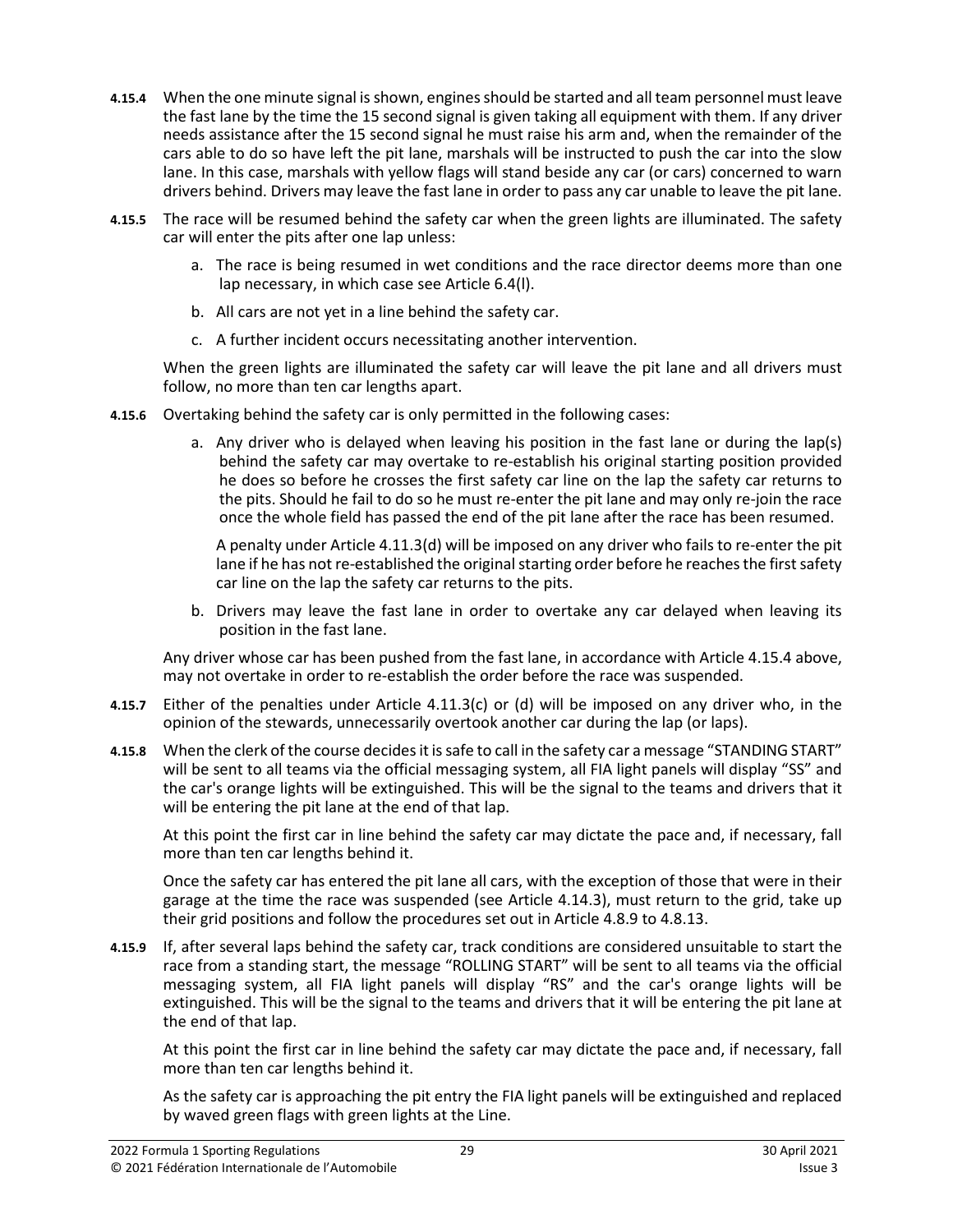No driver may overtake another car on the track until he passes the Line (see Article 3.1.3) for the first time after the safety car has returned to the pits.

Each lap completed while the safety car is deployed will be counted as a race lap.

- **4.15.10** If, after several laps behind the safety car, track conditions are considered unsuitable to resume racing at all, the message "RE-START PROCEDURE SUSPENDED" will be sent to all teams via the official messaging system and all cars must enter the pit lane behind the safety car. The procedures set out in Articles 4.14 and 4.15.1-4.15.7 must then be followed and there will be no standing start.
- **4.15.11** If the race cannot be resumed the results will be taken at the end of the penultimate lap before the lap during which the signal to suspend the race was given.

#### **4.16 Finish**

- **4.16.1** A chequered light panel will be the end-of-race signal and will be shown at the Line as soon as the leading car has covered the full race distance in accordance with Article 3.1.3.
- **4.16.2** Should for any reason the end-of-race signal be given before the leading car completes the scheduled number of laps, or the prescribed time has been completed, the race will be deemed to have finished when the leading car last crossed the Line before the signal was given.

Should the end-of- race signal be delayed for any reason, the race will be deemed to have finished when it should have finished.

**4.16.3** After receiving the end-of-race signal all cars must proceed on the circuit directly to the post-race parc fermé without any unnecessary delay, without receiving any object whatsoever and without any assistance (except that of the marshals if necessary).

An exception to Article 4.1.4 and to the above will be made for the winning driver who may perform an act of celebration before reaching parc fermé, provided any such act:

- a. Is performed safely and does not endanger other drivers or any officials.
- b. Does not call into question the legality of his car.
- c. Does not delay the podium ceremony.

Any classified car which cannot reach the post-race parc fermé under its own power will be placed under the exclusive control of the marshals who will take the car to the parc fermé.

#### **4.17 Classification**

- **4.17.1** The car placed first will be the one having covered the scheduled distance in the shortest time, or, where appropriate, passed the Line in the lead at the end of two hours (or more under Article 3.1.3). All cars will be classified taking into account the number of complete laps they have covered, and for those which have completed the same number of laps, the order in which they crossed the Line.
- **4.17.2** Cars having covered less than 90% of the number of laps covered by the winner (rounded down to the nearest whole number of laps), will not be classified.
- **4.17.3** The official classification will be published after the race. It will be the only valid result subject to any amendments which may be made under the International Sporting Code and the Sporting Regulations.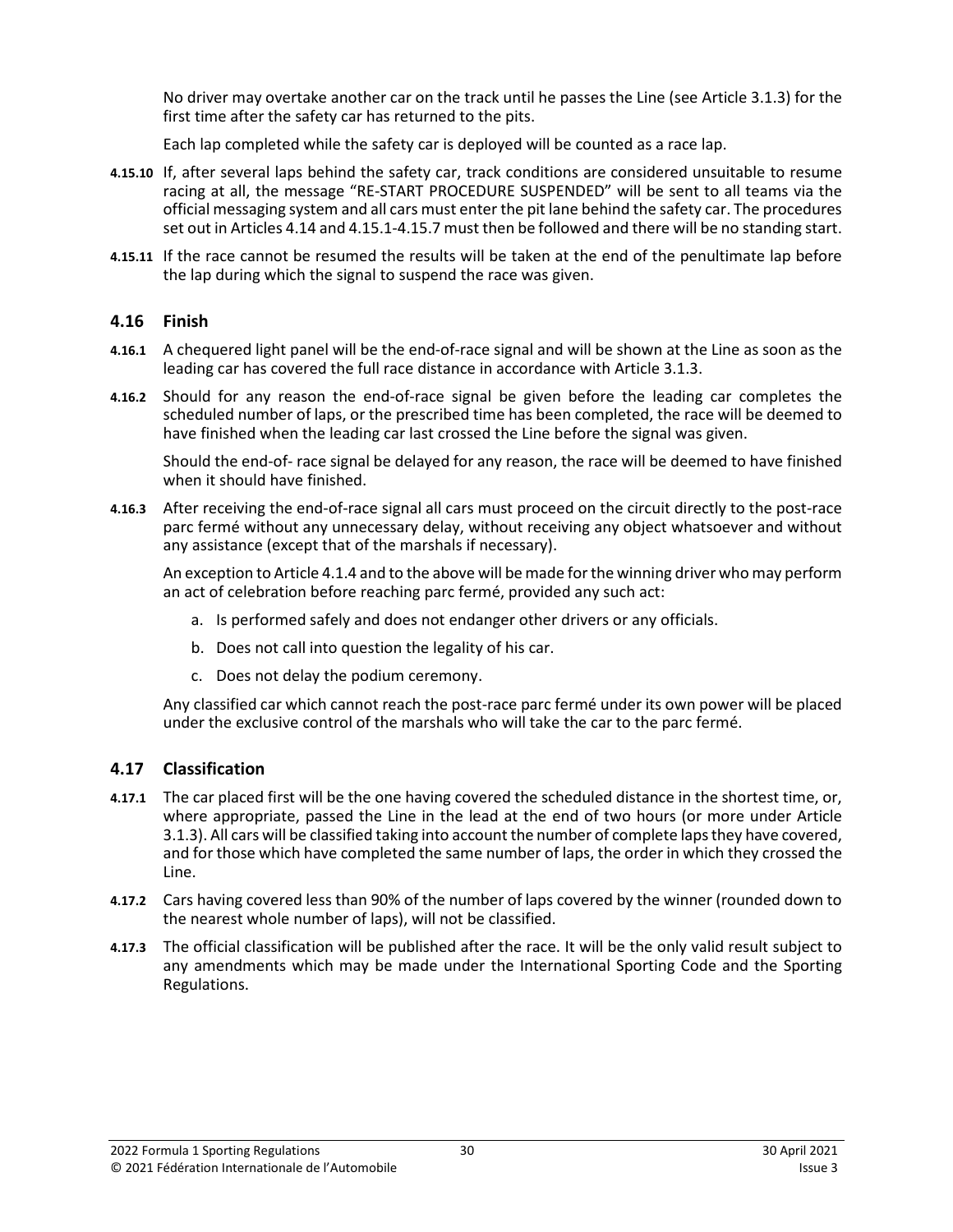# **ARTICLE 5: OPERATIONAL PROCEDURES AND LIMITATIONS DURING A**

# **COMPETITION**

# **5.1 Scrutineering**

**5.1.1** Each competitor will be required to carry out initial scrutineering of his cars and submit the duly completed declaration no later than 1.5 hours before the start of P1.

The declaration form template may be found in the Appendix to the Technical and Sporting Regulations.

- **5.1.2** Unless a waiver is granted by the stewards, competitors who do not keep to these time limits will not be allowed to take part in the Competition.
- **5.1.3** No car may take part in the Competition until the declaration described in Article 5.1.1 above has been submitted, and the FIA technical delegate has confirmed to the competitor that he is satisfied it has been fully and correctly completed.
- **5.1.4** Any competitor whose car has a change of survival cell after initial scrutineering (see Article 5.1.1 above) must complete a new declaration for approval by the FIA technical delegate. However, any such car may not be used until the following day.
- **5.1.5** The bodywork (excluding radiators) of each car as presented for initial scrutineering will establish the Reference Specification and the car must be returned to this before the start of P3. The procedure to establish conformity with this article is described in the Appendix to the Technical and Sporting Regulations.
- **5.1.6** The scrutineers may:
	- a. Check the eligibility of a car or of a competitor at any time during a Competition.
	- b. Require a car to be dismantled by the competitor to make sure that the conditions of eligibility or conformity are fully satisfied.
	- c. Require a competitor to pay the reasonable expenses which exercise of the powers mentioned in this Article may entail.
	- d. Require a competitor to supply them with such parts or samples as they may deem necessary.
- **5.1.7** The race director or the clerk of the course may require that any car involved in an accident be stopped and checked.
- **5.1.8** Checks and scrutineering shall be carried out by duly appointed officials who shall also be responsible for the operation of the parc fermé and who alone are authorised to give instructions to the competitors.
- **5.1.9** The stewards will publish the findings of the scrutineers each time cars are checked during the Competition. These results will not include any specific figure except when a car is found to be in breach of the Technical Regulations.

# **5.2 Weighing**

- **5.2.1** After any free practice session or during the qualifying practice session cars will be weighed as follows:
	- a. When signalled to do so the driver will proceed directly to the FIA garage and stop his engine.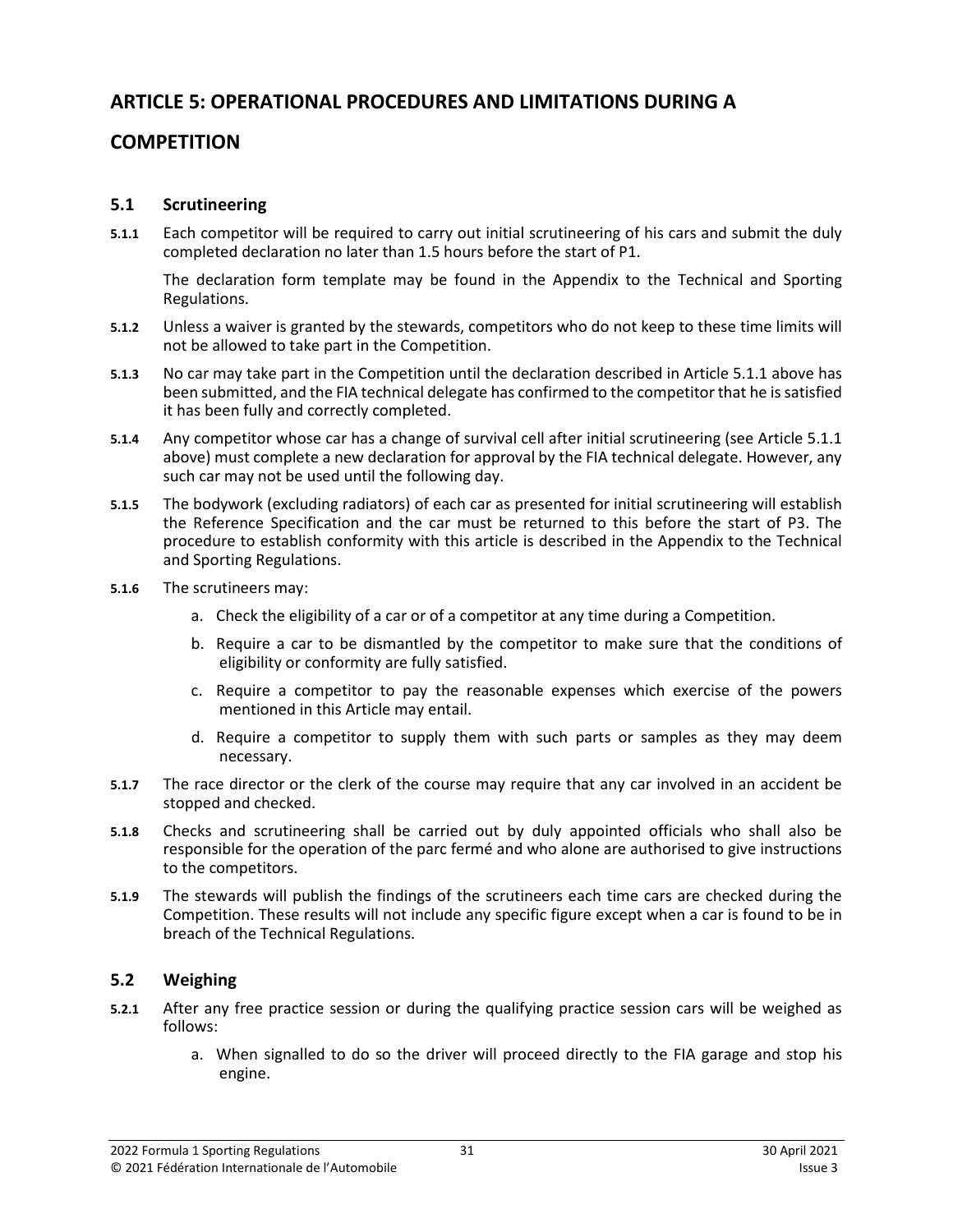Any driver who fails to stop when asked to do so, and then fails to bring the car back to the FIA garage, or if work is carried out on the car before it is returned to the FIA garage, will be referred to the stewards.

- b. At the end of the qualifying session all cars which took part in Q3 will be weighed. If a driver wishes to leave his car before it is weighed he must ask the technical delegate to weigh him in order that this weight may be added to that of the car.
- c. If a car stops on the circuit during the qualifying session and the driver leaves the car, he must go to the FIA garage immediately on his return to the pit lane in order for his weight to be established.
- **5.2.2** After the race any classified car may be weighed. If a driver wishes to leave his car before it is weighed he must ask the technical delegate to weigh him in order that this weight may be added to that of the car.
- **5.2.3** The relevant car may be disqualified should its weight be less than that specified in Article 4.1 of the Technical Regulations when weighed under (a) or (b) above, save where the deficiency in weight results from the accidental loss of a component of the car.
- **5.2.4** No substance may be added to, placed on, or removed from a car after it has been selected for weighing or has finished the race or during the weighing procedure. (Except by a scrutineer when acting in his official capacity).
- **5.2.5** In the event of any breach of these provisions for the weighing of cars the stewards may drop the driver such number of grid positions as they consider appropriate or disqualify him from the race.

#### **5.3 Refuelling**

#### **5.3.1 General provisions**

- a. Refuelling is only permitted in the team's designated garages.
- b. Fuel may not be added to nor removed from a car after it has left the pit lane to start the first reconnaissance lap permitted under Article 4.8.1.
- **5.3.2** No car may be refuelled, nor may fuel be removed from a car, at a rate greater than 0.8 litres per second.
- **5.3.3** The driver may remain in his car throughout refuelling but the engine must be stopped.
- **5.3.4** During all refuelling or fuel handling operations:
	- a. The relevant personnel must be wearing outer garments which are in compliance with either FIA Standard 8867-2016 or FIA Standard 8856-2000.
	- b. An assistant equipped with a suitable fire extinguisher of appropriate capacity must be present and must be wearing outer garments which are in compliance with either FIA Standard 8867-2016 or FIA Standard 8856-2000.
	- c. All cars, refuelling equipment and containers must be suitably grounded where necessary.
	- d. Any powered pumping system used to transfer fuel must be operated by a non-latching switch or be turned off automatically if the operator leaves.

#### **5.4 Pre-Race Parc Fermé**

- **5.4.1** Every team must provide the FIA technical delegate with a suspension set-up sheet for both of their cars before each of them leaves the pit lane for the first time during qualifying
- **5.4.2** Each car will be deemed to be in parc fermé from the time at which it leaves the pit lane for the first time during P3 until the start of the race. From this point, all cars must be presented in their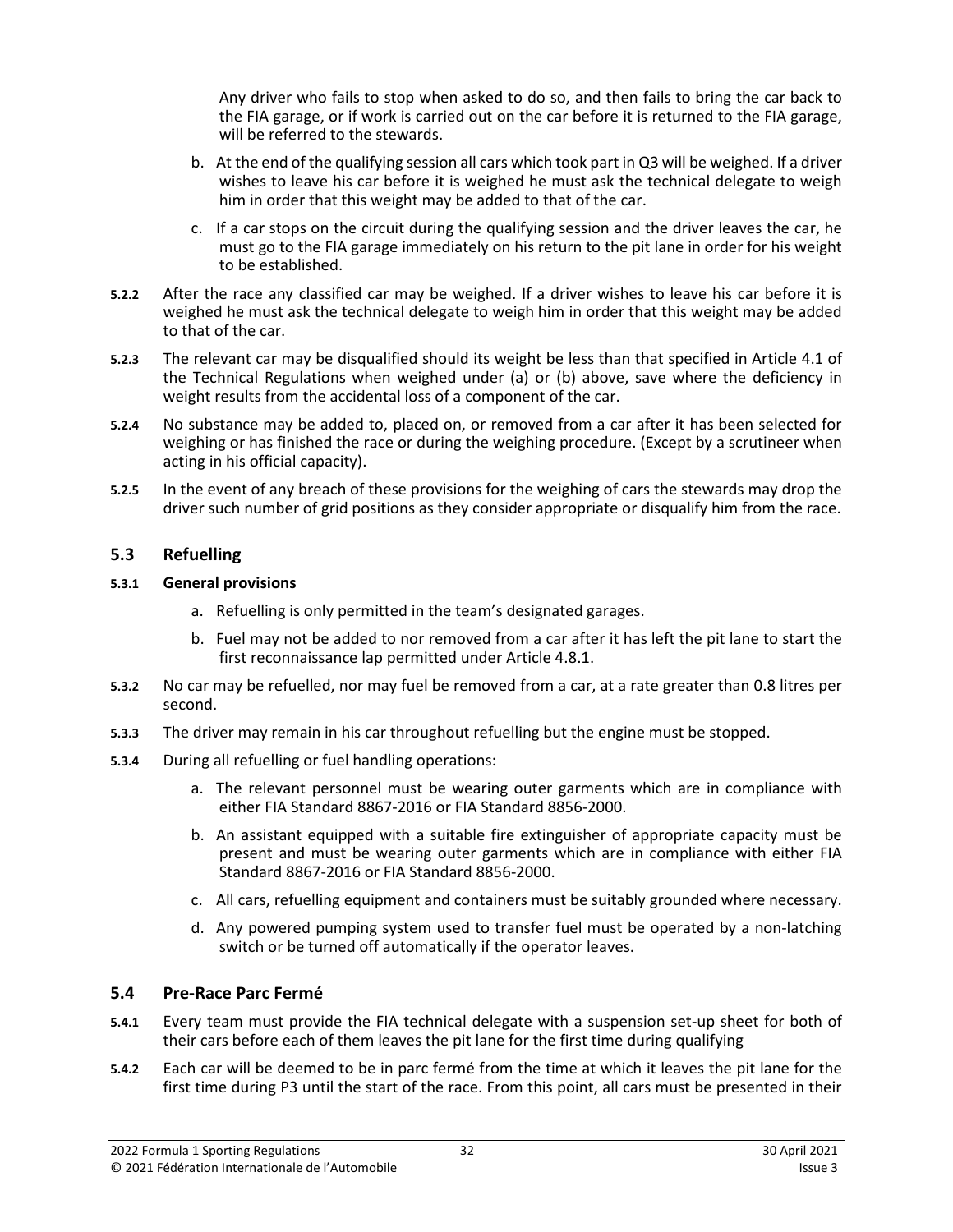Reference Specification. Any car which fails to leave the pit lane during P3 will be deemed to be in parc fermé at the end of P3.

From this point until the start of qualifying the following work may be carried out:

- a. Engines may be started.
- b. Wheels, wheel fasteners and tyres may be removed, changed or rebalanced and tyre pressures adjusted.
- c. Spark plugs may be removed in order to carry out an internal engine inspection and cylinder compression checks.
- d. Permitted breather, heating or cooling devices may be fitted.
- e. A jump battery may be connected and on board electrical units may be freely accessed via a physical connection to the car.
- f. Charging and / or discharging of the ERS energy storage devices.
- g. Compressed gases may be drained or added.
- h. Fluids may be drained, bled and/or replenished, however, fluids used for replenishment must conform to the same specification as the original fluid.
- i. The aerodynamic set up of the front wing may be adjusted using the existing parts. No parts may be added, removed or replaced.
- j. If the FIA technical delegate is satisfied that changes in climatic conditions necessitate alterations to the specification of a car, changes may be made to the air ducts around the front and rear brakes and radiator ducts. These changes may be made at any time after all teams have been sent the message "CHANGE IN CLIMATIC CONDITIONS" via the official messaging system. From this point onwards the choice of air ducts around the front and rear brakes and radiator ducts is free and pitot tubes may be covered or uncovered, subject always to compliance with the relevant Technical Regulations.
- k. Bodywork (excluding primary heat exchangers) may be removed
- l. Cosmetic changes may be made to the bodywork and tape may be added.
- m. Any part of the car may be cleaned.
- n. On board cameras, marshalling system components, timing transponders and any associated equipment may be removed, refitted or checked.
- o. Any work required by the FIA technical delegate.
- p. Changes to improve the driver's comfort. In this context anything other than the adjustment of mirrors, seat belts and pedals may only be carried out with the specific permission of the FIA technical delegate.

Should ambient temperature change significantly, teams will be requested to change the head padding required by Article 12.6.1-6 of the Technical Regulations via the official messaging system.

The addition or removal of padding (or similar material) is also permitted but may only be carried out under supervision and, if required by the FIA technical delegate, must be removed before the post-race weighing procedure.

- q. Drinking fluid for the driver may be added at any time, however, the capacity of the container for any such fluid must not exceed 1.5 litres.
- r. Repair of genuine accident damage.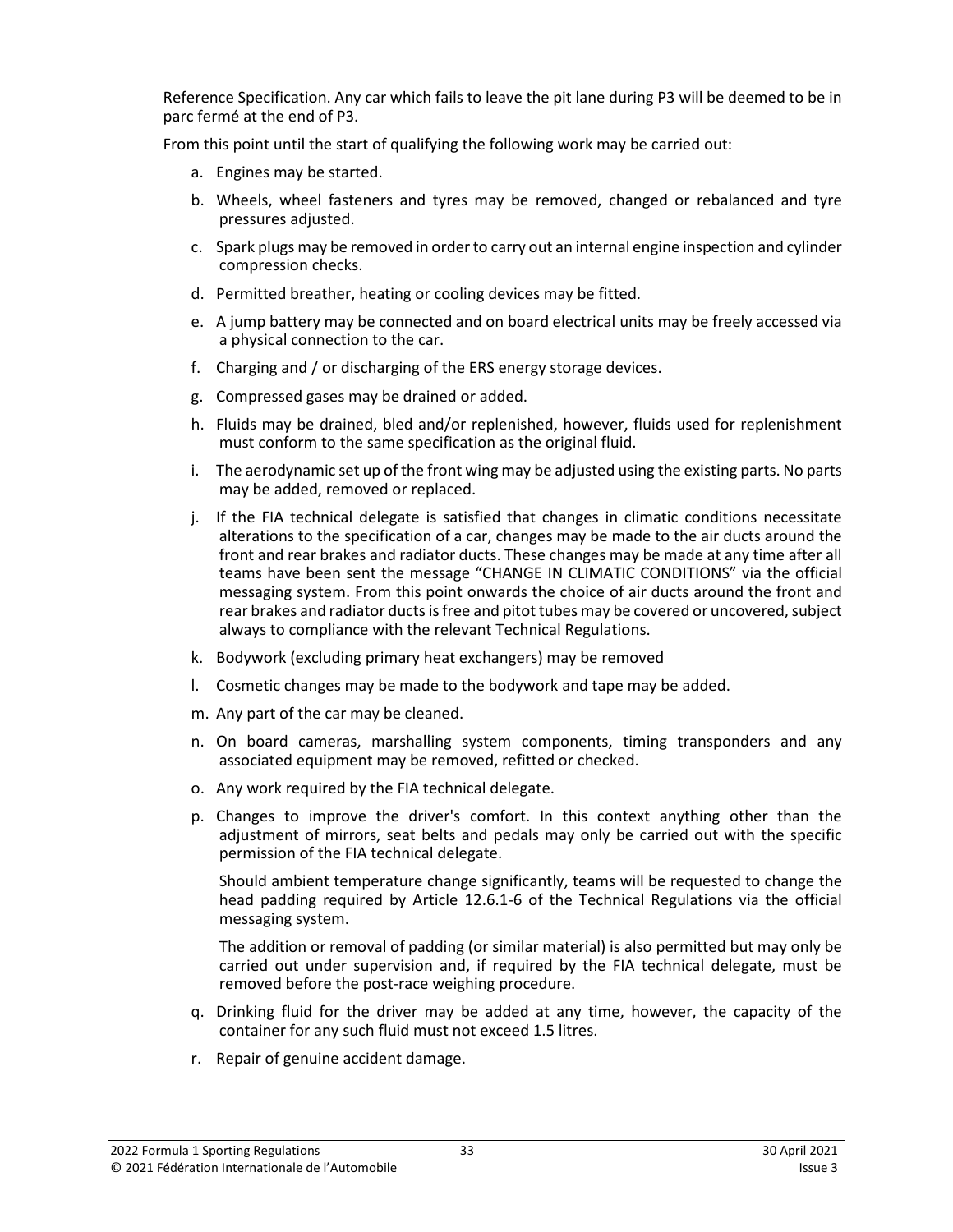s. Any parts which are removed from the car in order to carry out any work specifically permitted above, or any parts removed to carry out essential safety checks, must remain close to it and, at all times, be visible to the scrutineer assigned to the relevant car.

Furthermore, any parts removed from the car in order to carry out any such work must be refitted before the car leaves the pit lane.

In addition to the above, from the time at which each car leaves the pit lane for the first time in P3 until the time it leaves the pit lane for the first time in qualifying (or failing that the end of Q1), the following work may be carried out:

- t. Suspension elements as described in Article 10.4.2 and 10.4.3 of the Technical Regulations may be changed, as well as any adjustment made to suspension components defined in Article 10.3 of the Technical Regulations with the aim to adjust camber, toe or ride height.
- u. Weight distribution may be altered.
- v. Engine and gearbox cooling may be adjusted by altering the apertures described in Article 3.7.6 (b) and (c) of the Technical Regulations.
- w. Brake ducts as described in Article 3.13 of the Technical Regulations may be changed.
- x. The aerodynamic set up of the rear wing may be changed in order to achieve the necessary level of Aerodynamic Drag. In order to do so, it is permissible to change all the components of the Rear Wing, as defined in Article 3.10 of the Technical Regulations. However, below Z=650 these changes may only entail components which have the same Aerodynamic surfaces to the components that are being replaced, with the exception of the Gurney of the Rear Wing Beam. Additionally, the Competitor should be able to demonstrate to the FIA, if requested, that the replaced components are required for the purposes of adjusting Aerodynamic Drag, and not as part of experimentation or development.
- **5.4.3** Any work not listed above may only be undertaken with the approval of the FIA technical delegate following a written request from the team concerned. It must be clear that any replacement part a team wishes to fit is the same in design and similar in mass, inertia and function to the original. Any parts removed will be retained by the FIA.

However, if a team wishes to change a part during P3, the qualifying session, between reconnaissance laps and/or on the grid before the start of the race, this may be done without first seeking the permission of the technical delegate, provided it is reasonable for the relevant team to believe permission would be given if there was time to ask and the broken or damaged part remains in full view of the scrutineer assigned to the car at all times.

- **5.4.4** At the end of the qualifying practice at least six cars will be chosen at random to undergo further checks, once informed their car has been selected the team concerned must take the car to the parc fermé immediately.
- **5.4.5** In order to ensure that they remain secure until the following day, all cars must be covered and ready for FIA seals to be applied during the following times:
	- a. The period that commences three hours following the end of P2 and finishes at the end of the second restricted period in accordance with article 5.10.2b.
	- b. The period that commences three and a half hours following the end of Qualifying and finishes in accordance with article 5.4.6.

For marketing purposes these deadlines may be extended on a case by case basis for one car from each competitor by prior arrangement with the FIA technical delegate. However, during such exceptions, no work of any kind may be carried out on the car.

Whilst cars are covered overnight they may be fitted with devices to keep them warm.

**5.4.6** Five hours and 10 minutes before the start of the formation lap the seals and covers may be removed but the cars will remain under parc fermé conditions until the start of the race.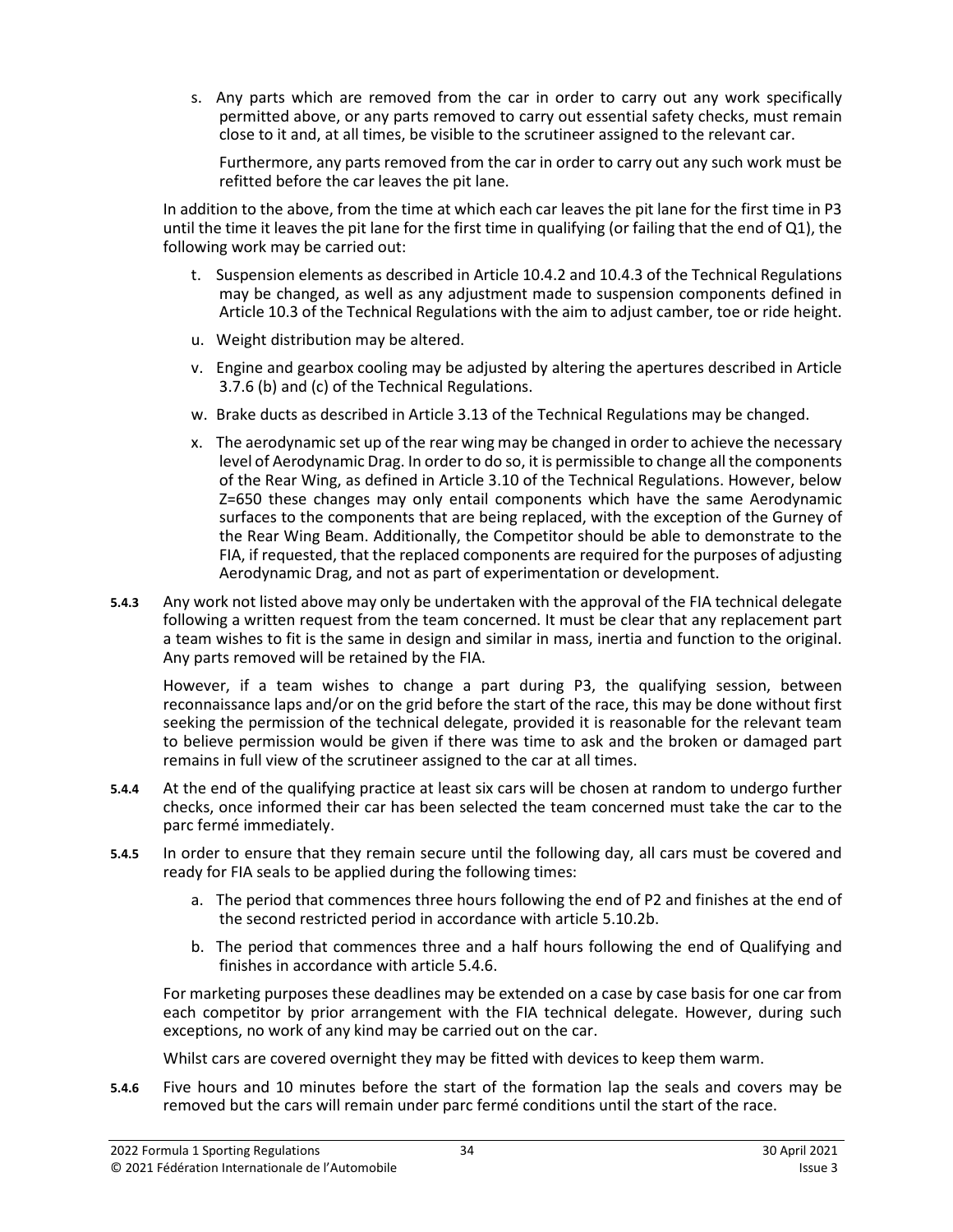**5.4.7** A competitor may not modify any part on the car or make changes to the set-up of the suspension whilst the car is being held under parc fermé conditions. In the case of a breach of this Article the relevant driver must start the race from the pit lane and follow the procedures laid out in Article 4.8.2.

In order that the scrutineers may be completely satisfied that no alterations have been made to the suspension systems or aerodynamic configuration of the car (with the exception of the front wing) whilst in pre-race parc fermé, it must be clear from physical inspection that changes cannot be made without the use of tools.

- **5.4.8** One scrutineer will be allocated to each car for the purpose of ensuring that no unauthorised work is carried out whilst cars are being held under parc fermé conditions.
- **5.4.9** A list of parts replaced with the specific agreement of the FIA technical delegate whilst cars are being held under parc fermé conditions will be published and distributed to all teams prior to the race.
- **5.4.10** The mass of oil contained in each oil tank, with the exception of the main oil tank, must be declared to the FIA one hour before the start of the race.

#### **5.5 Post-Race Parc Fermé**

- **5.5.1** Only those officials charged with supervision may enter the post-race parc fermé. No intervention of any kind is allowed there unless authorised by such officials.
- **5.5.2** When the parc fermé is in use, parc fermé regulations will apply in the area between the Line and the parc fermé entrance.
- **5.5.3** The parc fermé shall be secured such that no unauthorised persons can gain access to it.

#### **5.6 Spare Cars**

- **5.6.1** Each competitor may have no more than two cars available for use at any one time during a Competition.
- **5.6.2** Any driver whose car has a change of survival cell following the start of the third free practice session (P3) must start the race from the pit lane following the procedures detailed in Article 4.8.2. Under these circumstances the car concerned will not have to comply with the requirements of Article 5.4.

#### **5.7 Power Unit usage**

- **5.7.1** The only power unit that may be used at a Competition during the 2022-2025 Championship seasons is a power unit which is constituted only of elements that were in conformity, at the date they were introduced in the race pool, with the latest submitted and approved homologation dossier as defined in Appendix 4 of the Technical Regulations.
- **5.7.2** Unless a driver drives for more than one (1) Competitor (see Article 5.7.4(c) below), and subject to the additions described below, each driver may use no more than 3 engines (ICE), 3 motor generator units-heat (MGU-H), 3 turbochargers (TC), 2 energy stores (ES), 2 control electronics (CE) 3 motor generator units-kinetic (MGU-K) and eight  $(8)$  sets of each of the four (4) elements constituting a set of Engine exhaust systems during a Championship-season. For the purpose of this article a set of Engine exhaust systems is deemed to comprise the following four (4) elements: primaries LHS, primaries RHS, secondary LHS and secondary RHS.
- **5.7.3** Should a driver use more Power Unit elements than the numbers prescribed in Article 5.7.2 of any one of the elements during a Championship, a grid place penalty will be imposed upon him at the first Competition during which each additional element is used. Penalties will be applied according to the following table and will be cumulative: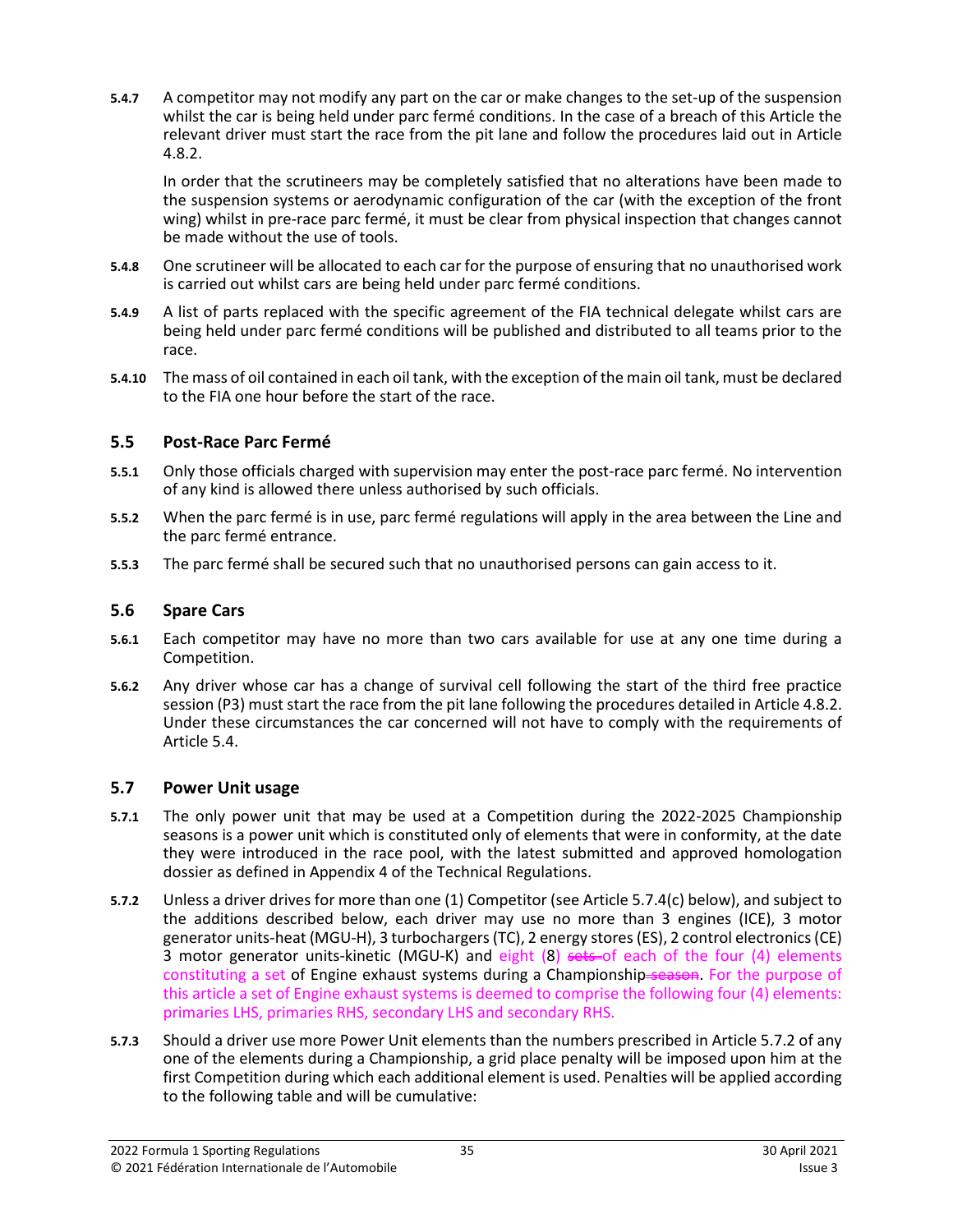- a. The first time an additional element is used: Ten grid place penalty.
- b. The next times an additional element is used: Five grid place penalty.

Any of the six elements will be deemed to have been used once the car's timing transponder has shown that it has left the pit lane.

During any single Competition, if a driver introduces more than one of the same power unit element which is subject to penalties, only the last element fitted may be used at subsequent Competitions without further penalty.

- **5.7.4** If a driver is replaced at any time during the Championship his replacement will be deemed to be the original driver for the purposes of assessing Power Unit usage.
- **5.7.5** After consultation with the relevant Power Unit Manufacturer the FIA will attach seals to each of the relevant elements of the Power Unit prior to them being used for the first time at a Competition in order to ensure that no significant moving parts can be rebuilt or replaced.

Within two hours of the end of the post-race parc fermé additional seals will be applied to all used power unit elements in order to ensure that they cannot be run or dismantled between Competitions. The sealing method must be agreed with the Technical Delegate.

Upon request to the FIA these additional seals will be removed 24 hours before the start of the next Competition at which the Power Unit elements are required. All such Power Unit elements must remain within the Competitor's designated garage area when not fitted to a car and may not be started at any time during a Competition other than when fitted to a car eligible to participate in the Competition.

If any of the FIA seals are damaged or removed from the relevant components within the Power Unit after they have been used for the first time those parts may not be used again unless they were removed under FIA supervision.

# **5.8 Usage of Restricted-Number Components (RNC)**

- **5.8.1** Restricted-Number Components (RNC) are components which have a limitation in numbers that can be used by each driver in a Competition over a Championship Season.
- **5.8.2** For each RNC, each driver may use up to a maximum number of such elements in a Championship Season, and this maximum value for this RNC will vary as a function of the Competitions in that Season, in accordance to the table of this Article.

Should a driver use more than the allowable maximum value of elements for a given RNC, a grid penalty will be imposed upon him at the first Competition during which each additional element is used. Penalties will vary between the first time an additional RNC is used, or the subsequent times, in accordance with the relevant columns of the table of this Article. Any additional RNC will be deemed to have been used once the car's timing transponder has shown that it has left the pit lane.

| <b>Restricted-</b><br><b>Number</b> | As defined<br>in:                          | <b>Allocation of RNCs for</b><br>different Number of Races |    |    |    |    |    | <b>Penalties for additional</b><br>units<br>(grid positions) | <b>Additional</b><br>allocation<br>for 1st |               |
|-------------------------------------|--------------------------------------------|------------------------------------------------------------|----|----|----|----|----|--------------------------------------------------------------|--------------------------------------------|---------------|
| Component                           |                                            | $\leq$ 20                                                  | 21 | 22 | 23 | 24 | 25 | first time                                                   | subsequent<br>times                        | <b>Season</b> |
| Gearbox case and<br>Cassette        | <b>TR Articles</b><br>$9.1.6$ and<br>9.1.8 | 3                                                          | 3  | 3  |    | 3  | 3  | 5                                                            | 5                                          | 0             |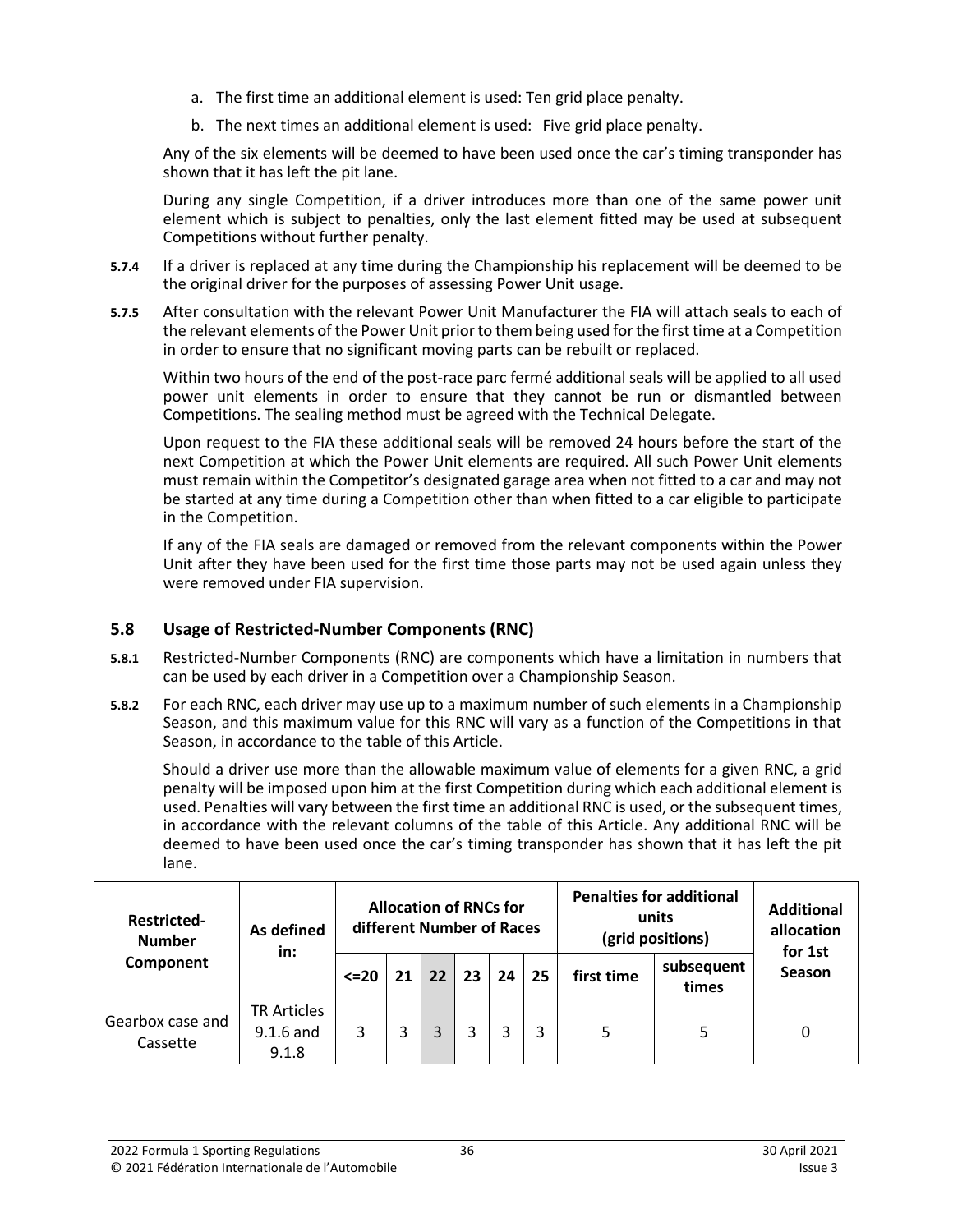| Gearbox driveline,<br>gear change<br>components and<br>auxiliary<br>components   | <b>TR Articles</b><br>9.1.3,<br>9.1.4, 9.1.5 | 4               | 4              | 4             |    | 5               |               |   |   |
|----------------------------------------------------------------------------------|----------------------------------------------|-----------------|----------------|---------------|----|-----------------|---------------|---|---|
| Eront Drako dicko<br><b>BEATABATE TABALANTE SEPART</b><br>& pads                 | <b>TR Article</b><br>44.3                    | $\overline{20}$ | 24             | 22            | 23 | $\overline{24}$ | 25            |   | ₿ |
| <b>Door Droko dicks</b><br>----------------------------<br><del>&amp; pads</del> | <b>TR Article</b><br>44.3                    | $\overline{20}$ | 2 <sub>1</sub> | <del>22</del> | 23 | $\overline{24}$ | <del>25</del> | ₹ | ₿ |

The following exceptions and provisions apply:

- a. RNCs may be subjected to maintenance or repair work between Competitions provided that:
	- i. The nature of the work to be carried out has been approved by the FIA and communicated to all Competitors
	- ii. The Competitor takes all the necessary measures to satisfy the FIA that the provisions of this Article are fully respected. This may include, but is not limited to, an accurate record of the repair work that gets carried out, photographs, the recording pf part numbers, etc.
- b. No significant parts of an RNC may be replaced between Competitions, unless expressly permitted by the FIA.
- c. With the consent of (and at the sole discretion of) the FIA, the numbers above will be increased in accordance with the relevant column of the table above, if:
	- i. The RNC used is supplied by a new Power Unit Manufacturer (as defined in Appendix 6) for Power Unit RNC's
	- ii. The Competitor in question is participating in their first Championship Season
- d. If a driver is replaced at any time during the Championship Season his replacement will be deemed to be the original driver for the purposes of assessing the number of available RNC's.
- e. During any single Competition, if a driver introduces more than one of the same RNC which is subject to penalties, only the last such element fitted may be used at subsequent Competitions without further penalty.
- f. Penalties applied under the provisions of this Article are cumulative and apply only to the Competition where they have been incurred.
- **5.8.3** For each RNC, the FIA will determine the appropriate method of identification in order to ensure that the provisions of Article 5.8.2 are fully met. This may involve the usage of seals, the scanning of part numbers, the use of appropriate containers which can be sealed between Competitions or any other solution that the FIA decides, duly communicated to the Competitors.

Any seals used will be attached after consultation with the relevant Competitor or Power Unit supplier.

If any of the FIA seals are damaged or removed from an RNC after it has been used for the first time this RNC may not be used again unless the seals were removed under FIA supervision.

## **5.9 Covers of components during a Competition**

Twenty four hours before the Competition begins, no screen, cover or other obstruction which in any way obscures any part of a car will be allowed at any time in the paddock, garages, pit lane or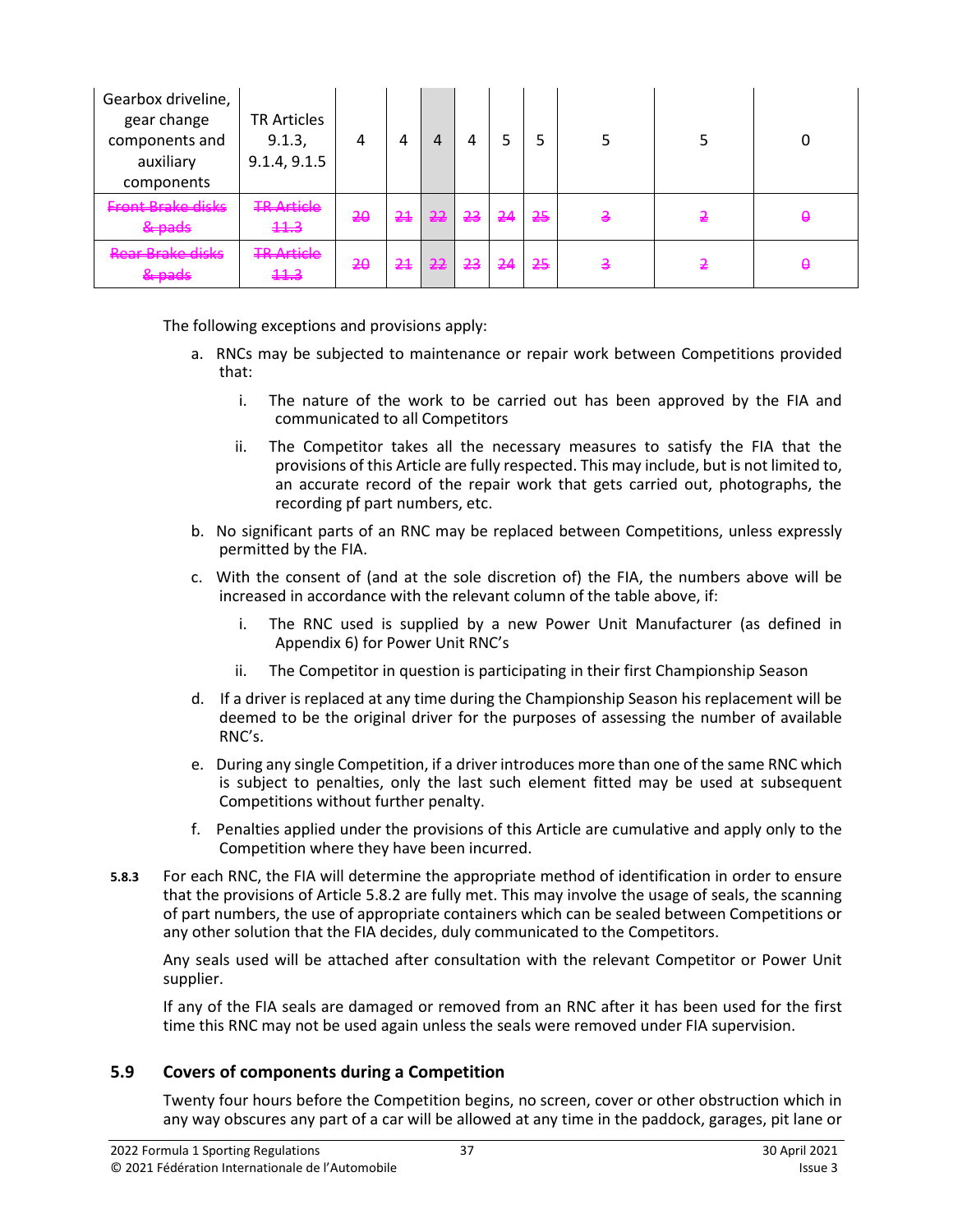grid, unless it is clear any such covers are needed solely for mechanical reasons, which could, for example, include protecting against fire.

In addition to the above the following are specifically not permitted:

- a. Engine, gearbox or radiator covers whilst engines are being changed or moved around the garage.
- b. Covers over spare wings when they are on a stand in the pit lane not being used.
- c. Parts such as (but not limited to) spare floors, fuel rigs or tool trolleys may not be used as an obstruction.

The following are permitted:

- d. Covers which are placed over damaged cars or components.
- e. A transparent tool tray, no more than 50mm deep, placed on top of the rear wing.
- f. Warming or heat retaining covers for the engine and gearbox on the grid.
- g. A rear wing cover designed specifically to protect a mechanic starting the car from fire.
- h. Covers over the tyre manufacturer's code numbers (not the FIA bar code numbers).
- i. A cover over the car in the parc fermé overnight.
- j. A cover over the car in the pit lane or grid if it is raining.
- k. Tyre heating blankets as described in Article 12.7.3 of the Technical Regulations.

## **5.10 Operational personnel during a Competition**

**5.10.1** From the start of the Competition until two hours after the start of the race no competitor may have more than a total of 60 team personnel who are associated in any way with the operation of the cars within the confines of the circuit. However, during the period starting 45 minutes before the start of the first formation lap until 15 minutes after the scheduled start of the race the number of such operational personnel is unlimited. For the avoidance of doubt staff whose duties are solely connected with hospitality, team motorhomes, sponsors, marketing, public relations, security or driving trucks to or from the Competition are not considered operational personnel.

In addition to the 60 personnel described above each competitor will be allowed six individual exceptions during a Championship season for trainee personnel, however, no individual trainee may attend more than two Competitions in this capacity.

A list of all operational, exempt, trainee and single race personnel must be submitted to the FIA prior to each Competition using the official template that may be found in the Appendix to the Technical and Sporting Regulations.

- **5.10.2** No team personnel who are associated in any way with the operation of the cars are permitted within the confines of the circuit during the following times:
	- a. A thirteen hour period which commences seventeen hours before the scheduled start times of P1
	- b. A ten and a half hour period that commences thirteen and a half hours before the scheduled start of P3.

With the exception of Monaco, if the unrestricted time between the end of P2 and the start of the second restricted period exceeds four hours the excess will be added to the second restricted period.

Each team will be permitted two individual exceptions to the above during a Championship season, however, both of these exceptions may not be used during a single Competition.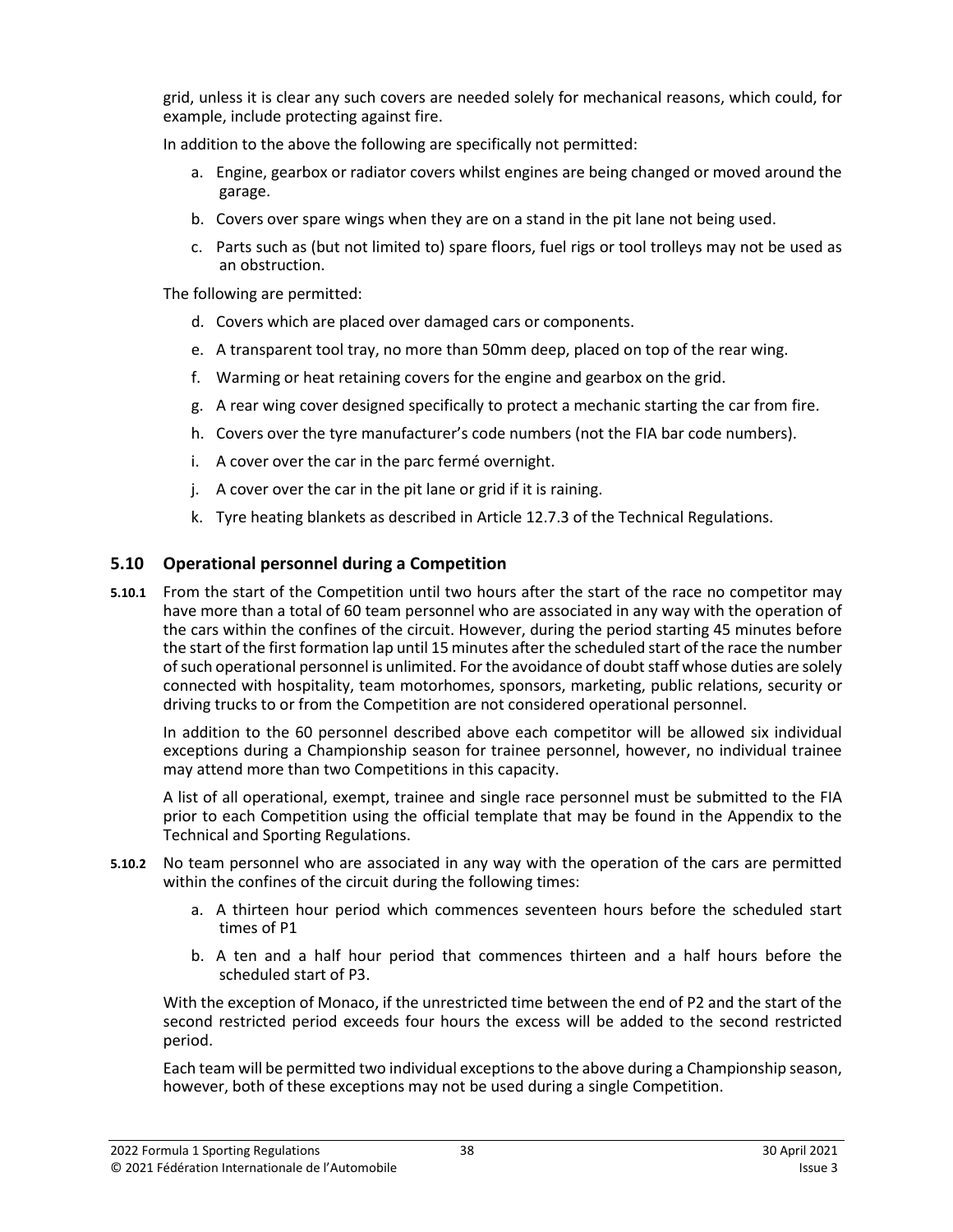For the avoidance of doubt, personnel whose duties are solely connected with catering, media or marketing are exempt from the above requirements.

**5.10.3** Only twelve team members per competitor are allowed in the signalling area during practice and the race.

#### **5.11 Additional safety provisions during a Competition**

**5.11.1** The race director, the clerk of the course or the FIA medical delegate can require a driver to have a medical examination at any time during a Competition.

If, after an incident, the Medical Warning Light signals that threshold forces have been exceeded the driver must be examined by the Competition's medical service without delay, the FIA Medical Delegate will determine the most appropriate place for this examination.

- **5.11.2** The organiser must make at least two fire extinguishers of 5kg capacity available to each competitor and ensure that they work properly.
- **5.11.3** Unless authorised by the FIA no one under the age of 16 is allowed in the pit lane at the following times:
	- a. The period commencing fifteen minutes prior to and ending five minutes after every practice session.
	- b. The period commencing fifteen minutes before the pit exit is opened to allow cars to cover reconnaissance laps and the time when the last car enters the parc fermé after the race has ended.
- **5.11.4** Animals, except those which may have been expressly authorised by the FIA for use by security services, are forbidden on the track, in the pit lane, in the paddock or in any spectator area.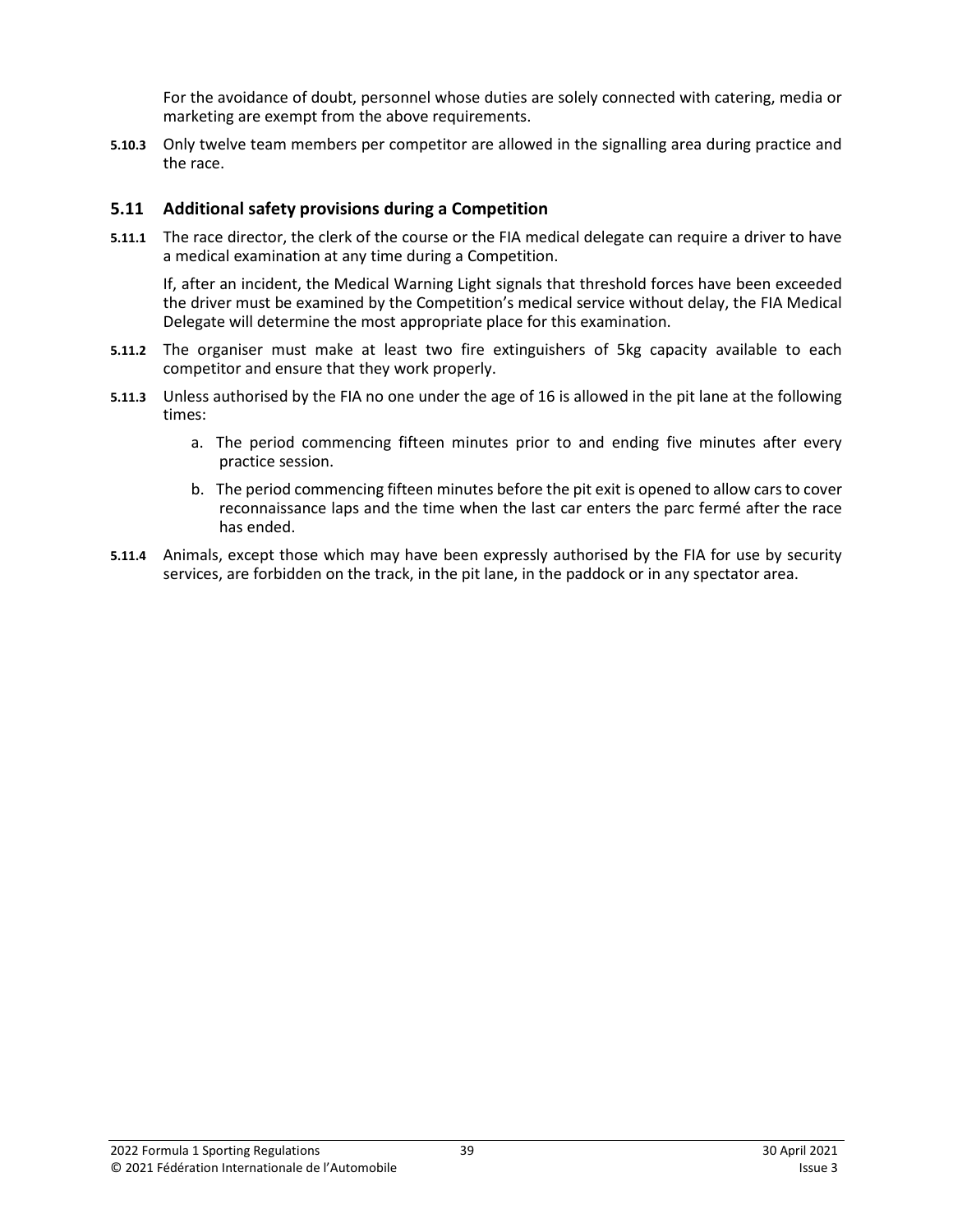# **ARTICLE 6: TYRE LIMITATIONS**

## **6.1 Supply of tyres**

The single tyre manufacturer (the Supplier) appointed by the FIA must undertake to provide:

- a. Three specifications of dry-weather tyre at each Competition, each of which must be visibly distinguishable from one another when a car is on the track.
- b. At certain Competitions one additional specification of dry-weather tyre may be made available to all teams for evaluation purposes following a recommendation to the FIA from the Supplier. Teams will be informed about such an additional specification at least one week before the start of the relevant Competition.
- c. One specification of intermediate tyre at each Competition.
- d. One specification of wet-weather tyre at each Competition.

## **6.2 Quantity, selection and specification of tyres during a Competition**

- a. Except under Articles 6.1(b),  $6.4(f)$  and  $6.4(g)$ , no driver may use more than thirteen sets of dry-weather tyres, four sets of intermediate tyres and three sets of wet-weather tyres during a Competition. A complete set of tyres will be deemed to comprise two front and two rear tyres all of which must be of the same specification and as allocated by the FIA, however, sets of the same specification may be mixed following the qualifying practice session.
- b. No less than nine weeks before the start of each Competition held in Europe, and fifteen weeks before the start of each Competition held outside Europe, the FIA will provide all competitors with the following information relevant to the Competition in question:
	- i. Which tyre specifications will be made available by the Supplier.
	- ii. The mandatory dry-weather race tyre specification(s) (up to two).
	- iii. The mandatory dry-weather Q3 tyre specification (which will always be the softest of the three specifications).

Competitors must then inform the FIA, no less than eight weeks before the start of each Competition held in Europe and fourteen weeks before the start of each Competition held outside Europe, which specifications of dry-weather tyres they wish to use for each of their drivers at the Competition. From the thirteen sets of dry-weather tyres available to each driver:

- i. At least two sets must be of the mandatory race tyre specification(s). For the avoidance of doubt, if there are two mandatory race tyre specifications, one of each must be chosen.
- ii. At least one set must be of the mandatory Q3 tyre specification.
- iii. The remaining sets may be chosen from the available tyre specifications.

Once the FIA has been provided with this information by all competitors the Supplier will be informed. If a competitor fails to provide the above information before the deadline the FIA will allocate tyre specifications to any driver concerned as it deems appropriate.

If any of the above deadlines fall within the shutdown period described in Article 9.2.1 the FIA, in consultation with the Supplier, will provide competitors with revised dates. In no case will any date be moved by more than two weeks.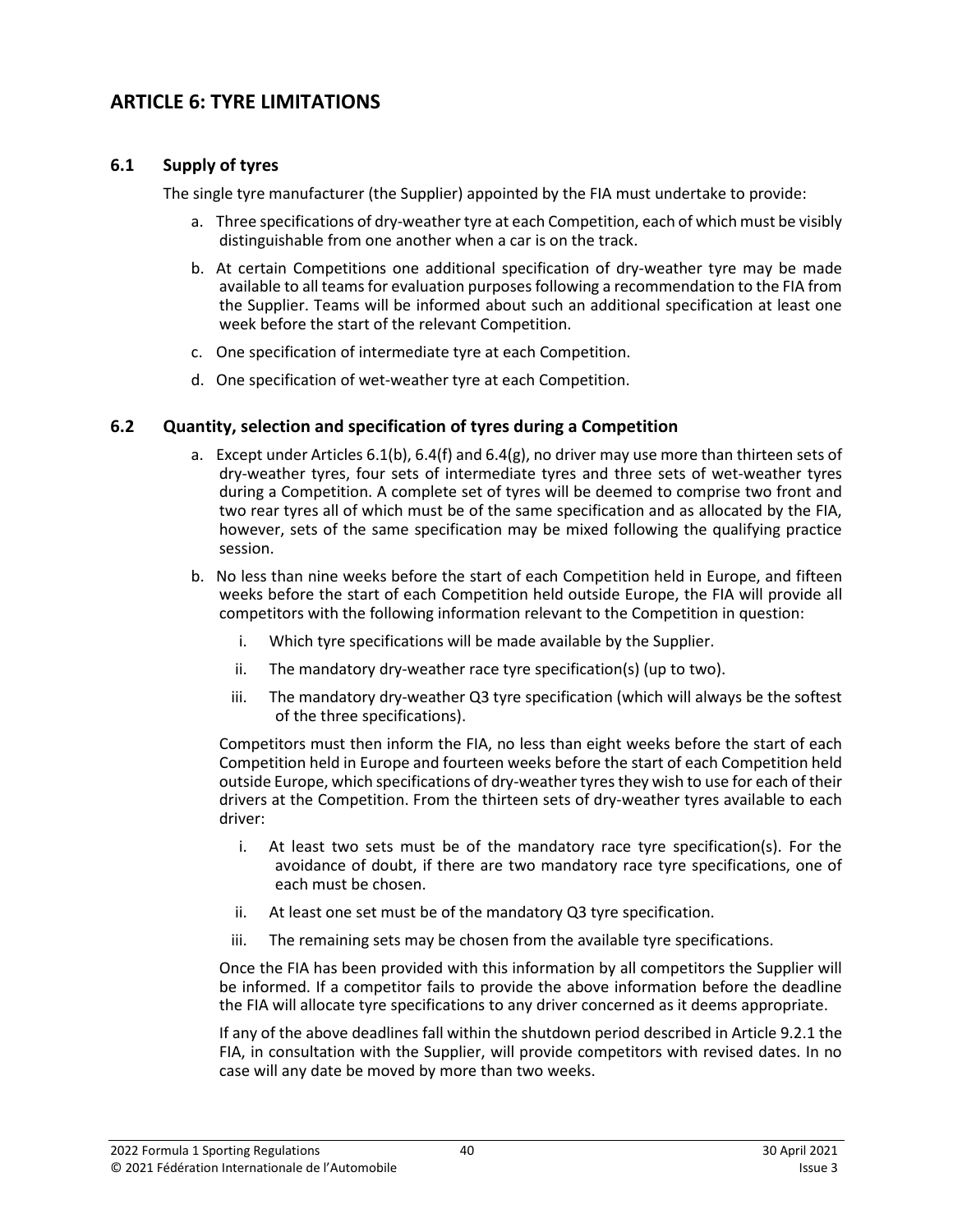- c. Once the above selections have been made the FIA technical delegate will allocate sets of tyres to each driver from among the stock of tyres the Supplier makes available for the Competition.
- d. In exceptional circumstances. the deadlines defined in Article 6.2 (b) may be delayed by up to two weeks at the FIA's absolute discretion. Conditions that may warrant such a decision include but are not limited to circuit layout changes, circuit surfacing changes, etc.
- e. In the event the tyre specifications for a certain Championship Season are significantly different to those of the previous one, the selection of the tyres, as defined in (b) above, for the first five Competitions of the Championship Season will be made by the FIA, in consultation with the tyre supplier, and will be the same for all Competitors. The decision to implement this clause will be to the FIAs absolute discretion.

## **6.3 Control of tyres**

- a. The outer sidewall of all tyres which are to be used at a Competition must be marked with a unique identification.
- b. Other than in cases of force majeure (accepted as such by the stewards), all tyres intended for use at a Competition must be presented to the FIA technical delegate for allocation prior to the start of the Competition.
- c. At any time during a Competition, and at his absolute discretion, the FIA technical delegate may select alternative dry-weather tyres to be used by any team or driver from among the stock of tyres the appointed supplier has present at the Competition.
- d. A competitor wishing to replace one unused tyre by another identical unused one must present both tyres to the FIA technical delegate.
- e. The use of tyres without appropriate identification may result in a grid position penalty or disqualification from the race.

## **6.4 Use of tyres**

The official return of tyres will be made electronically in accordance with the procedure described within the Appendix to the Technical and Sporting Regulations. Any set of electronically returned tyres must also be physically returned to the Supplier before the start of the following session.

- a. All tyres must be operated in accordance with the prescriptions issued prior to each Competition by the FIA and the procedures set out in the Appendix to the Technical and Sporting Regulations.
- b. In accordance to Article 10.8.4 of the Technical Regulations, any process or device which is intended to increase the temperature of the tyres is forbidden, with the exception of the tyre blankets defined in Articles 10.8.4 (d) and 10.8.5 of the Technical Regulations. The FIA reserves the right to issue guidelines to ensure this requirement is being met.
- c. The only sets of tyres which may be used during a Competition are those which are defined in Article 6.2(a).

Any driver who uses a set of tyres of differing specifications during the race may not complete more than three laps on this set before changing them for a set of tyres of the same specification. A penalty under Article 4.11.3(d) will be imposed on any driver who does not change tyres within three laps. For the avoidance of doubt, a set of tyres of differing specifications will not be considered when assessing the number of specifications used during the race.

d. Tyres will only be deemed to have been used once the car's timing transponder has shown that it has left the pit lane.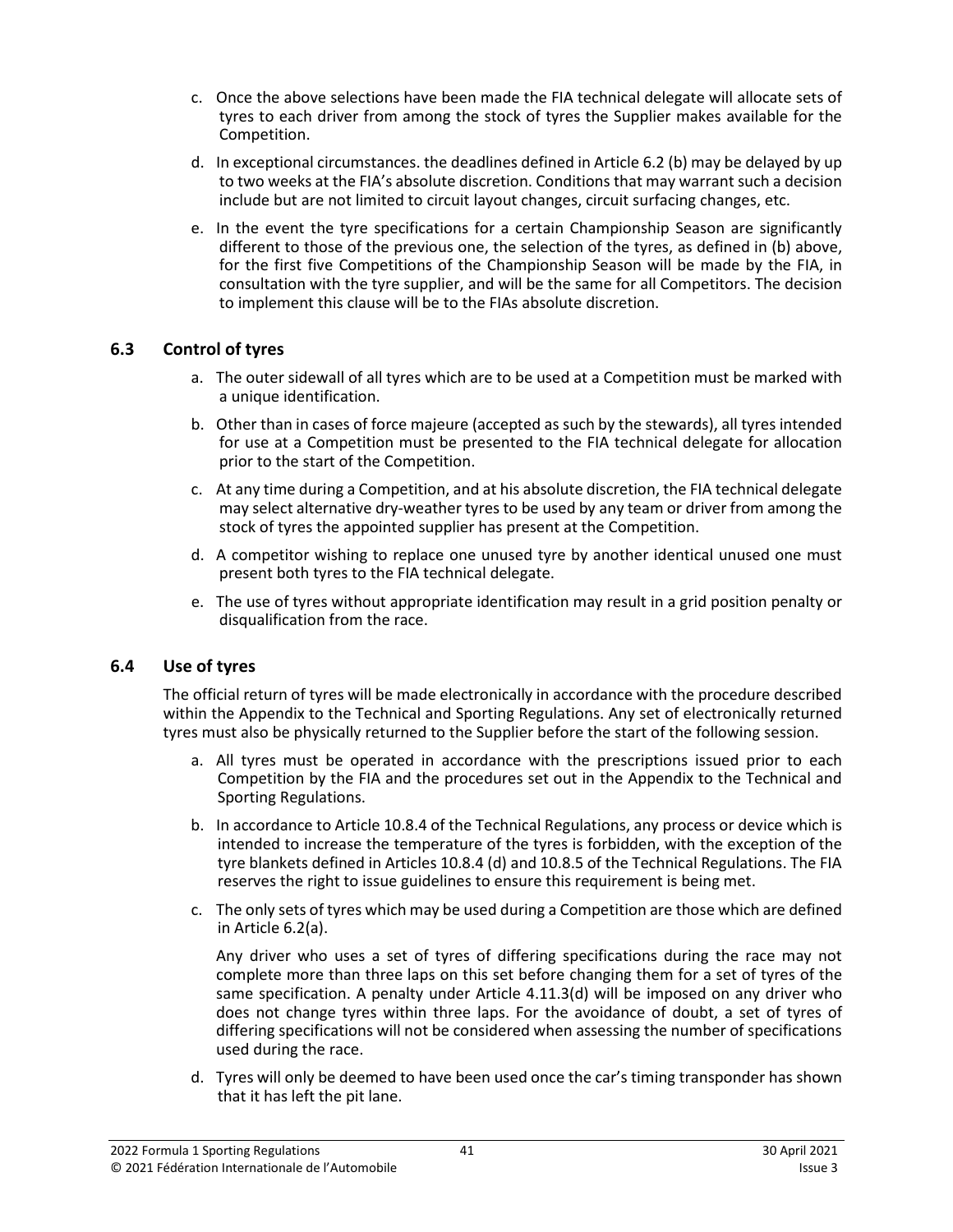- e. If an additional driver is used (see Article 3.12.2) he must use the tyres allocated to the nominated driver he replaced.
- f. If an additional specification of dry-weather tyre is made available in accordance with Article 6.1(b) two sets of these tyres will be allocated to each driver for use during P1 and P2. Any such tyres must be electronically returned no later than two hours after the end of P2.
- g. If either P1 or P2 are declared wet one additional set of intermediate tyres will be made available to any driver who used a set of intermediate tyres during either session. Under such circumstances, one used set of intermediate tyres must be electronically returned before the start of the qualifying practice session.

If neither P1 nor P2 are declared wet, but the likelihood of P3 being declared wet is deemed by the FIA to be high, one additional set of intermediate tyres will be made available to all drivers. Under such circumstances, one set of intermediate tyres must be electronically returned before the start of the qualifying practice session.

- h. From the thirteen sets of dry-weather tyres allocated to each driver under Article 6.2(c):
	- i. One set of the mandatory Q3 tyre specification may not be used nor returned before Q3 and, for the cars that qualified for Q3, one set of the same specification must be electronically returned no later than three and a half hours after the end of Q3.
	- ii. Two sets of the mandatory race specification(s) may not be returned before the race. For the avoidance of doubt, if there are two mandatory race tyre specifications, one set of each specification may not be returned before the race.

From the ten remaining sets:

- iii. One set, which each competitor must nominate prior to the start of P1 (or may renominate with the consent of the FIA technical delegate), may only be used during the first 40 minutes of the session. If the session is stopped during the first 40 minutes the length of the stoppage will be added to the 40-minute limit. Should P1 be declared wet, use will be extended for the remainder of the session. This extension will only be available to drivers who have covered more than one installation lap on either an intermediate or wet tyre.
- iv. One further set must be electronically returned no later than two hours after the end of P1.
- v. Two further sets must be electronically returned no later than two hours after the end of P2 unless both P1 and P2 are either declared wet or cancelled, in which case one of these sets may be retained by each driver but must be electronically returned no later than two hours after the end of P3.
- vi. Two further sets must be electronically returned no later than two hours after the end of P3.
- i. Once all tyres have been returned electronically after P2 and the qualifying practice session the Supplier will publish a list of the tyres which each driver has available to him for the remainder of the Competition.
- j. Prior to the start of the qualifying practice session intermediate and wet-weather tyres may only be used after the track has been declared wet by the race director, following which intermediate, wet or dry-weather tyres may be used for the remainder of the session.
- k. Unless he has used intermediate or wet-weather tyres during the race, each driver must use at least two different specifications of dry-weather tyres during the race, at least one of which must be a mandatory dry-weather race tyre specification as defined in Article 6.2(b). Unless a race is suspended and cannot be re-started, failure to comply with this requirement will result in the disqualification of the relevant driver from the race results.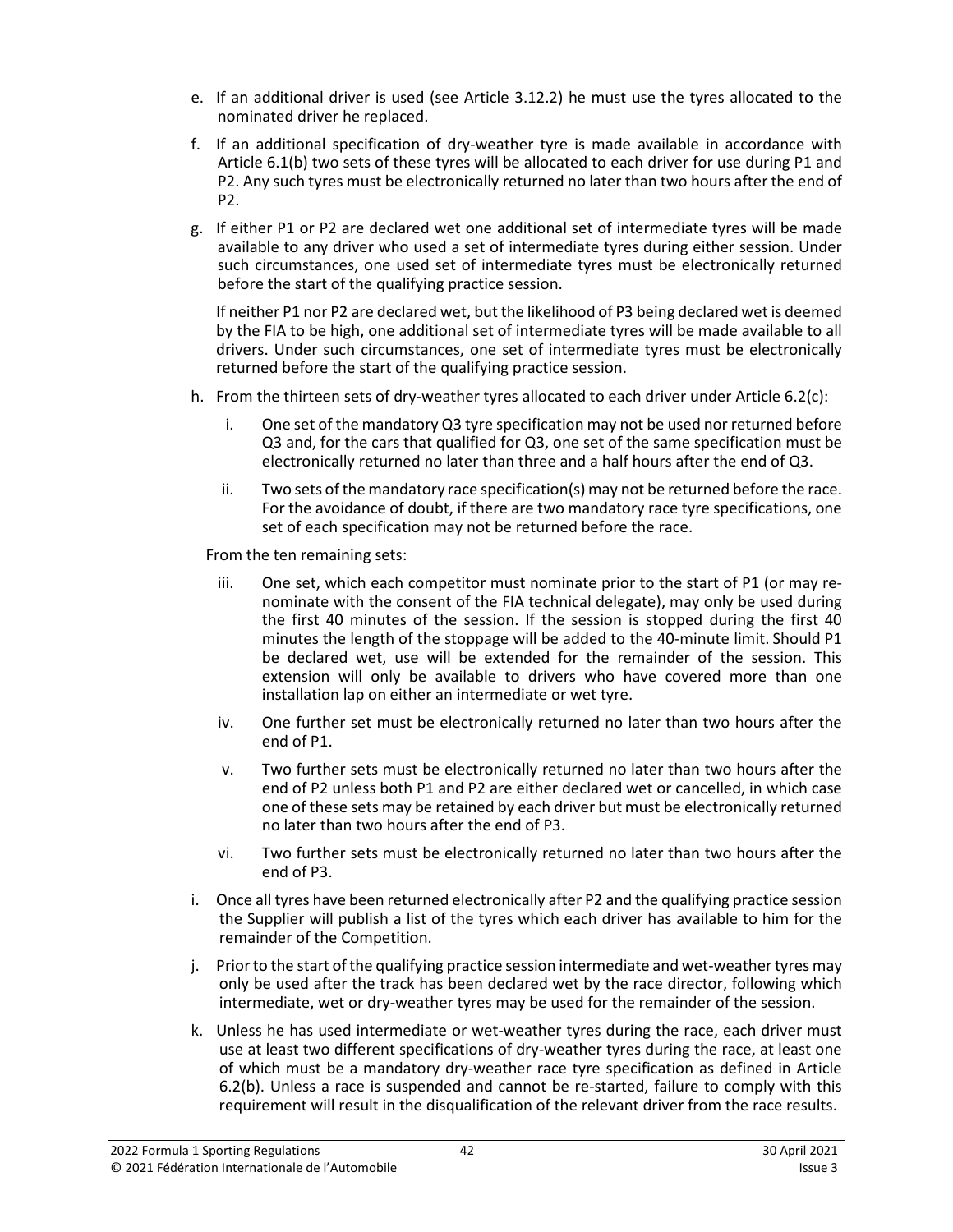If the race is suspended and cannot be re-started, thirty seconds will be added to the elapsed time of any driver who was unable to use at least two specifications of dry-weather tyre.

l. If the formation lap is started behind the safety car because of heavy rain (see Article 4.8.14(c)), or the race resumed in accordance with Article 4.15.5(a), the use of wetweather tyres until the safety car returns to the pits is compulsory.

A penalty under Article 4.11.3(d) will be imposed on any driver who does not use wet weather tyres whilst the safety car is on the track at such times.

## **6.5 Testing of tyres**

- a. From the time at which each competitor receives fitted tyres from the Supplier at or before a Competition a TCC or TPC (as defined in Articles 8.1 and 8.2) these may not be used on any rig, simulator or vehicle, other than the F1 car for which they were intended.
- b. Other than uniquely vertical forces, tyre rolling resistance and aerodynamic drag, tyres supplied to any competitor at any time may not be used on any rig, device or vehicle (other than an F1 car on an F1 approved track, at the exclusion of any kind of road simulator), either Team owned or rented, providing measurements of forces and/or moments produced by a rotating full size F1 tyre, or any form of characterisation (excluding external geometric measurements) of physical aspects of the tyre or the compounds or materials from which the tyre is constructed.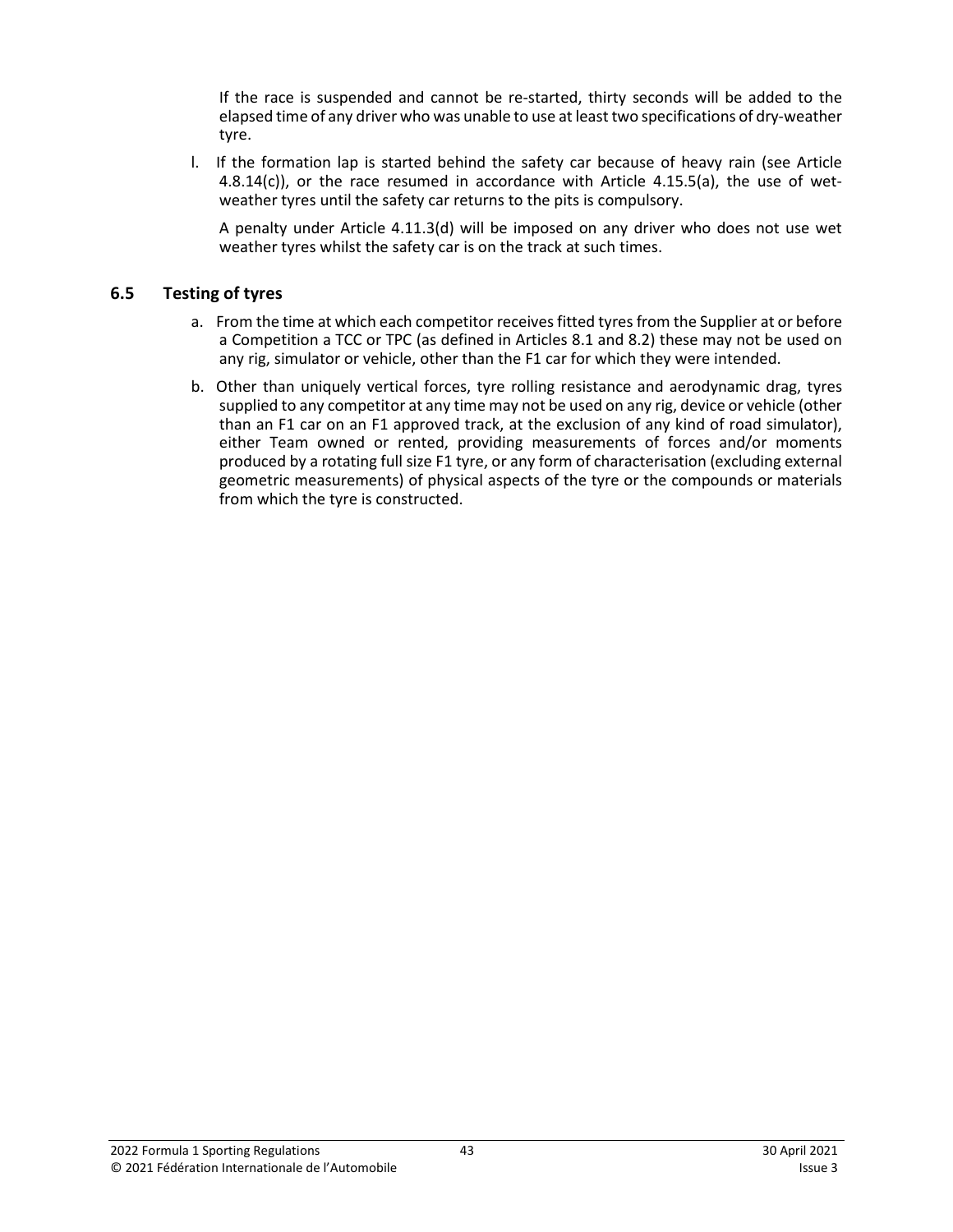# **ARTICLE 7: MEDIA ACTIVITIES, PROTOCOL AND MEETINGS**

## **7.1 Media Activities, Drivers' Parade and National Anthem**

#### **7.1.1 First day of the Competition**

All drivers must be available to participate in media and promotional activities (as defined by the FIA Media Delegate, in conjunction with the Commercial Rights Holder with regard to the promotional activities) for a maximum duration of two hours, finishing no later than one hour and 30 minutes prior to the start of P1.

All drivers must be made available to media at their team's hospitality for a minimum of five minutes within two hours after the end of P2.

#### **7.1.2 Second day of the Competition**

A maximum of six team representatives will be selected by the FIA Media Delegate to participate in media activities (as defined by the FIA Media Delegate) for a period of one hour, finishing no later than one hour and 30 minutes prior to the start of P3.

Within a one-hour period finishing no later than one hour and 30 minutes before P3, all drivers must be available for fan activities (including, but not limited to, autograph sessions and fan forums) for a maximum period of 15 minutes each within the hour.

At the discretion of the FIA Media Delegate, the team representatives may be split into two groups of three and rotate between different media activities.

A list of at least four senior team personnel available to take part in these media activities must be sent by each team to the FIA Media Delegate no later than 10 days before each Competition.

All drivers eliminated in Q1 or Q2 must make themselves available for media interviews immediately following the end of each session. In addition, all drivers who participated in Q3, and who are not required to take part in the post-qualifying press conference, must make themselves available for media interviews immediately following Q3.

Immediately after the end of the qualifying practice session the first three drivers in the session will take part in the post-qualifying media interview procedures as set out in a Race Director's Note issued prior to the session.

Between two and three hours following the qualifying practice session, a maximum of six drivers selected by Commercial Rights Holder on a rotational basis must be available for an additional fan activity for a maximum of 20 minutes each.

#### **7.1.3 Race day**

One hour and 40 minutes before the scheduled start of the formation lap all drivers must attend a drivers' parade. Competitors will be given details of the parade by the FIA Media Delegate. A tenminute period at the start of this drivers' parade may be partitioned by the FIA Media Delegate for a driver activity (including, but not limited to, group photos, social media activities, celebrity interaction or trackside fan engagement) – teams will be notified of these activities no later than 24 hours before the start of the procedure.

16 minutes before the scheduled start of the formation lap all drivers must be present at the front of the grid for the playing of the national anthem. Competitors will be given details by the FIA Media Delegate.

Any driver retiring before the end of the race must immediately make themselves available for media interviews after their return to the paddock.

Immediately after the race, the first three drivers will take part in the post-race media interview procedures as set out in the Race Director's Note issued prior to the session.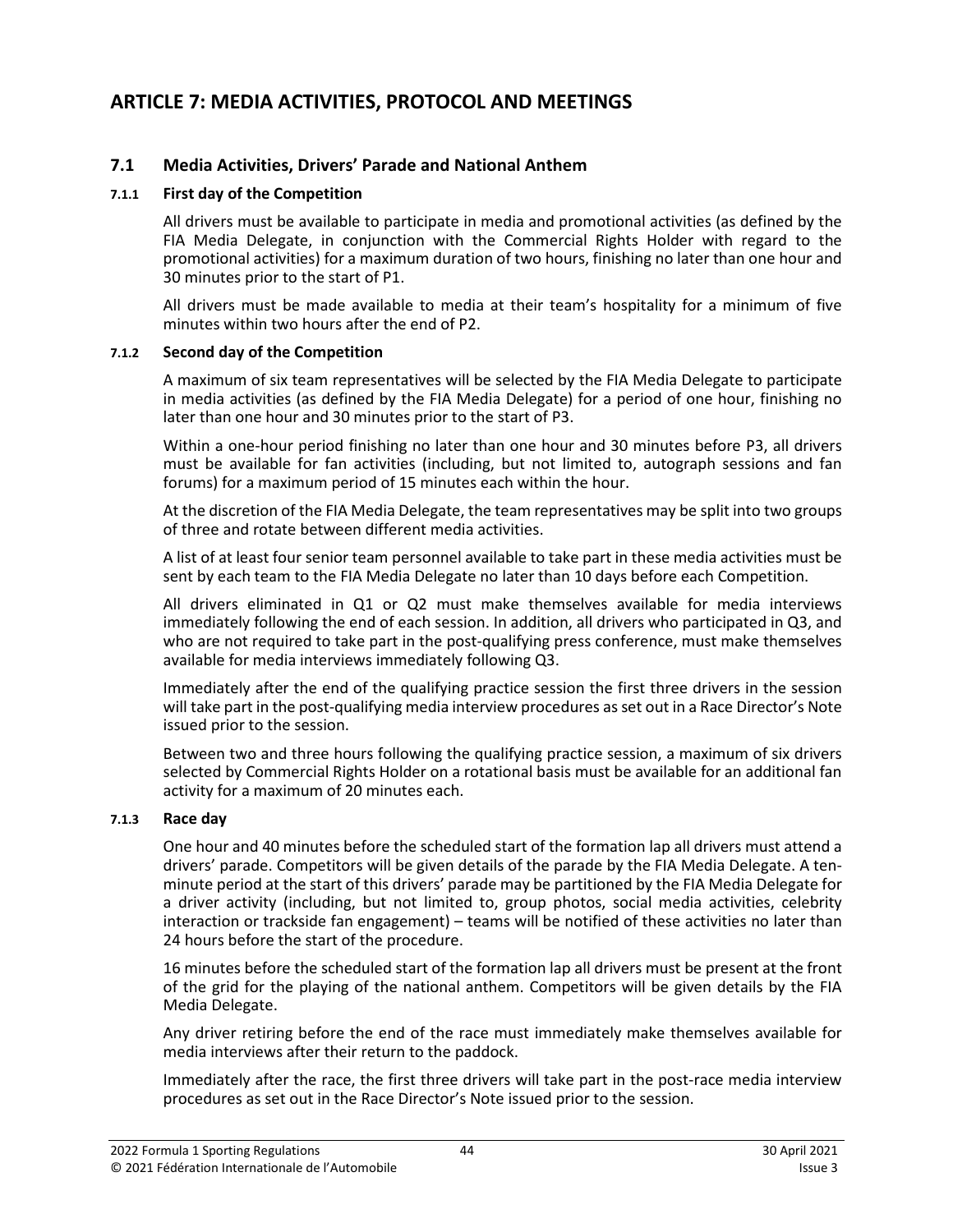All drivers who finish the race outside the top three must make themselves available immediately after the end of the race for media interviews. In addition, any driver who does not have a written media session organised by their team after the race must attend a group session as defined by the FIA Media Delegate.

During the race every team must make at least one senior spokesperson available for interviews by officially accredited TV crews. Between one and two hours after the end of the race, all teams must make one senior spokesperson available to media at their team's hospitality for a minimum of five minutes.

#### **7.1.4 Additional media activities on all days of a Competition**

Drivers must be available at all reasonable times during a Competition to talk to the media as required by the FIA Media Delegate, in consultation with the Commercial Rights Holder for broadcast matters.

Guidelines for fan activities will be submitted by the Commercial Rights Holder to the FIA for approval prior to the start of the Formula 1 season – these guidelines must be adhered to by the local promoters. The approved format of the fan activities for each event will be communicated to the teams by the FIA and Commercial Rights Holder no later than 10 days prior to each Competition.

## **7.2 Podium Ceremony and Post-Race Media Activities**

The drivers finishing the race in 1st, 2nd and 3rd positions and a representative of the winning constructor must attend the prize-giving ceremony on the podium and abide by the podium procedure set out below, except Monaco.

## **7.2.1 Master of Ceremonies**

A master of ceremonies will be appointed by the FIA to conduct and take responsibility for the entire podium ceremony.

#### **7.2.2 Podium**

a. ROSTRUM AND DAIS

The dimensions of the dais must follow those found in the FIA graphic design manual.

The distance between the edge of the winner's dais and the retaining barrier of the podium should be a minimum of 120cm to provide a walkway.

The place where each person presenting a trophy should stand must be marked on the floor of the podium.

Trophies must be laid out on a single table on one side of the podium. The champagne must be on the dais.

b. FLAGS

Olympic Games style "flat flags" should be used. There must be a minimum space of 50cm behind the podium structure for the flag men.

c. FLOOR

The podium and steps should be covered in green or dark blue carpet.

#### **7.2.3 Anthems**

- a. The national anthem of the winning driver and winning team will be played. The Nationalities of the teams and drivers will be notified to the organiser by the FIA and will accord with Article 9.5.2 of the International Sporting Code.
- b. A suitable sound system should be installed to ensure that national anthems, (initiated by the master of ceremonies) are clearly heard with an audio link to the TV broadcast.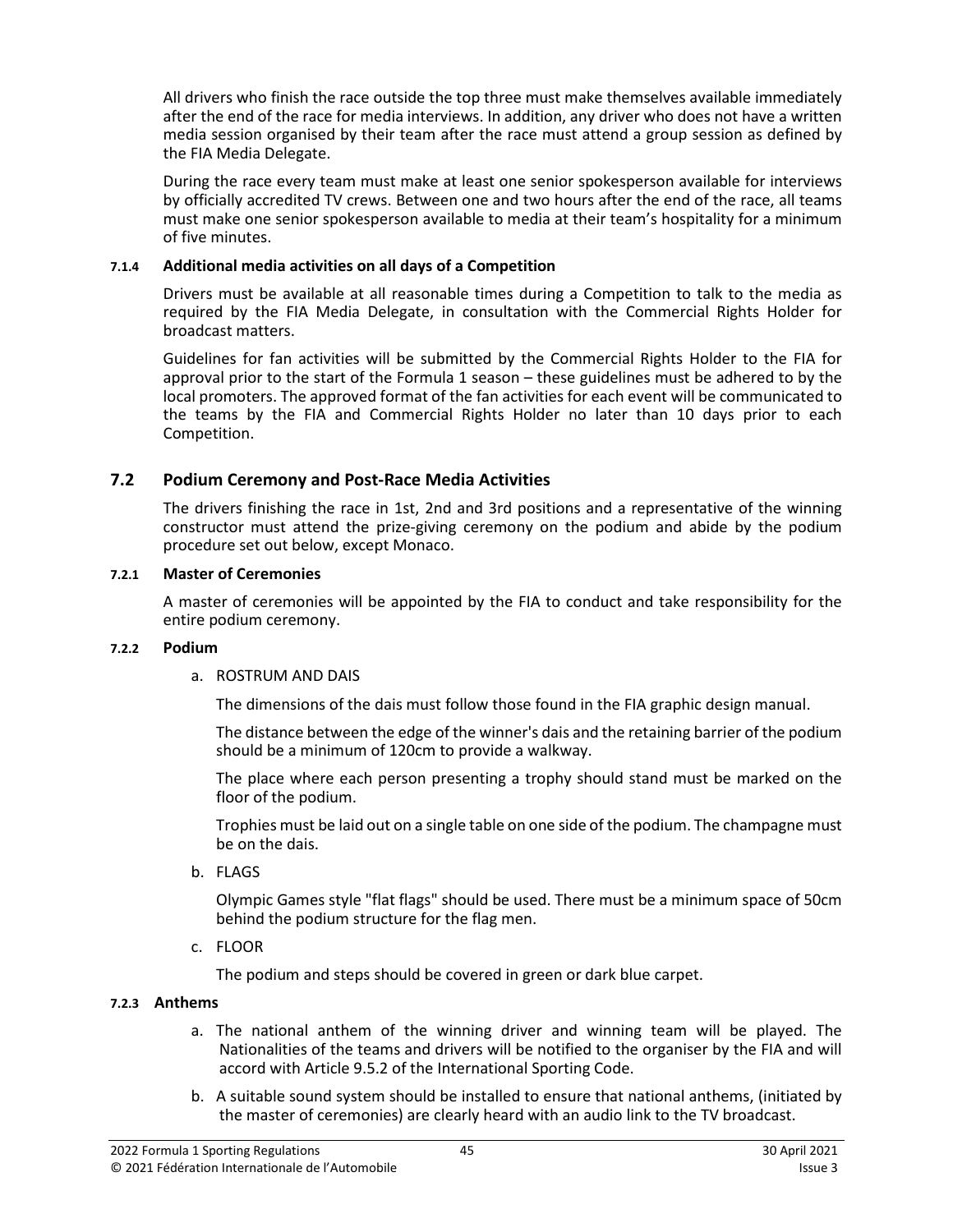- c. When the champagne shower begins, music should be played. This should not start until the presenters have left the podium.
- d. A commentary of the podium ceremony should be broadcast to the general public from the platform erected for the TV cameras.

#### **7.2.4 Trophies**

Only 4 trophies will be presented during the podium ceremony:

- a. Winning driver.
- b. A representative of the winning constructor.
- c. Second driver.
- d. Third driver.

The trophies,, will be provided by the ASN and must show:

- e. The FIA Formula 1 World Championship official logo.
- f. The official name of the Competition.
- g. The driver's position.

The height of the trophies shall be:

- h. Winner's and constructor's trophies no less than 50cm and no more than 65cm high.
- i. Second and third drivers' trophies no less than 35cm and no more than 45cm high.

The maximum weight per trophy must not exceed 5kg. Trophies must be of a design that is capable of being handled and transported without damage.

#### **7.2.5 Podium Protocol (except for Monaco)**

The winning driver's award will be presented by the head of state or the prime minister of the host country or the FIA President. If such a person is not available, a comparable person within the host country, or a dignitary of international status should be invited. Should neither of these be available, the President of the ASN will be invited to present the winner's trophy.

The constructor's award must be presented by the official representative of the naming rights sponsor of the Competition. In the absence of a naming rights sponsor, the master of ceremonies will select a suitable person.

The second and third drivers' awards must be presented by the President of the ASN, unless local circumstances require an additional dignitary to be present. In this case, the latter will present the second award and the ASN president the third. Should the ASN president be unavailable or presenting the winning driver's trophy, the master of ceremonies will select a suitable replacement.

An invitation will be issued to each person attending the podium ceremony, with clear instructions as to the procedure to follow.

#### **7.2.6 Scenario (indicative designs are available on request)**

- a. Only three persons should be on the podium to present the trophies. In exceptional circumstances, the master of ceremonies may increase this to four.
- b. No police, bodyguards or persons not authorised by the master of ceremonies are allowed on the podium.
- c. The master of ceremonies will inform the TV and public address commentator of the names of the persons presenting the trophies.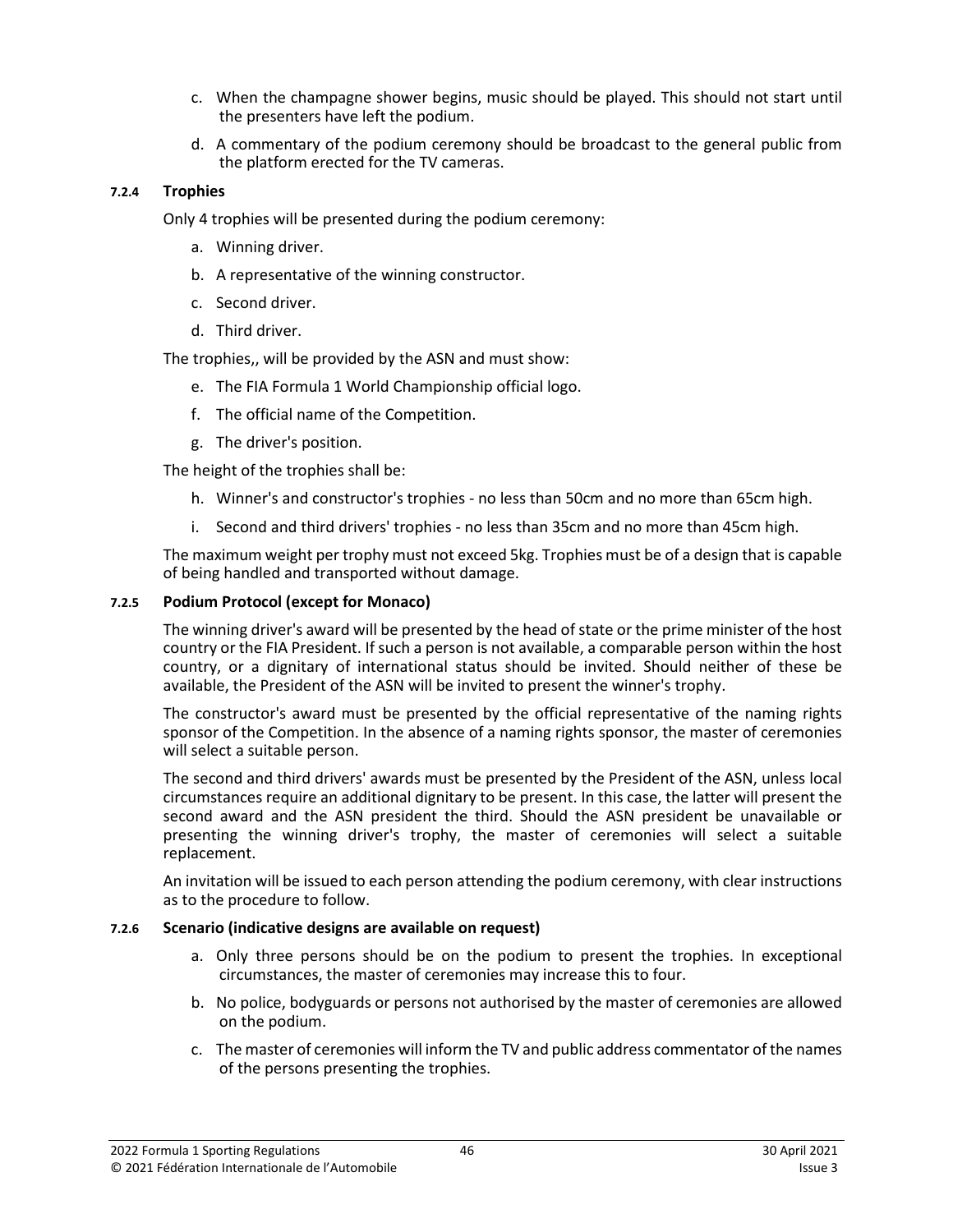d. The master of ceremonies must be on the side of the podium where the trophies are located. The persons presenting the trophies will be on the other side. The master of ceremonies will hand the trophies to those presenting them.

#### **7.2.7 Television**

The ideal position for the TV camera is immediately opposite the podium and at the same height. Under no circumstances must there be a TV camera man on the podium.

#### **7.2.8 Parc Fermé location**

The parc fermé must be positioned as close as possible to the podium, preferably immediately below, with direct access.

As soon as all the cars have crossed the Line, a course car must go round the track to collect any driver who has finished in the first three but is stranded on the circuit.

#### **7.2.9 Parc Fermé interviews**

Once the top three finishers have parked in the designated positions in parc fermé, they will follow the procedure set out in the Race Director's note which will be issued prior to the race, as set out in Article 7.1.3.

Each driver will be interviewed in the parc fermé area, before being taken by the FIA Media Delegate to the Cool Down Room, where they will be weighed by the FIA Technical Delegate before the podium ceremony begins.

#### **7.2.10 Post-race media activities**

Once the podium ceremony has concluded, drivers will be taken by the FIA Media Delegate to conduct the media activities as defined in Article 7.1.3.

#### **7.2.11 Water and towels**

3 bottles of water must be put in the parc fermé (no identification).

3 bottles of water must be put in the unilateral room (no identification).

3 towels must be available in the unilateral room.

No other drinks are permitted in the parc fermé or unilateral room.

## **7.3 Meetings**

Meetings, chaired by the race director, will take place three hours before the start of P1 and one and a half hours following the end of P2. The first must be attended by all team managers and the second by all drivers.

Should the race director consider another meeting necessary it will take place three hours before the start of the race. Competitors will be informed no later than three hours following the end of the qualifying practice session. All drivers and team managers must attend.

## **7.4 Car livery**

**7.4.1** The provisions of the International Sporting Code relating to national colours shall not apply to the Championship.

Both cars entered by a competitor must be presented in substantially the same livery at every Competition, any significant change to this livery during a Championship season may only be made with the agreement of the Formula One Commission.

In order that the cars of each team may be easily distinguished from one another whilst they are on the track, the on board cameras located above the principal roll structure of the first car must remain as it is supplied to the team and the second car must be predominantly fluorescent yellow.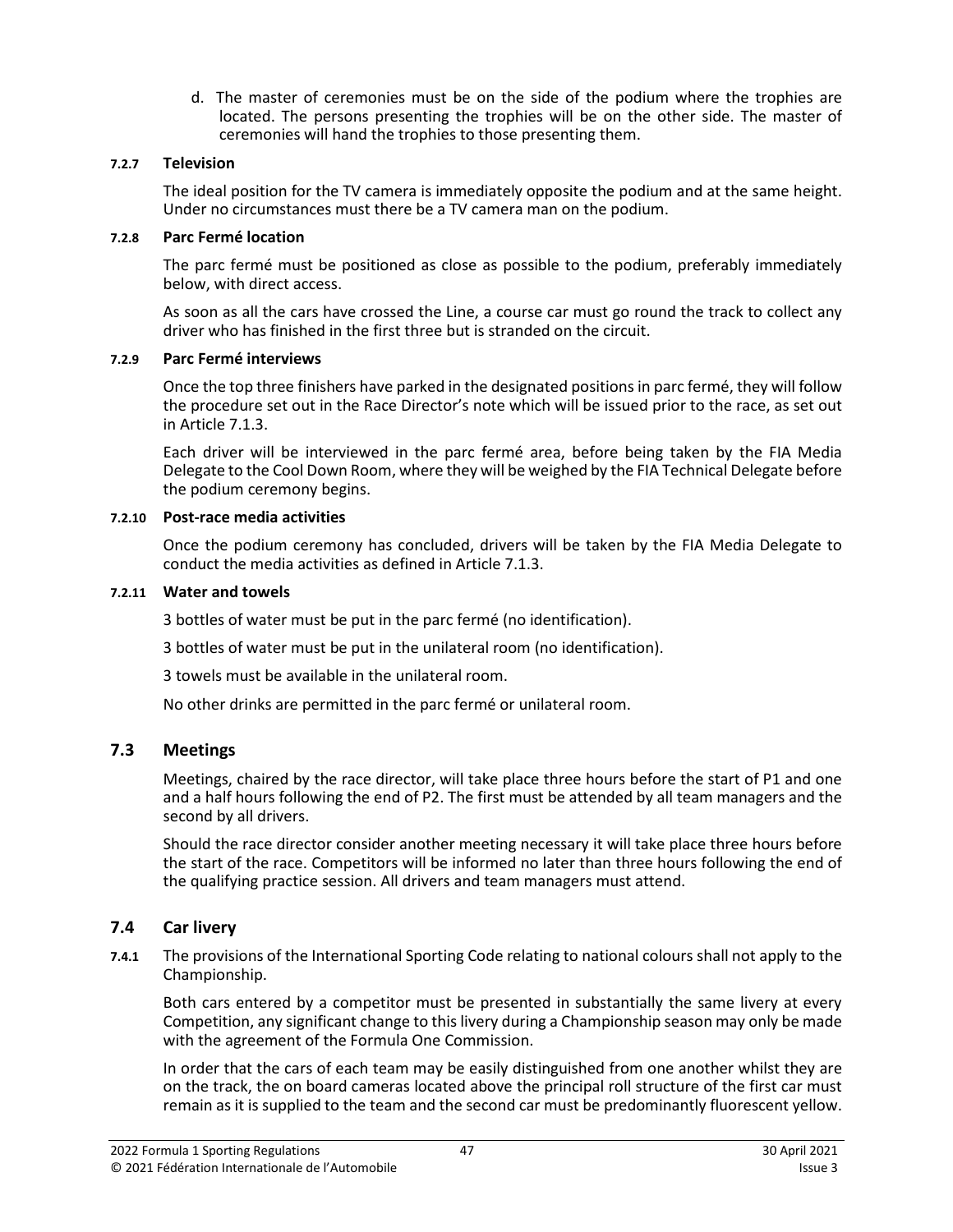In order for drivers to be easily distinguished from one another whilst they are on the track, the crash helmet of each driver must, with the exception of one Competition of the driver's choice, be presented in substantially the same livery at every Competition during a Championship season. A change to helmet livery will also be permitted if a driver changes team during a Championship season.

**7.4.2** Each car will carry the race number of its driver as published by the FIA at the beginning of the season or the race number that has been allocated to his replacement under Article 3.12.2(c). This number must be clearly visible from the front of the car and on the driver's crash helmet.

Race numbers will be permanently allocated to drivers and must then be used during every Formula One World Championship Competition he takes part in throughout his career in Formula 1. A driver's career in Formula 1 will be deemed to have ended if he does not participate in a Competition for two entire consecutive Championship seasons.

The only exception to this allocation process will be for the reigning World Champion who will have the option to use the number one. The number that was previously allocated to him will be reserved for him in subsequent seasons if he does not retain the title of World Champion.

**7.4.3** The name or the emblem of the make of the car must appear on the front of the nose of the car and in either case be at least 25mm in its largest dimension. The name of the driver must appear on the external bodywork and be clearly legible.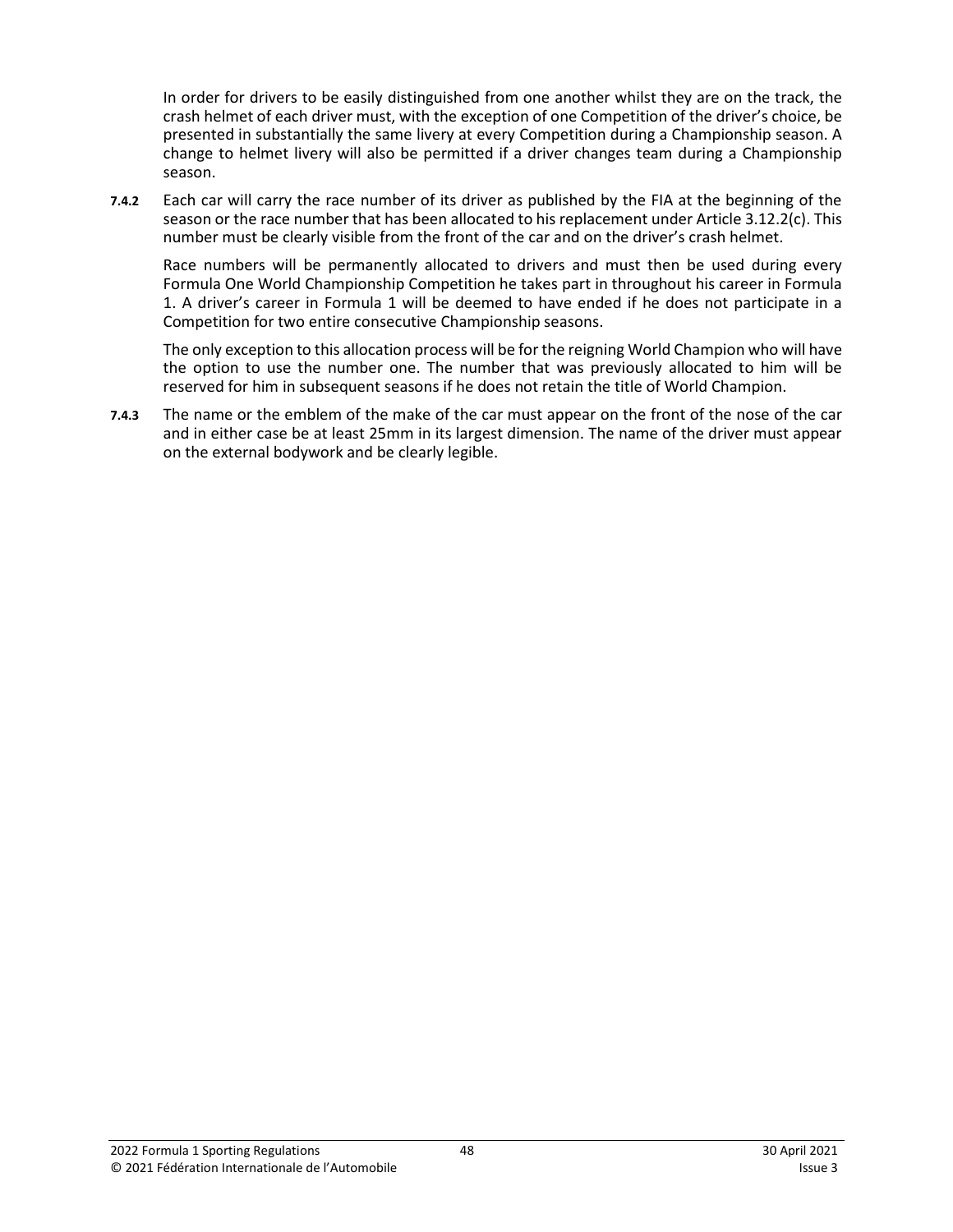# **ARTICLE 8: TRACK RUNNING OUTSIDE A COMPETITION**

## **8.1 Testing of Current Cars (TCC), Promotional and Demonstration Events (PE and DE)**

**8.1.1** Testing of Current Cars (TCC) shall be defined as any track running time, not part of an Event, in which a competitor entered in the Championship participates (or in which a third party participates on behalf of a competitor or a supplier of a homologated power unit), using cars which were designed and built in order to comply with the Formula One Technical Regulations of the Championship, or those of the preceding year's or the following year's Championships. No competitor may sell or make available any such car of the current year to any third party without the prior authorisation of the FIA.

#### **8.1.2 Promotional Events (PE)**

Each competitor will also be permitted to carry out two Promotional Events (PE) with the above cars which will not be considered TCC. A PE shall be defined as an event in which a competitor participates purely for marketing or promotional purposes. No such test may exceed 100km in length and only tyres manufactured specifically for this purpose by the appointed supplier may be used.

#### **8.1.3 Demonstration Events (DE)**

At the sole discretion of the FIA, and with the full knowledge of all competitors, each competitor will also be permitted to carry out:

- a. Two Demonstration Events (DE) with the above cars which will not be considered TCC. A DE shall be defined as an event in which a competitor participates purely for demonstration purposes.
- b. Other demonstration events organised by the Commercial Rights Holder.

No such demonstrations may take place on track configurations currently approved for use by Formula 1 cars nor exceed 15km in length, and only tyres manufactured specifically for this purpose by the appointed supplier may be used.

## **8.1.4 Information provided to the FIA with regard to TCC, PE and DE**

In order that an FIA observer may be appointed, competitors must inform the FIA of any planned TCC, PE or DE at least 72 hours before it is due to commence, the following information should be provided:

- a. The precise specification of the car(s) to be used.
- b. The name(s) of the driver(s) if known.
- c. The nature of the test.
- d. The date(s) and intended duration of the test.
- e. The purpose of the test.
- **8.1.5** During such tests, cars must be fitted with the FIA ECU required by Article 8.3 of the FIA Formula One Technical Regulations.

## **8.2 Testing of Previous Cars (TPC)**

Testing of Previous Cars (TPC) shall be defined as any track running time, not part of an Event, in which a competitor entered in the Championship participates (or in which a third party participates on behalf of a competitor or a supplier of a homologated power unit), using cars which were designed and built in order to comply with the Formula One Technical Regulations of any of the three calendar years falling immediately prior to the calendar year preceding the Championship.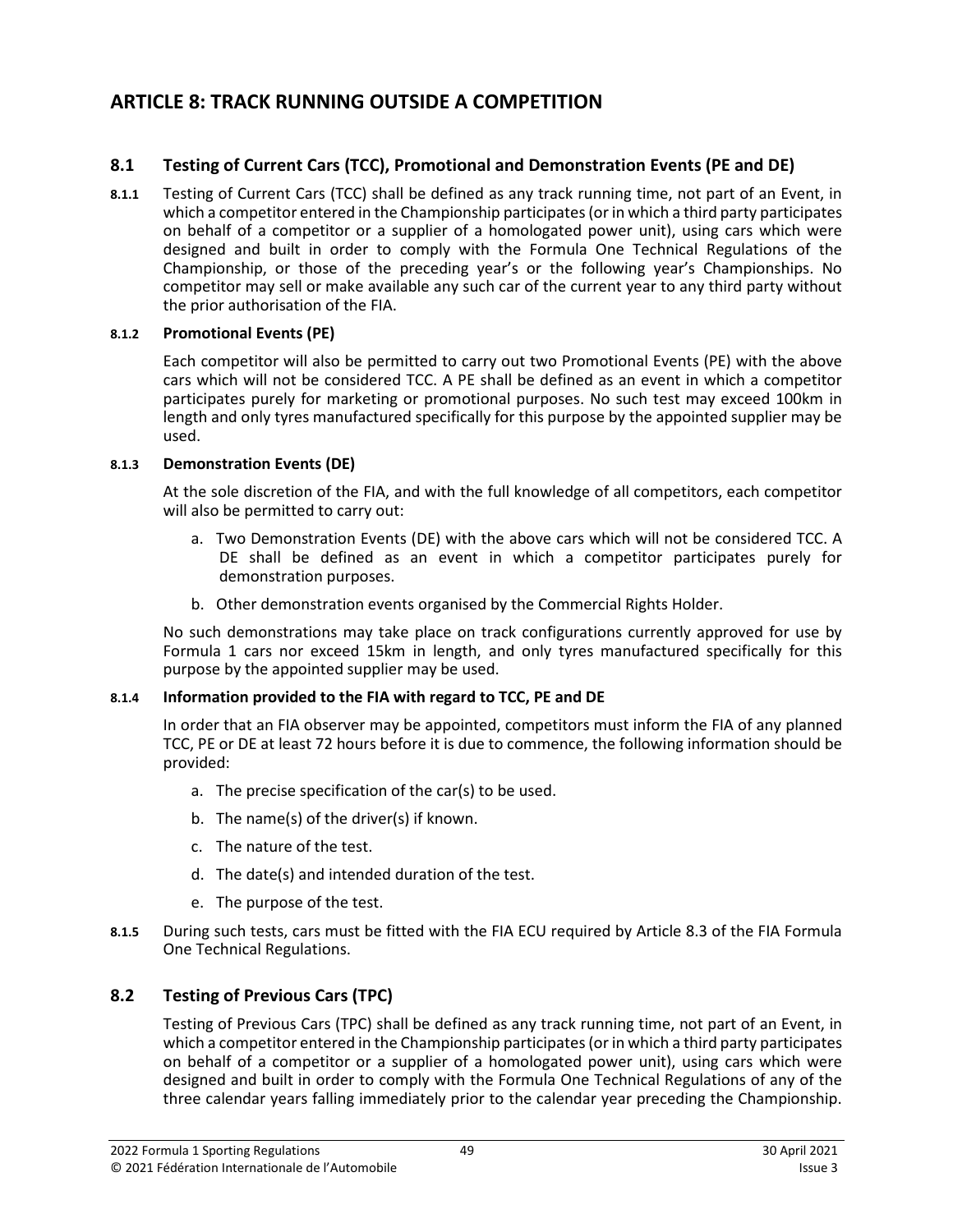No competitor may sell or make available any such car to any third party without the prior authorisation of the FIA.

TPC may only be carried out with cars built to the specification of the period and only tyres manufactured specifically for this purpose may be used.

Each competitor will also be permitted to carry out Demonstration Events (DE) with the above cars which will not be considered TPC. A DE shall be defined as an event in which a competitor participates purely for demonstration purposes.

No such demonstrations may exceed 50km in length and only tyres manufactured specifically for this purpose by the appointed supplier may be used. Should a competitor wish to run a DE in excess of 50km they must seek the consent of the FIA in writing prior to the event.

In order that an FIA observer may be appointed, where possible competitors must inform the FIA of any planned TPC or DE at least 72 hours before it is due to commence, the following information should be provided:

- a. The precise specification of the car(s) to be used.
- b. The name(s) of the driver(s) if known.
- c. The nature of the test.
- d. The date(s) and intended duration of the test.
- e. The purpose of the test.

TPC may only take place on tracks currently holding an FIA Grade 1 or 1T licence.

During all TPC, cars must be fitted with the FIA ECU required by Article 8.3 of the FIA Formula One Technical Regulations.

## **8.3 Testing of Historic Cars (THC)**

Testing of Historic Cars (THC) shall be defined as any track running time, not part of an Event, in which a competitor entered in the Championship participates (or in which a third party participates on behalf of a competitor), using cars which were designed and built in order to comply with the Formula One Technical Regulations in force during the years preceding those referred to in Article 8.2 above.

THC may only be carried out with cars built to the specification of the period and only tyres manufactured specifically for this purpose, or tyres of the period, may be used.

## **8.4 Safety requirements during TCC, TPC or PE**

Competitors may only participate in TCC, TPC or PE using cars which:

- a. Comply with all the safety-related requirements of the F1 Technical Regulations. Minimal exceptions will be accepted for the sole purpose of test sensor installations, provided they do not compromise the safety of the driver, team personnel or marshals. Any such exceptions must be communicated to the FIA no less than a week before the TCC, PPC or PE. The FIA may, at its absolute discretion deem such a design to be unsafe and request for the modification to be taken off the car.
- b. Have been subjected to, and fulfilled all the requirements of the static and dynamic tests described in the F1 Technical Regulations of the relevant year.

If, after an incident during TCC and TPC, the Medical Warning Light signals that threshold forces have been exceeded the driver must present himself for examination in the circuit medical centre without delay.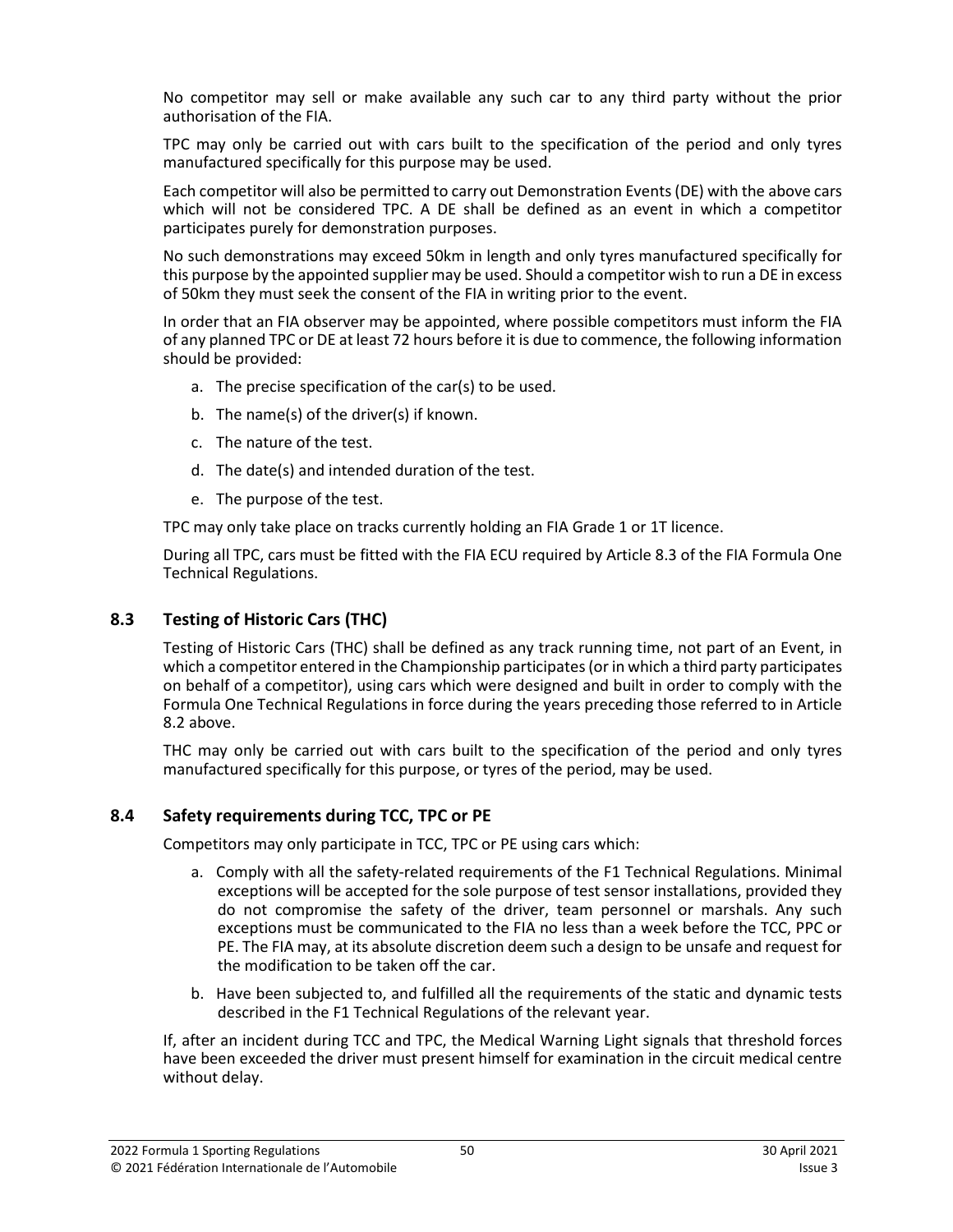## **8.5 Available opportunities for TCC**

TCC may only take place on tracks currently approved for use by Formula 1 cars and located in Europe (unless agreed by the majority of the competitors and the FIA), may never occur whilst a Championship Competition is taking place and shall be limited to:

a. Two tests, open to all competitors, each of no more than three consecutive days' duration,, carried out between 1 February and ten days before the start of the first Competition of the Championship.

One day from any of these two tests may be set aside for testing of wet-weather tyres if requested by the appointed tyre supplier. Arrangements for this day of testing will be made in full consultation with all competitors and the FIA.

- b. One test, of three consecutive days' duration carried out on the circuit at which the last Competition of the Championship was held, such test commencing no less than 36 hours after the end of the Competition.
	- One or two days of this test must be completed by drivers who have participated in at least one race during the Formula 1 World Championship that has just been completed, and must be for the sole purpose of providing Competitors with the chance to test the tyre specifications to be used the following season. In the event that a Competitor is unable to provide a car that is compatible with such tyres, they will not be allowed to participate in this part day of testing.
	- ii. One or two days of this test must be for the sole purpose of providing Young Drivers with the opportunity to test current Formula 1 Cars. Drivers eligible for this purpose must:
		- Be in possession of an International A Licence
		- Not have competed in more than two F1 World Championship races during their career
- c. 25 car days of testing for the sole purpose of providing the appointed tyre supplier with the chance to test improvements to the design of their tyres, carried out between the end of the first Competition of the Championship and one week before the start of the last Competition of the Championship, organised by the FIA in consultation with all competitors and the appointed tyre supplier.

Drivers participating in these tests must be in possession of a Super Licence or Friday Super Licence, and must have competed in a Formula 1 Event during their careers.

Any such testing scheduled at a circuit hosting a Competition of the Championship may only be carried out after that Competition has taken place.

The above tests will be organised by the FIA in consultation with all competitors and the appointed tyre supplier. The test schedule will be finalised within 21 days of the first publication of the Championship calendar, changes may only be made after this date with the agreement of all competitors.

- d. One day, carried out between the start of a ten day period which precedes the start of the second Competition and the last Competition of the Championship, in case a competitor declares that one of its current race drivers is to be substituted by a driver who has not participated in an F1 World Championship race in the two previous calendar years. The following must be observed:
	- i. Any such day may only be carried out by the new driver and may not take place on a circuit hosting a race in the current Championship year.
	- ii. Any such day may only take place within a period 14 days prior to the substitution and 14 days after the substitution has taken place.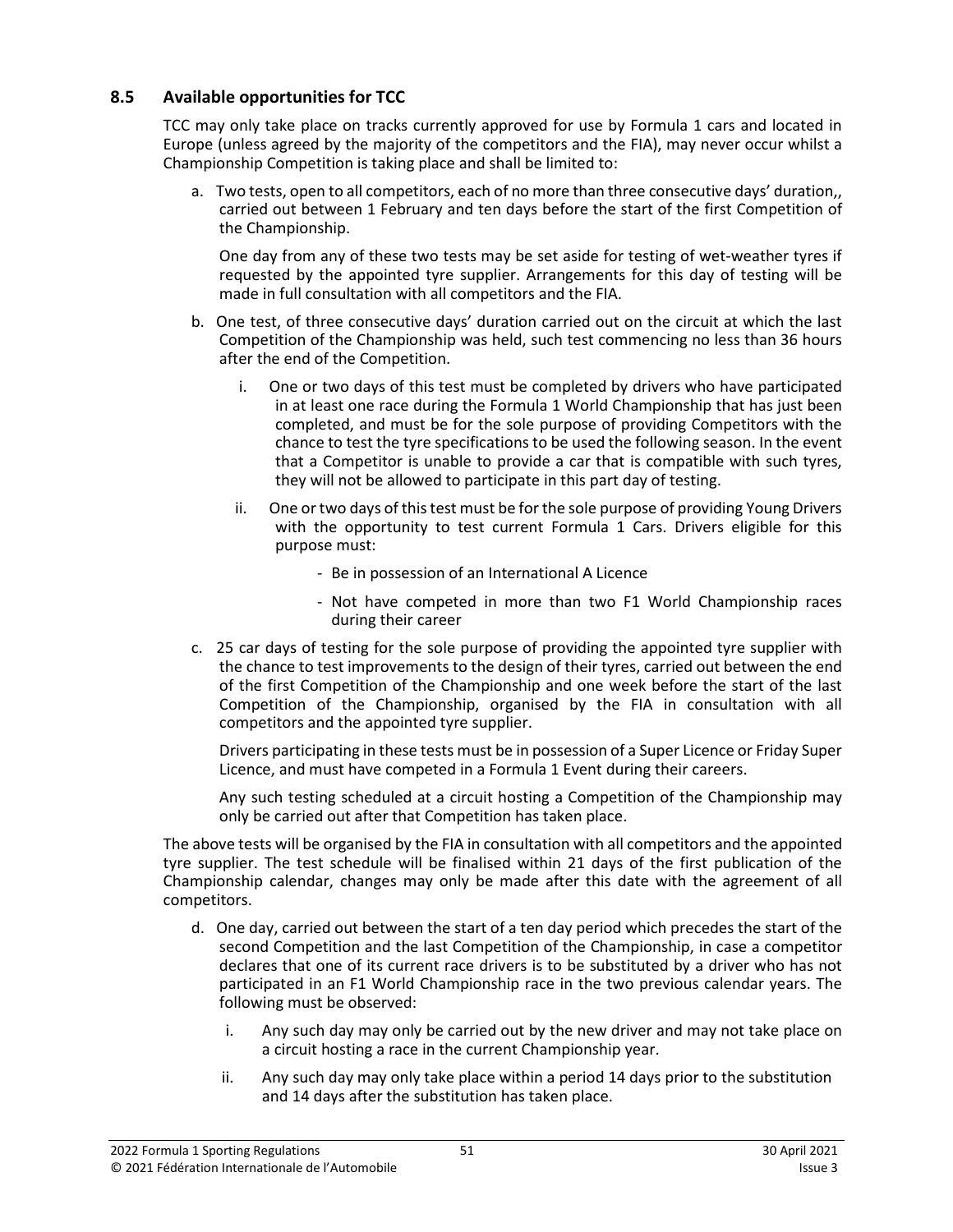iii. If a competitor, having declared the driver's substitution and performed the test, does not then enter a Competition with the new driver, the competitor will be penalised by a reduction of one day from the pre-season TCC days available in the following year.

With the exception of any test being carried out at night, in which case a new test schedule lasting no more than nine hours will be arranged, running may only take place between 9:00 and 18:00. In both cases each competitor may only use one car per day.

## **8.6 Specific Requirements for TCC**

- a. Red flag and end-of-session procedures must be respected.
- b. The fuel handling procedures set out in Article 5.3.4 must be respected.
- c. No other type of vehicle is permitted on the track.
- d. Cars being driven by drivers who do not qualify for a Super Licence must be fitted with a green main rear light which must be illuminated at all times the car is on the track.
- e. Every reasonable effort should be made to ensure that the recommendations concerning emergency services detailed in Supplement 1 of Appendix H to the International Sporting Code are followed.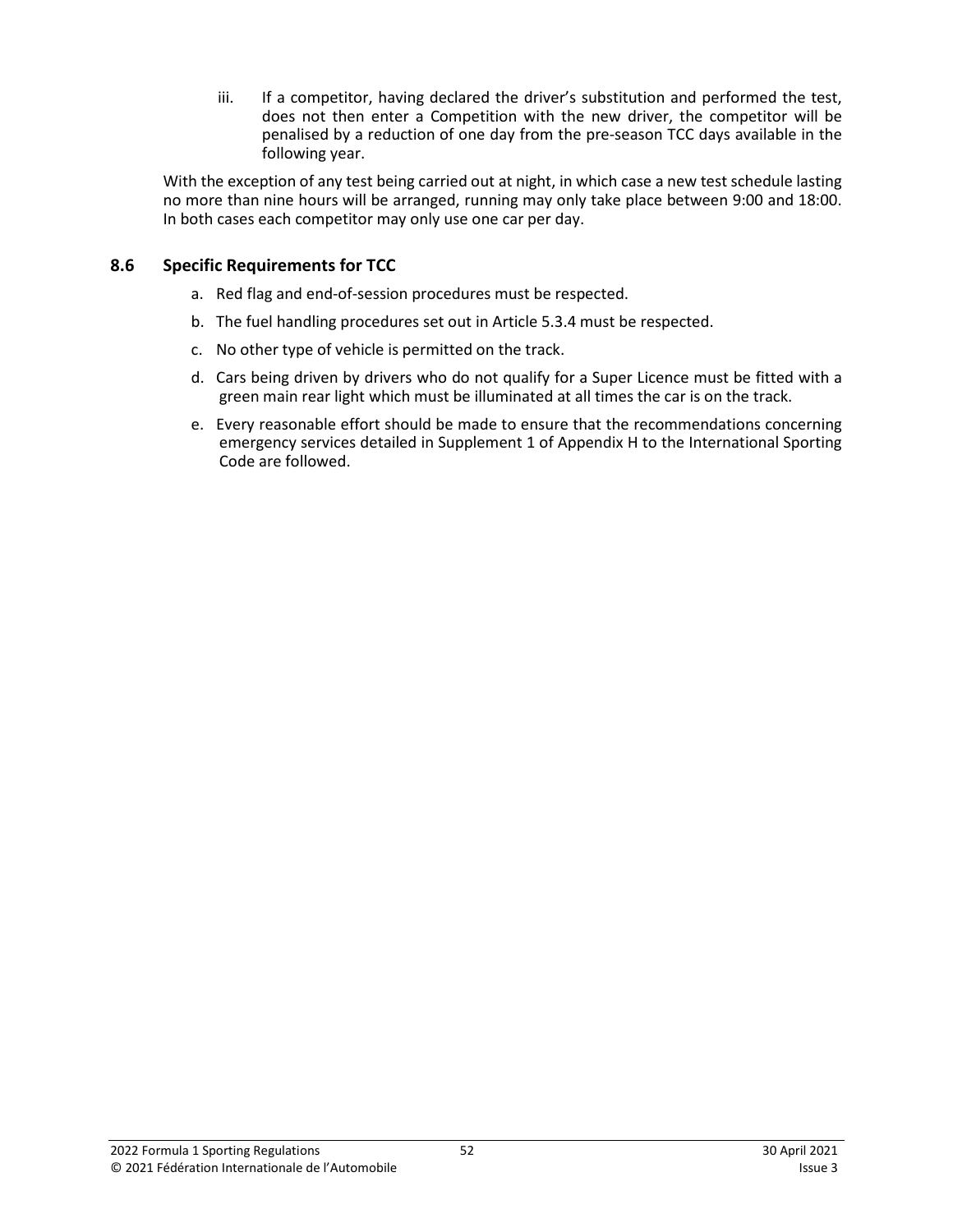# **ARTICLE 9: OPERATIONAL REGULATIONS**

## **9.1 Purpose of this Article**

The purpose of this Article is to control certain factory-based activities for cost-containing reasons.

## **9.2 Summer Factory Shutdown**

**9.2.1** All competitors must observe a shutdown period of fourteen consecutive days during the time that two consecutive Competitions are separated by at least twenty four days during the months of July and/or August. If two consecutive Competitions during this period are separated by only eighteen days a shutdown period of thirteen consecutive days must be observed. In either case competitors should notify the FIA of their intended shutdown period within 30 days of the start of the championship season.

During the shutdown period no team or affiliate to a team may carry out or instruct a third party supplier to carry out any of the following activities for or on behalf of the team:

- a. Operation or use of any wind tunnel (excluding any service and maintenance activity).
- b. Operation or use of any computer resource for Restricted CFD Simulations (excluding any service and maintenance activity).
- c. Production or development of wind tunnel parts, car parts, test parts or tooling.
- d. Sub-assembly of car parts or assembly of cars.
- e. Any work activity by any employee, consultant or sub-contractor engaged in design, development or production (excluding any work activity to be undertaken at the race track in preparation for the Competition immediately following the shutdown period).

Each competitor must notify its suppliers of the dates of its shutdown period and must not enter into any agreement or arrangement with the intention of circumventing the prohibition on the above activities.

- **9.2.2** During the shutdown period the following activities will not be considered a breach of the above:
	- a. Repairs carried out with the agreement of the FIA to a car seriously damaged during the Competition preceding the shutdown period.
	- b. The assembly and servicing of running or static show cars, none of which may entail the production, assembly or servicing of any current car parts.
	- c. The operation and use of any wind tunnel or computer resource for Restricted CFD Simulations provided this is being carried out for projects with no direct relation to Formula One or for or on behalf of a competitor that is not at that time within its own shutdown period.
	- d. Any activity the sole purpose of which is supporting projects unconnected to Formula One, subject to the written approval from the FIA.
	- e. Any activity in relation to the power unit as defined in the Technical Regulations.

## **9.2.3 Shut down for PU manufacturers**

All PU manufacturers must observe the same shutdown period as the one described in article 9.2.1 with an exception for factories based in countries where law and/or unions impose a different closing week. In this case, these factories may replace one week out of two weeks of the shutdown period by the locally imposed week. PU manufacturers affected by this must make a declaration to the FIA that their staff will not be permitted to transfer to work in the country that isn't shutdown during these periods.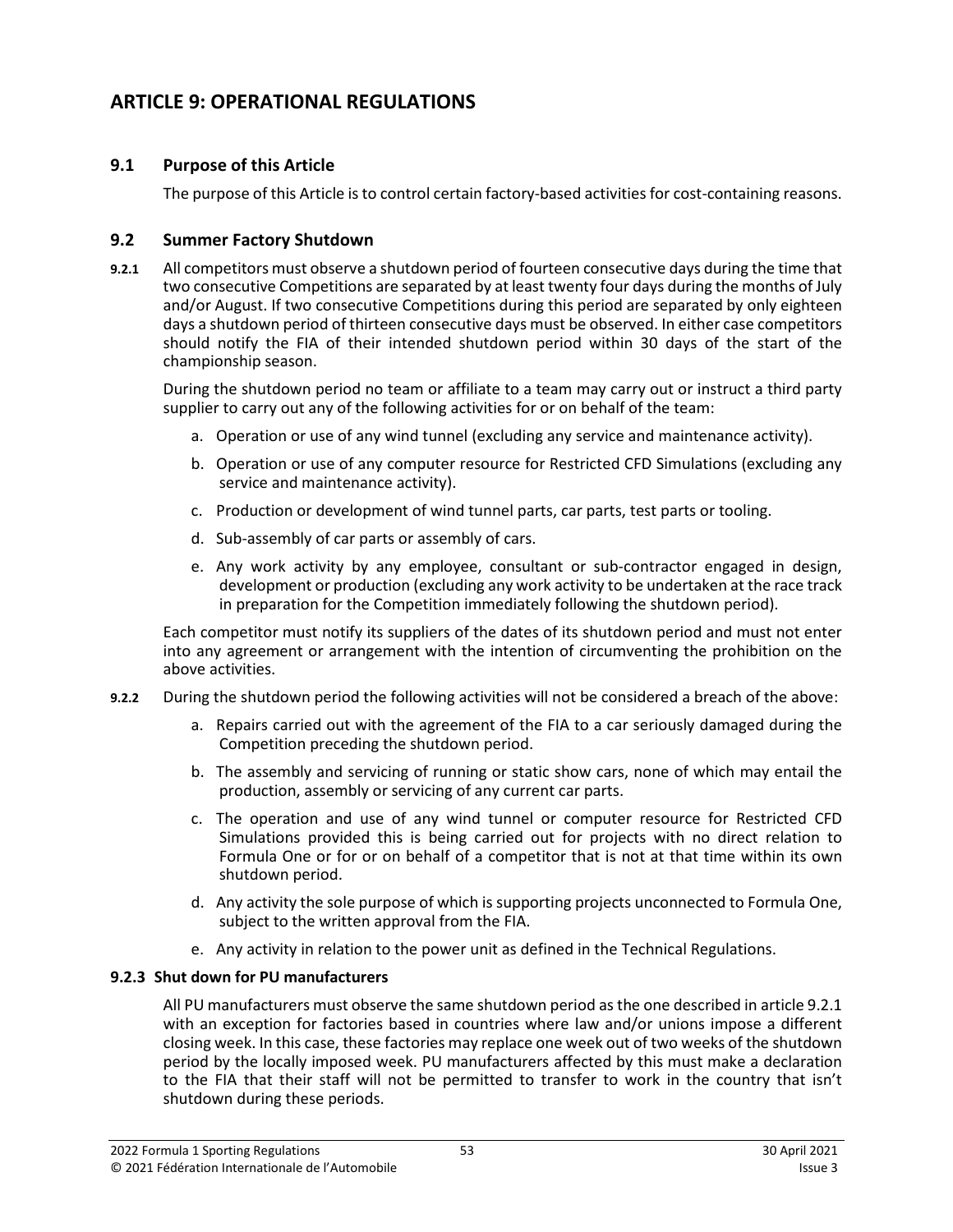During the shutdown period no occupancy hours nor operations hours may be incremented.

## **9.3 Aerodynamic Testing Restrictions (ATR)**

The ATR, and the definitions and rules which will apply to aerodynamic testing, are as follows:

#### **9.3.1 General conditions**

- a. Restricted Aerodynamic testing is the testing by a Competitor or any Associate of a Competitor and/or by any contracted party of a Competitor or of any Associate of a Competitor or any external entity working on behalf of a Competitor or for its own purposes and subsequently providing the results of its work to a Competitor in a test environment or numerical simulation of a representation of an F1 car or sub-component in order to measure, observe or infer any forces, displacements, pressures or air flow direction resulting directly or indirectly from the incident air flow.
- b. A three-dimensional representation of an F1 car or sub-component subject to Restricted Aerodynamic testing, defined either physically or digitally, will be considered for the purposes of this Article as a Restricted Aerodynamic Test Geometry (RATG) and save for where specifically permitted by this Article may not be added to, removed from, morphed or modified. In order to prevent Restricted Aerodynamic testing methodologies intended to subvert any limits on the number or nature of RATGs permitted under the ATR the following will apply:
	- i. The purpose of a RATG is to allow aerodynamic assessment of a single new geometry, with aerodynamic dependency maintained throughout the simulated flow field. Any attempt to derive aerodynamically independent results for subcomponents of a RATG, either in the initial simulation or test, or by subsequent modification to the simulation or test conditions, is not permitted. Any attempt to use boundary conditions or similar to infer the effect of combining RATGs, without accruing a further RATG, is also not permitted. The use of boundary conditions cannot be exploited to simulate the effect on the fluid of a geometry which is different from the RATG in use.
	- ii. If the representation contains external bodywork surfaces or surfaces belonging to brake system air ducts on both sides of the centre plane of the car these must be symmetrical about this plane with the exception of the wheel bodywork defined by Article 3.13 of the Technical Regulations. Local Minimal exceptions for parts directly associated with the cooling of the power unit, or changes of car attitude allowed under section 3d (roll and steer) will be permitted.
	- iii. Excluding permitted degrees of freedom for RWTT and changes in RCFDs, the substitution or replacement of any part of a RATG with a non-F1 car geometry, or the placement of any physical or computational boundary condition or solver setting, that simulates or attempts to simulate a modification to this RATG will be considered as a new RATG.
	- iv. Sections (or sub-models) of a RATG which is used for RCFDs may be created by removing geometry from the parent RATG and placing boundary conditions of velocity or pressure profiles generated entirely from the same RATG to replicate the flow field resulting from the geometry that has been removed. This will not be considered as a new RATG provided any geometry within the section is identical to the parent RATG. Exceptionally where downstream portions of the RATG are removed these may be replaced with a single geometry approved for this purpose by the FIA.
	- v. Sections (or sub-models) of a RATG used for RCFDs and created by removing geometry from a parent RATG may not be subsequently geometrically modified without being considered as a new RATG. Any boundary conditions of velocity or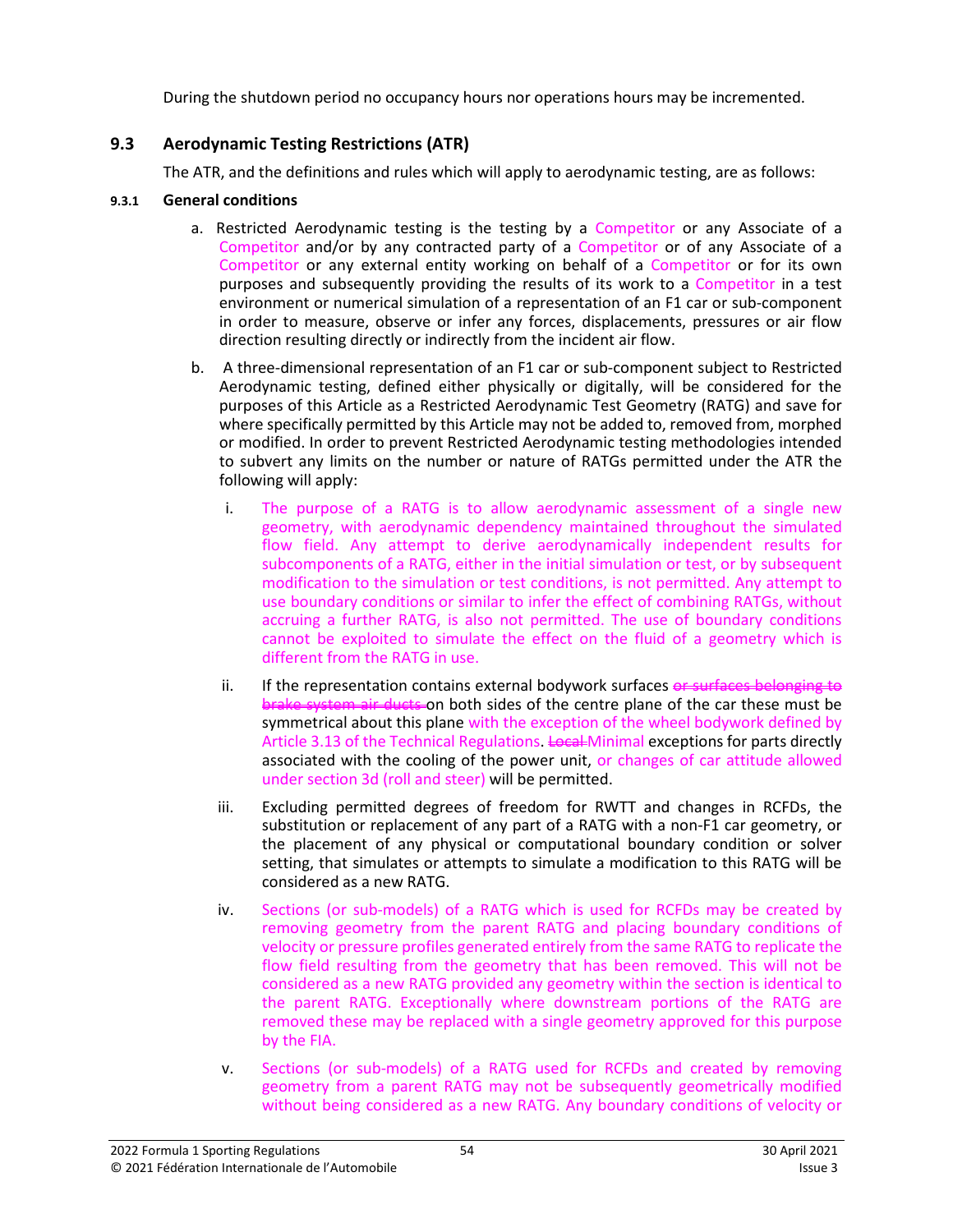pressure profiles added in the process of creating the section (or sub-model) and used to replicate the flow field resulting from the geometry that has been removed may not be changed to boundary condition or profiles other than those generated from the parent RATG without being considered a new RATG.

- vi. If the representation contains surfaces that represent components of more than one F1 car then it shall be construed as the equivalent number of RATGs. Excluding permitted degrees of freedom for RWTT and changes in RCFDs, any subsequent modification of the relative position of the representations of F1 cars will be considered as new RATGs equivalent to the number of F1 car representations.
- vii. A baseline RATG is defined as a reference chosen from time to time that serves for comparison purposes.
- c. An Aerodynamic Testing Period (ATP) is a period of consecutive calendar weeks for the purposes of evaluation of the limits within this Article. As soon as one ATP ends a new one begins, with no gaps between them.

There will be 6 ATPs in any year. The dates of these periods will be as follows:

- i. Period 1 will start on 1 January and finish at the end of week 9.
- ii. Periods 2, 3 and 5 will run for exactly 8 weeks each.
- iii. Period 4 will run for 10 weeks, comprising the Summer Factory Shutdown described in Article 21.8.
- iv. Period 6 will end on the 31 December.

For the above definition, weeks are assumed to start on a Monday and week 1 is the first week of four days or more in the calendar year.

In exceptional circumstances the FIA may revise these ATP at its absolute discretion in accordance with changes or events likely to affect these restrictions.

d. In the context of this Article the words bodywork $\frac{1}{2}$  and sprung suspension and brake system air ducts will have the same definition as those provided by Articles 1.4, 1.13, 11.4, 11.5 and 11.6 of the of the 2021 Technical Regulations and Article 3 and Article 10 of the 2022 Technical Regulations.

Any data acquired during Restricted Aerodynamic testing may only be available to the Competitor that acquired it through use of the restricted aerodynamic testing available to it in accordance with the limits in this Article.

## **9.3.2 Restricted Wind Tunnel Testing (RWTT)**

RWTT may only be carried out in wind tunnels which have been nominated by the Competitor to the FIA. Each Competitor may nominate only one wind tunnel for use in any one twelve month period and declare it in writing to the FIA. For a new entrant, the nomination must be made no later than 7 days after the date on which it officially becomes a Competitor. No re-nominations may be made for at least 12 months. Nominations should include the facility location, unique identification of the wind tunnel and the scale of model and RATG to be used. The FIA will consider, at its absolute discretion, earlier or temporary nominations if a wind tunnel already nominated by a Competitor suffers a long term failure or for the purpose of evaluating alternative wind tunnels. If a different facility is to be used or if the existing facility is changed or upgraded, other than for routine maintenance or replacement, then a new declaration must be submitted to the FIA within one month of the change or at the time of submission of a testing period report whichever is earlier.

For the avoidance of doubt, any RWTT carried out on behalf of or for the benefit of the Competitor by an Associate, a contracted party of the Competitor or of any Associate of the Competitor or any external entity working on behalf of the Competitor or for its own purposes and subsequently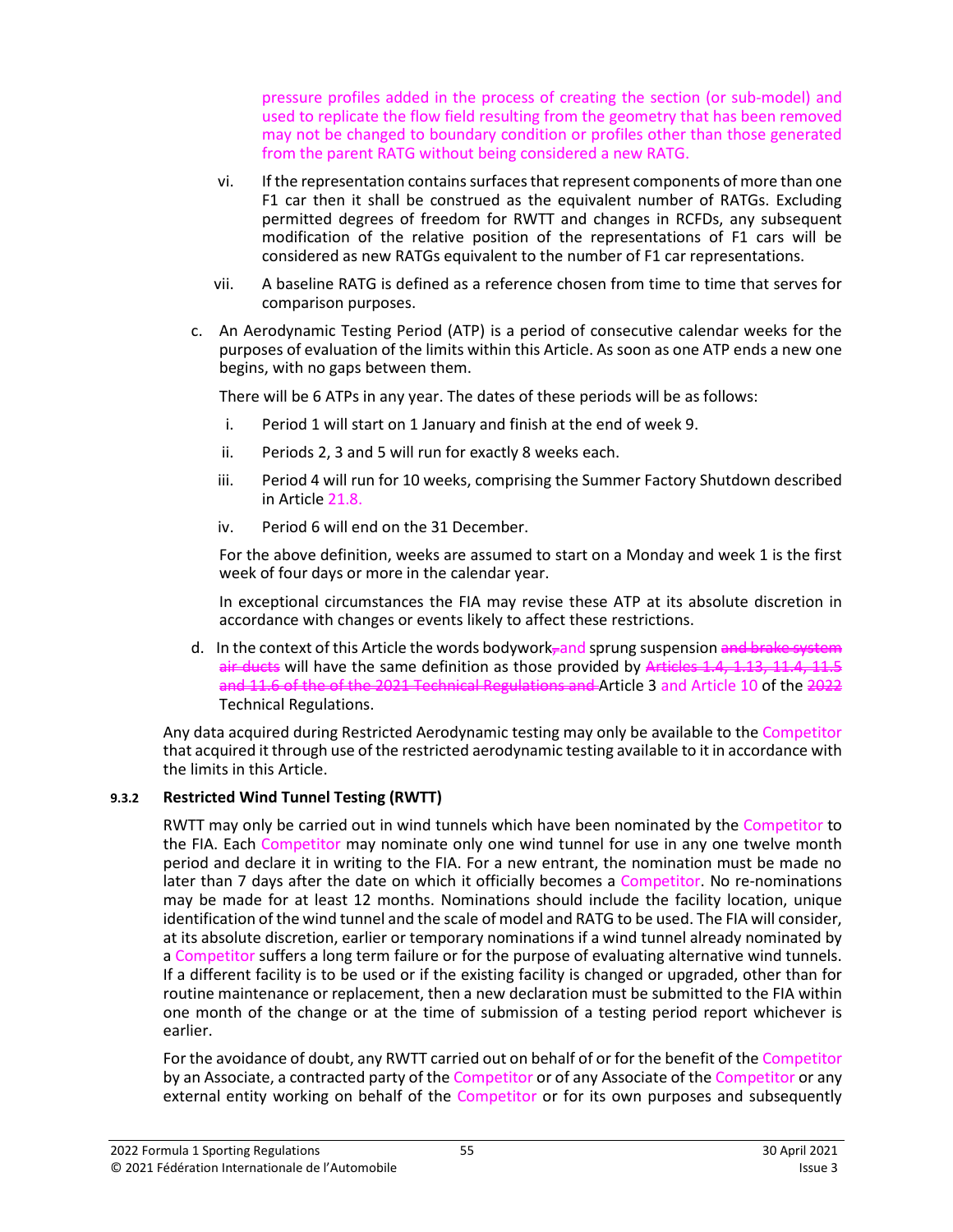providing the results of its work to a Competitor must take place in the wind tunnel nominated by the Competitor.

- a. The limits for RWTT will be the number of runs of RWTT, the amount of wind tunnel occupancy time and wind tunnel wind-on time.
	- i. During RWTT a single run will be deemed to commence each time the wind tunnel air speed rises above 5m/s and will end the first time thereafter it falls below 5m/s.
	- ii. During RWTT, once the wind tunnel air speed rises above 5m/s the RATG must remain fixed and unmodified until the wind tunnel air speed returns below 1m/s.
	- iii. Between runs of RWTT detail changes to the RATG and model are permitted.
- b. Wind on time is defined as the amount of time in hours summed over the ATP, where the wind tunnel air speed exceeds 15m/s for RWTT.
- c. During RWTT, the first shift of occupancy will be deemed to commence the first time the wind tunnel air speed is above 5m/s on a given calendar day, and will end at a time, declared by the Competitor, when the wind tunnel air speed falls below 5m/s on the same calendar day. A second shift of occupancy will be deemed to commence the first time the wind tunnel air speed is above 5m/s following the end of the first shift of occupancy (on the same calendar day) and will end, either when the wind tunnel air speed falls below 5m/s for the last time on the same calendar day or, at the end of the calendar day in the event a run is still in progress. Only two shifts of occupancy may be carried out in any one calendar day.
- d. In the event of a demonstrated wind tunnel failure or other Force Majeure the FIA will consider, at its absolute discretion, permitting additional occupancy to be used to compensate for that which is lost as a result.
- e. For the avoidance of doubt any RWTT performed for the Competitor by any Associate of the Competitor and/or by any contracted party of the Competitor or of any Associate of the Competitor or any external entity working on behalf of the Competitor or for its own purposes and subsequently providing the results of its work to the Competitor during an ATP will be subject to these same limits as if the tests were performed by the Competitor.

#### **9.3.3 RWTT Permitted technology**

The following restrictions apply during RWTT:

- a. Only wind tunnels that use air at atmospheric pressure as the test fluid are permitted. Other than rotations of the RATG and model or ground plane about the yaw axis, designs which attempt to create curved flow conditions relative to the RATG are not permitted. For closed section wind tunnels adaption of vertical walls and the ceiling to improve air flow uniformity is permitted.
- b. No RWTT may be carried out using a scale model and RATG which is greater than 60% of full size neither may it be carried out at a wind tunnel air speed exceeding 50m/s measured relative to the scale model and RATG. Furthermore, during restricted wind tunnel testing the magnitude of the rate of change of the wind tunnel air speed measured relative to the scale model and RATG must be less than 4.5m/s². The rate of change of the wind tunnel air speed will be defined as the derivative of wind tunnel air speed and smoothed using a moving average filter, centred on each sample, of period 0.5 seconds during each wind tunnel air speed ramp up and ramp down phase. These phases are defined as the periods when the wind tunnel air speed is varying between 15m/s and 95% of the maximum wind tunnel air speed during a run.
- c. Only one model and RATG may be used per run. A maximum of two models may be used and a single model change made per Competitor per 24 hour period. For the avoidance of doubt, a model in this context is defined by its underlying spine, motors and sensors.
- d. The only permitted degrees of freedom of the model and RATG during a run of RWTT are: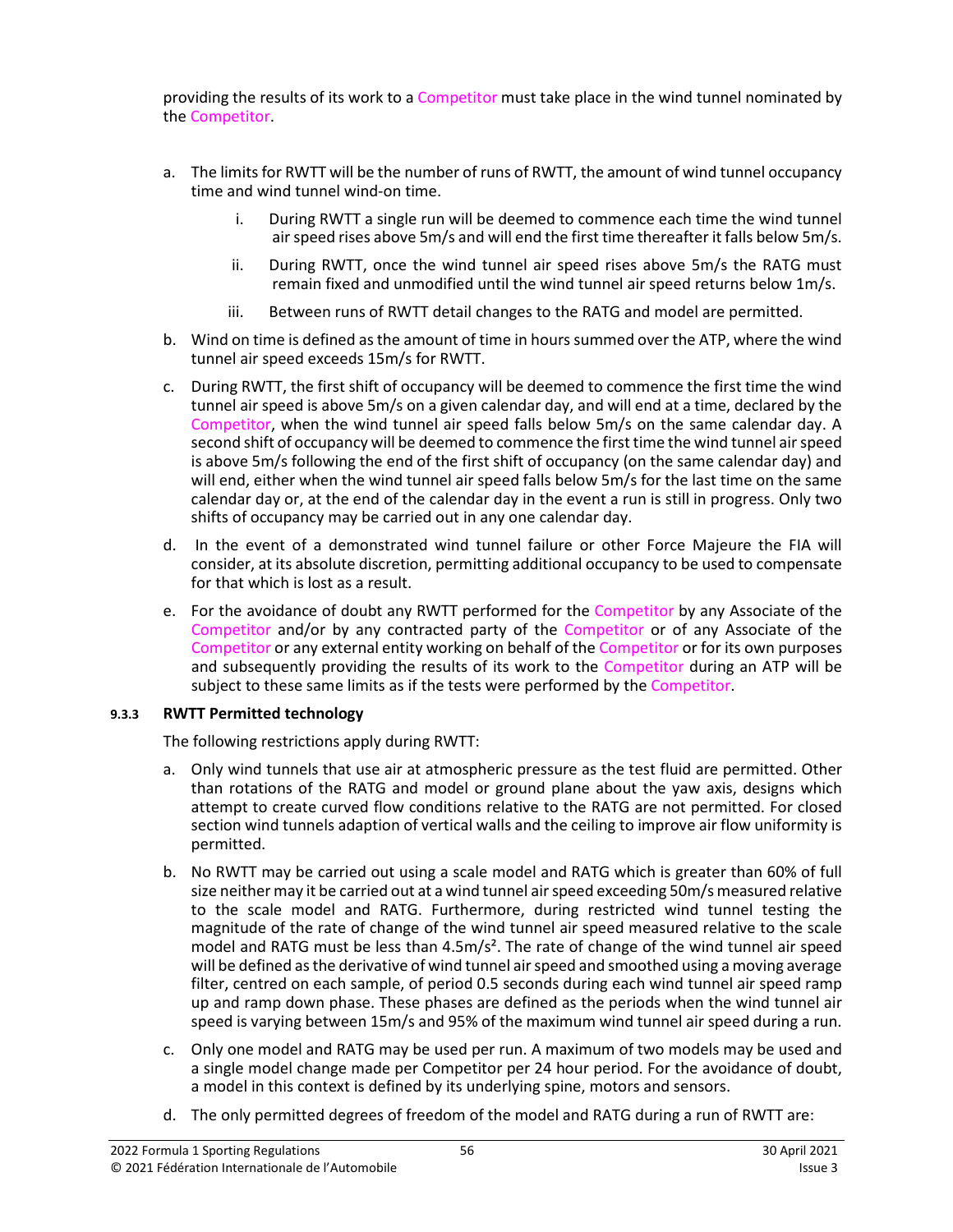- i. Wheel rotation about the wheel axis
- ii. Changes of ride height and roll angle relative to the ground plane and associated articulation of the elements representing the RATG suspension
- iii. Changes of load applied to wheels through the elements representing the RATG suspension
- iv. Steering of the front wheels
- v. Changes of yaw angle relative to the incident air flow and/or ground plane
- vi. Simulation of differing exhaust flow
- vii. Adjustment of the flap angle of the front wing
- viii. Adjustment of the incidence of the rearmost and uppermost element of the top rear wing
- ix. Adjustment or operation of sensors
- e. Changes of attitude of the model and RATG may not occur at a rate that requires changes of ride height at the front or rear axle centreline greater than the scale equivalent of 0.033 m/s on the full size F1 car and/or rotation about the yaw or roll axes at a rate greater than 1.0 deg./s.
- f. Where non-rigid wind tunnel tyres are used for RWTT these may only be produced by the nominated tyre supplier. Furthermore, devices that actively modify the shape of the tyre during RWTT other than as a result of vertical and lateral loads reacted at the contact patch are not permitted. Tyre pressure control is permitted but the complete wheel must contain only a single fixed internal gas volume.

## **9.3.4 Restricted CFD (RCFD) simulations**

RCFDs are Computational Fluid Dynamics (CFD) simulations by a Competitor or any Associate of a Competitor and/or by any contracted party of a Competitor or of any Associate of a Competitor or any external entity working on behalf of a Competitor or for its own purposes and subsequently providing the results of its work to a Competitor of flows that are gaseous in the case of a F1 car and are not classified as power unit simulations. Any simulation of flows contained within the power unit cooling or lubrication systems, air, air/fuel mixtures, combustion process or products of combustion from a boundary commencing at the power unit's atmospheric air intake ducts, passing through the power unit and finishing at the exit of the exhaust system will be classified as a power unit simulation.

For the avoidance of doubt, if any CFD simulation (other than the power unit simulation defined above) reveals information to a Competitor or to an Associate of the Competitor whether directly, via a contracted party or via an external entity working on behalf of a Competitor or for its own purposes and subsequently providing the results of its work to a Competitor, about flows that are gaseous on a F1 car then it is a RCFD simulation. For example, any CFD simulations conducted at scales other than 1:1 or using non-gaseous fluids are still RCFDs as they reveal information about flows that are gaseous on the full size F1 car.

- a. A RCFDs refers to the pre-processing, the solver part or parts of the simulation process, and the post processing of the results of the simulation.
	- i. Pre-processing refers to the meshing, decomposition and setup of the simulation.
	- ii. Solver refers to the program or programs that compute the solution of the equations describing the flow including any extension of the simulation or simulations involving additional numerical computation (for example but not limited, to adjoint computation).
	- iii. Post processing refers to the generation of representations of the flow solution that require numerical processing, for example but not limited to the computation of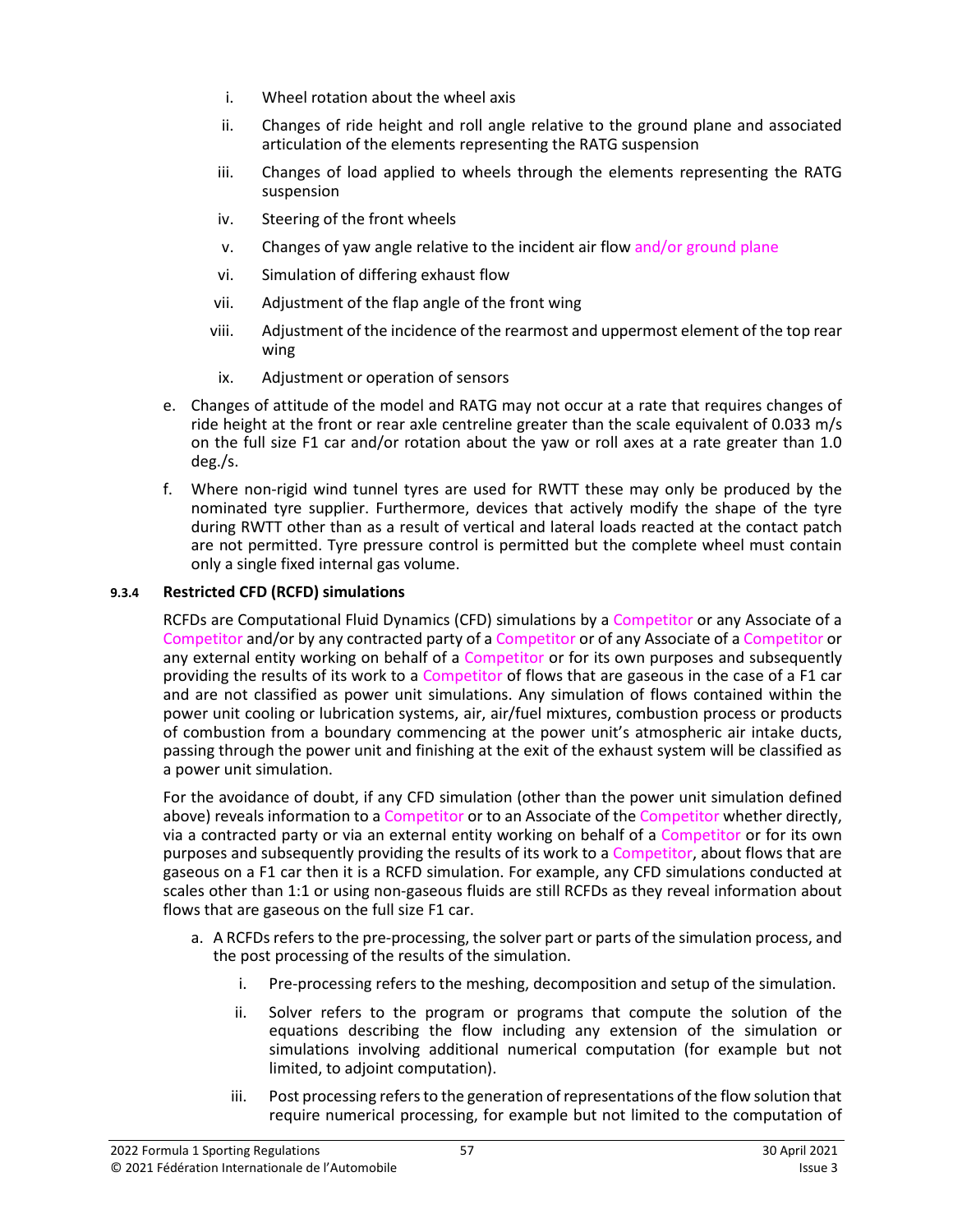pressure coefficients, velocity, shear stress, flow streamlines or vorticity. Generation of videos or images displaying this information and any form or application of machine learning, deep learning or artificial intelligence (AI) based on simulation results is included in this definition.

During or prior to RCFDs the only permitted changes to the RATG are its attitude (ride height, roll, yaw, steer and associated tyre shape or contact patch) and front wing flap angle or rear wing rearmost and uppermost element incidence. For avoidance of doubt, should any other changes be made to the RATG during any stage or pause in process ii. above (such as a morphing, or the addition or substitution of any boundary condition with the intent to replicate an alternative geometry) a new RATG must be counted each time a change occurs.

Only during the development of 2022 designs, Changes to parts classified as LTC, TRC or OSC and contained entirely within the drum volume defined by article 3.13.2 and the scoop defined by article 3.13.3 of the  $2022$ -Technical Regulations and outboard of Y<sub>W</sub>=0 and only for the purpose of developing cooling are permitted.

Modifications to surface and volume mesh resolution and type provided they have the purpose of resolving and solving exactly the same geometry to a tolerance of 0.5mm scaled to a 1:1 car, as well as the extent of the far field domain, changing the simulation between a wind tunnel or track environment, initialisation, boundary conditions, solver settings and methodology are allowed. None of these modifications may be exploited to circumvent the requirements of the ATR by otherwise creating the effect of a change to the RATG. For the purposes of the ATR "far field" will be considered to be greater than 1m from any part of the F1 car or sub-component scaled to a 1:1 car.

A RATG may be used in RCFDs with geometry on only one side of the car centre plane, using a symmetric boundary condition on that plane, or with geometry on both sides of the car centre plane, subject to the geometric symmetry requirements of section 1.b.ii. Changing between these two representations will not be considered a new RATG.

The addition of non-gaseous computational regions (including but not limited to coupled structural solver elements and conjugate heat transfer solid models) are not considered changes to the RATG provided that no geometric changes to the RATG itself take place during or prior to RCFDs.

The solver part or parts of all RCFDs must only be carried out using a compute resource that contains a set of homogeneous processing units and that has been nominated by the Competitor to the FIA. Each Competitor must declare to the FIA in writing the compute resources that are employed for the purpose of the solver part or parts of RCFD simulations. Floating, fixed point and integer operations from the solver part or parts of RCFD simulations must only run on and may not be offloaded from these CPU cores.

- b. The declaration of a compute resource by the Competitor to the FIA must include:
	- i. The computer or cluster identification, manufacturer, model and location and the manufacturer, name and full unique model number of the Processing Units.
	- ii. Number of processing unit cores in the compute resource.
	- iii. Processor speed at which each Processing Unit is configured to run at 100% CPU load (CCF). In order to prevent deliberate underclocking this value may not be lower than the standard or base clock frequency given by the Manufacturer's specification.

Any specification of compute resource declared must be available on a non-exclusive basis to all Competitors.

c. If the compute resource is changed or upgraded then a new declaration must be submitted to the FIA within one month of the change or at the time of submission of a testing period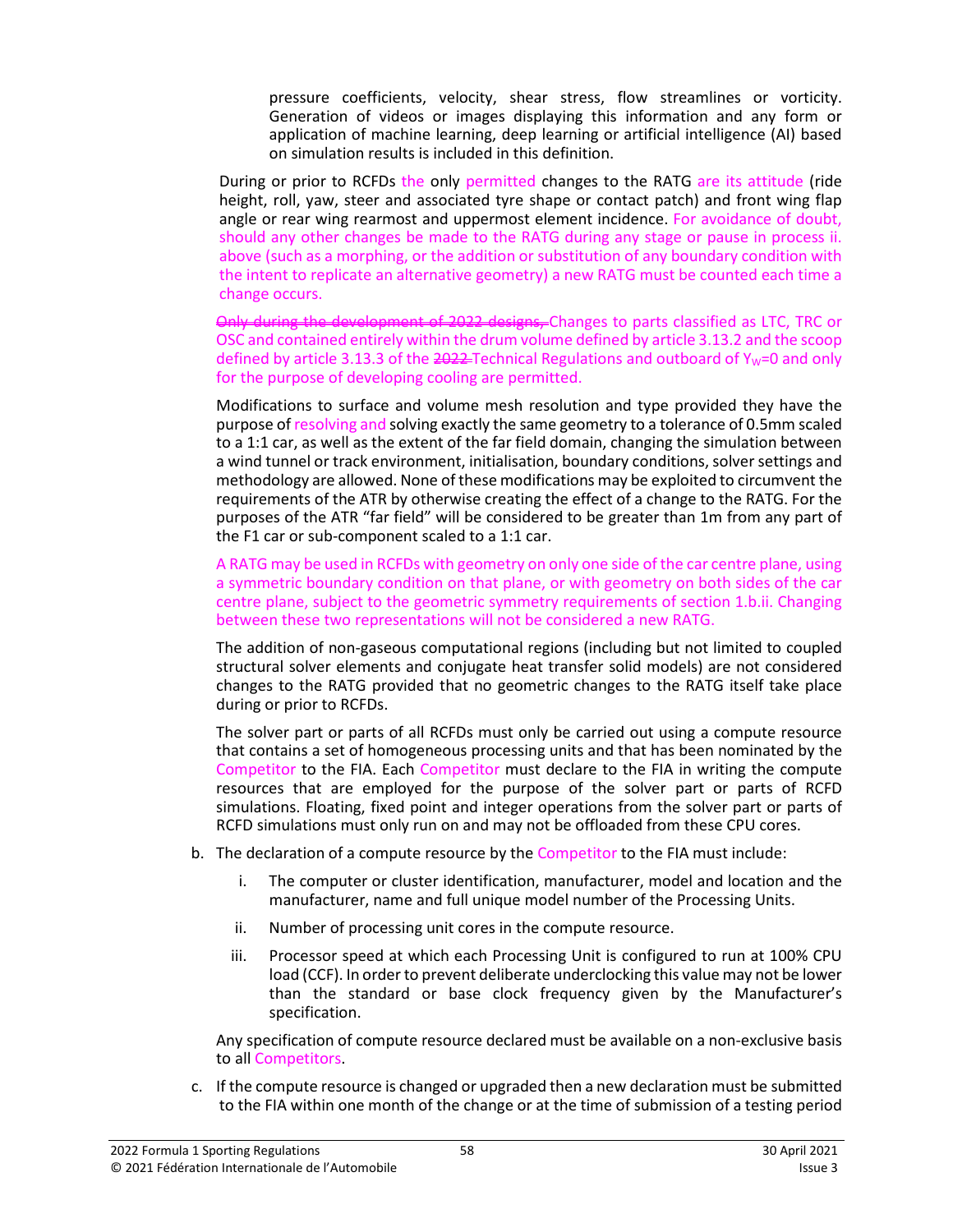report whichever is earlier. Such changes might include, but are not limited to, a change of the hardware specification, addition or removal of processing units or change of location of any part of the compute resource.

d. The amount of compute resource used for the solve part or parts of all RCFDs shall be measured in Mega Allocation Unit hours (MAUh) and will be calculated as follows.

AUh = (NCU \* NSS \* CCF) / 3600

Where:

- AUh = The total number of Unit hours allocated to a CFD solver run. An Allocation Unit hour represents the use of a unit of resource allocation for one hour (and 1 x MAUh = 1,000,000 x AUh). An Allocation Unit hour is equivalent to a core hour on a physical CPU core.
- CCF = Peak Processing Unit clock frequency in GigaHertz achieved during the CFD solver run. This will be the peak frequency theoretically achievable during the run based on one of the following:
- i) The standard or base clock frequency value from the Processing Unit Manufacturer's specification (if overclocking or enhanced modes are not used in the run).
- ii) The maximum "turbo", "HPC" or other enhanced mode frequency value.
- iii) The maximum overclocked frequency value.
- NCU = Number of Processing Unit cores used for the solver run. The effects of multithreading, where simultaneous threads run on the same physical core will be ignored.
- NSS = Number of solver wall clock seconds elapsed during the run. Message passing time during calculation must also be included.

All information required for auditing of this calculation must be present in the output from the run including the CCF value.

- e. Non-RCFDs can be made by a Competitor for the purpose of optimising CFD methodology, provided:
	- i. They use a unique RATG which has been simulated in CFD more than 30 months ago or they use a FIA approved CAD geometry provided to all Competitors for this purpose.
	- ii. They are carried out using only the nominated compute resources described above.
	- iii. The unique RATG or FIA approved geometry is not changed, added to, removed from, morphed or modified. Exceptions to this are permitted for the replacement of elements of the RATG or FIA approved geometry, with boundary conditions for the purposes of developing CFD sub-modelling methodology provided it does not attempt to simulate a modification to this RATG or FIA approved geometry.

For the avoidance of doubt, any Non-RCFDs carried out on behalf of or for the benefit of the Competitor by an Associate, a contracted party of the Competitor or of any Associate of the Competitor or any external entity working on behalf of the Competitor or for its own purposes and subsequently providing the results of its work to a Competitor must also be carried out using a unique RATG which has been simulated in CFD by the Competitor more than 30 months ago or an FIA approved geometry.

f. In the case of Non-RCFDs using a unique RATG which has been simulated in CFD more than 30 months ago or Non-RCFDs using an FIA approved geometry, geometry manipulations (e.g. in CAD clean-up or meshing software) having the sole purpose of reproducing exactly the same geometry previously solved in CFD or represented in the FIA approved CAD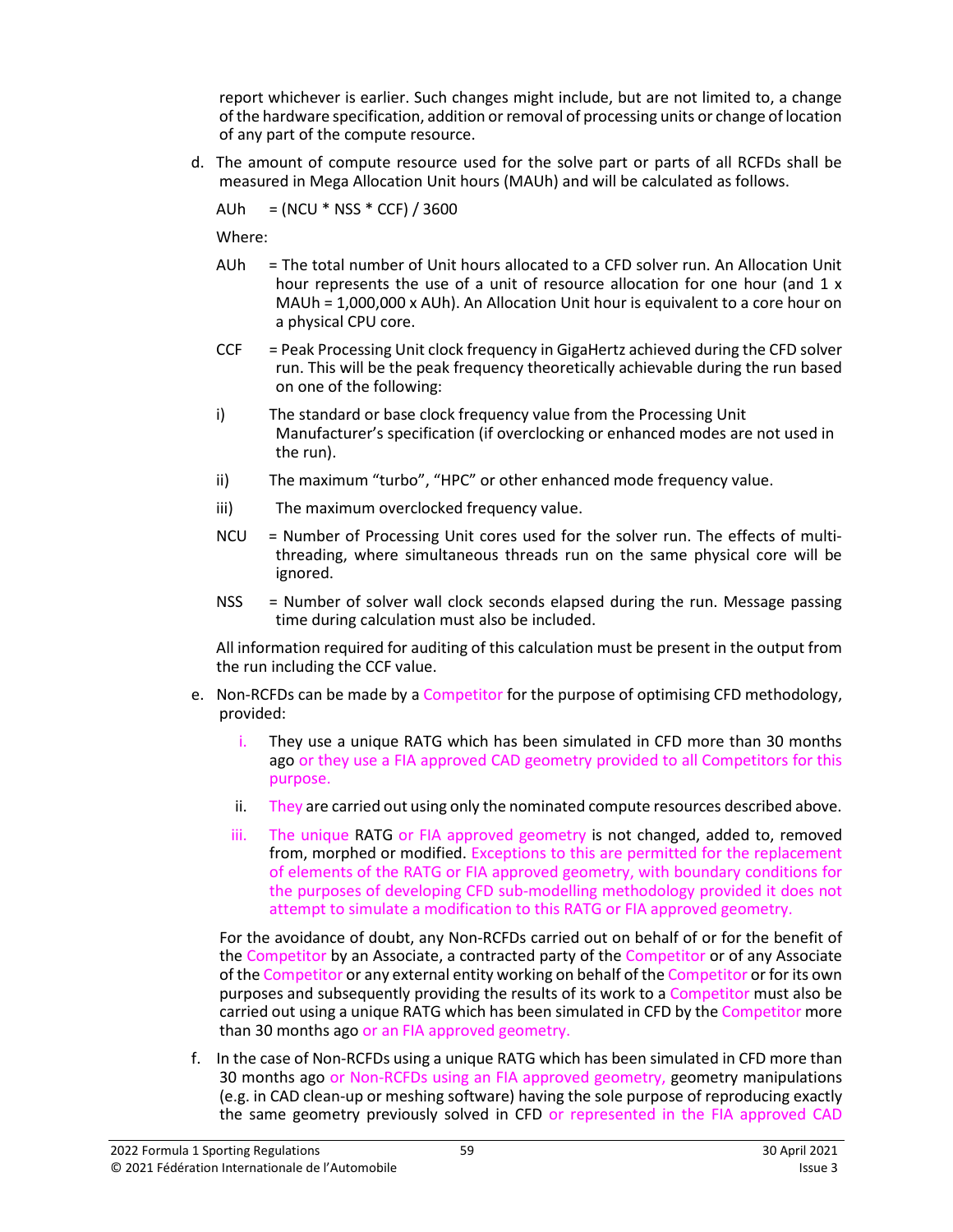model (to a tolerance of 1.5mm scaled to a 1:1 car) are allowed. This tolerance is introduced only to allow for unintentional and incidental changes in geometry detail caused by the revisions in software and process. For the avoidance of doubt, static changes to car attitude (ride height, roll, yaw, steer and associated tyre shape or contact patch) and front wing flap angle or rear wing rearmost and uppermost element incidence are permitted. Modifications to surface and volume mesh resolution and type as well as the extent of the far field domain including changing the simulation between a wind tunnel or track environment, are allowed.

g. The limits for RCFDs will be revised periodically, to take account of advances in CFD simulations.

#### **9.3.5 Exceptions to the Aerodynamic Testing Restrictions (ATR)**

- a. Any aerodynamic test conducted by an F1 car at any Competition or any aerodynamic test conducted by an F1 car during and at track testing as defined by Article 8 of the Sporting Regulations will not be considered as Restricted Aerodynamic testing.
- b. Wind tunnel testing solely for the development of power unit heat exchangers that reject heat to air, or the running of the power unit from a boundary commencing at the power unit air intake ducts, passing through the power unit and finishing at the exit of the exhaust system will not be considered as Restricted Aerodynamic testing, provided that there is no direct or indirect measurement of aerodynamic force during the test. In this context, pressure and flow measurements within a duct shall not be considered to be measurements of aerodynamic force.
- c. Steady state and dynamic engine dynamometer work with an F1 car or subcomponent will not be considered as Restricted Aerodynamic testing provided that:
	- i. The bodywork used in the test has no front wing assembly ( $\frac{f}{f}$ or a car that substantially complies with the 2021 Technical Regulations as described in Article 3.3 of the 2021 Technical Regulations and for a car that is substantially derived from or compliant with the 2022 F1 Technical Regulations as described in Article 3.9 of the 2022 Technical Regulations) or rear wing assembly (for a car that substantially complies with the 2021 Technical Regulations as described in Article 3.6.3 of the 2021 Technical Regulations and for a car that is substantially derived from or compliant with the 2022 Technical Regulations described in Article 3.10 of the Technical Regulations) present.
	- ii. No devices designed to measure directly, or indirectly aerodynamic forces or flow field characteristics are installed in the facility used.
	- iii. No sensor installed on the car or subcomponent which are capable of measuring displacements, pressures or air flow direction of the external airstream resulting directly or indirectly from the incident air flow may be logged. Logging files have to be available, if required, during the independent audit inspection.
	- iv. The gas flow exiting from the exhaust system is ducted away from the testing area before impacting on any bodywork component (other than the exhaust itself).
- d. Wind tunnel testing solely for the development of brake systems (Article 11 of the Technical Regulations), wheels and tyres (Article 10 of the Technical Regulations), and for development and calibration of pressure sensing instrumentation (such as pitot tubes, multi-directional probes and Kiel tubes), provided such tests do not concurrently test, or in any way provide incidental data or knowledge on, the performance or endurance of parts or systems classified as bodywork will not be considered as Restricted Aerodynamic testing. Parts classified as wheel bodywork may be fitted for Wind tunnel testing solely for the development of brake systems, wheels and tyres.
- e. Wind tunnel testing that uses a RATG for the sole purpose of the conditioning of wind tunnel infrastructure or the development of wind tunnel infrastructure (including all of its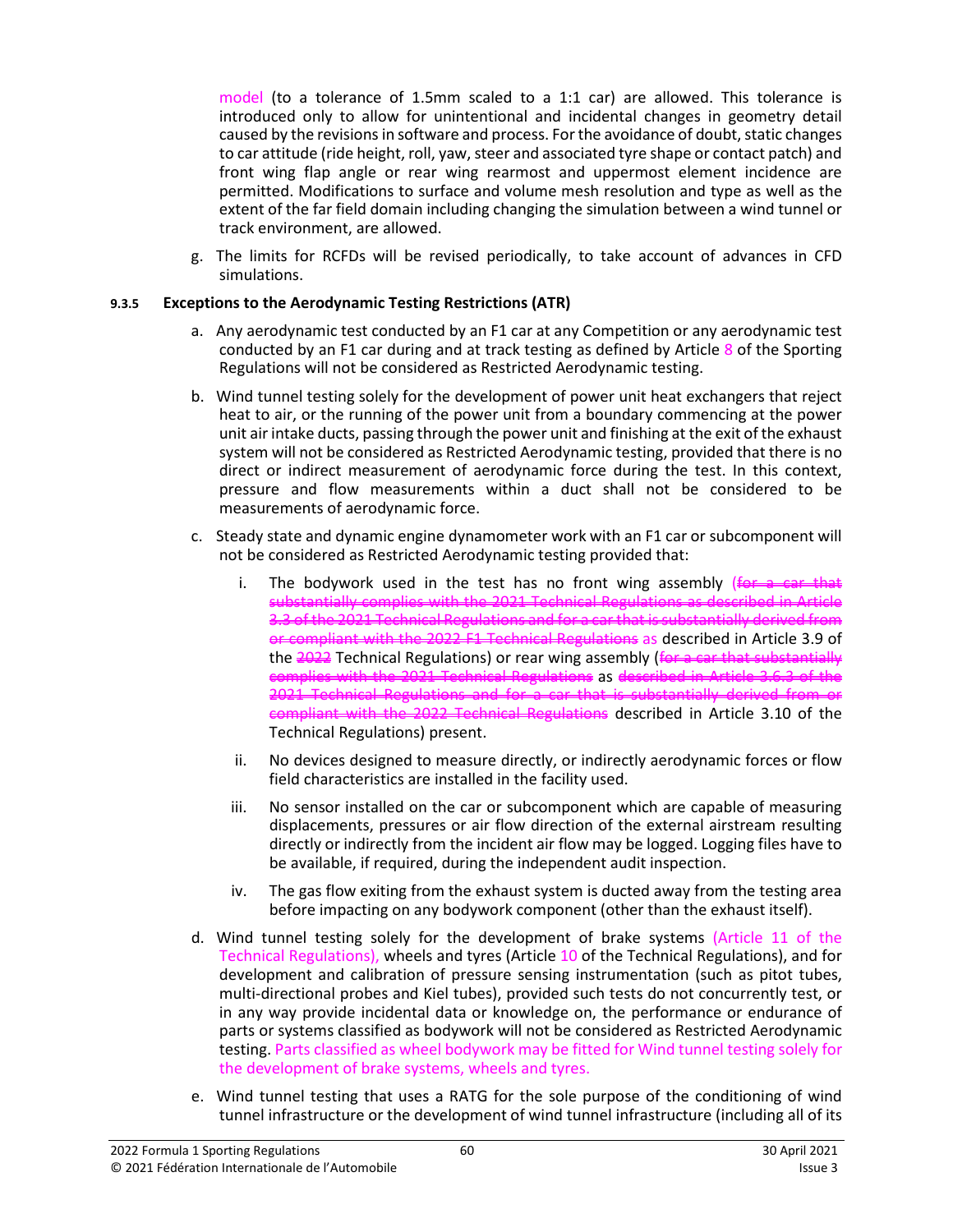sub-systems such as rolling road, model motion system, force balance, wind tunnel model spine, sensors etc.) and methodology may be performed and will not count towards the accumulation of runs, wind-on time, and occupancy subject to the testing complying with either of the following restrictions:

- i. The front wing group and the rear wing group of the RATG must be removed from the wind tunnel for the duration of the testing or both must be fitted with bluff covers that have been approved for this purpose by the FIA. For a RATG that substantially complies with the 2021 Technical Regulations, the front and rear wing groups will be considered to be bodywork described by Articles 3.3 and 3.6.3 of the 2021 Technical Regulations respectively, whereas for a RATG that substantially complies with the 2022 Technical Regulations. The front and rear wing groups will be considered to be bodywork described by Articles 3.9 and 3.10 of the  $\frac{2022}{20}$  Technical Regulations respectively.
- ii. A RATG is used which is more than 12 months old, or represents an FIA approved CAD geometry provided for this purpose and that no modification is made to this previously tested RATG or FIA approved geometry.

During audit Competitors may be requested to demonstrate compliance of any such testing through the production of supporting data.

For the avoidance of doubt, any wind tunnel testing to develop bodywork parts other than as referred to above even without aerodynamic force measurement is within the definition of Restricted Aerodynamic testing.

#### **9.3.6 Limits, Reporting, Inspection and Audit**

- a. The limits for RWTT and RCFDs are as set out in the tables below where:
	- i. P is the Competitor's final position in the Constructors' Championship of the previous year for the period 1 January to 30 June, or the position in the current Constructors' Championship at the end of the day of 30 June, for the period 1 July to 31 December.
	- ii. C is the coefficient (expressed in percentage form) by which the various parameters need to be multiplied in order to obtain the individual RWTT and RCFD limits for each Competitor. For RWTT Runs and RATGs the result of the multiplication will be rounded up to the nearest integer.

#### **Wind tunnel limits for C=100%: CFD limits for C=100%:**

| <b>RWTT Runs</b>         | #     | 320 | 3D new RATGs used for solve or<br>solve part of all RCFDs |
|--------------------------|-------|-----|-----------------------------------------------------------|
| <b>RWTT Wind On Time</b> | hours | 80  | Compute used for solve part or<br>parts of all RCFDs      |
| <b>RWTT Occupancy</b>    | hours | 400 |                                                           |

| 3D new RATGs used for solve or<br>solve part of all RCFDs | #           | 2000 |
|-----------------------------------------------------------|-------------|------|
| Compute used for solve part or<br>parts of all RCFDs      | <b>MAUh</b> | 6    |

#### **Coefficient C as a function of Championship position, P in 2021 and 2022-2025:**

| Championship<br><b>Classification</b> | D             |          |                 |               |      |                  | ь       |           | 8     | 9                | $10+$ or<br><b>New</b><br>Team |
|---------------------------------------|---------------|----------|-----------------|---------------|------|------------------|---------|-----------|-------|------------------|--------------------------------|
| $M2$ and $M2$ and $M2$                | $\frac{9}{4}$ | $\theta$ | <del>92.5</del> | $\frac{1}{2}$ | 97.5 | $\overline{400}$ | $+02.5$ | عمد<br>ᆂᇦ | 407.5 | $\pm \pm \theta$ | 442.5                          |
| Value of C for 2022-2025              | %             | 70       | 75              | 80            | 85   | 90               | 95      | 100       | 105   | 110              | 115                            |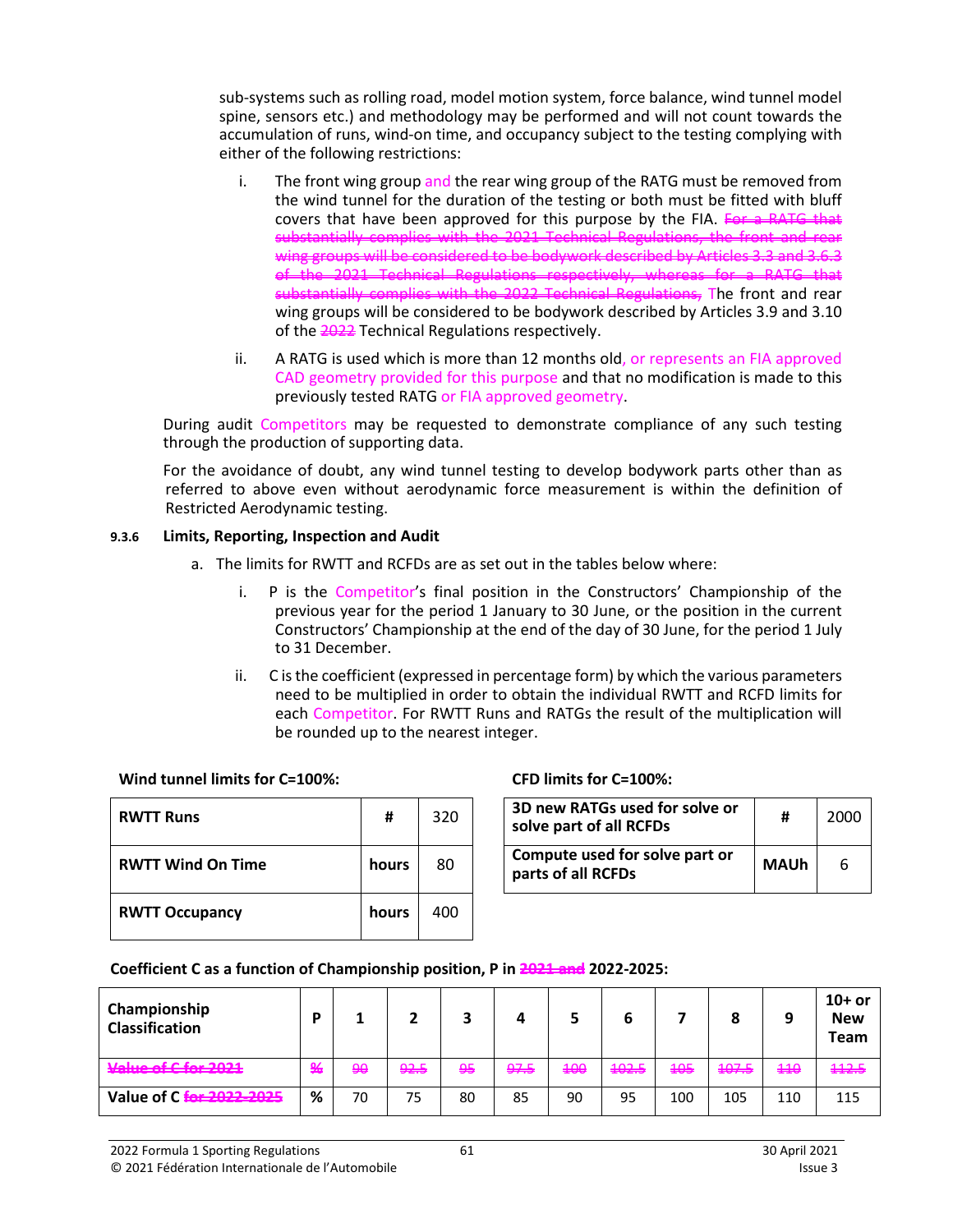- b. The change in ATR limits applicable to a Competitor after the start of the first ATP will be applied pro-rata according to the time remaining in the ATP during which the change occurs. At its absolute discretion and following a request from the Competitor the FIA may permit over or under use of available Restricted Aerodynamic testing in the ATP during which the change occurred to be amortised or absorbed over the subsequent ATP.
- c. In the event that the Championship order established at 30 June is subsequently changed following revisions to the results of a competition or competitions and therefore the limits applicable to certain Competitors change, the FIA will require Competitors to adjust Restricted Aerodynamic testing in order to comply with the revised limits from the start of the next ATP. At its absolute discretion the FIA may require or permit over or under use of available Restricted Aerodynamic testing in the ATP during which the change occurred to be amortised or absorbed before the end of the year.
- d. Each Competitor shall report to the FIA details of its RWTT and RCFDs for the preceding ATP within 14 days of the end of that ATP. The data must be provided in the exact format specified by the FIA, details of which may be found in the Appendix to the Technical and Sporting Regulations.
- e. Digital wind tunnel image files in colour and with sufficient unobstructed field of view of the wind tunnel working section to include the entire model must be recorded, referenced to other data collected and a copy saved including a unique time stamp to at least one second accuracy for the start of each individual run.
- f. Should the FIA wish to access the images for inspection at any time they must be of adequate quality such that it is possible to use them to verify, for example, whether the front wing group (for 2021 described in Article 3.3 of the Technical Regulations and for 2022 and beyond as described in Article 3.9 of the Technical Regulations) and rear wing group (<del>for 2021 described in Article 3.6.3 of the Technical Regulations</del> beyond as described in Article 3.10 of the Technical Regulations) are fitted. In the case of other runs deemed to be non-RWTT in the context of this Article, for example using a RATG greater than 12 months old, or using the approved wing covers, the images must also provide a clear visual reference to assist in verifying this aspect of the test.
- g. In order to permit RCFDs to continue across the end of an ATP an RATG that is used for solve or solve parts of RCFDs in an ATP may be used in any subsequent ATP subject to the requirements of Sections 1 and 4. above, without being counted again.
- h. The complete surface mesh subject to the solver part or parts of each RCFD and any non-RCFD that includes a representation of an F1 car must be recorded and stored for a period of at least 24 months or until an earlier deletion is agreed by the FIA. It must be referenced to all data relating to the RCFDs or non-RCFDs including but not limited to solution monitoring data and any boundary condition of velocity and pressure profiles applied to the far field or domain boundaries and clearly and uniquely identifiable. It must be possible from these data to verify any changes made to the RATG and identify each individual flow solution generated using it. It must be possible to trace RCFDs used to generate velocity or pressure profiles applied as boundary conditions in subsequent sections or sub-models of the RATG that have not been counted as new RATGs.
- i. A description correct at the start of the simulation or test of each RATG that is subject to RWTT or that is counted against the maximum permitted new RATGs for RCFDs in any ATP must be recorded with a clear description such that it is possible to easily identify the nature of the changes under evaluation. These descriptions will form part of the report required by Section 6. d) above.
- j. In order to verify the Restricted Aerodynamic testing facilities employed by the Competitors and as a means of assuring common application of the restrictions set out in this Article, the FIA will arrange for independent benchmarking inspections of both wind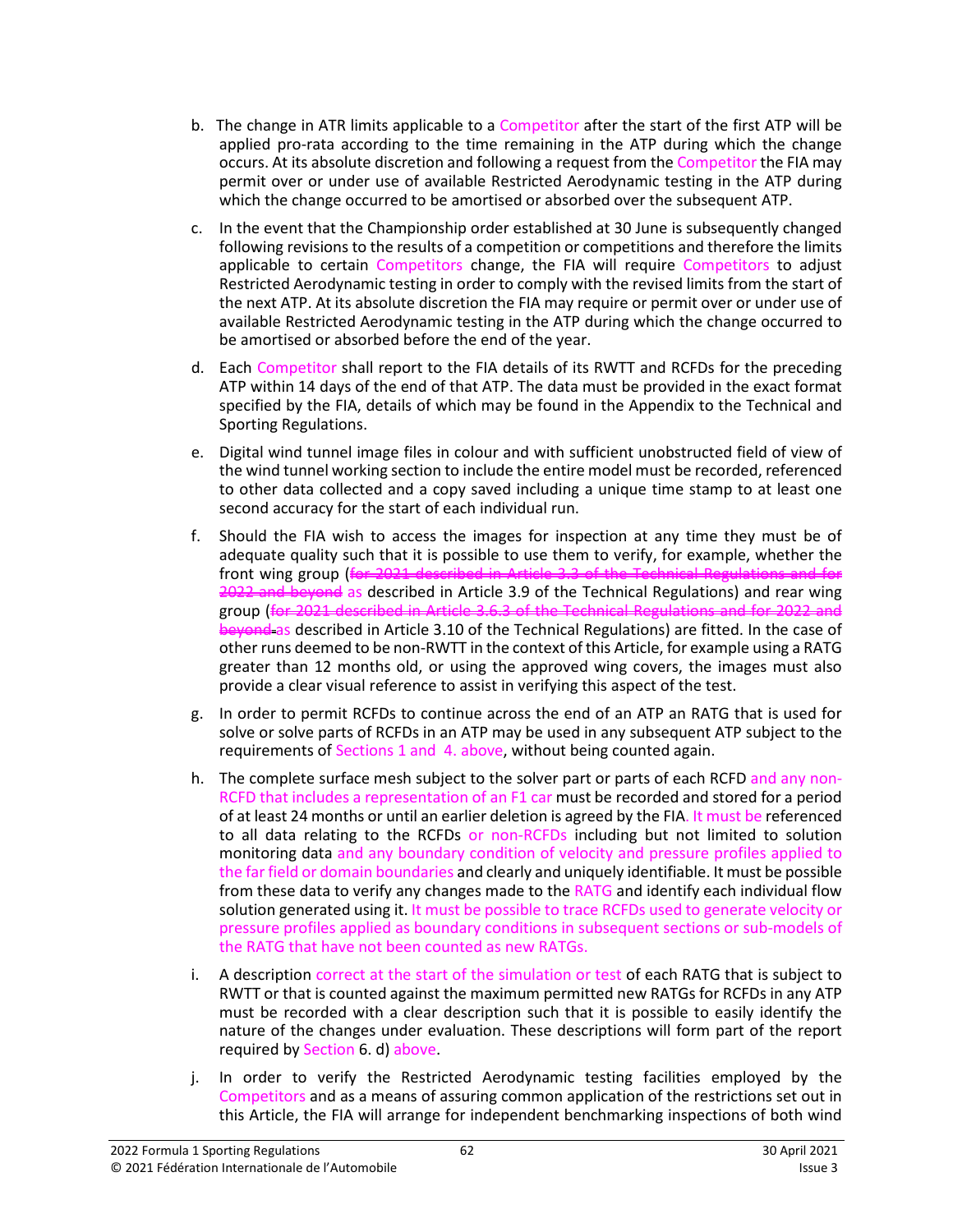tunnel and CFD activities to be carried out from time to time. Recommendations arising from these inspections will be incorporated into this Article.

k. Failure to comply with the limits of the ATR by a Competitor will result in a reduction of the limits that will apply to subsequent ATP or ATPs for that Competitor at the FIA's absolute discretion but by a minimum reduction equivalent to 10 multiples of the amount by which the relevant limit or limits were exceeded without prejudice to further appropriate action. (For example, if a Competitor carries out 325 restricted wind tunnel runs against a maximum of 320 in an ATP, that Competitorshall only be permitted to make 270 restricted wind tunnel runs during the next ATP).

#### **9.3.7 Movement of personnel**

No Competitor may use movement of personnel involved in the development, design or testing of aerodynamic surfaces (whether employee, consultant, contractor, secondee or any other type of permanent or temporary personnel) with another Competitor, either directly or via an external entity, for the purpose of circumventing the requirements of this Article. In order that the FIA may be satisfied that any such movement of staff is compliant with this Article, each Competitor must inform the FIA of all relevant staff movements at the end of each ATP using the template which may be found in the Appendix to the Technical and Sporting Regulations and must demonstrate that they have implemented all reasonable measures to avoid the disclosure of information, data or designs between the Competitors involved.

#### **9.4 Power Unit Bench Testing Restrictions**

#### **9.4.1 Engine dyno test limitations**

a) Definitions:

- *Engine Test Bench*: An Engine Test Bench is either a Power Unit Test Bench, and/or a Power Train Test Bench or a Full Car Dyno.
- *Power Unit Test Bench:* A test bench facility cell where a fired engine with more than 1 cylinder representative of a Formula One engine may be tested (whatever ancillaries fitted or not MGU-K, Energy Store, etc.). In addition to test bench components, it may include and is limited to the following power unit and car components:
	- o Items listed in Technical Regulations Appendix 3 column 1 (art 5.1.2 Defin) listed as 'INC'.
	- o The clutch and clutch actuation system.
	- o Fuel, engine oil and PU related liquids other than fuel and engine oil.
	- o Heat exchangers and their associated accessories. (including but not limited to housings, tubes, pipes, hoses, supports, brackets and fasteners).
	- $\circ$  The PU intake upstream of compressor inlet up to and including the air filter.
	- o Additional items required for this test bench at the sole discretion of the FIA.
- Power Train Test Bench: A test bench facility cell where a fired engine and transmission can be tested together. (whatever ancillaries fitted or not MGU-K, Energy Store, etc.). This includes full ear dynos. In addition to test bench components, it may include and is limited to the following power unit and car components in addition to those included in a Power Unit Test Bench:
	- $\circ$  Items listed in Technical Regulations Appendix 3 column 1 (art 5.1.2 Defin) listed as 'EXC'.
	- o A gearbox.
	- $\circ$  Driveshafts and any components associated with their operation (such as joints, grease and housings).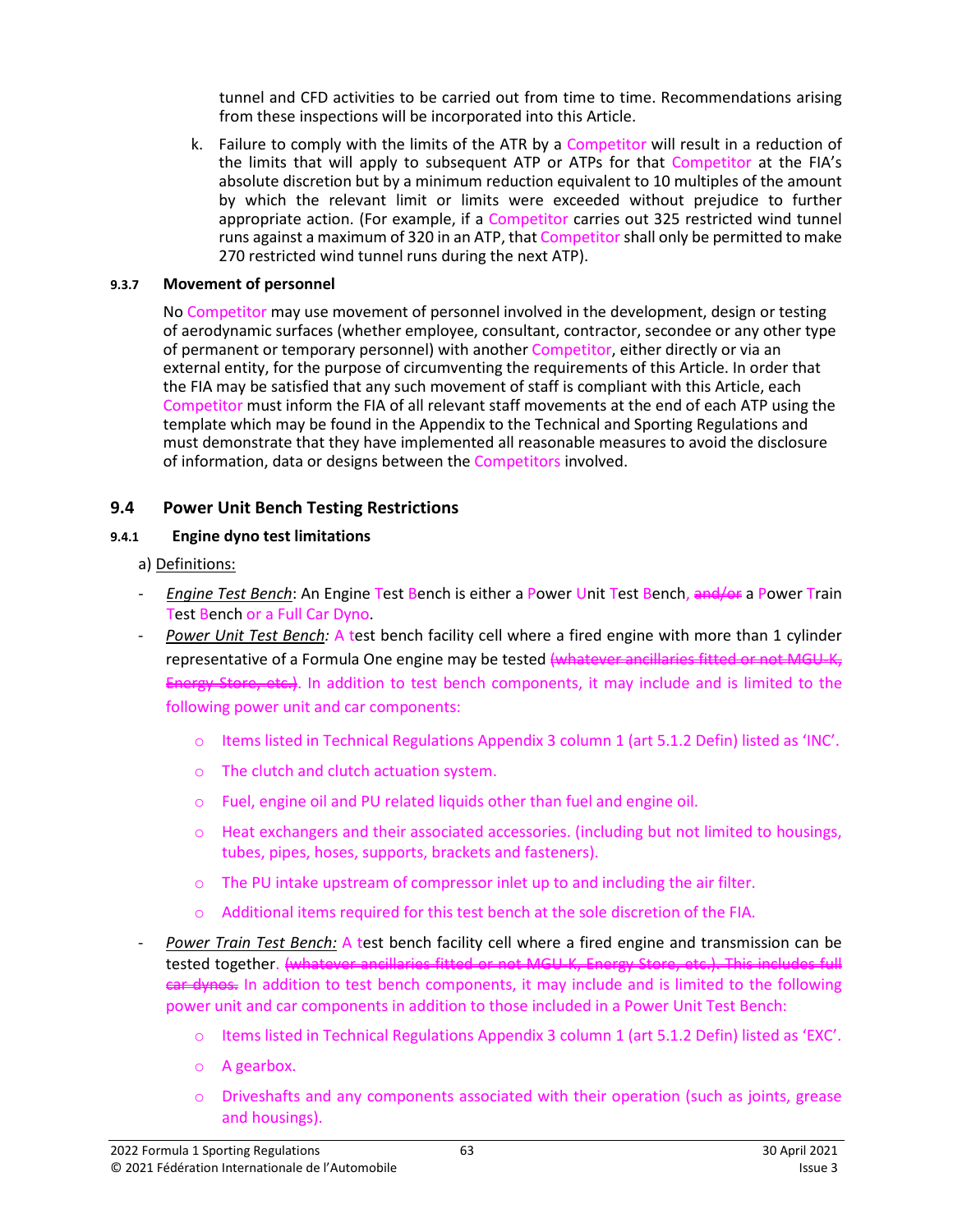- o Heat exchangers for gearbox oil and accessories associated with their operation.
- o The complete car fuel system.
- o A survival cell or close representation of a survival cell.
- o Bodywork and air ducts or close representations of bodywork and air ducts associated with the air intake and exit of heat exchangers and compressor inlet, provided that it is for the sole purpose of representing air flow into or out of heat exchangers or the PU thermal environment.
- o Minimal suspension and steering systems required to solely and exclusively mount the survival cell and/or powertrain to the test bench facility.
- o Braking systems that are inoperable.
- $\circ$  Additional items required for this test bench at the sole discretion of the FIA.
- Full Car Dyno: A test bench facility where a fired engine can be tested, where either: components that are not listed as included in a Power Train Test Bench are fitted. It may include and is not limited to:
	- $\circ$  any car components that are not listed as included in a Power Train Test Bench are fitted or,
	- $\circ$  more than two power take-offs / drives are utilised, or any power take-offs / drives are utilised on the front axles.
	- Suspension, Steering Systems, Wheels, Tyres, Brakes or components of the Electrical system not associated with the normal functioning of the Power Unit, gearbox or fuel system.
	- *Sole Purpose of Testing Power Units for Performance and Reliability:* The testing of Power Units where car components or fluids supplied by each Competitor remain of a fixed specification and are changed in specification by each Competitor no more than once per calendar year with the express permission of the FIA and for the sole purpose of the evaluation of their effects on Power Unit performance and reliability.

Car components fitted to a Power Train Test Bench will no longer be classed as being provided for the sole purpose of testing power units for performance and reliability for the sum of all Power Train Test Bench operation for any type of test beyond the limit stated in article 9.4.1 d) Limitations, irrespective of which Competitor's car components are fitted.

Car components in this definition are all components not listed in Technical Regulations Appendix 3 column 1 (art 5.1.2 Defin) 'INC'.

Car systems control configurations must remain unchanged other than for the sole purpose of ensuring the reliable operation of the test bench installation and with the express permission of the FIA.

- *Test Bench Occupancy Hours:* Time interval between first work in the bench and last work in the bench in any 24 hours calendar day. Work can be organized in shifts but only two shifts of occupancy may be carried out in any one calendar day. The first shift of occupancy will be deemed to commence the first time the engine speed is above1000rpm on a given calendar day, or at the start of the calendar day if the engine speed is already above 1000rpm, and will end at a time, declared by the competitor, when the engine speed falls below 1000rpm on the same calendar day. A second shift of occupancy will be deemed to commence the first time the engine speed is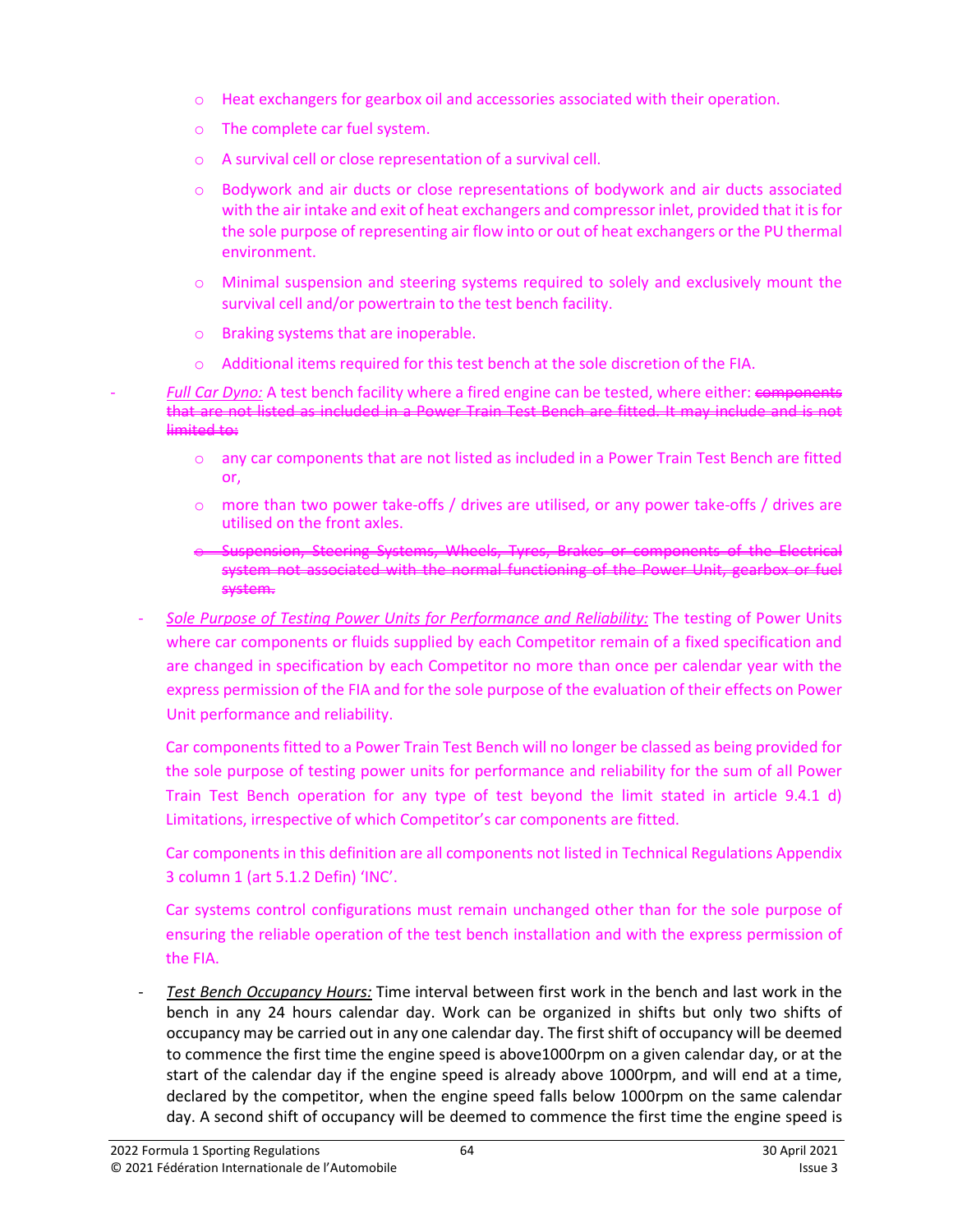above 1000rpm following the end of the first shift of occupancy (on the same calendar day) and will end, either when the engine speed falls below 1000rpm for the last time on the same calendar day or, at the end of the calendar day in the event a run is still in progress.

- *Test Bench Operation Hours:* Time with engine speed > 7500 RPM.
- *Power Unit Testing:* Restricted Power Unit Testing is any testing by a PU manufacturer, or any Related Party of that PU manufacturer, or any agent or sub-contractor of the PU manufacturer or any of its Related Parties, in a test environment of a complete or incomplete F1 PU, but always including the engine, in order to measure the torque produced by this assembly or any parameters related to the function of this assembly.
- *Annual shutdown:* Period when no occupancy hours nor operations hours may be incremented.
- *Commissioning:* Dyno activity whose only purpose is to test the bench. A test can be considered as commissioning if the following criteria are met:
	- o *Must be declared to FIA with a minimum of 4 weeks' notice*
	- o *Must be approved by FIA*
	- o *A 2 years or more old engine is used*
- b) Facility Limitations:
- *Allowed Power Unit Test Benches are :*

Power Unit stationary in space, installed with horizontal crankshaft.

No more than one power take-off / drive.

No chassis force actuators.

Test cell pressure +/-10mBar of ambient. Methods to mimic reduced ambient pressure at the engine air inlet and exhaust exits are permitted.

- *Allowed Power Train Test Benches are:*

Power Unit stationary in space, installed with horizontal crankshaft.

No more than two power take-offs / drives.

No chassis force actuators.

Test cell pressure +/-10mBar of ambient. Methods to mimic reduced ambient pressure at the engine air inlet and exhaust exits are permitted.

- *Allowed Full Car Dynos are:*

Power Unit stationary in space, installed with horizontal crankshaft. No chassis force actuators. Test cell pressure +/-10mBar of ambient. Methods to mimic reduced ambient pressure at the engine air inlet and exhaust exits are permitted.

## c) Implementation:

- Yearly limit divided into 10 weeks periods.
- The time limit for a 10 weeks period may be exceeded twice by up to 20% without being in breach if the time recorded for the complete year remains within the yearly limit.
- One single limit for all bench types (One number of test benches limit, One Occupancy hour limit, one Operation hour limit).
- Time monitoring based on declaration based on approved software measurement (Certified software application time counter, developed by the engine test bed automation supplier.)
- Number of Engine test benches:
	- $\circ$  Before the 1<sup>st</sup> December of the preceding year: Declaration from the PU supplier of the number of Power Unit Test Bench, and number of Power Train Test Bench and number of Full Car Dyno to be used in a calendar year (and their identities (=Name, description,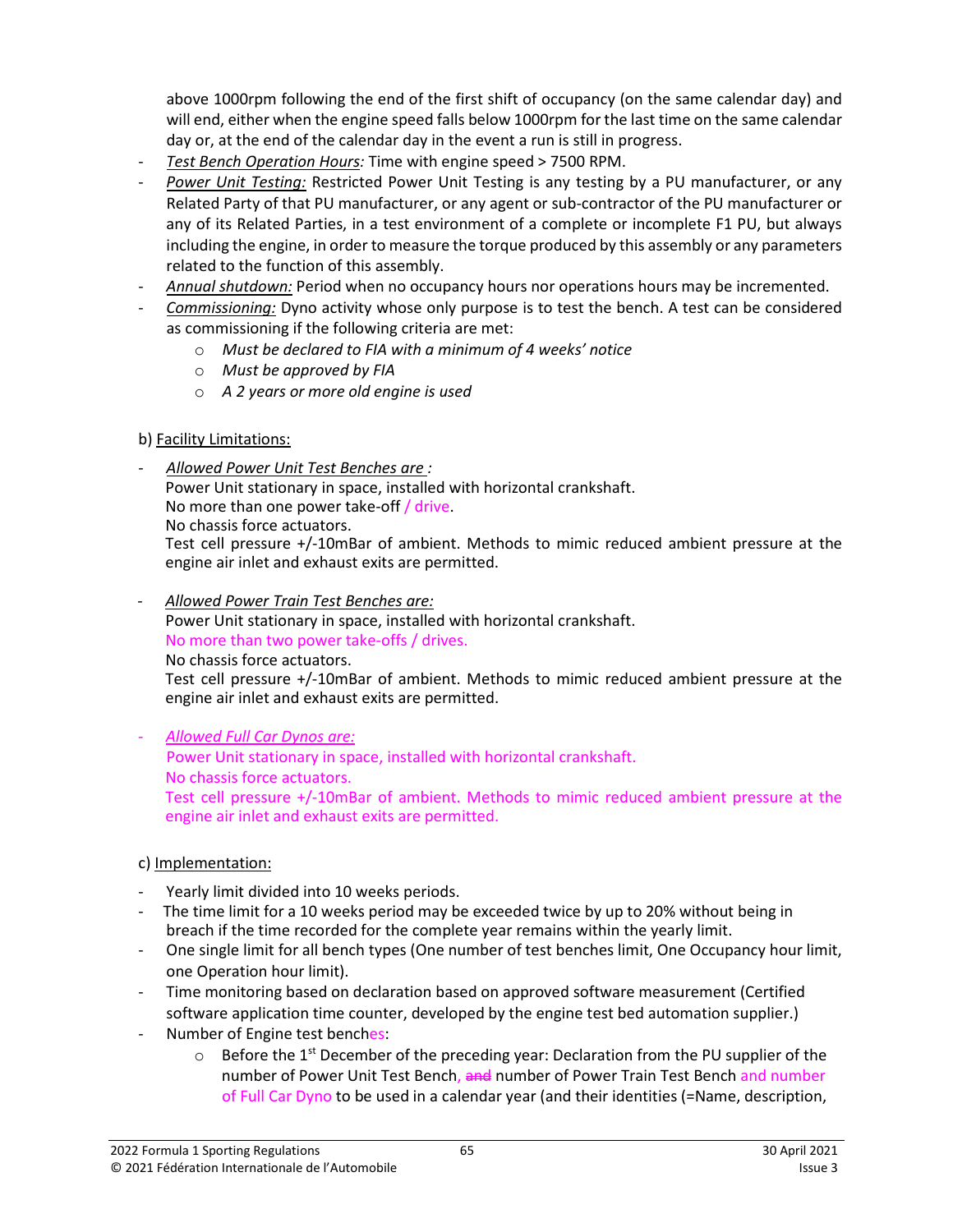location)). This includes any bench whatever their location, ownership or duration of use during the calendar year.

- o No later than 2 weeks before after the end of each 10 weeks period:
	- Designation by the PU supplier of the benches that were will be used for the period
	- No limitation of the number of changes per calendar year but all benches must be among the ones declared at the start of the year.
- $\circ$  In order to check on the hardware employed by the PU manufacturers and as a mean of assuring common application of the restrictions set out, the FIA will arrange for independent benchmarking inspections of dynos activities to be carried out from time to time.
- Test Bench occupancy and definition:
	- o Sum of each individual bench occupancy hours: Total Occupancy hours: OCH

$$
OCH = \sum_{n=1}^{n=N} NOCHn
$$

With :

- $N =$  Number of test benches
- NOCHn= Number of occupancy hours during the period for bench number n
- $\circ$  Declaration 14 days after each 10 weeks period from PU manufacturers signed by top management.
- $\circ$  PU manufacturers must keep records of bench tests until 1 month after the end of the calendar year
- o Photographic and component identification records must be retained for each period of occupancy that enable the FIA to confirm the Engine Test Bench definition and the purpose of testing.
- Test Bench Operation Hours:
	- o Sum of each individual bench operation hours. Total Operation hours: OPH

$$
OPH = \sum_{n=1}^{n=N} NOPHn
$$

With :

- $N =$  Number of test benches
- NOPHn= Number of operation hours during the period for bench number n
- o Declaration 14 days after each 10 weeks period from PU manufacturers signed by top management
- o PU manufacturers must keep records of bench tests until 1 month after the end of the calendar year

d) Limitations: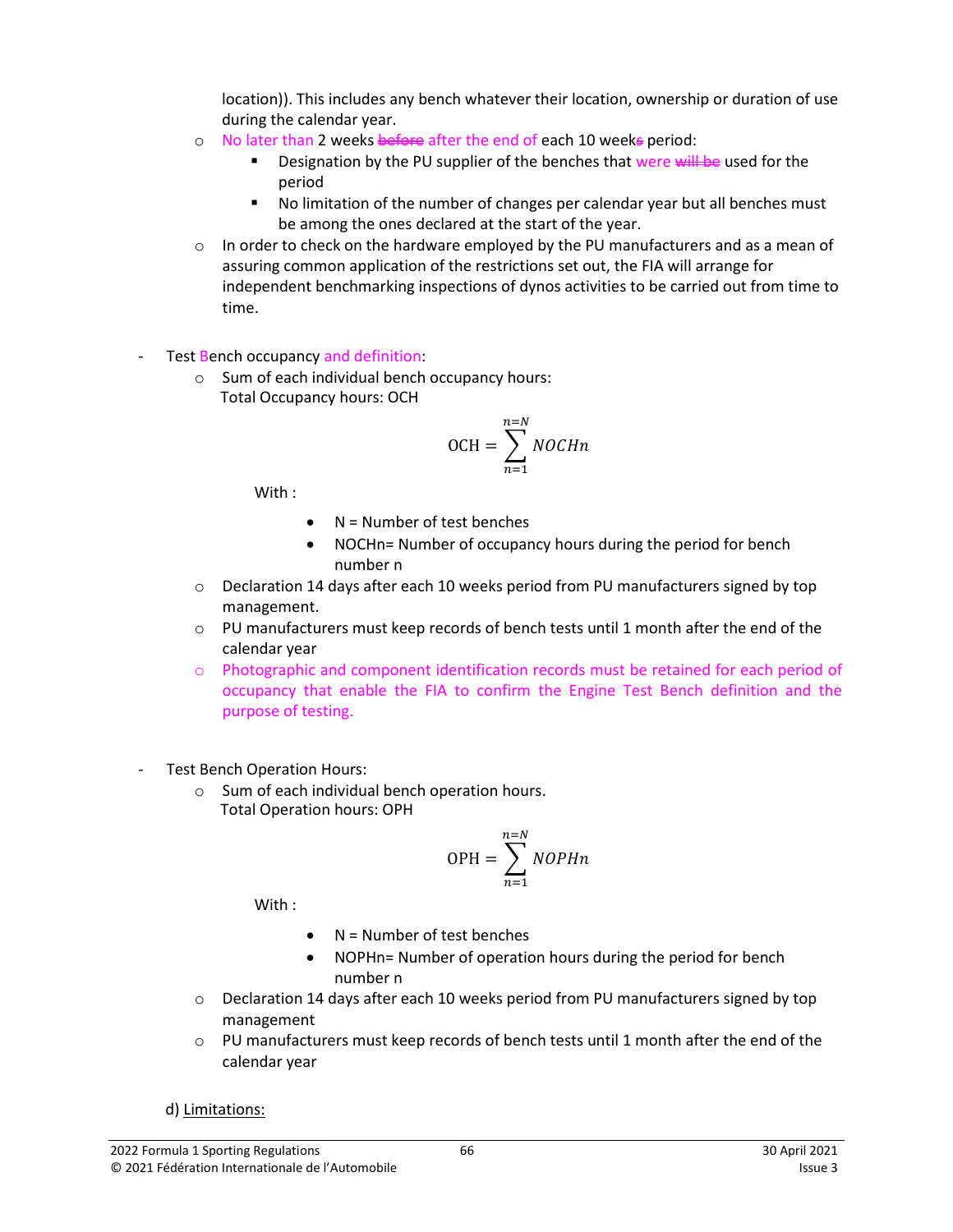#### Base :

| Year                                                                                                                                                                              | 2022 | 2023 | 2024 | 2025 |
|-----------------------------------------------------------------------------------------------------------------------------------------------------------------------------------|------|------|------|------|
| Max test benches per year                                                                                                                                                         | 9    | q    | 9    | 9    |
| Max Occupancy hours per year                                                                                                                                                      | 6000 | 6000 | 5600 | 5600 |
| Max Occupancy hours per period                                                                                                                                                    | 1200 | 1200 | 1120 | 1120 |
| Max Overall Operation hours per year                                                                                                                                              | 750  | 750  | 700  | 700  |
| Max Overall Operation hours per period                                                                                                                                            | 150  | 150  | 140  | 140  |
| Max Operation hours per year on a<br>Power Train Test Bench where car<br>components can be classed as being<br>provided for the sole purpose of PU<br>performance and reliability | 150  | 100  | 100  | 100  |

This base dyno testing limitations includes the provision for any testing for a team for a calendar year (Including but not limited to gearbox, car systems, fuel and engine oil testing).

Should a PU supplier provide PU's to other customer Competitors who design any of their own gearbox, or exhaust, car components as listed below or who have their own fuel or oil supplier, a single quota of 30 additional operation hours will be allocated per calendar year and per additional customer Competitor for any combination of the components specifically approving these items subject to agreement with the PU supplier and the FIA:

- o Gearbox and/or gearbox case
- o Exhaust system up to the turbine inlet and/or beyond turbine exit and WG exit
- o Heat exchangers, their associated accessories and coolant header tanks
- o Clutch and clutch actuation system between the PU and the gearbox
- o Fuel system operating at less than 10 barG and its associated accessories
- $\circ$  Hydraulic system and hydraulic heat exchangers, other than servo valve(s) and actuator(s) for PU control

These additional operation hours will not be included in the sum of the operational hours stated in 9.4.1. a) '*Sole Purpose of Testing Power Units for Performance and Reliability'* and will be specifically and exclusively for the following:

- o Approving the items listed
- $\circ$  and / or for the sole purpose of the evaluation of the effects of the car components defined on a Power Train Test Bench on Power Unit performance and reliability.

Should an additional customer team requests to its PU supplier and the FIA to be able to run with a fuel and/or an engine oil different to the one(s) that is(are) already homologated for use with their engine; and should the PU supplier considers that this fuel and/or engine oil is(are) ready to be used in race events, the PU supplier may request approval of this(ese) fuel and/or engine oil. Once this(ese) fuel and/or engine oil are approved, an extra allocation of 30 operation hours may be given by FIA specifically and exclusively for endurance validation of this(ese) fuel and/or engine oil. This extra allocation can only happen a maximum of 2 times per championship season in 2021 and 2022 and 1 time per championship season from 2023 onwards.

In all cases, these additional hours must be jointly declared to FIA by the PU supplier and the customer team.

Additional occupancy hours to support the additional operation hours above will be granted at a ratio of 8:1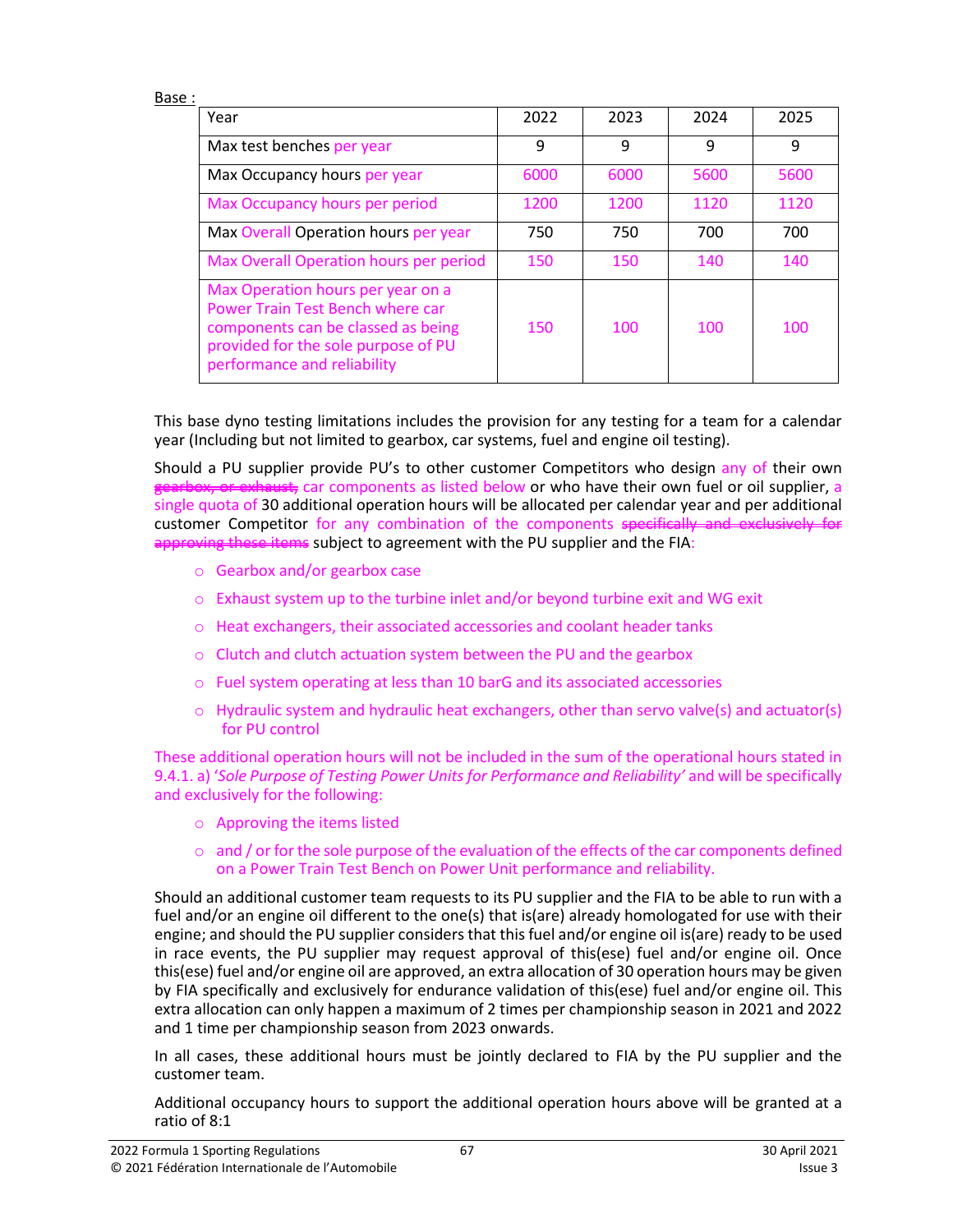## e) Exceptions:

Commissioning activities are not counted either for occupancy or operation.

## **9.4.2 ERS dyno limitations**

a) Definitions:

- *ERS Test Bench*: An ERS test bench is either an ES test bench, a Power Electronics test bench and/or an MGU test bench.
- *ES Test Bench :* Test bench facility cell where a complete ES representative of a Formula One ES may be tested. This excludes test bench falling into the Engine test bench definition.
- *MGU Test Bench:* Test bench facility cell where an MGU (MGU-H or MGU-K) representative of a Formula One part can be tested. This excludes test bench falling into the Engine test bench definition.
- *Power Electronics Test Bench:* Test bench facility cell where an ERS Control Unit, representative of a Formula One part can be tested. This excludes test bench falling into the Engine test bench definition.
- *Test Bench Occupancy Hours:* Time interval between first work in the bench and last work in the bench in any 24 hours calendar day. Work can be organized in shifts but only two shifts of occupancy may be carried out in any one calendar day. The first shift of occupancy will be deemed to commence the first time the current in or out of the tested system is above 1 Amp or when MGU speed is above 100 rpm on a given calendar day, or at the start of the calendar day if these criteria are already met, and will end at a time, declared by the competitor, when these criteria are no more met on the same calendar day. A second shift of occupancy will be deemed to commence the first time the current in or out of the tested system is above 1 Amp or when MGU speed is above 100 rpm following the end of the first shift of occupancy (on the same calendar day) and will end, either when these criteria are no more met for the last time on the same calendar day or, at the end of the calendar day in the event a run is still in progress
- *Test Bench Operation Hours:* Time with current in or out of the tested system above 10 Amps or time with MGU speed above 1000 rpm.
- *ERS Testing:* Restricted ERS Testing is any testing by a PU manufacturer, or any Related Party of that PU manufacturer, or any agent or sub-contractor of the PU manufacturer or any of its Related Parties, in a test environment of a complete or incomplete F1 ERS system, but always including at least 3 out of 5 of the main ERS components (ES, CU-H, CU-K, MGU-K, MGU-H) in order to measure any parameters related to the function of this assembly. Testing falling into the scope of the Engine dyno limitation are outside this restriction. Any sign off test or end of line test are included.
- *Annual shutdown:* Period when no occupancy hours nor operations hours may be incremented.
- *Commissioning:* Dyno activity whose only purpose is to test the bench. A test can be considered as commissioning if the following criteria are met:
	- o *Must be declared to FIA with a minimum of 4 weeks notice*
	- o *Must be approved by FIA*
	- o *A 2 years or more old assembly is used*
- b) Facility Limitations:
- *Allowed ES Test Benches are :* Any bench where an ES can be installed and run. This includes the benches where other PU elements can be tested as, for example, the engine. ES stationary in space.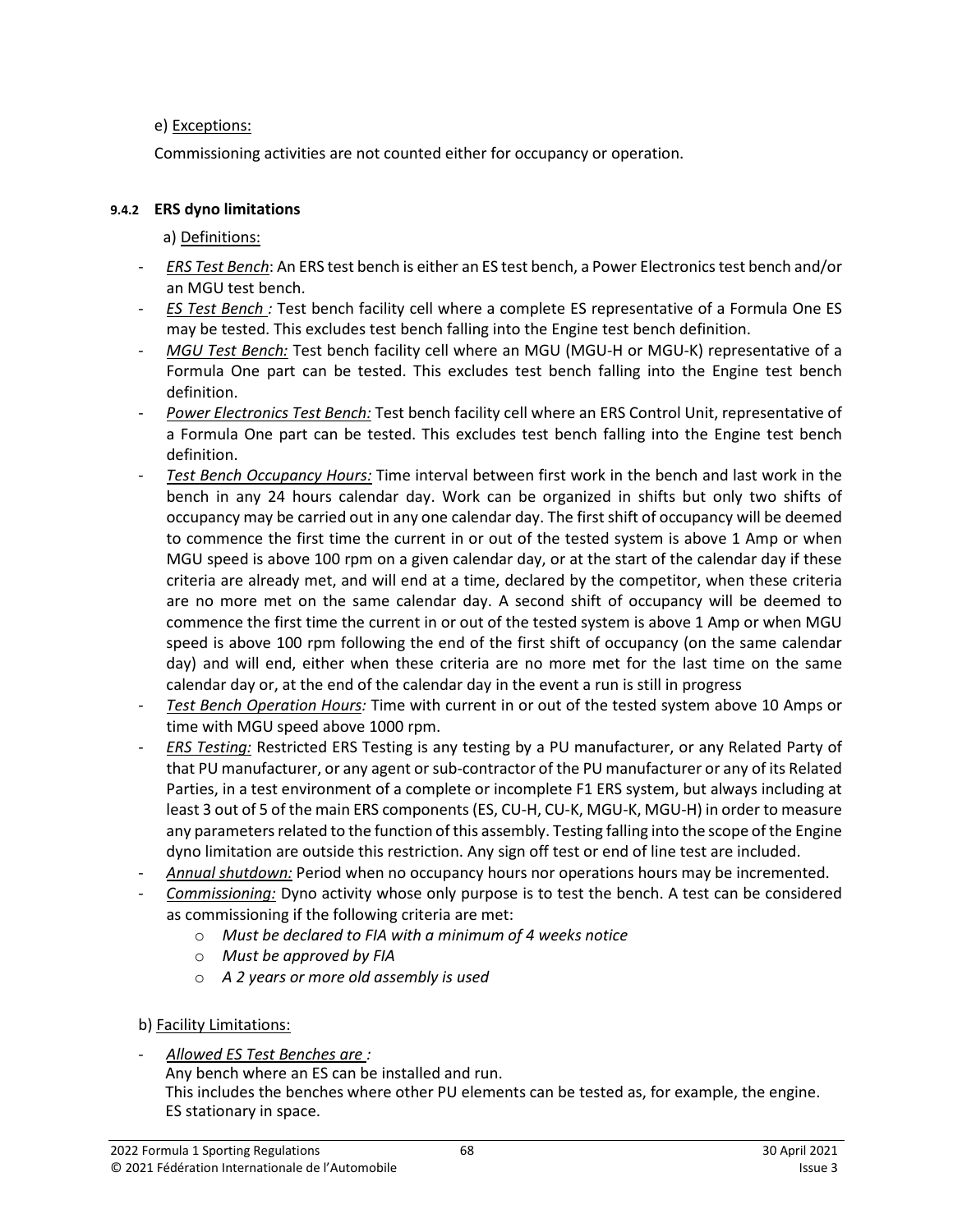- *Allowed MGU Test Benches are:*

Any bench where an MGU can be installed and run.

This includes the benches where other PU elements can be tested as, for example, the engine. MGU stationary in space, installed with horizontal shaft.

MGU-K and MGU-H can be tested simultaneously but no more than one MGU of the same type (ie: MGU-K or MGU-H) can be tested at the same time.

It is permissible to use MGU-K and MGU-H hardware that is at least two years old within the test bench solely as a dynamometers, and these may be controlled using CU's that are also at least two years old. These devices must be declared to the FIA

No chassis force actuators.

- *Allowed Power Electroncis Test Benches are:* Any bench where an ERS Control Unit it can be installed and run. This includes the benches where other PU elements can be tested as, for example, the engine. CU stationary in space

## c) Implementation:

- Yearly limit divided into 10 weeks periods.
- The time limit for a 10 weeks period may be exceeded twice by up to 20% without being in breach if the time recorded for the complete year remains within the yearly limit.
- One single limit for all bench types (One number of test benches limit, one Occupancy hour limit, one Operation hour limit).
- Time monitoring based on declaration based on approved software measurement (Certified software application time counter, developed by the ERS test bed automation supplier.)
- Number of ERS Test Bench :
	- $\circ$  Before the 1<sup>st</sup> December of the preceding year: Declaration from the PU supplier of the number of ERS test benches to be used in a calendar year (=Name, description, location)). This includes any bench whatever their location, ownership or duration of use during the calendar year.
	- o 2 weeks before each 10 weeks period:
		- Designation by the PU supplier of the benches that will be used for the period
		- No limitation of the number of changes per calendar year but all benches must be among the ones declared at the start of the year.
	- $\circ$  In order to check on the hardware employed by the PU manufacturers and as a mean of assuring common application of the restrictions set out, the FIA will arrange for independent benchmarking inspections of dynos activities to be carried out from time to time.
- Test bench occupancy:
	- o Sum of each individual bench occupancy hours: Total Occupancy hours: OCH

$$
OCH = \sum_{n=1}^{n=N} NOCHn
$$

With :

 $\bullet$  N = Number of test benches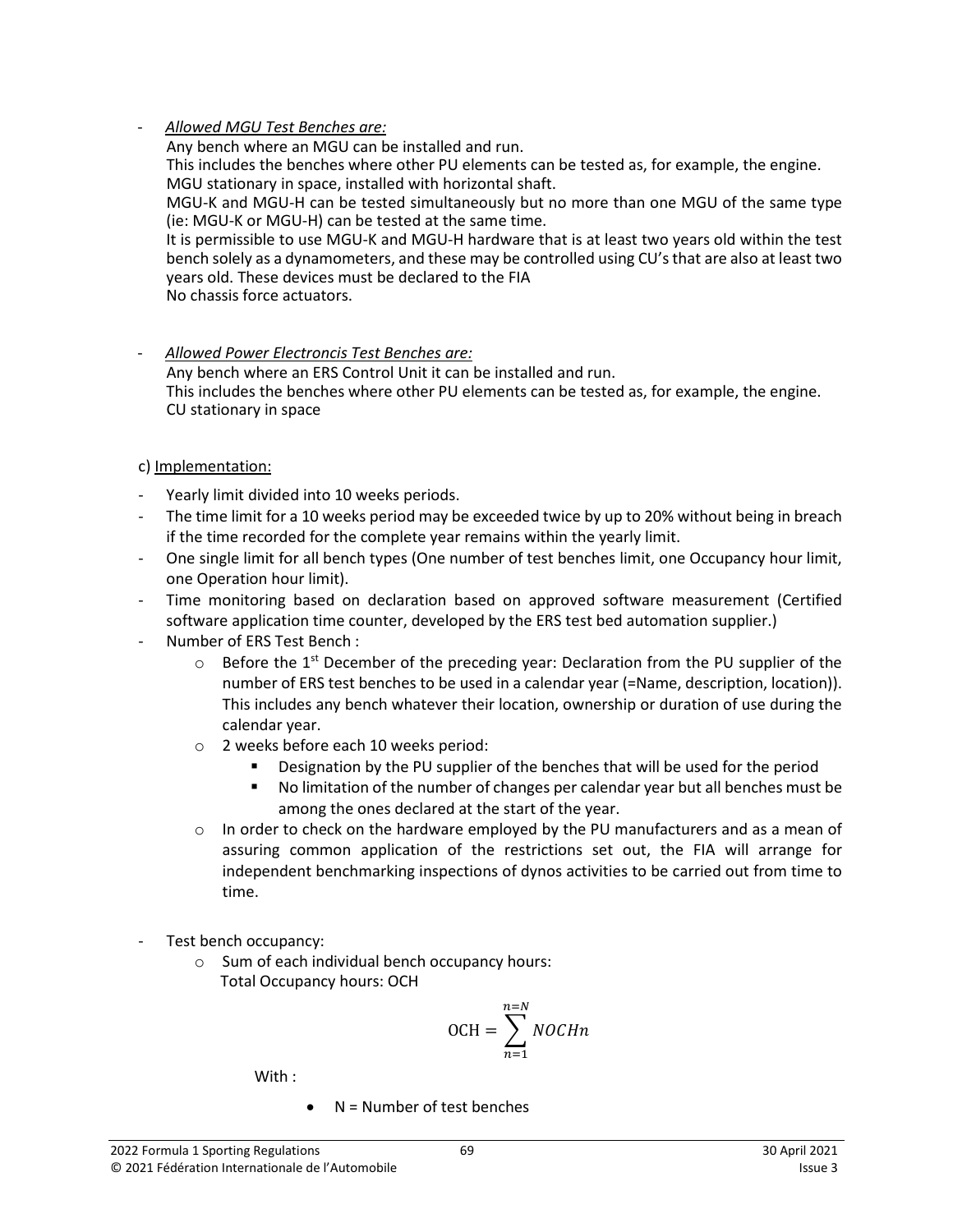- NOCHn= Number of occupancy hours during the period for bench number n
- o Declaration 14 days after each 10 weeks period from PU manufacturers signed by top management.
- o PU manufacturers must keep records of bench tests until 1 month after the end of the calendar year
- Test Bench Operation Hours:
	- o Sum of each individual bench operation hours. Total Operation hours: OPH

$$
OPH = \sum_{n=1}^{n=N} NOPHn
$$

With :

- $\bullet$  N = Number of test benches
- NOPHn= Number of operation hours during the period for bench number n
- o Declaration 14 days after each 10 weeks period from PU manufacturers signed by top management
- o PU manufacturers must keep records of bench tests until 1 month after the end of the calendar year

## d) Limitations:

| Year                           | 2022 | 2023 | 2024 | 2025 |
|--------------------------------|------|------|------|------|
| Max test benches               | 4    |      | 4    |      |
| Max Occupancy hours per year   | 1600 | 1600 | 1600 | 1600 |
| Max Occupancy hours per period | 320  | 320  | 320  | 320  |
| Max Operation hours per year   | 400  | 400  | 400  | 400  |
| Max Operation hours per period | 80   |      | 80   |      |

e) Exceptions:

Commissioning activities are not counted either for occupancy or operation.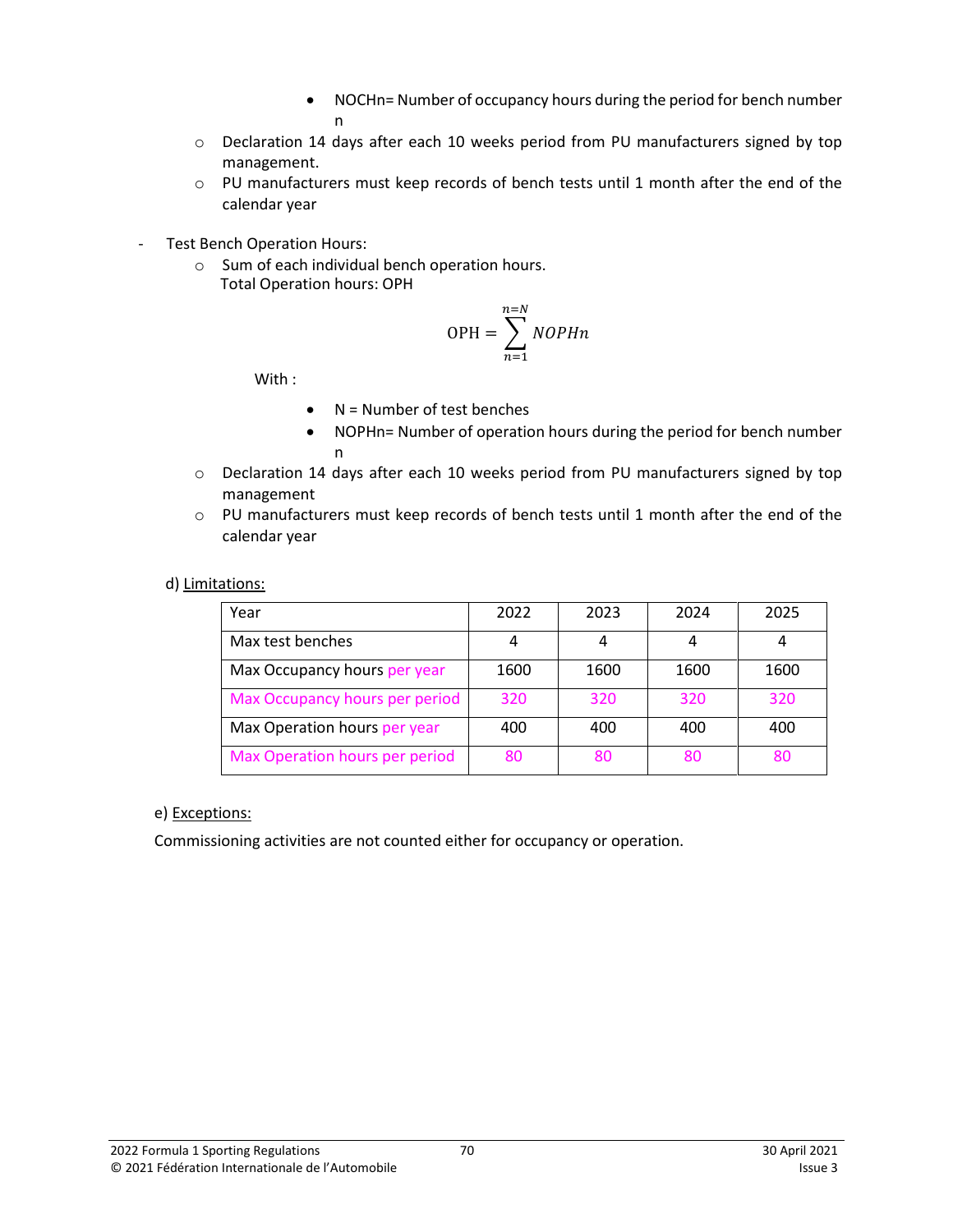# **ARTICLE 10: APPROVED CHANGES FOR SUBSEQUENT YEARS**

- **10.1 Changes for 2023**
- **10.2 Changes for 2024**
- **10.3 Changes for 2025**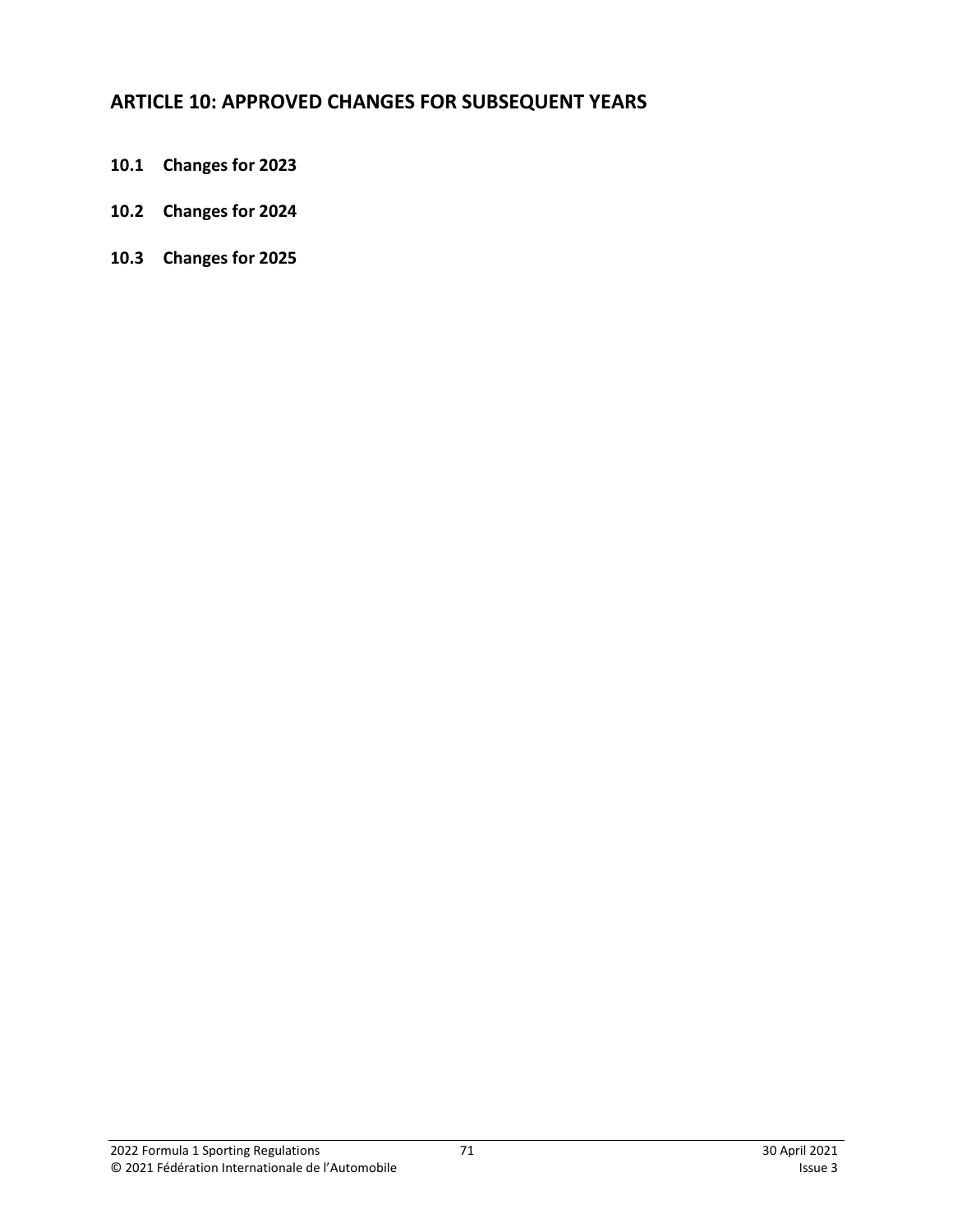# **APPENDIX 1: REGULATIONS OF THE DRIVER CONTRACT RECOGNITION BOARD**

("Reserved for the exclusive use of competitors entered in the FIA Formula One World Championship")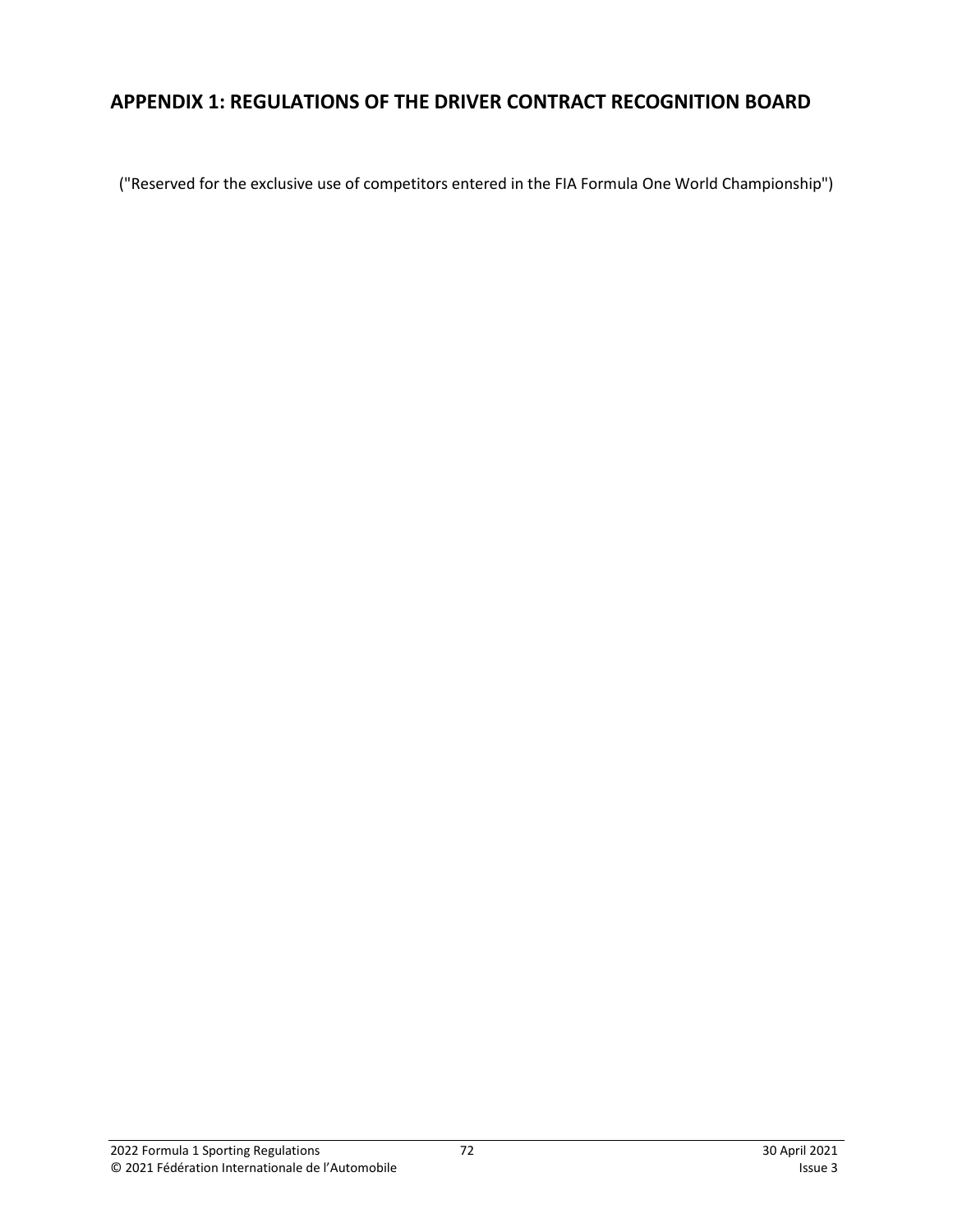

# **APPENDIX 2**

### **FEDERATION INTERNATIONALE DE L'AUTOMOBILE**

#### **ENTRY FORM FOR THE FIA FORMULA ONE WORLD CHAMPIONSHIP**

Entry for the ……………………… FIA Formula One World Championship

#### **THE APPLICANT**

| Full company name        |  |
|--------------------------|--|
| Country of incorporation |  |
| Registration number      |  |
| Date of incorporation    |  |
| Country of residence     |  |
| Registered office        |  |
|                          |  |
|                          |  |
|                          |  |
| <b>Trading Address</b>   |  |
| Tel                      |  |
| Fax                      |  |
| E-mail                   |  |
| <b>Directors</b>         |  |
|                          |  |
| <b>Team Principal</b>    |  |
| <b>Team Manager</b>      |  |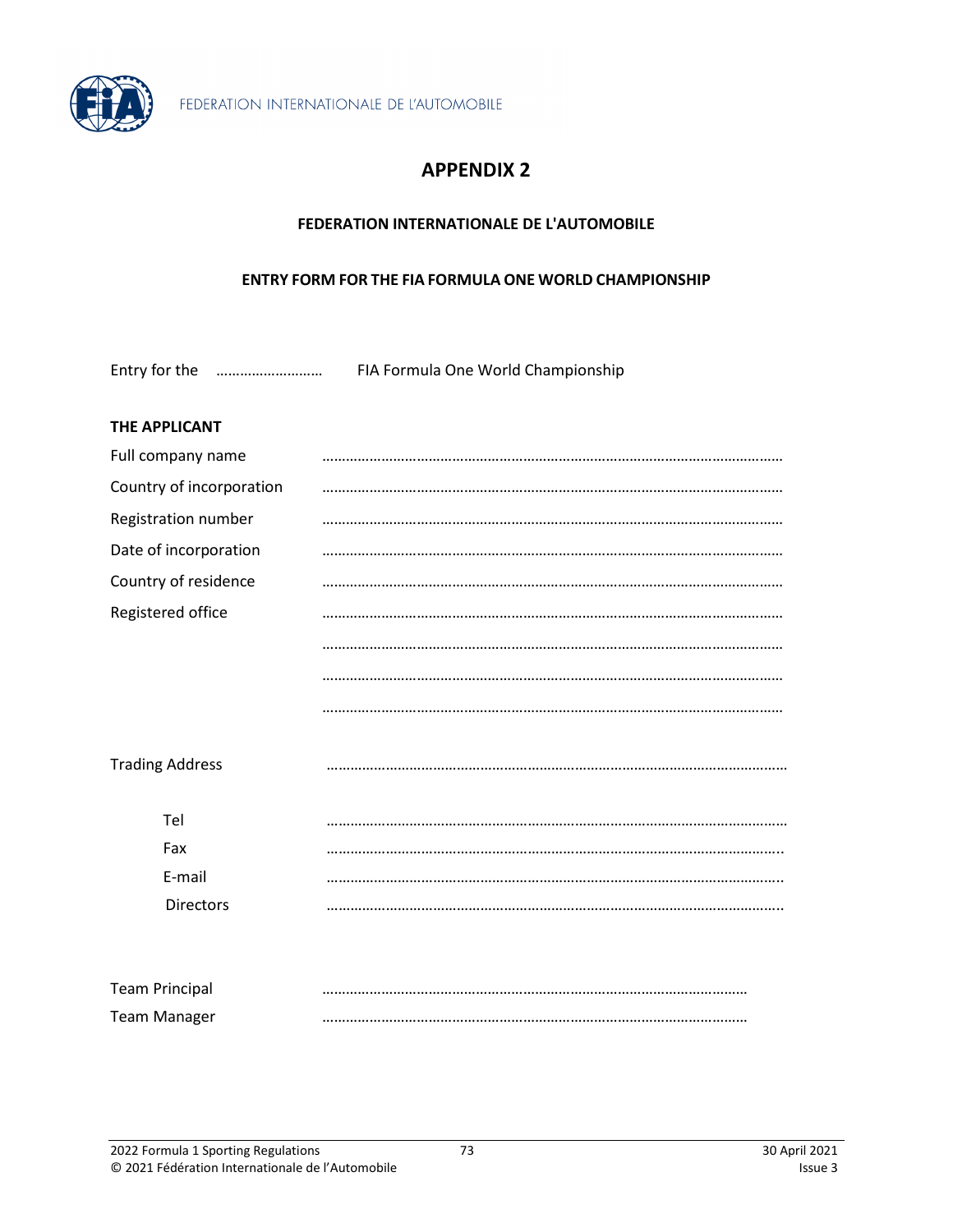Authorised Representatives with sole power to bind the company

| Title |  |
|-------|--|
| Title |  |
| Title |  |

## **CONSTRUCTOR'S DETAILS OF ENTRY**

| Issued By                                    |  |  |
|----------------------------------------------|--|--|
| Number                                       |  |  |
| Team Name                                    |  |  |
| (Which must include the name of the chassis) |  |  |

We hereby apply to enter the …..…………… FIA Formula One World Championship and we undertake to participate in each and every Event:

| With the make of the car referred to below which we nominate for the purpose of Article 3.4.3 (c) |
|---------------------------------------------------------------------------------------------------|
| (d) of the Sporting Regulations                                                                   |

|     | Name of the Chassis            |                                                                                                   |
|-----|--------------------------------|---------------------------------------------------------------------------------------------------|
|     | Make of the Engine             |                                                                                                   |
| ii) | of the Sporting Regulations    | With the drivers referred to below which we nominate for the purpose of Articles 3.4.3 (e) & 3.12 |
|     |                                |                                                                                                   |
|     |                                |                                                                                                   |
|     | Driver of the second car [or*] |                                                                                                   |
|     |                                |                                                                                                   |
|     | (tick only if applicable)      |                                                                                                   |

[]\* We wish to nominate the name of the driver of the first car subsequent to this application. For this purpose we expressly agree to be bound by the provisions of Article 3.4.3 (e) of the Sporting Regulations.

[ ]\* We wish to nominate the name of the driver of the second car subsequent to this application. For this purpose we expressly agree to be bound by the provisions of Article 3.4.3 (e) of the Sporting Regulations.

We confirm that we have read and understand the provisions of the International Sporting Code, the Formula One Technical Regulations and the Formula One Sporting Regulations. We agree to be bound by them (as supplemented or amended) and further we agree on our own behalf and on behalf of everyone associated with our participation in the FIA Formula One World Championship to observe them.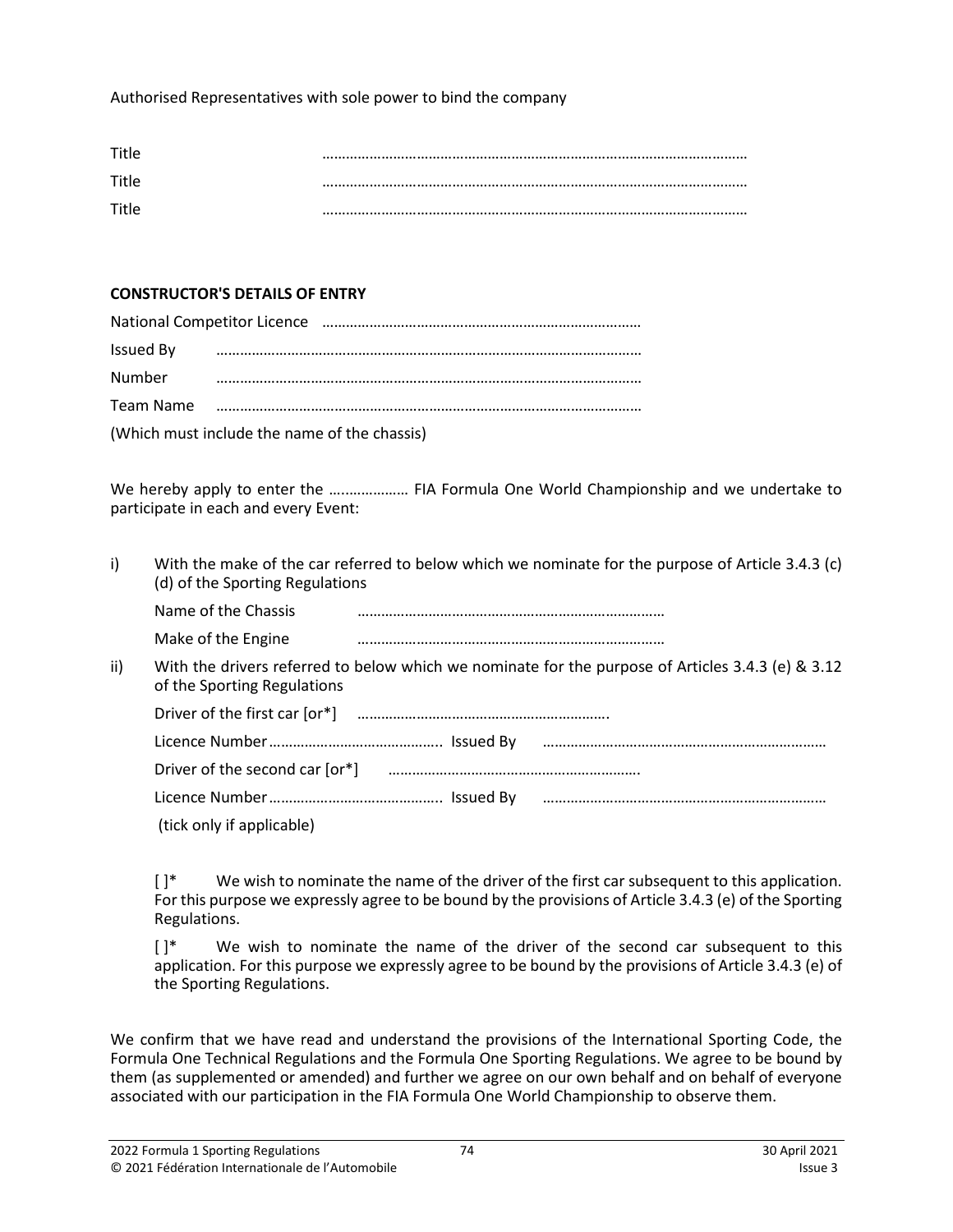We declare that we have examined this Entry Form and that the information given is true, correct and complete and we undertake to pay the entry fee, calculated in accordance with Appendix 7, to the FIA no later than 10 December of the year prior to the year to which this application relates. We understand and agree that any changes must be notified to the FIA in writing within 7 days of such change to allow reappraisal of the entry.

SIGNED BY (SIGNATURE)

(PRINT NAME OF THE PERSON SIGNING)

Being a person duly authorised to sign for and on behalf of

(PRINT FULL NAME OF APPLICANT)

Date

## **We confirm that we have read the Data Protection Notice at the end of this document and made this**

## **available to the individuals referred to in this document** ☐

### **TO BE COMPLETED BY THE FIA**

Super Licence Number Driver n°1 Super licence Number Driver n°2 Date of Acceptance

\*\*\*\*\*\*\*\*\*\*\*

### **DATA PROTECTION NOTICE**

The security of your personal data is extremely important to the Fédération Internationale de l'Automobile of 8, place de la Concorde, 75008, Paris, France ("**FIA**", "**us**", "**we**", "**our**"). You may be aware of the General Data Protection Regulation ((EU) 2016/679) ("**GDPR**"), which now requires us to set out the following details regarding how we collect and use your personal data.

As part of your team's entry into the FIA Formula One World Championship (the "**Championship**"), you may provide to us, and we may collect from you, certain personal data (as defined in applicable data privacy laws, including the GDPR ("**Privacy Laws**")), including, without limitation the information set out in this form (being your name, contact details and driver's licence number, as applicable) and certain other information, including biographical information, such as your images.

We are the data controller in respect of your personal data and will handle your data in accordance with our obligations under the Privacy Laws. We will use this information solely in connection with administering the Championship and exploiting the rights granted to us pursuant to any separate agreement entered into with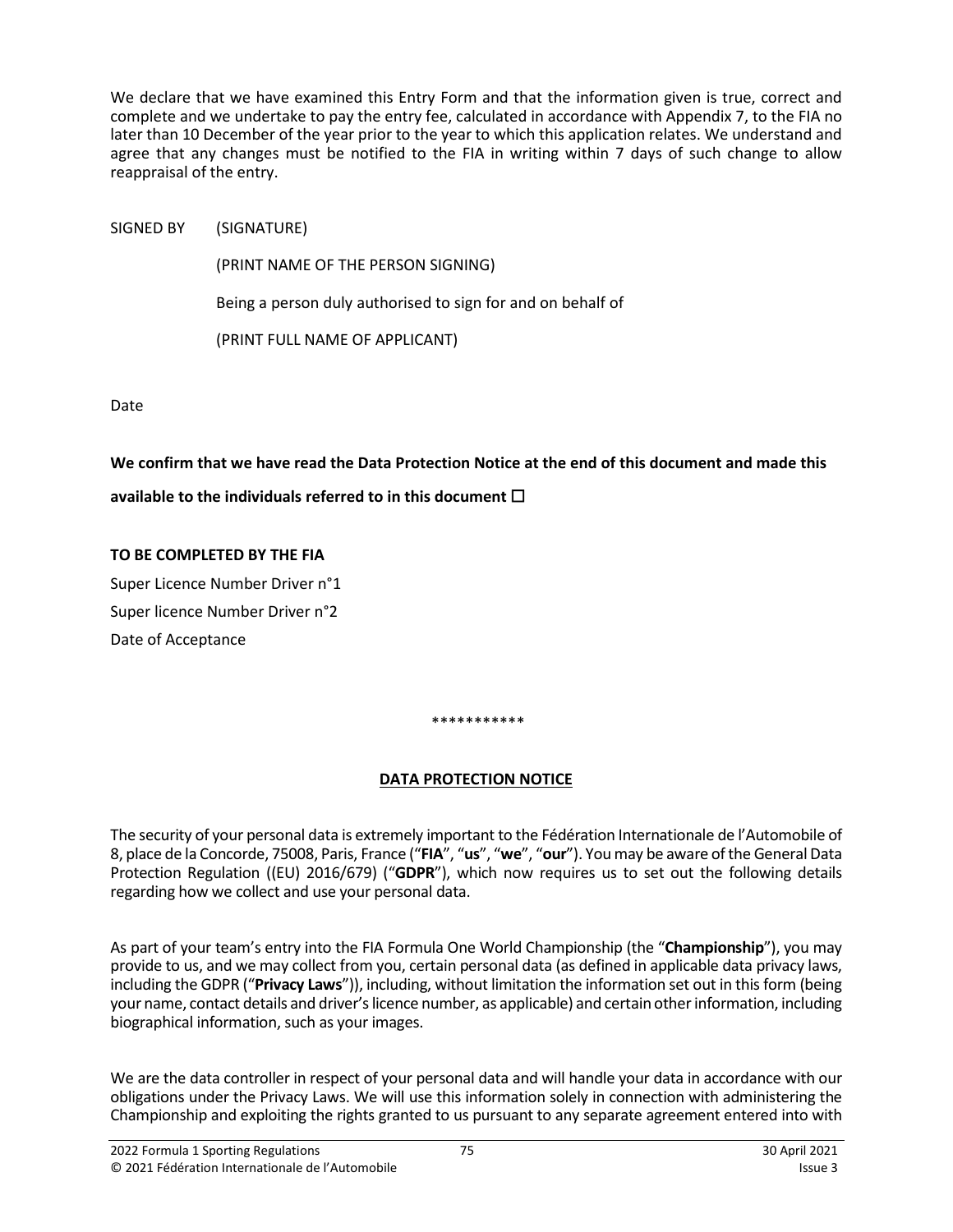your team or otherwise. We are entitled to do so on the basis of our legitimate interests, namely to enable us to operate the Championship and promote and exploit your participation in the same.

We may share your personal data with FIA Switzerland in connection with these purposes (Switzerland being recognized by the European Commission as providing adequate levels of protection for data protection). We may also be required to disclose your personal data if we are required to do so by law or pursuant to a binding regulatory request (in such circumstances, such disclosure will at all times be solely to the extent required by law or the applicable regulatory request).

We will retain your personal data on our systems only for as long as is strictly necessary for the purposes for which such data was originally collected (as referred to above), and thereafter for such longer period as may be required by law.

### **Your rights**

In certain situations, you are entitled to: (i) request access to your personal data; (ii) request that we correct your personal data; (iii) request that we erase your personal data; (iv) object to processing of your personal data where we are relying on a legitimate interest; (v) request the restriction of processing of your personal data; (vi) request the transfer of your personal data to a third party; or (vii) where you have provided your consent to certain of our processing activities, you may withdraw your consent at any time (but please note that we may continue to process such personal data if we have legitimate legal grounds for doing so).

To exercise these rights please contact[: dpo@fia.com](mailto:cil@fia.com)

Please note that you also have a right to complain to the French or Swiss Data Protection Supervisory Authority (respectively, CNIL or FDPIC) if you are concerned about the way we are handling your personal data.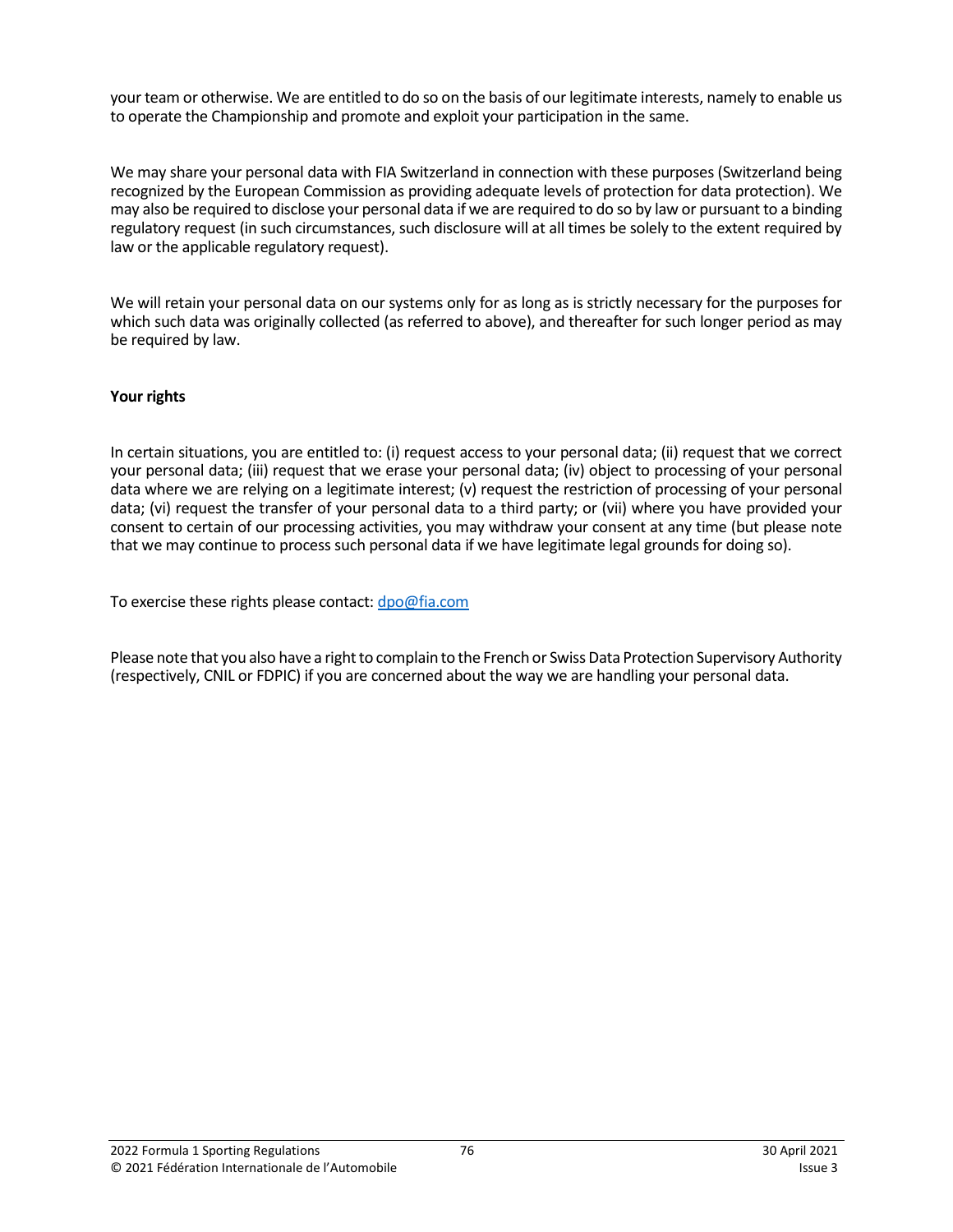# **APPENDIX 3: INFORMATION REQUIRED BY THE FIA 90 DAYS BEFORE A**

# **COMPETITION**

PART A.

- 1. NAME AND ADDRESS OF THE NATIONAL SPORTING AUTHORITY (ASN).
- 2. NAME AND ADDRESS OF THE ORGANISER.
- 3. DATE AND PLACE OF THE EVENT.
- 4. START TIME OF THE RACE (AS AGREED WITH THE PERMANENT BUREAU OF THE FIA FORMULA ONE COMMISSION).
- 5. ADDRESS AND TELEPHONE, FAX AND TELEX NUMBERS TO WHICH ENQUIRIES CAN BE ADDRESSED.
- 6. DETAILS OF THE CIRCUIT, WHICH MUST INCLUDE:
	- LOCATION AND HOW TO GAIN ACCESS.
	- LENGTH OF ONE LAP.
	- NUMBER OF LAPS FOR RACE.
	- DIRECTION (CLOCKWISE OR ANTI-CLOCKWISE).
	- LOCATION OF END OF THE PIT LANE IN RELATION TO LINE.
- 7. PRECISE LOCATION AT THE CIRCUIT OF:
	- STEWARDS' OFFICE.
	- RACE DIRECTOR'S OFFICE.
	- FIA OFFICE.
	- PARC FERMÉ.
	- DRIVERS' AND COMPETITORS' BRIEFING.
	- WINNER'S PRESS CONFERENCE.
- 8. LIST OF ANY TROPHIES AND SPECIAL AWARDS.
- 9. THE NAMES OF THE FOLLOWING OFFICIALS OF THE EVENT APPOINTED BY THE ASN:
	- STEWARDS.
	- CLERK OF THE COURSE.
	- SECRETARY OF THE EVENT.
	- CHIEF NATIONAL SCRUTINEER.
	- CHIEF NATIONAL MEDICAL OFFICER.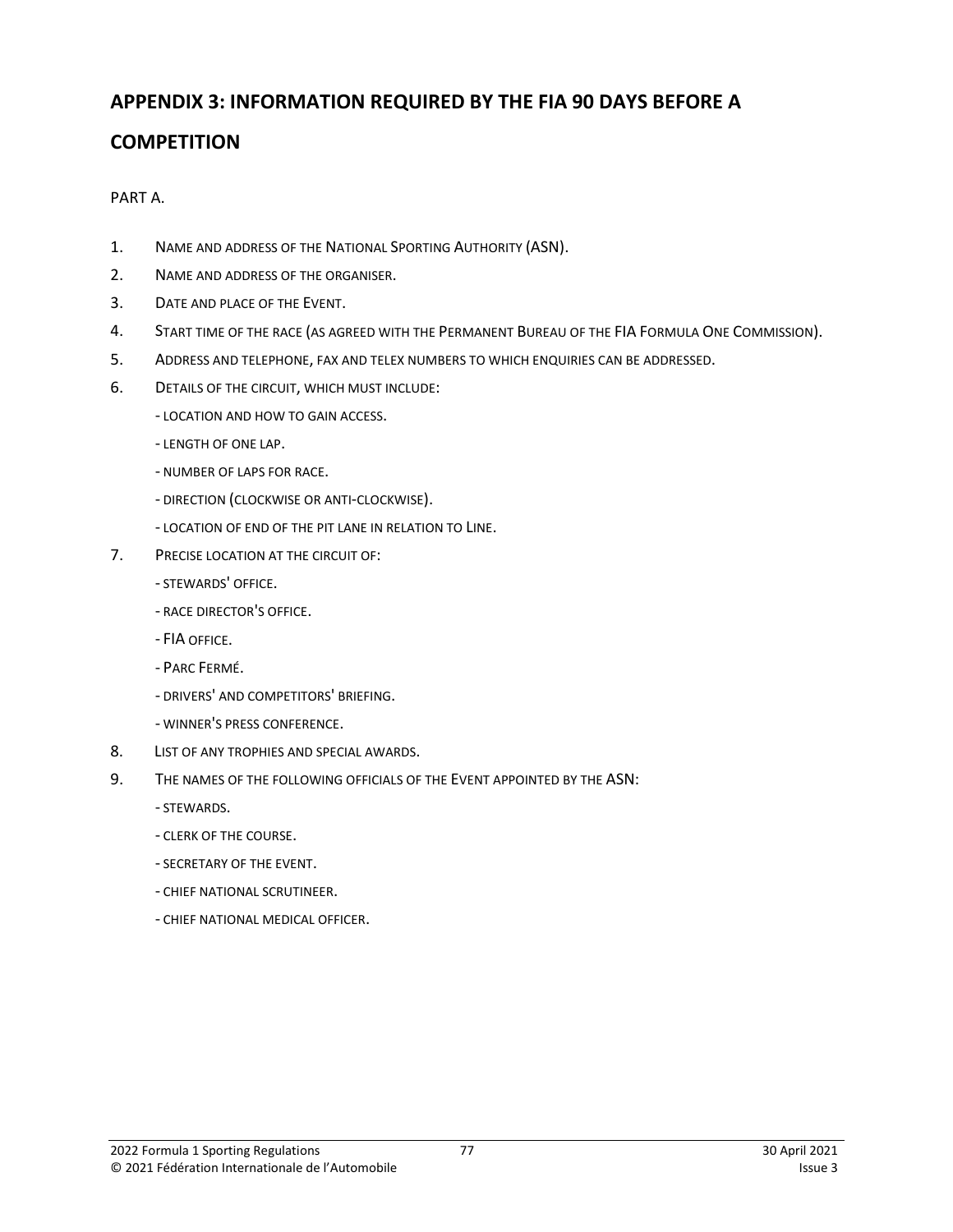### **PART B.**

- 1. FIA STEWARDS.
- 2. RACE DIRECTOR.
- 3. SAFETY DELEGATE.
- 4. PERMANENT STARTER.
- 5. MEDICAL DELEGATE.
- 6. TECHNICAL DELEGATE.
- 7. MEDIA DELEGATE.
- 8. STEWARD'S ADVISER. AND, IF APPROPRIATE.
- 9. A REPRESENTATIVE OF THE PRESIDENT OF THE FIA.
- 10. AN OBSERVER.
- 11. A SAFETY CAR DRIVER.
- 12. A MEDICAL CAR DRIVER.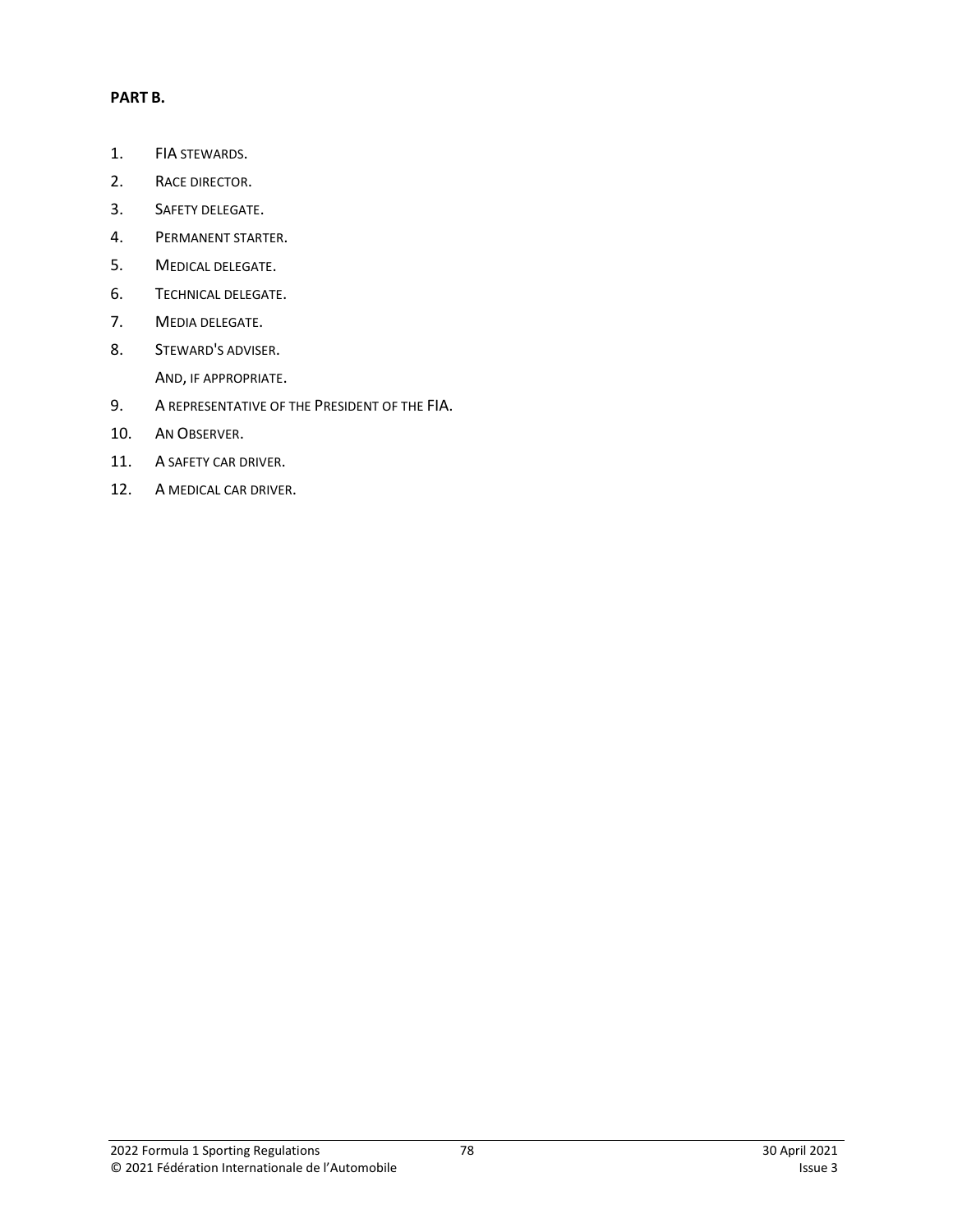



# **FEDERATION INTERNATIONALE DE L'AUTOMOBILE** *COMPETITOR***'S STAFF REGISTRATION FORM FOR THE FIA FORMULA ONE WORLD CHAMPIONSHIP**

Competitor's Staff Registration for the ……………………… FIA Formula One World Championship

# **THE APPLICANT** Full company name ............................................................................................................. Country of incorporation ............................................................................................................. Registration number ............................................................................................................. Date of incorporation ............................................................................................................. Country of residence ............................................................................................................. Registered office ............................................................................................................. ............................................................................................................. ............................................................................................................. ............................................................................................................. **CONSTRUCTOR'S DETAILS OF** *ENTRY* National *Competitor Licence* number .................................................... issued by......................................... Team name .............................................................................................................

The following people are nominated and accept to be nominated for the purpose of Article 2.6.4 of the *FIA* International Sporting Code and hereby undertake to observe:

- i. the Statutes of the FIA;
- ii. the FIA International Sporting Code;
- iii. the FIA Judicial and Disciplinary Rules;
- iv. the FIA Code of Good Standing;
- v. the FIA Code of Ethics; and
- vi. all regulations governing the FIA Formula One World Championship and its individual Competitions such as may be duly amended or supplemented from time to time.

(1) DATA PROTECTION

Any and all personal data collected in this form will be processed by the FIA. The data is collected for the management of the FIA Formula One Championship, and the recipient of the data is the FIA Formula One Department.

All data collected will be kept as long as necessary or relevant for the identified purposes or as required by law. The data may be transferred to FIA Geneva in Switzerland for logistical and/or organisational purposes. In accordance with the Regulation (EU) 2016/679 of the European Parliament and of the Council of 27 April 2016 on the protection of natural persons with regard to the processing of personal data and on the free movement of such data, and repealing Directive 95/46/EC (General Data Protection Regulation), you have the right to access and rectify data that relates to you by contactin[g dpo@fia.com.](mailto:dpo@fia.com)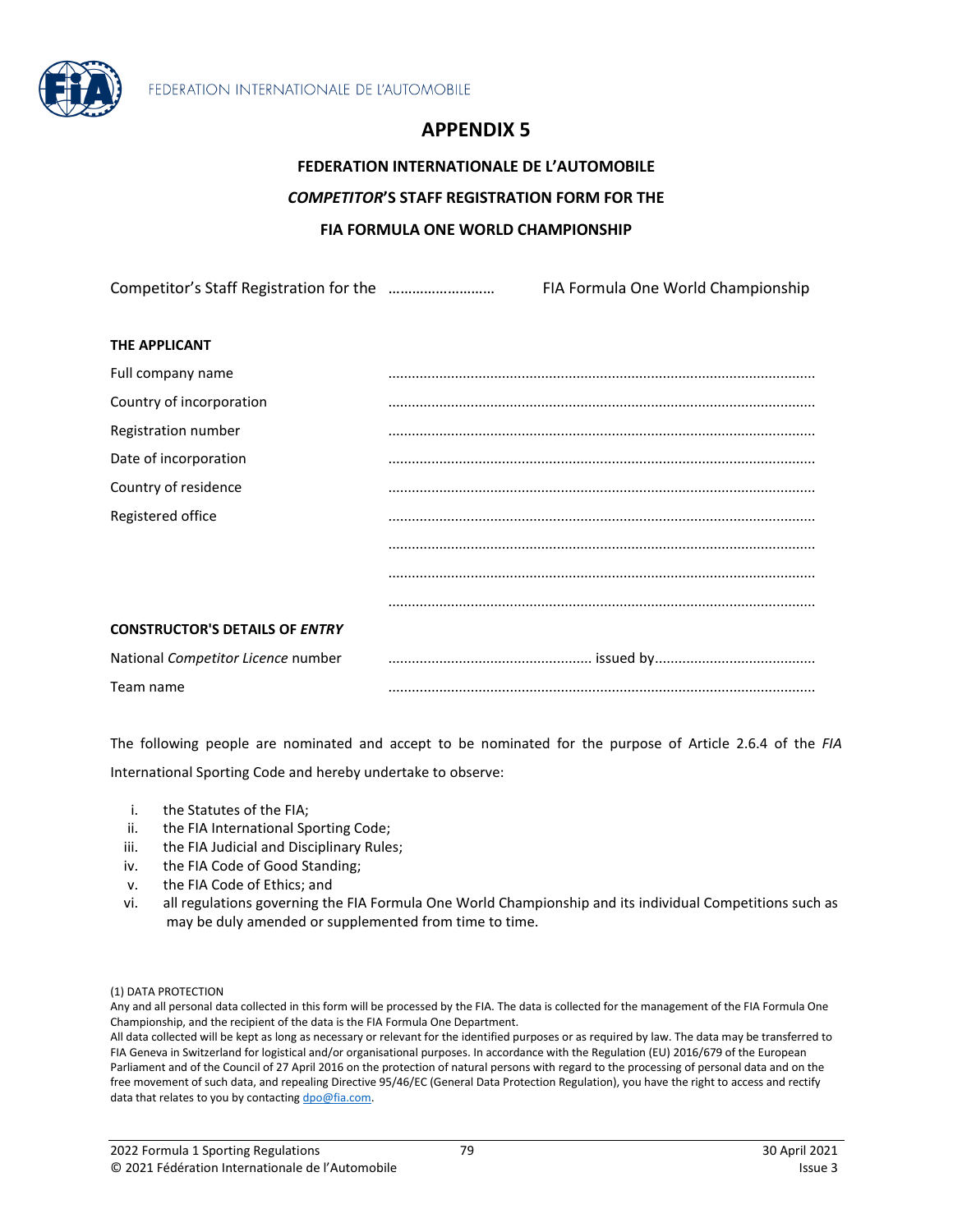| <b>Chief Executive Officer</b>        |                                                                                                                                                                                                                                                                                                                                                                                                                                                                                                                                                                                                                                                                                     |
|---------------------------------------|-------------------------------------------------------------------------------------------------------------------------------------------------------------------------------------------------------------------------------------------------------------------------------------------------------------------------------------------------------------------------------------------------------------------------------------------------------------------------------------------------------------------------------------------------------------------------------------------------------------------------------------------------------------------------------------|
|                                       |                                                                                                                                                                                                                                                                                                                                                                                                                                                                                                                                                                                                                                                                                     |
|                                       |                                                                                                                                                                                                                                                                                                                                                                                                                                                                                                                                                                                                                                                                                     |
|                                       |                                                                                                                                                                                                                                                                                                                                                                                                                                                                                                                                                                                                                                                                                     |
|                                       | $\Box$ By ticking here, I confirm that I have read and understood the Data Protection information at (1) below and                                                                                                                                                                                                                                                                                                                                                                                                                                                                                                                                                                  |
| consent to the processing of my data. |                                                                                                                                                                                                                                                                                                                                                                                                                                                                                                                                                                                                                                                                                     |
|                                       |                                                                                                                                                                                                                                                                                                                                                                                                                                                                                                                                                                                                                                                                                     |
|                                       |                                                                                                                                                                                                                                                                                                                                                                                                                                                                                                                                                                                                                                                                                     |
| <b>Chief Financial Officer</b>        |                                                                                                                                                                                                                                                                                                                                                                                                                                                                                                                                                                                                                                                                                     |
|                                       |                                                                                                                                                                                                                                                                                                                                                                                                                                                                                                                                                                                                                                                                                     |
|                                       |                                                                                                                                                                                                                                                                                                                                                                                                                                                                                                                                                                                                                                                                                     |
|                                       |                                                                                                                                                                                                                                                                                                                                                                                                                                                                                                                                                                                                                                                                                     |
|                                       | $\Box$ By ticking here, I confirm that I have read and understood the Data Protection information at (1) below and                                                                                                                                                                                                                                                                                                                                                                                                                                                                                                                                                                  |
| consent to the processing of my data. |                                                                                                                                                                                                                                                                                                                                                                                                                                                                                                                                                                                                                                                                                     |
|                                       |                                                                                                                                                                                                                                                                                                                                                                                                                                                                                                                                                                                                                                                                                     |
|                                       |                                                                                                                                                                                                                                                                                                                                                                                                                                                                                                                                                                                                                                                                                     |
| <b>Team Principal</b>                 |                                                                                                                                                                                                                                                                                                                                                                                                                                                                                                                                                                                                                                                                                     |
|                                       |                                                                                                                                                                                                                                                                                                                                                                                                                                                                                                                                                                                                                                                                                     |
|                                       |                                                                                                                                                                                                                                                                                                                                                                                                                                                                                                                                                                                                                                                                                     |
|                                       |                                                                                                                                                                                                                                                                                                                                                                                                                                                                                                                                                                                                                                                                                     |
|                                       | $\Box$ By ticking here, I confirm that I have read and understood the Data Protection information at (1) below and                                                                                                                                                                                                                                                                                                                                                                                                                                                                                                                                                                  |
| consent to the processing of my data. |                                                                                                                                                                                                                                                                                                                                                                                                                                                                                                                                                                                                                                                                                     |
|                                       |                                                                                                                                                                                                                                                                                                                                                                                                                                                                                                                                                                                                                                                                                     |
|                                       |                                                                                                                                                                                                                                                                                                                                                                                                                                                                                                                                                                                                                                                                                     |
| <b>Sporting Director</b>              |                                                                                                                                                                                                                                                                                                                                                                                                                                                                                                                                                                                                                                                                                     |
|                                       |                                                                                                                                                                                                                                                                                                                                                                                                                                                                                                                                                                                                                                                                                     |
|                                       |                                                                                                                                                                                                                                                                                                                                                                                                                                                                                                                                                                                                                                                                                     |
|                                       |                                                                                                                                                                                                                                                                                                                                                                                                                                                                                                                                                                                                                                                                                     |
|                                       | $\Box$ By ticking here, I confirm that I have read and understood the Data Protection information at (1) below and                                                                                                                                                                                                                                                                                                                                                                                                                                                                                                                                                                  |
| consent to the processing of my data. |                                                                                                                                                                                                                                                                                                                                                                                                                                                                                                                                                                                                                                                                                     |
|                                       |                                                                                                                                                                                                                                                                                                                                                                                                                                                                                                                                                                                                                                                                                     |
|                                       |                                                                                                                                                                                                                                                                                                                                                                                                                                                                                                                                                                                                                                                                                     |
| (1) DATA PROTECTION                   | Any and all personal data collected in this form will be processed by the FIA. The data is collected for the management of the FIA Formula One<br>Championship, and the recipient of the data is the FIA Formula One Department.<br>All data collected will be kept as long as necessary or relevant for the identified purposes or as required by law. The data may be transferred to<br>FIA Geneva in Switzerland for logistical and/or organisational purposes. In accordance with the Regulation (EU) 2016/679 of the European<br>Parliament and of the Council of 27 April 2016 on the protection of natural persons with regard to the processing of personal data and on the |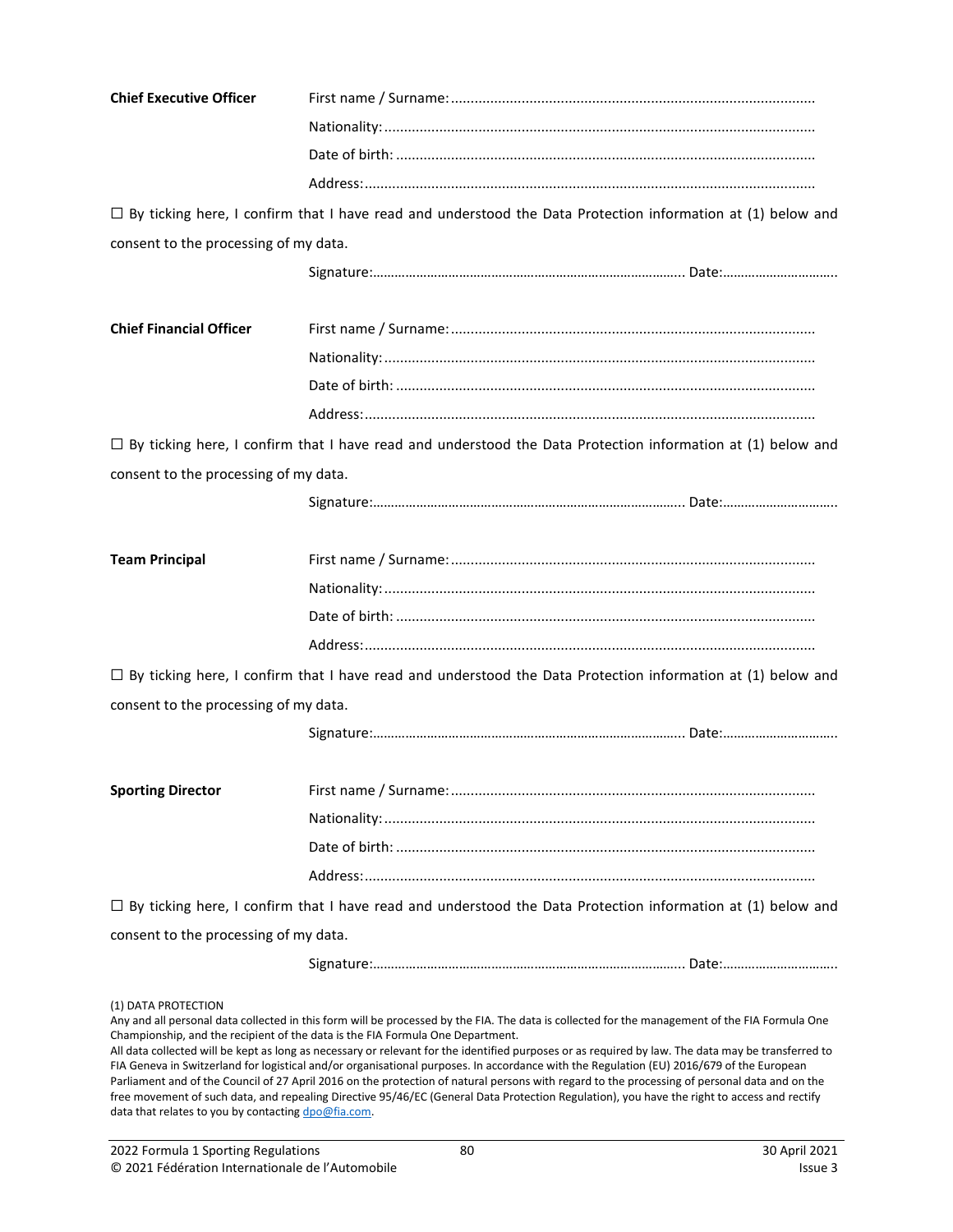| <b>Technical Director</b>             |                                                                                                                                                                                                                                                                                                                                                                                                                                                                                                                                                                                                                                                                                     |
|---------------------------------------|-------------------------------------------------------------------------------------------------------------------------------------------------------------------------------------------------------------------------------------------------------------------------------------------------------------------------------------------------------------------------------------------------------------------------------------------------------------------------------------------------------------------------------------------------------------------------------------------------------------------------------------------------------------------------------------|
|                                       |                                                                                                                                                                                                                                                                                                                                                                                                                                                                                                                                                                                                                                                                                     |
|                                       |                                                                                                                                                                                                                                                                                                                                                                                                                                                                                                                                                                                                                                                                                     |
|                                       |                                                                                                                                                                                                                                                                                                                                                                                                                                                                                                                                                                                                                                                                                     |
|                                       | $\Box$ By ticking here, I confirm that I have read and understood the Data Protection information at (1) below and                                                                                                                                                                                                                                                                                                                                                                                                                                                                                                                                                                  |
| consent to the processing of my data. |                                                                                                                                                                                                                                                                                                                                                                                                                                                                                                                                                                                                                                                                                     |
|                                       |                                                                                                                                                                                                                                                                                                                                                                                                                                                                                                                                                                                                                                                                                     |
| <b>Team Manager</b>                   |                                                                                                                                                                                                                                                                                                                                                                                                                                                                                                                                                                                                                                                                                     |
|                                       |                                                                                                                                                                                                                                                                                                                                                                                                                                                                                                                                                                                                                                                                                     |
|                                       |                                                                                                                                                                                                                                                                                                                                                                                                                                                                                                                                                                                                                                                                                     |
|                                       |                                                                                                                                                                                                                                                                                                                                                                                                                                                                                                                                                                                                                                                                                     |
|                                       | $\Box$ By ticking here, I confirm that I have read and understood the Data Protection information at (1) below and consent                                                                                                                                                                                                                                                                                                                                                                                                                                                                                                                                                          |
| to the processing of my data.         |                                                                                                                                                                                                                                                                                                                                                                                                                                                                                                                                                                                                                                                                                     |
|                                       |                                                                                                                                                                                                                                                                                                                                                                                                                                                                                                                                                                                                                                                                                     |
| Race Engineer (1)                     |                                                                                                                                                                                                                                                                                                                                                                                                                                                                                                                                                                                                                                                                                     |
|                                       |                                                                                                                                                                                                                                                                                                                                                                                                                                                                                                                                                                                                                                                                                     |
|                                       |                                                                                                                                                                                                                                                                                                                                                                                                                                                                                                                                                                                                                                                                                     |
|                                       |                                                                                                                                                                                                                                                                                                                                                                                                                                                                                                                                                                                                                                                                                     |
|                                       | $\Box$ By ticking here, I confirm that I have read and understood the Data Protection information at (1) below and consent                                                                                                                                                                                                                                                                                                                                                                                                                                                                                                                                                          |
| to the processing of my data.         |                                                                                                                                                                                                                                                                                                                                                                                                                                                                                                                                                                                                                                                                                     |
|                                       |                                                                                                                                                                                                                                                                                                                                                                                                                                                                                                                                                                                                                                                                                     |
| Race Engineer (2)                     |                                                                                                                                                                                                                                                                                                                                                                                                                                                                                                                                                                                                                                                                                     |
|                                       |                                                                                                                                                                                                                                                                                                                                                                                                                                                                                                                                                                                                                                                                                     |
|                                       |                                                                                                                                                                                                                                                                                                                                                                                                                                                                                                                                                                                                                                                                                     |
|                                       |                                                                                                                                                                                                                                                                                                                                                                                                                                                                                                                                                                                                                                                                                     |
|                                       | $\Box$ By ticking here, I confirm that I have read and understood the Data Protection information at (1) below and consent                                                                                                                                                                                                                                                                                                                                                                                                                                                                                                                                                          |
| to the processing of my data.         |                                                                                                                                                                                                                                                                                                                                                                                                                                                                                                                                                                                                                                                                                     |
|                                       |                                                                                                                                                                                                                                                                                                                                                                                                                                                                                                                                                                                                                                                                                     |
| (1) DATA PROTECTION                   | Any and all personal data collected in this form will be processed by the FIA. The data is collected for the management of the FIA Formula One<br>Championship, and the recipient of the data is the FIA Formula One Department.<br>All data collected will be kept as long as necessary or relevant for the identified purposes or as required by law. The data may be transferred to<br>FIA Geneva in Switzerland for logistical and/or organisational purposes. In accordance with the Regulation (EU) 2016/679 of the European<br>Parliament and of the Council of 27 April 2016 on the protection of natural persons with regard to the processing of personal data and on the |

data that relates to you by contactin[g dpo@fia.com.](mailto:dpo@fia.com)

free movement of such data, and repealing Directive 95/46/EC (General Data Protection Regulation), you have the right to access and rectify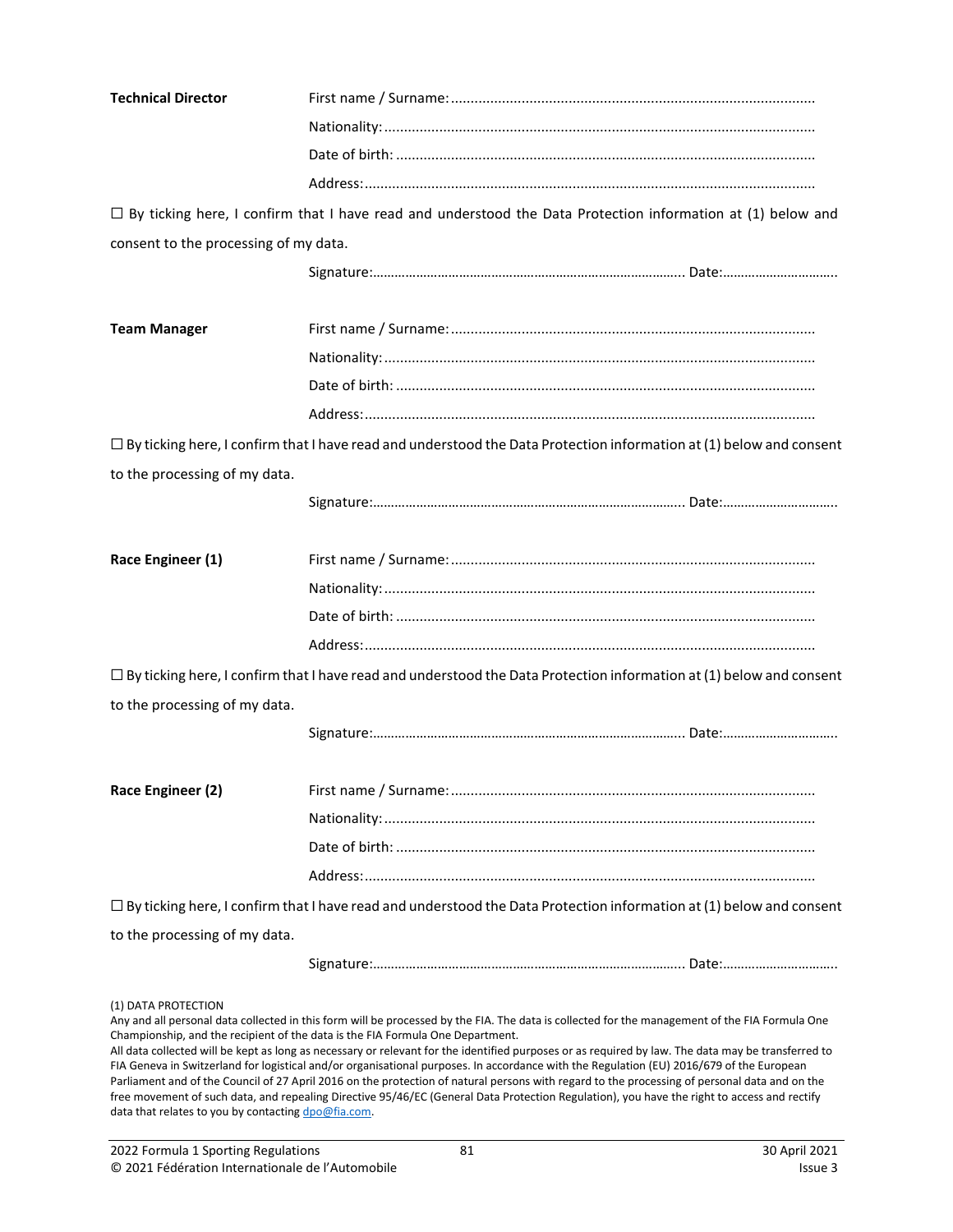We understand and agree that any changes to this registration must be notified to the *FIA* in writing within 7 days of such change.

| SIGNED BY: |                                                                           |
|------------|---------------------------------------------------------------------------|
|            | being a person duly authorized to sign for and on behalf of the Applicant |
|            |                                                                           |
| SIGNATURE: | Date:                                                                     |

(1) DATA PROTECTION

Any and all personal data collected in this form will be processed by the FIA. The data is collected for the management of the FIA Formula One Championship, and the recipient of the data is the FIA Formula One Department.

All data collected will be kept as long as necessary or relevant for the identified purposes or as required by law. The data may be transferred to FIA Geneva in Switzerland for logistical and/or organisational purposes. In accordance with the Regulation (EU) 2016/679 of the European Parliament and of the Council of 27 April 2016 on the protection of natural persons with regard to the processing of personal data and on the free movement of such data, and repealing Directive 95/46/EC (General Data Protection Regulation), you have the right to access and rectify data that relates to you by contactin[g dpo@fia.com.](mailto:dpo@fia.com)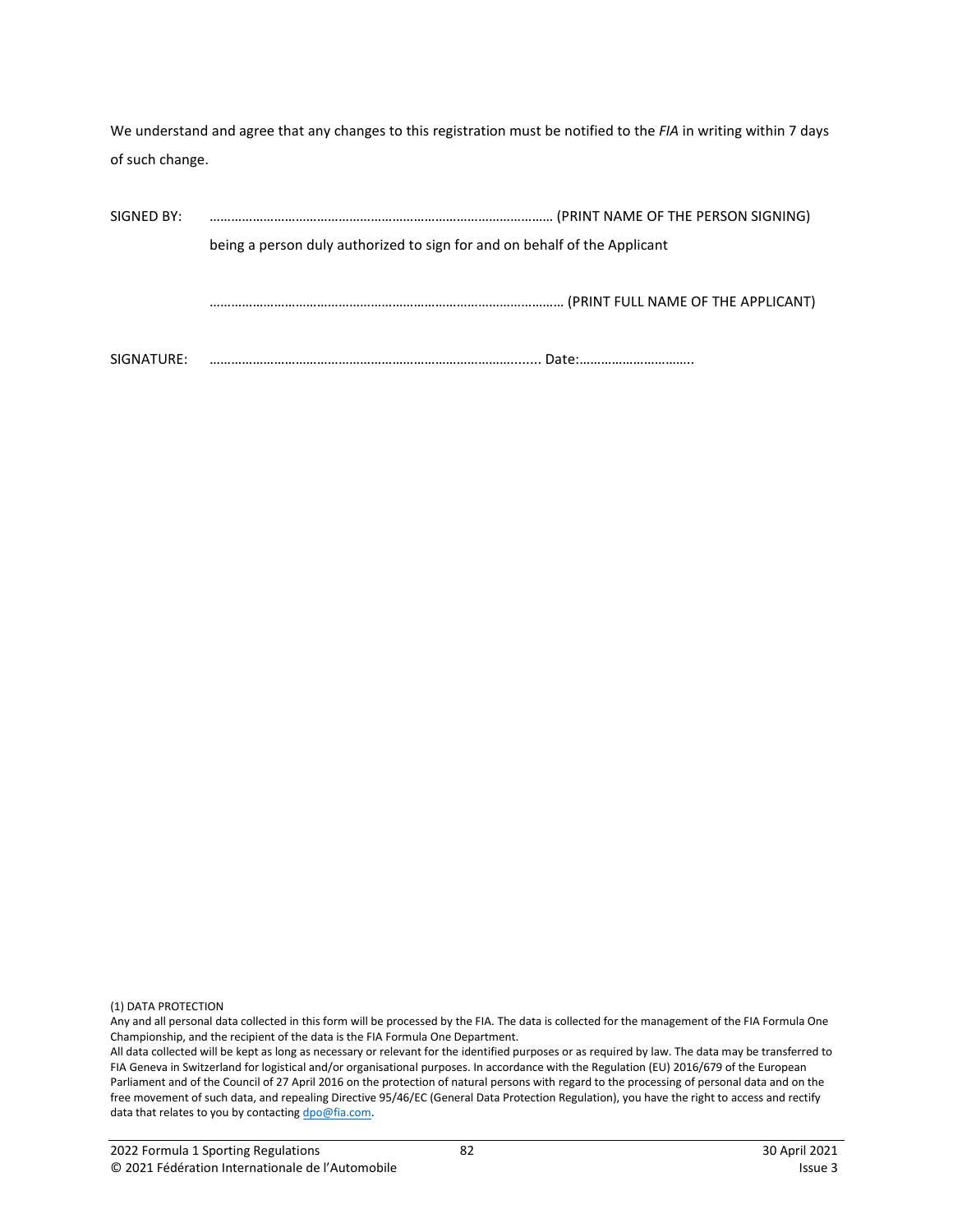# **APPENDIX 6: SUPPLY OF POWER UNITS FOR THE 2021-2025 CHAMPIONSHIP**

# **SEASONS**

Preamble : The FIA and the Commercial Rights Holder remain entitled to decide jointly that this Appendix being withdrawn at any time if the number of Power Unit Manufacturers supplying power units in a Championship season is less than 3 (three).

- a. As part of the homologation procedure of Appendix 4 of the Technical Regulations, any Power Unit Manufacturer wishing to supply power units to a team must :
	- 1. notify in writing the FIA of its intention to do so no later than 1 January (or such other date as agreed in writing between all of the Power Unit Manufacturers and the FIA) preceding the year during which such power units will be supplied ;
	- 2. agree to be bound by the provisions of the Code, the Technical Regulations, the Sporting Regulations, the Judicial and Disciplinary Rules and all other relevant and applicable FIA rules and/or regulations (as supplemented or amended from time to time) and further to observe them ; and
	- 3. agree to be subject to the jurisdiction of the internal judicial and disciplinary bodies of the FIA.
- b. No power unit may be used in a given Championship season unless the Power Unit Manufacturer supplying such power unit accepts and adheres to the following conditions.

Each of the Power Unit Manufacturers of an homologated power unit must:

- 1. provide the FIA, before 15 May (or such other date as agreed in writing between all the Power Unit Manufacturers and the FIA) of the season preceding that in which such power units are to be supplied, with the list of teams (clearly identifying the appointed "works/factory" team, if any) to which a supply agreement has been concluded for the given Championship season;
- 2. if called upon to do so by the FIA before 1 June (or such other date as agreed in writing between all the Power Unit Manufacturers and the FIA) of the season preceding that in which such power units were to be supplied, supply at least a number of teams ("T") equal to the following equation:

$$
T = (111-A)/(B-C)
$$

- A = Total number of teams (including "works/factory" teams) having a supply agreement concluded for the given Championship season with a New Power Unit Manufacturer.
- **B** = Total number of manufacturers of homologated Power Units for the given Championship season.
- **C** = Total number of New Power Unit Manufacturers for the given Championship season.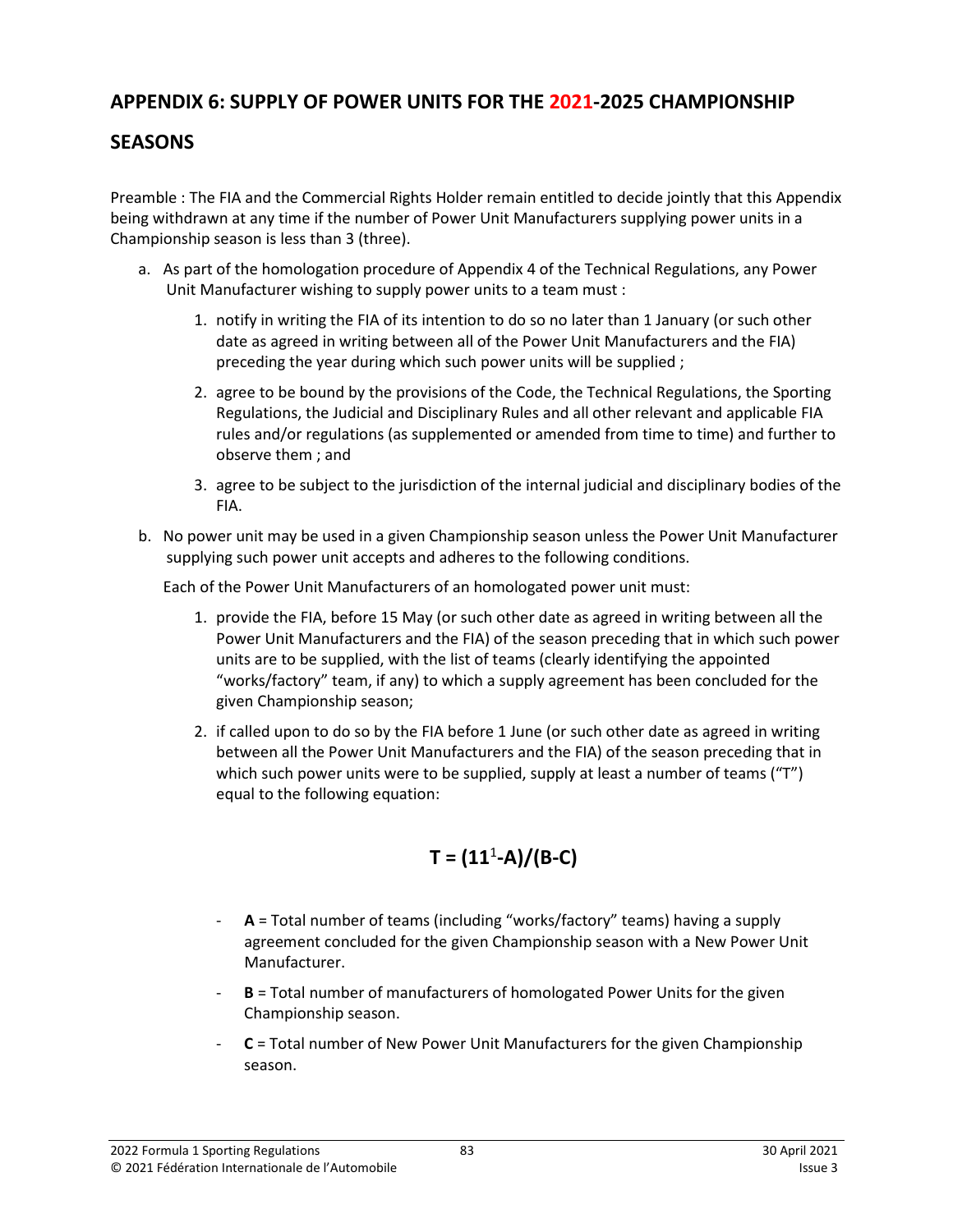provided that if the result contains a fraction then the fraction shall count as a full team (e.g. 11 teams divided by 4 manufacturers = 2.75, each manufacturer must, if called upon to do so by the FIA, supply at least 3 teams).

 $1$  This figure will be reviewed each year as the "total number of entered teams" will not be known until November preceding the Championship season. The figure of 11 covers supply of 12 teams or less in compliance with the calculation rule.

In doing so, the FIA will first allocate the power unit supply between the Power Unit Manufacturers that are supplying the fewest number of teams, provided that the teams without a supply agreement shall be allocated to the Power Unit Manufacturer(s) that supplies(supply) the lowest number of teams and so on. If there is more than one Power Unit Manufacturer supplying the fewest number of teams (i.e. in the same position) and/or more than one team requesting a supply the allocation between such Power Unit Manufacturers shall occur by ballot (which ballot shall be transparent and undertaken by the FIA in the presence of a representative of each of the Power Unit Manufacturer(s) and the new Customer Team concerned).

Any such allocation made by the FIA will have to be formalised by a supply agreement with the concerned team by 1 August at the latest (or such other date as agreed in writing between all the Power Unit Manufacturers and the FIA).

A New Power Unit Manufacturer will not be required to comply with this obligation of supply as set out above.

- c. The FIA shall be entitled to request a Power Unit Manufacturer to supply a team (**"New Customer Team"**) with a power unit under the terms of this Appendix except if, at the date set out in Article b) i) above:
	- Such team has entered into a supply agreement with a Power Unit Manufacturer for a given Championship season before the date set out in Article b) i) above, and
	- Such team has been granted a right, under a currently binding offer with a Power Unit Manufacturer, to be supplied with a power unit for such given Championship season.

Moreover, such Power Unit Manufacturer shall only be required to supply a New Customer Team if the following cumulative conditions are met. If such conditions are not met, then the Power Unit Manufacturer may, at its sole and exclusive discretion, decline the request to supply such New Customer Team and the decline of such request shall not be deemed to be a breach of the terms set out in this Appendix (however Article c) cannot be applied or interpreted by the Power Unit Manufacturer in a way which would deprive the obligation of supply as referred to in Article b) above of any effect and/or that would prevent the FIA from making and enforcing the provisions set out in Article b) above. The Power Unit Manufacturer undertakes to exercise in good faith the conditions referred to in paragraph 1 to 11 below). The teams and the Power Unit Manufacturers remain free to negotiate the terms of the supply agreement, subject to the fallback positions set out below which shall apply should a team and a Power Unit Manufacturer fail to reach an agreement, despite negotiating in good faith.

- 1. For the purpose of this paragraph, supply contract only refers to the contract related to the FIA Supply Perimeter as per the Sporting and Technical Regulations and as set out in Appendix 6A.
	- 1.1. Any supply contract entered into with the New Customer Team must be on substantially the same terms as those entered into between the Power Unit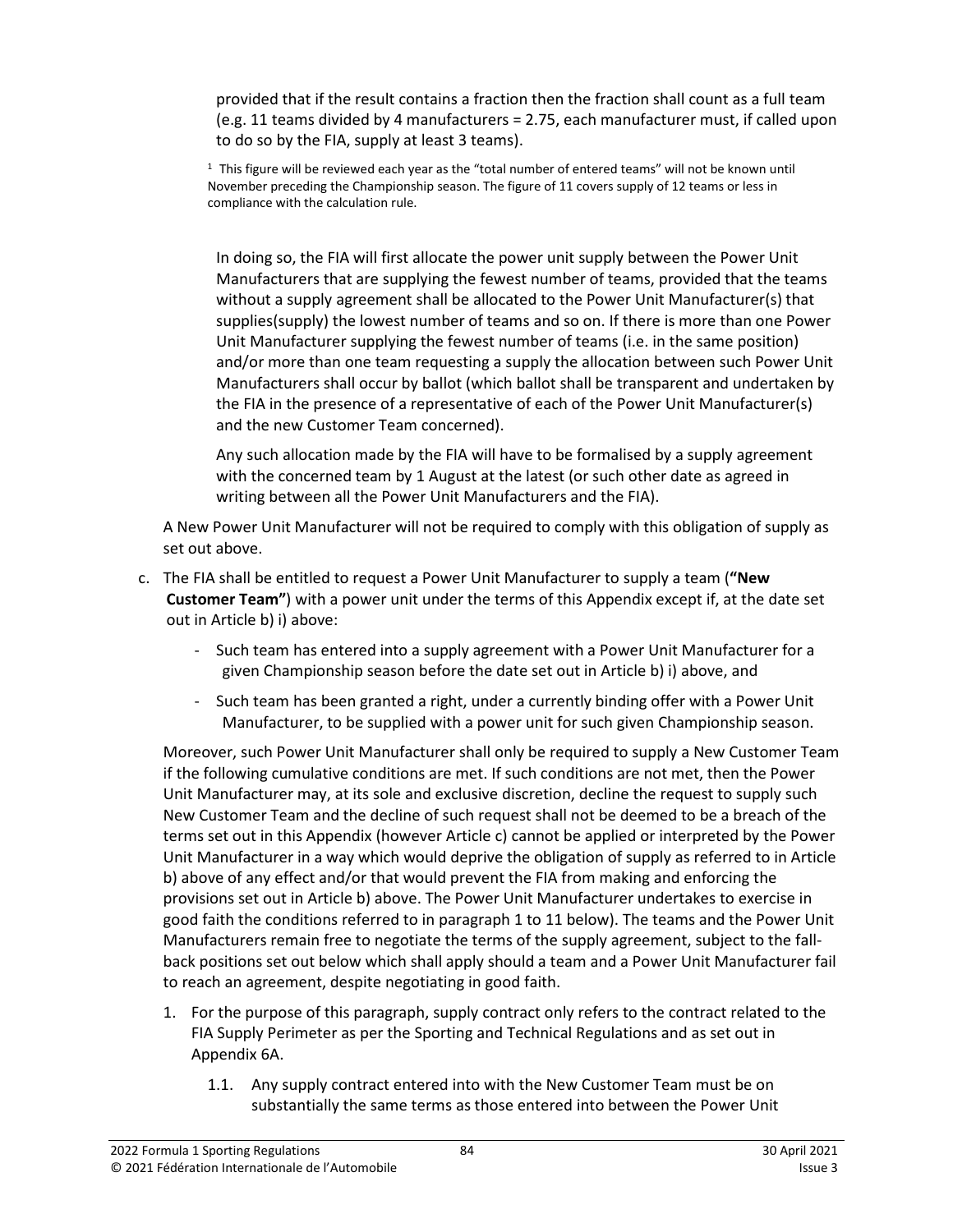Manufacturer and the other customer teams (other than its appointed "works/factory" team) to whom it already supplies a power unit at the date of the FIA request ("**Existing Customer Team**"), other than the Price as referred to in paragraph 8 below. In particular, the Power Unit Manufacturer may impose and the team cannot refuse to sign up to any terms which at least one of its other Existing Customer Teams has agreed to and the Power Unit Manufacturer may refuse and the team cannot request the inclusion of terms which are not included in the supply agreements with other Existing Customer Teams.

- 1.2. In the event that a Power Unit Manufacturer has not supplied a power unit to any other Existing Customer Team, the Power Unit Manufacturer shall have the right to decide, at its sole and exclusive discretion, the payment terms and conditions (including the price of additional goods and services not included in the supply perimeters designated in Appendix 6A, but excluding the Price which shall be determined in compliance with the definition of Price below) applicable to the New Customer Team subject to the provisions of paragraph 8 below.
- 1.3. In case of a dispute about the application or the interpretation of paragraph 1 hereto, the FIA will be entitled to request copies of the contracts being entered into by the Power Unit Manufacturer with any customer team, provided that such contracts are not disclosed to any new Customer Team and subject to the FIA agreeing to comply with strict customary confidentiality obligations.
- 2. The Power Unit Manufacturer shall determine, at its sole and exclusive discretion, the duration of the term of the power unit supply which:
	- 2.1. may not be lower than one Championship season; and
	- 2.2. shall not exceed three Championship seasons nor go beyond the end of the 2025 Championship season, unless jointly agreed by the Power Unit Manufacturer and the New Customer Team
- 3. The Power Unit Manufacturer shall determine, at its sole and exclusive discretion, whether the New Customer Team shall use the name of the Power Unit Manufacturer or the New Customer Team shall operate under a white label/unbranded way and, for this purpose, use a different name:
	- 3.1. The use of this different name shall always be agreed in advance by the Power Unit Manufacturer, which agreement shall not be unreasonably withheld; and
	- 3.2. In the event that the white label/unbranded supply is required without being requested by the New Customer Team, this supply will not incur additional fees for the New Customer Team except if the use of the power unit name leads to the conclusion of a commercial agreement between the New Customer Team and any third party. In that case, the Power Unit Manufacturer and the New Customer Team shall enter into good faith negotiations and shall commonly agree on the fair and reasonable part of the revenues generated by the commercial agreement which could be considered as additional fees;
	- 3.3. In the event that the white label/unbranded supply is requested by the New Customer Team and agreed by the Power Unit Manufacturer, this supply may incur additional fees for the New Customer Team, such fees being determined at the sole and exclusive discretion of the Power Unit Manufacturer in a fair and reasonable manner.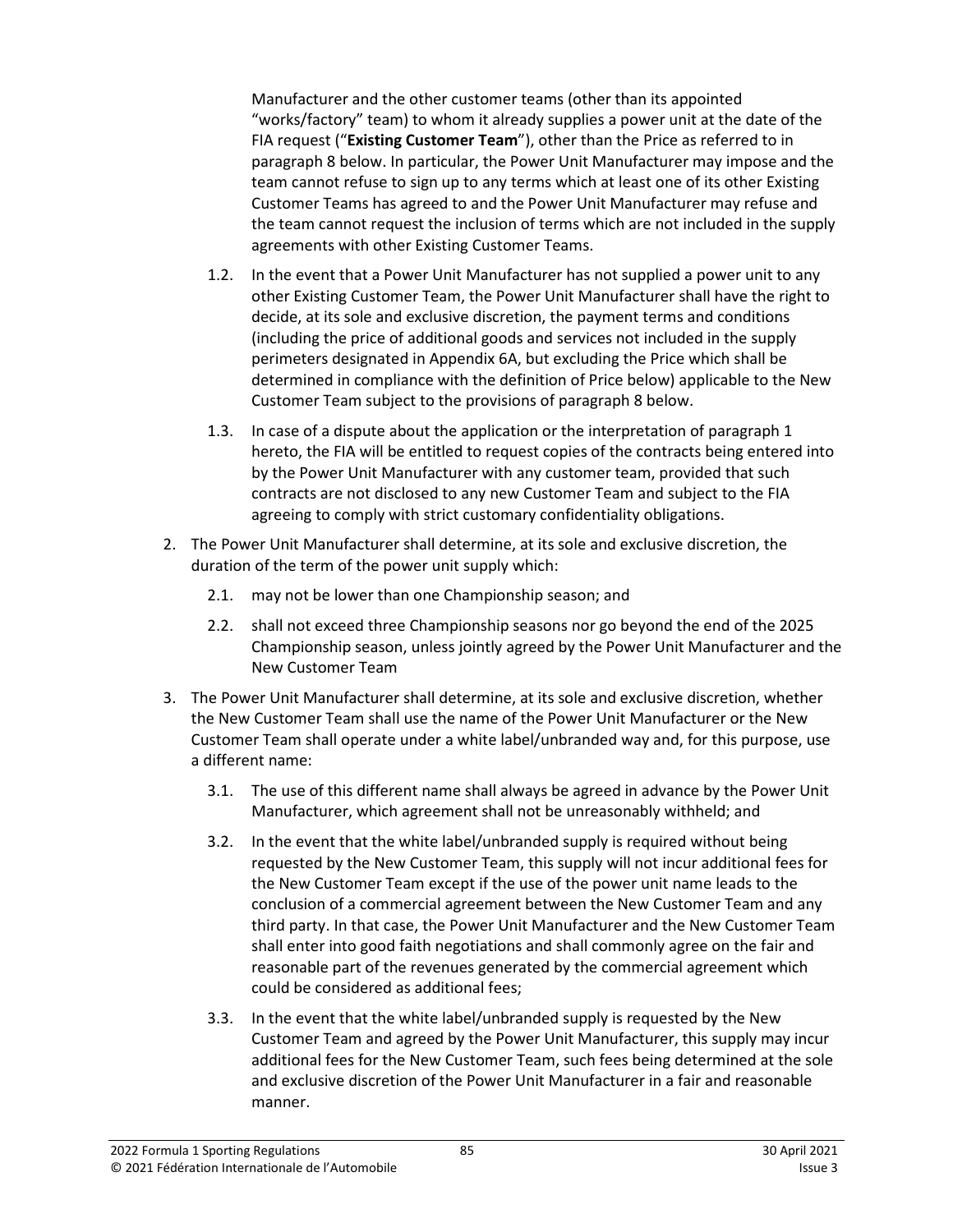- 4. The New Customer Team shall provide a warranty that it has no binding contracts or option(s) in place with another power unit manufacturer for future supply of power units. The New Customer Team shall be required to terminate any such contracts or option(s) which do exist in so far as they conflict with any part of the period of the contract being entered into with the Power Unit Manufacturer.
- 5. The New Customer Team shall not (unless the Power Unit Manufacturer agrees) be an Automotive Manufacturer or any of its affiliated companies which has been set up with the purpose amongst other things of participating in the Championship.
- 6. The New Customer Team shall not (unless the Power Unit Manufacturer agrees) have any sponsorship agreement in place with any entity, which is in competition with the Core Activities of an Automotive Manufacturer which are carried out by the Power Unit Manufacturer.
- 7. The New Customer Team and/or any senior executives, directors or beneficial shareholders of the New Customer Team should not at any time (i) be listed or included in the official EU and/or US published sanction lists; (ii) have been convicted of any indictable criminal offence; (iii) have been convicted by any government or government agency in connection with fraud, money laundering, racketeering or terrorism activities; and/or (iv) have been declared bankrupt; and/or (v) have committed other identified action which, in the reasonable opinion of the Power Unit Manufacturer, harms the reputation of such Power Unit Manufacturer. This clause shall also reciprocally apply to the Power Unit Manufacturer.
- 8. The Power Unit Supply Perimeter listed in Appendix 6A shall be supplied to New Customer Teams at the Price.

The supply of additional goods or services not listed in Appendix 6A (which shall be agreed between the Power Unit Manufacturer and the New Customer Team) shall incur additional charges, the amount of which shall be substantially the same as that applied by the Power Unit Manufacturer to its Existing Customer Team. In the event that a Power Unit Manufacturer has not supplied a power unit to any other Existing Customer Team, the Power Unit Manufacturer shall decide the price of the above-mentioned additional goods and services based on the usages and practices generally recognised and respected in the market for the supply of parts and services in the Championship.

- 9. The FIA shall confirm in writing to the Power Unit Manufacturer that, to the best of its knowledge, the New Customer Team, including its officers, directors and beneficial shareholders, has not been convicted of non-complying at all times with the FIA Code of Good Standing.
- 10. Payment of the fees (directly or indirectly through a payment guarantee) under the supply contract for each season shall as a fall-back position (unless otherwise agreed between the Power Unit Manufacturer and the New Customer Team) and, notwithstanding the terms of any contract with an Existing Customer Team or its own factory team, be made in four instalments:
	- 25% on the date of signature of the supply contract;
	- 25% on or before 30 October of the calendar year prior to the year of supply;
	- 30% before the start of the Championship season; and
	- The remaining 20% before the fifth Formula One Competition of the Championship season.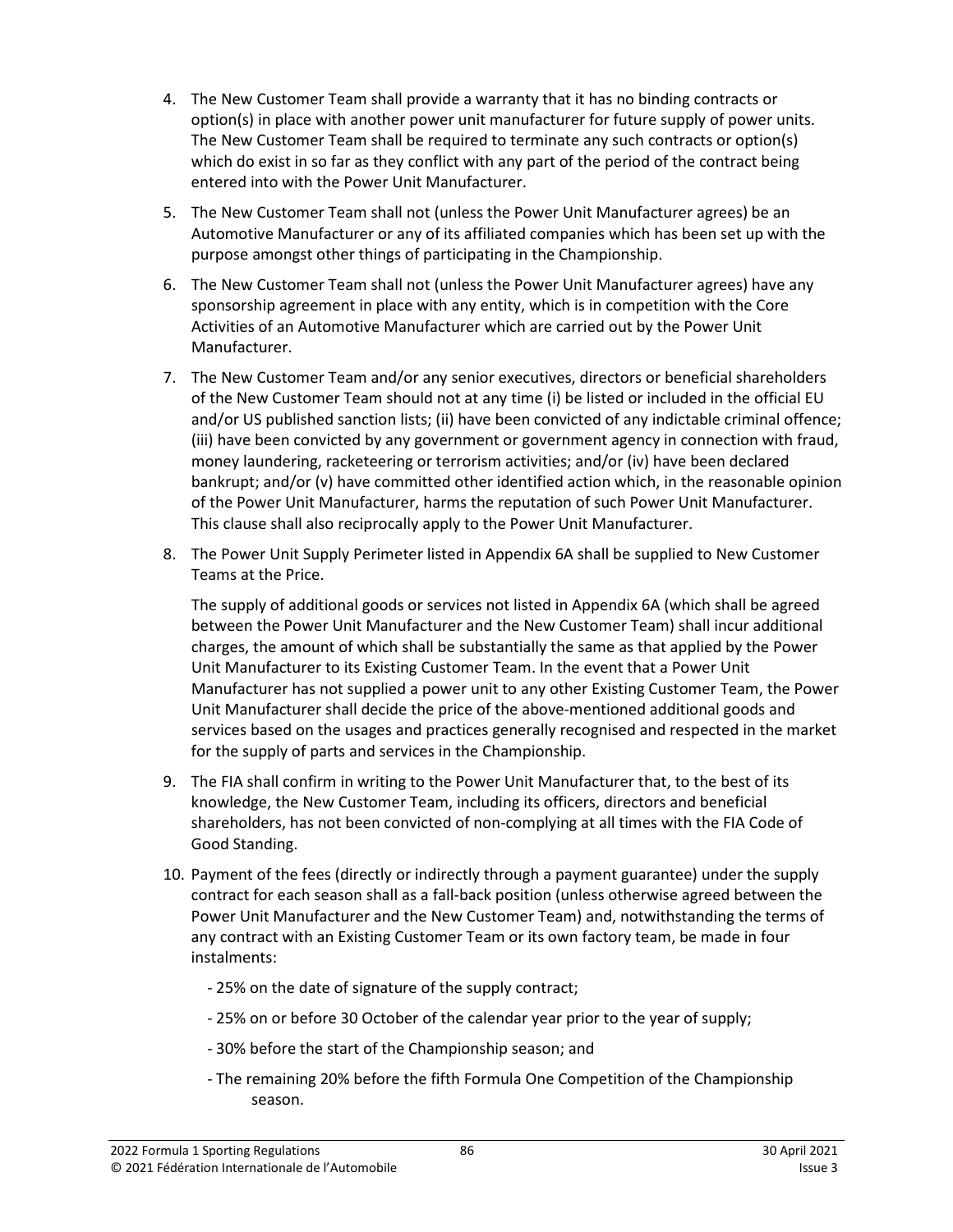- 10.1. In case of any delayed payment for an amount greater than €100,000, the Power Unit Manufacturer shall send the New Customer Team a written notice of the breach, with a copy to the FIA and the Commercial Rights Holder. Should the New Customer Team fail to resolve this breach to the satisfaction of the Power Unit Manufacturer (with or without the involvement of the FIA and the Commercial Rights Holder) within thirty days from the issuing of this notice the Power Unit Manufacturer shall be entitled to either terminate the supply contract immediately by serving written notice on the New Customer Team, with a copy to the FIA and the Commercial Rights Holder, or, suspend delivery of the power units to the New Customer Team.
- 10.2. In case of breach of the obligation to deliver the power units and/or to supply additional goods or services to the New Customer Team pursuant to the supply agreement, such New Customer Team may send the Power Unit Manufacturer a written notice of the breach (but only in the event that the New Customer Team is not itself in breach of contract including for non-payment except if that nonpayment is justified by an alleged breach of the supply contract by the Power Unit Manufacturer), with a copy to the FIA and the Commercial Rights Holder. Should the Power Unit Manufacturer fail to resolve this breach to the satisfaction of the New Customer Team (with or without the involvement of the FIA and the Commercial Rights Holder) within thirty days from the issuing of this notice the New Customer Team shall be entitled to suspend payment of the fees to the Power Unit Manufacturer.
- 11. The New Customer Team and the Power Unit Manufacturer shall not, and will procure its affiliates and/or their respective senior executives, employees, directors and shareholders shall not take any action and/or make any omission, deceptive, misleading or disparaging or negative comments, which directly injures, damages or brings into disrepute the public reputation, goodwill or favourable name or image of the other party to the supply agreement.
- d. Notwithstanding the provisions of Article 3.4.4 of the Sporting Regulations, unless agreed otherwise by the FIA, each of the manufacturers of an homologated power unit may not directly or indirectly supply power units for more than (T+1) teams, with T as defined in Article b). Such consent shall not be given if one or more of the other Power Unit Manufacturers are supplying less that T teams.
- e. Ceasing the supply of the power units.

Any manufacturer of a homologated power unit wishing to cease the supply of power units must notify the FIA of its intention to do so no later than 1 January of the year preceding that in which such power units will no longer be supplied.

f. In case of any alleged material breach or alleged material failure to comply with any of the obligations of the present Appendix, the FIA shall engage good faith and active discussions with the Power Unit Manufacturer and, in the absence of amicable solution within one month, be entitled to engage proceedings before the FIA International Tribunal against the Power Unit Manufacturer. In the case that, in accordance of the provisions of the Code and of the Judicial and Disciplinary Rules, the International Tribunal rules that the Power Unit Manufacturer has materially breached or materially failed to comply with Articles b) and/or d), the International Tribunal may impose on the Power Unit Manufacturer concerned, to the exclusion of any other sanction it may have the power to impose, a fine (the amount of which shall be no more than